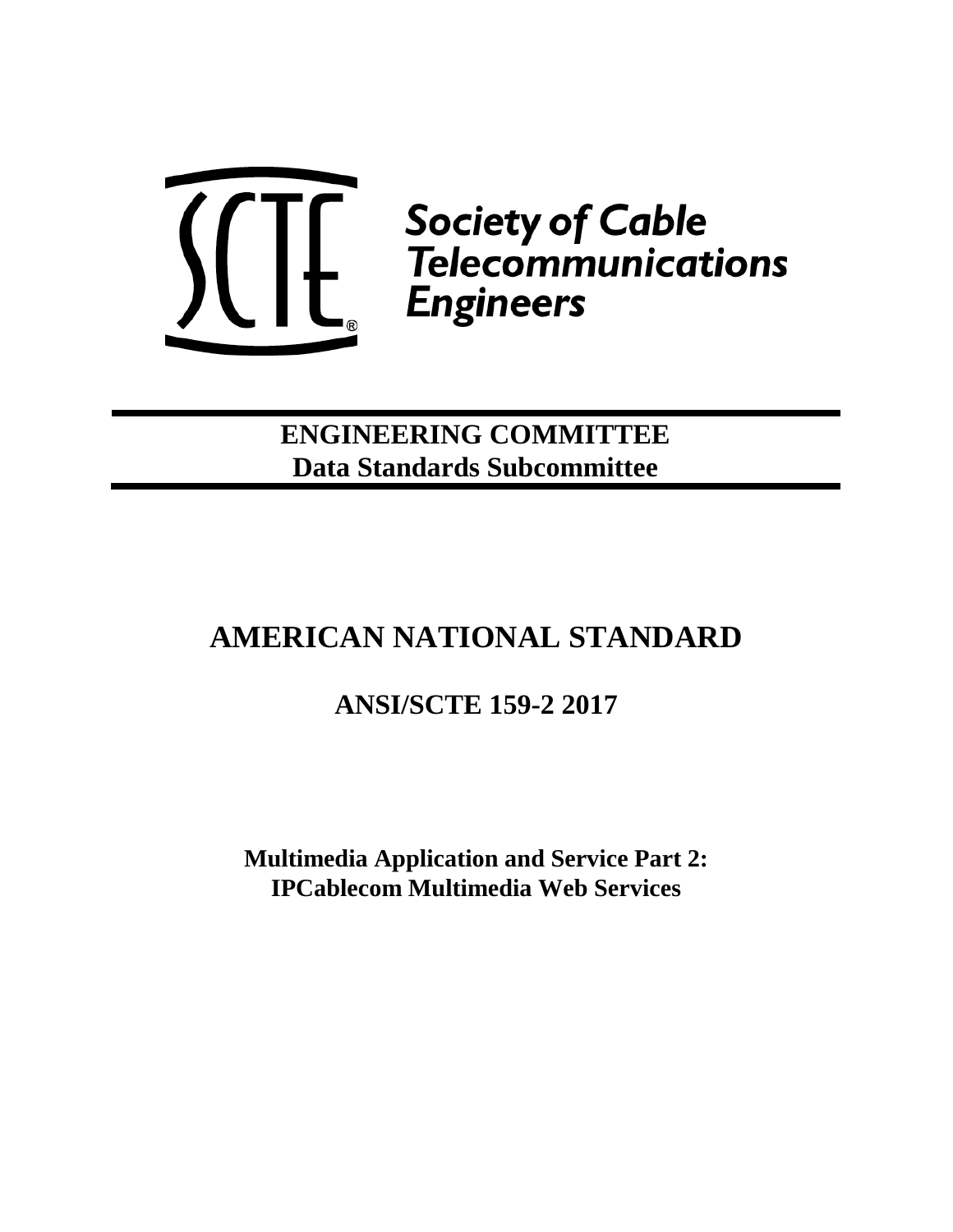## **NOTICE**

The Society of Cable Telecommunications Engineers (SCTE) Standards and Operational Practices (hereafter called "documents") are intended to serve the public interest by providing specifications, test methods and procedures that promote uniformity of product, interchangeability, best practices and ultimately the long term reliability of broadband communications facilities. These documents shall not in any way preclude any member or non-member of SCTE from manufacturing or selling products not conforming to such documents, nor shall the existence of such standards preclude their voluntary use by those other than SCTE members.

SCTE assumes no obligations or liability whatsoever to any party who may adopt the documents. Such adopting party assumes all risks associated with adoption of these documents, and accepts full responsibility for any damage and/or claims arising from the adoption of such documents.

Attention is called to the possibility that implementation of this document may require the use of subject matter covered by patent rights. By publication of this document, no position is taken with respect to the existence or validity of any patent rights in connection therewith. SCTE shall not be responsible for identifying patents for which a license may be required or for conducting inquiries into the legal validity or scope of those patents that are brought to its attention.

Patent holders who believe that they hold patents which are essential to the implementation of this document have been requested to provide information about those patents and any related licensing terms and conditions. Any such declarations made before or after publication of this document are available on the SCTE web site at [http://www.scte.org.](http://www.scte.org/)

## All Rights Reserved

## © Society of Cable Telecommunications Engineers, Inc. 2017 140 Philips Road Exton, PA 19341

Note: DOCSIS® is a registered trademark of Cable Television Laboratories, Inc., and is used in this document with permission.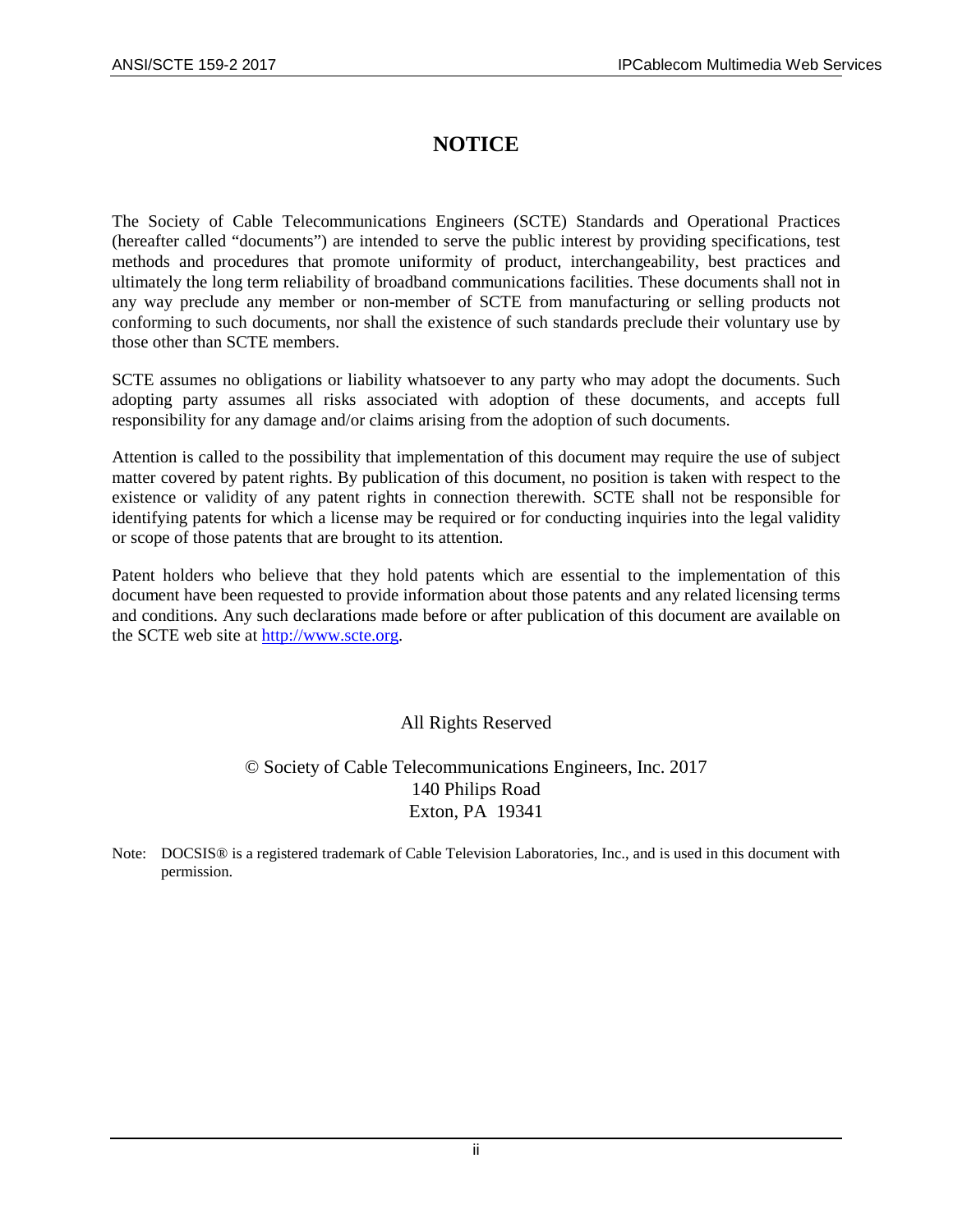## **Contents**

| 1              |              |                     |  |
|----------------|--------------|---------------------|--|
|                | 1.1          |                     |  |
|                | 1.2          |                     |  |
|                | 1.3          |                     |  |
| $\overline{2}$ |              |                     |  |
|                |              |                     |  |
|                | 2.1          |                     |  |
|                | 2.2          |                     |  |
|                | 2.3          |                     |  |
| $\mathbf{3}$   |              |                     |  |
| 4              |              |                     |  |
| 5              |              |                     |  |
|                | 5.1          |                     |  |
|                | 5.2          |                     |  |
|                | 5.2.1        |                     |  |
|                | 5.3          |                     |  |
|                | 5.3.1        |                     |  |
|                | 5.3.2        |                     |  |
|                | 5.3.3        |                     |  |
|                | 5.3.4        |                     |  |
|                | 5.3.5        |                     |  |
|                | 5.3.6        |                     |  |
|                | 5.3.7        |                     |  |
|                | 5.3.8        |                     |  |
|                | 5.3.9        |                     |  |
|                | 5.3.10       |                     |  |
|                | 5.3.11       |                     |  |
|                | 5.3.12       |                     |  |
|                | 5.3.13       |                     |  |
|                | 5.3.14       |                     |  |
| 6              |              |                     |  |
|                | 6.1          |                     |  |
|                | 6.1.1        | $Encoding \dots 17$ |  |
|                |              |                     |  |
|                | 6.1.3        |                     |  |
|                | 6.1.4        |                     |  |
|                | 6.1.5        |                     |  |
|                | 6.1.6        |                     |  |
|                | 6.2          |                     |  |
|                | 6.2.1<br>6.3 |                     |  |
|                | 6.3.1        |                     |  |
|                | 6.3.2        |                     |  |
|                | 6.3.3        |                     |  |
|                | 6.3.4        |                     |  |
|                | 6.3.5        |                     |  |
|                | 6.3.6        |                     |  |
|                |              |                     |  |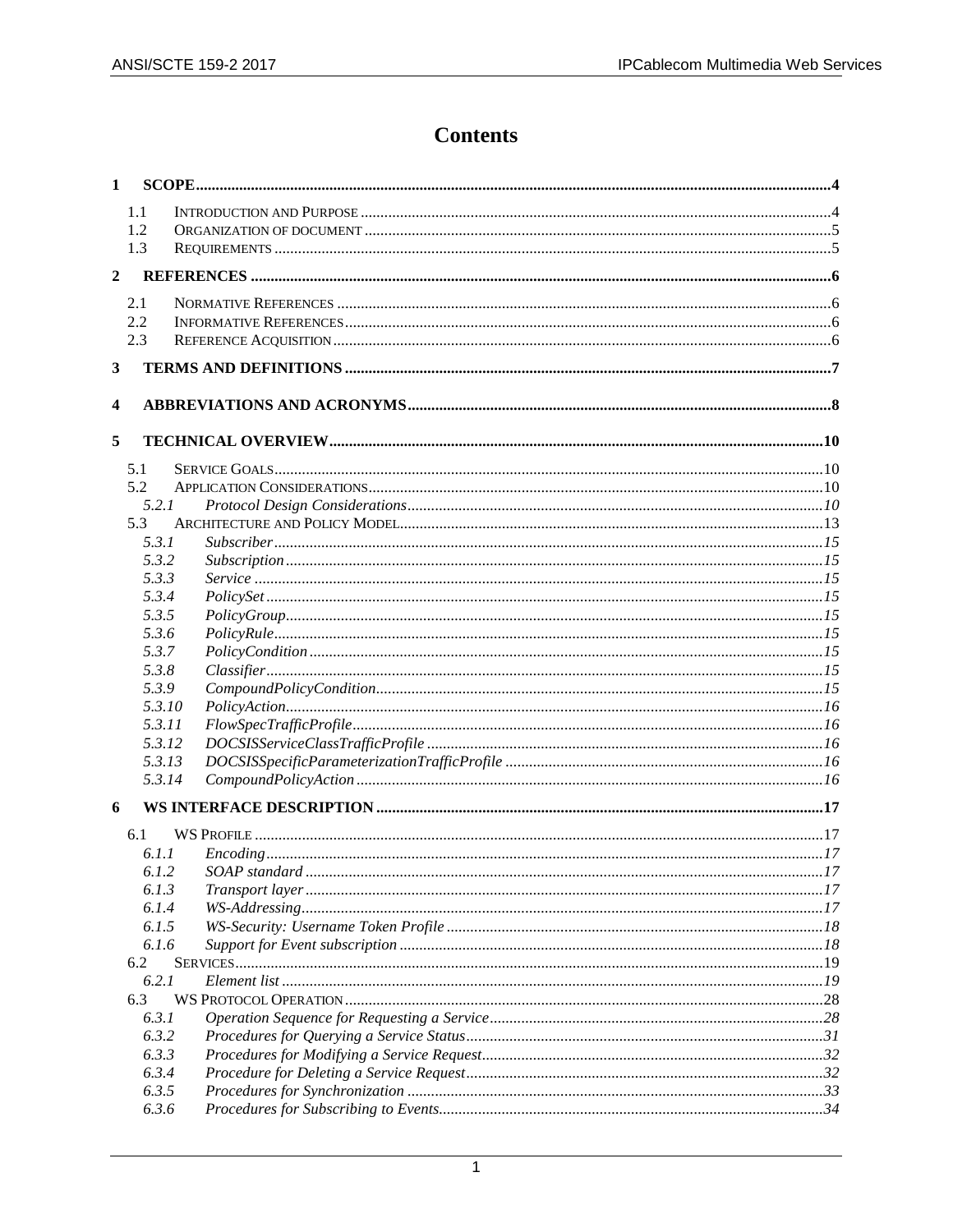|                | 6.3.7<br>6.3.8 |  |
|----------------|----------------|--|
| 7              |                |  |
| 7.1            |                |  |
| 7.2            |                |  |
| 7.3            |                |  |
|                |                |  |
| 8              |                |  |
|                |                |  |
| <b>ANNEX B</b> |                |  |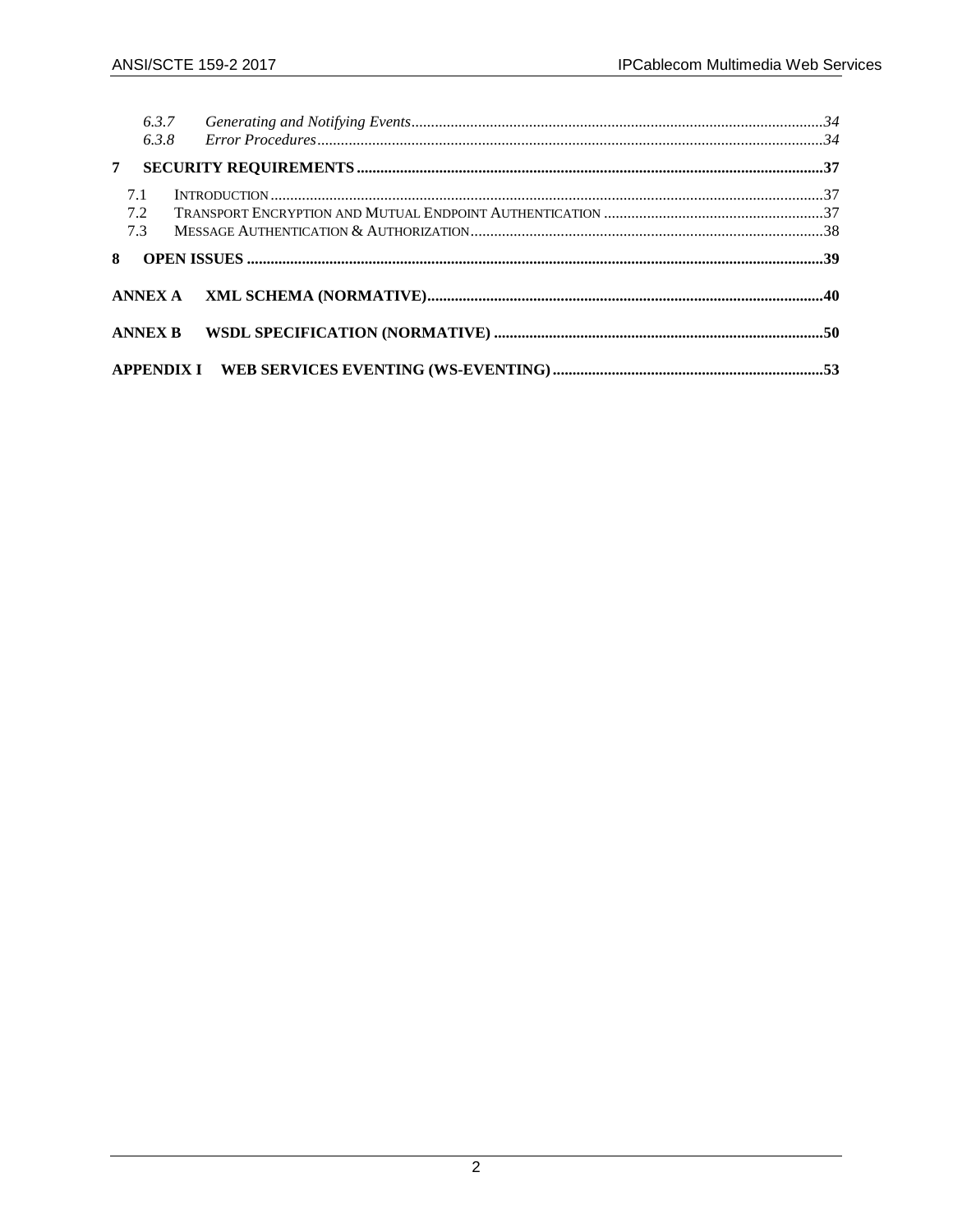## Figures

## **Tables**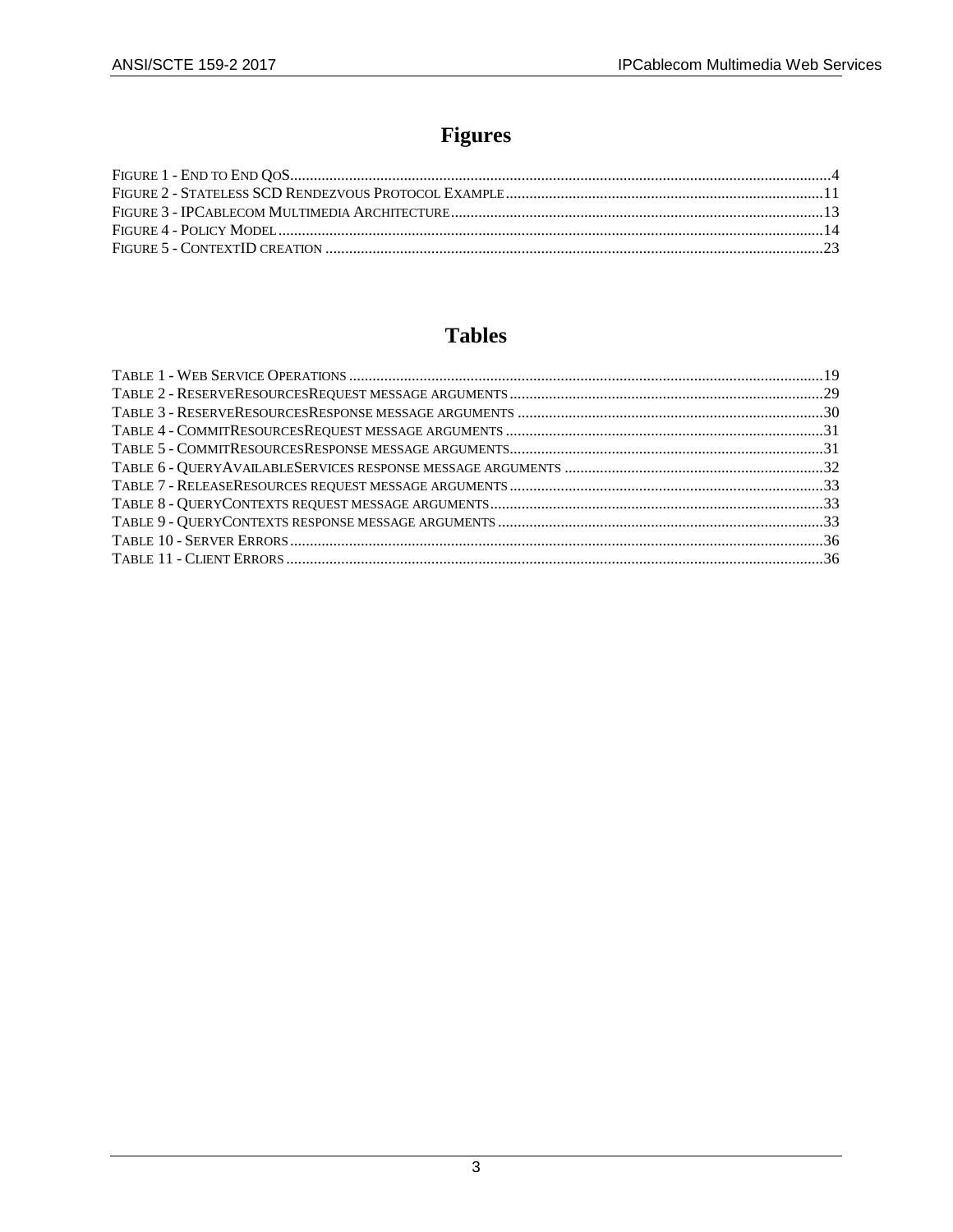## <span id="page-5-0"></span>**1 SCOPE**

NOTE: This document is identical to SCTE 159-2 2010 except for informative components which may have been updated such as the title page, NOTICE text, headers and footers. No normative changes have been made to this document.

## <span id="page-5-1"></span>**1.1 Introduction and Purpose**

This specification provides a simple, open interface between a generic Application Server (AS) and an IPCablecom Multimedia Application Manager (AM). Specifically, this specification defines a common Web Service (WS) interface to the IPCablecom Multimedia Application Manager (AM) that enables an AS to dynamically request network resources on the cable operator's access network. The primary goal of this interface is to allow AS developers to rapidly create new applications in shorter timeframes and without having a deep knowledge of the cable operator's access technology. This interface is based on the SOAP/eXtensible Markup Language (SOAP/XML).

As indicated above, the scope of this specification is limited to the interface between the AS and the AM. The following figure identifies all the interfaces that are involved in this scenario. It also provides a high-level view of the involved operations:



<span id="page-5-2"></span>*Figure 1 - End to End QoS*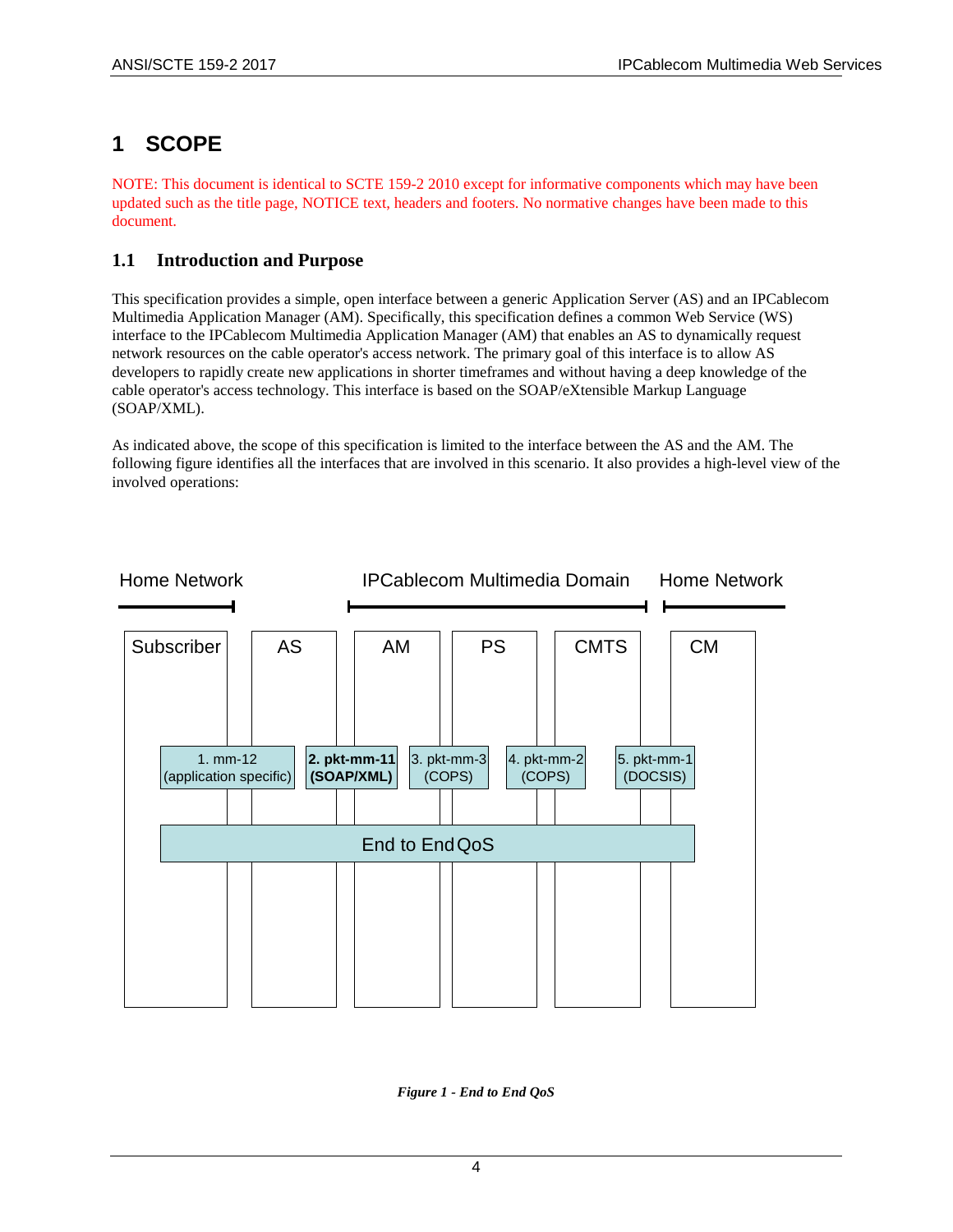The operations are:

- 1. Subscriber requests an application from an AS, using an application specific interface (mm-12) such as HTTP, SIP or others.
- 2. The AS requests access network resources via the pkt-mm-11 interface.
- 3. The AM requests policy changes through the pkt-mm-3 interface.
- 4. The Policy Server sets gates on the CMTS through the pkt-mm-2 interface.
- 5. The CMTS installs service flows to/from the CM through the pkt-mm-1 interface.

In case of success, the AM begins with the "forwarding" to the application and the end-to-end QoS is established.

This document is intended for the following audience:

- Application developer on the AS side.
- AM vendors providing this interface.

### <span id="page-6-0"></span>**1.2 Organization of document**

Section [5](#page-11-0) provides one use case, which shows that this interface has to be usable for applications, requiring the rendezvous protocol. It also provides a policy information model, which was used for developing this interface.

Section [6](#page-18-0) defines the message interface including the WS requirements this interface has to fulfill.

Section [7](#page-38-0) outlines the security requirements for the interface.

### <span id="page-6-1"></span>**1.3 Requirements**

Throughout this document, the words that are used to define the significance of particular requirements are capitalized. These words are:

| "MUST"       | This word means that the item is an absolute requirement of this specification.                                                                                                                                                                                                         |
|--------------|-----------------------------------------------------------------------------------------------------------------------------------------------------------------------------------------------------------------------------------------------------------------------------------------|
| "MUST NOT"   | This phrase means that the item is an absolute prohibition of this specification.                                                                                                                                                                                                       |
| "SHOULD"     | This word means that there may exist valid reasons in particular circumstances to ignore this<br>item, but the full implications should be understood and the case carefully weighed before<br>choosing a different course.                                                             |
| "SHOULD NOT" | This phrase means that there may exist valid reasons in particular circumstances when the<br>listed behavior is acceptable or even useful, but the full implications should be understood<br>and the case carefully weighed before implementing any behavior described with this label. |
| "MAY"        | This word means that this item is truly optional. One vendor may choose to include the item<br>because a particular marketplace requires it or because it enhances the product, for example;<br>another vendor may omit the same item.                                                  |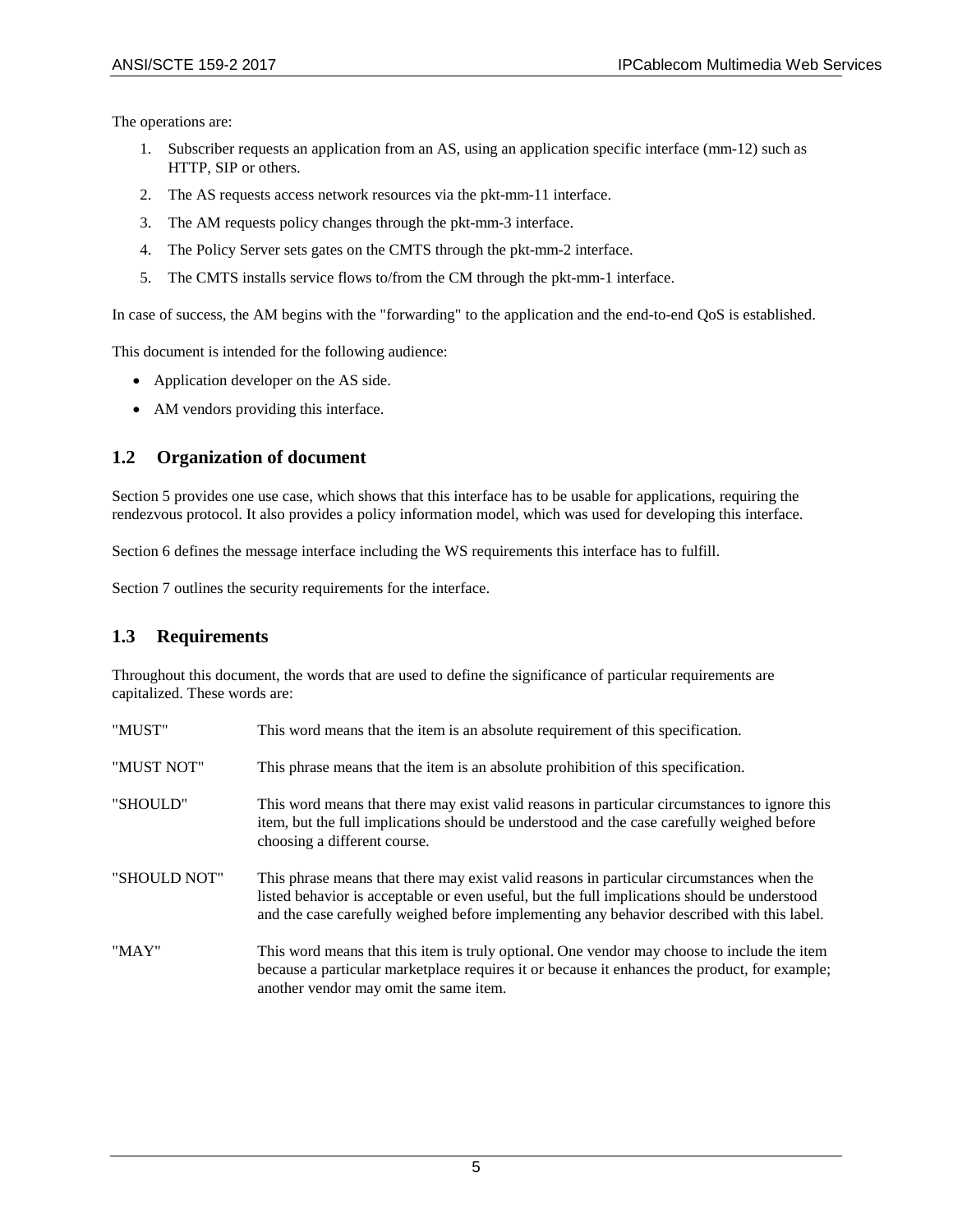## <span id="page-7-0"></span>**2 REFERENCES**

## <span id="page-7-1"></span>**2.1 Normative References**

The following documents contain provisions, which, through reference in this text, constitute provisions of this standard. At the time of publication, the editions indicated were valid. All standards are subject to revision, and users of this document are encouraged to investigate the possibility of applying the most recent editions of the documents listed below.

<span id="page-7-7"></span><span id="page-7-6"></span><span id="page-7-5"></span>

| [HTTPS] | IETF RFC 2818, HTTP Over TLS, May 2000.                                                                                                                                          |  |  |  |
|---------|----------------------------------------------------------------------------------------------------------------------------------------------------------------------------------|--|--|--|
| [MM]    | SCTE 159-2 2010, IPCablecom Multimedia Specification                                                                                                                             |  |  |  |
| [SEC]   | SCTE 165-10 2009, IPCablecom 1.5 Part 10: Security Specification                                                                                                                 |  |  |  |
| [SOAP]  | SOAP Version 1.2:<br>W3C Recommendation, "SOAP Version 1.2 Part 1: Messaging Framework", 24 June 2003.<br>W3C Recommendation, "SOAP Version 1.2 Part 2: Adjuncts", 24 June 2003. |  |  |  |
| [WSS]   | OASIS standard, "Web Services Security: Username Token Profile 1,0", OASIS Standard 200401,<br><b>March 2004.</b>                                                                |  |  |  |

#### <span id="page-7-9"></span><span id="page-7-2"></span>**2.2 Informative References**

- <span id="page-7-4"></span>[CIM] DMTF Common Information Model (CIM) Specification, +CIM Schema: Version 2.9.1, January 2005.
- [RFC2222] IETF RFC 2222, Simple Authentication and Security Layer (SASL), October 1997.
- [RFC2617] IETF RFC 2617, HTTP Authentication: Basic and Digest Access Authentication, June 1999.
- <span id="page-7-12"></span>[UPNP] UPnP QoS Manager:1, Service Document, December 16, 2004.
- <span id="page-7-8"></span>[WSA] W3C Candidate Recommendation, Web Services Addressing (WS-Addressing), 17 August 2005.
- [WSDL] Web Services Description Language (WSDL) 1.1. http://www.w3.org/TR/wsdl
- <span id="page-7-10"></span>[WSE] [Appendix I](#page-54-0) of this document, Web Services Eventing (WS-Eventing), Public Draft Release, August 2004.
- [XML] Extensible Markup Language (XML) 1.0. http://www.w3.org/TR/REC-xml

<span id="page-7-11"></span>[XPATH] W3C Recommendation, "XML Path Language (XPath)", 16 November 1999.

## <span id="page-7-3"></span>**2.3 Reference Acquisition**

- Internet Engineering Task Force (IETF), Internet: [http://www.ietf.org](http://www.ietf.org/)
- Distributed Management Task Force, Inc. (DMTF), Internet: http://www.dmtf.org
- World Wide Web Consortium, Internet: http://www.w3.org
- Organization for the Advancement of Structured Information Standards (OASIS), Internet: http://www.oasisopen.org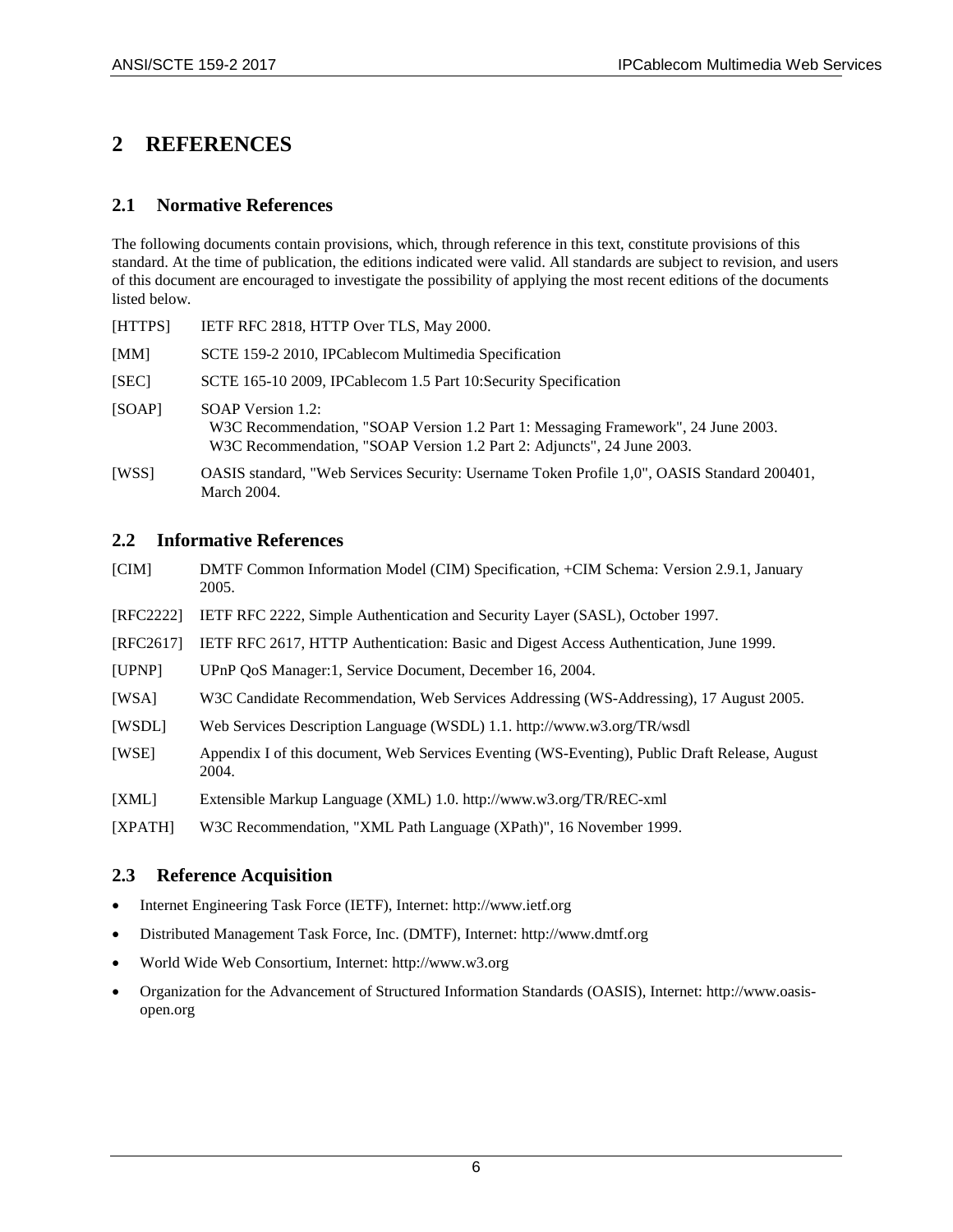## <span id="page-8-0"></span>**3 TERMS AND DEFINITIONS**

This specification uses the following terms:

| <b>Application Manager</b>                      | A system that interfaces to Policy Server(s) for requesting QoS-based service on<br>behalf of an end-user or network management system.                                        |
|-------------------------------------------------|--------------------------------------------------------------------------------------------------------------------------------------------------------------------------------|
| <b>Cable Modem Termination</b><br><b>System</b> | Device at a cable head-end which implements the DOCSIS® RFI MAC protocol and<br>connects to CMs over an HFC network.                                                           |
| <b>Policy Server</b>                            | A system that primarily acts as an intermediary between $AM(s)$ and $CMTS(s)$ . It<br>applies network policies to AM requests and proxies messages between the AM and<br>CMTS. |
| <b>Quality of Service</b>                       | Method used to reserve network resources and guarantee availability for applications.                                                                                          |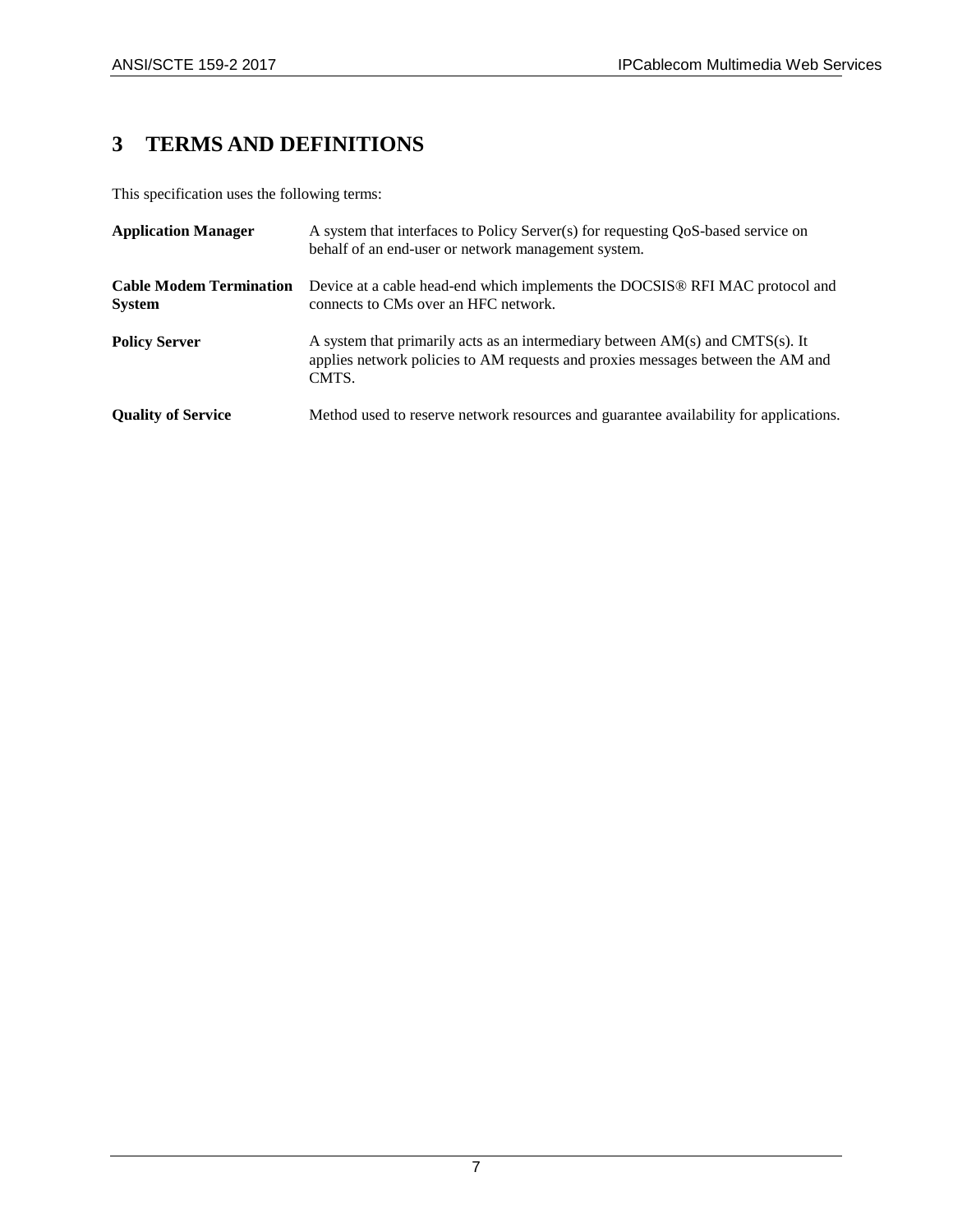## <span id="page-9-0"></span>**4 ABBREVIATIONS AND ACRONYMS**

This specification uses the following abbreviations:

| AM          | <b>Application Manager</b>                         |  |  |
|-------------|----------------------------------------------------|--|--|
| AS          | <b>Application Server</b>                          |  |  |
| <b>BEEP</b> | <b>Blocks Extensible Exchange Protocol</b>         |  |  |
| <b>CIM</b>  | <b>Common Information Model</b>                    |  |  |
| CM          | DOCSIS <sup>®</sup> Cable Modem                    |  |  |
| <b>CMTS</b> | Cable Modem Termination System                     |  |  |
| <b>COPS</b> | Common Open Policy Service. Defined in RFC2748.    |  |  |
| <b>DMTF</b> | Distributed Management Task Force, Inc.            |  |  |
| ЕP          | SIP Edge Proxy                                     |  |  |
| <b>FQDN</b> | Fully Qualified Domain Name                        |  |  |
| <b>HTTP</b> | <b>Hypertext Transport Protocol</b>                |  |  |
| <b>IETF</b> | <b>Internet Engineering Task Force</b>             |  |  |
| $_{\rm IP}$ | <b>Internet Protocol</b>                           |  |  |
| <b>MAC</b>  | Media Access Control                               |  |  |
| POP3        | Post Office Protocol version 3                     |  |  |
| <b>PS</b>   | Policy Server                                      |  |  |
| QoS         | <b>Quality of Service</b>                          |  |  |
| OР          | <b>Originating Proxy</b>                           |  |  |
| <b>RFC</b>  | <b>Request for Comments</b>                        |  |  |
| <b>RSVP</b> | Resource Reservation Protocol. Defined in RFC2205. |  |  |
| SIP         | <b>Session Initiation Protocol</b>                 |  |  |
| SMTP        | Simple Mail Transport Protocol                     |  |  |
| TCP         | <b>Transmission Control Protocol</b>               |  |  |
| TP          | <b>Terminating Proxy</b>                           |  |  |
|             |                                                    |  |  |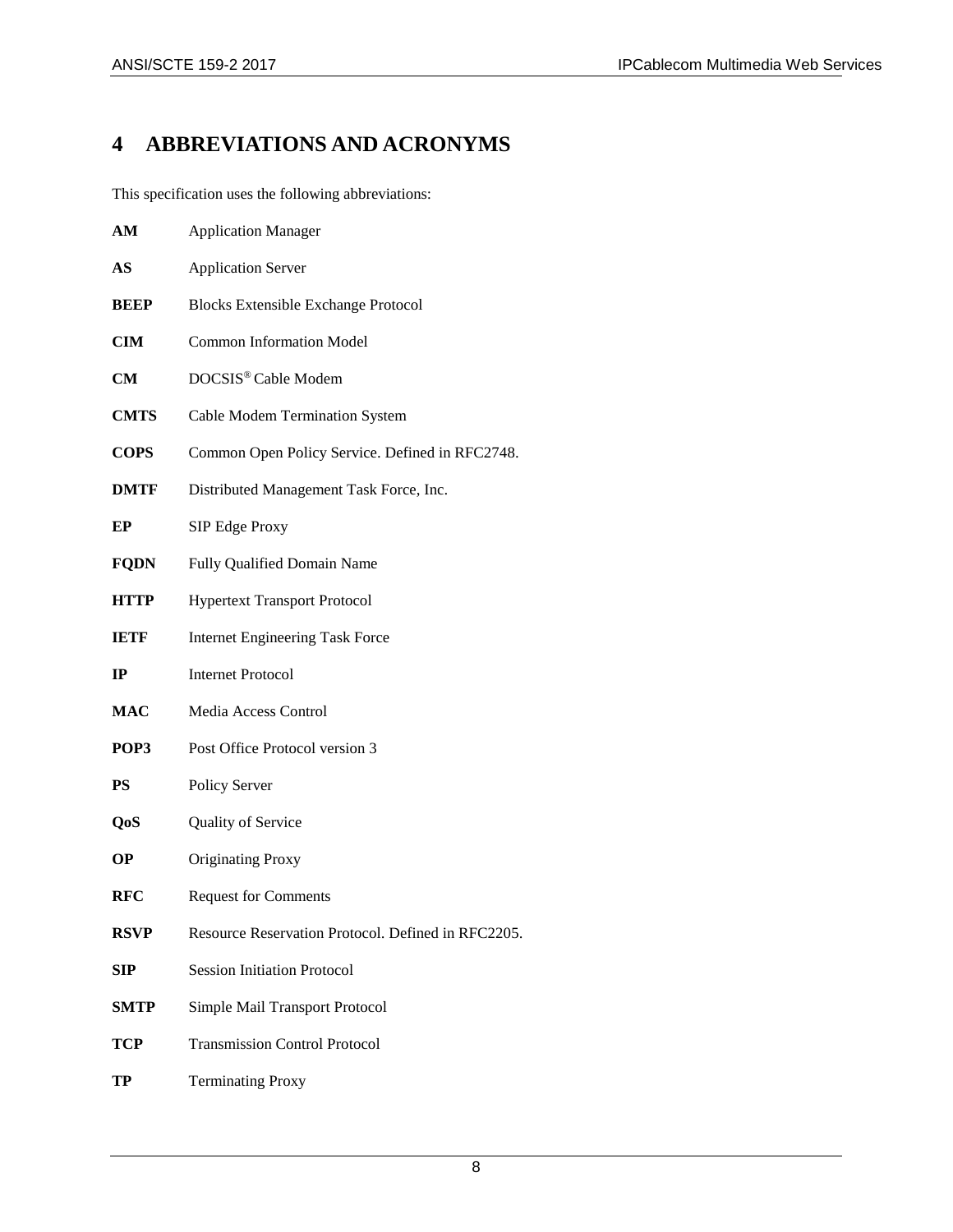- **UA** User Agent
- **UDP** User Datagram Protocol
- **URI** Universal Resource Identifier
- **URL** Universal Resource Locator
- **VOD** Video On Demand
- **VoIP** Voice over IP
- **W3C** World Wide Web Consortium
- **WS** Web Service
- **WSDL** Web Service Description Language
- **XML** eXtensible Markup Language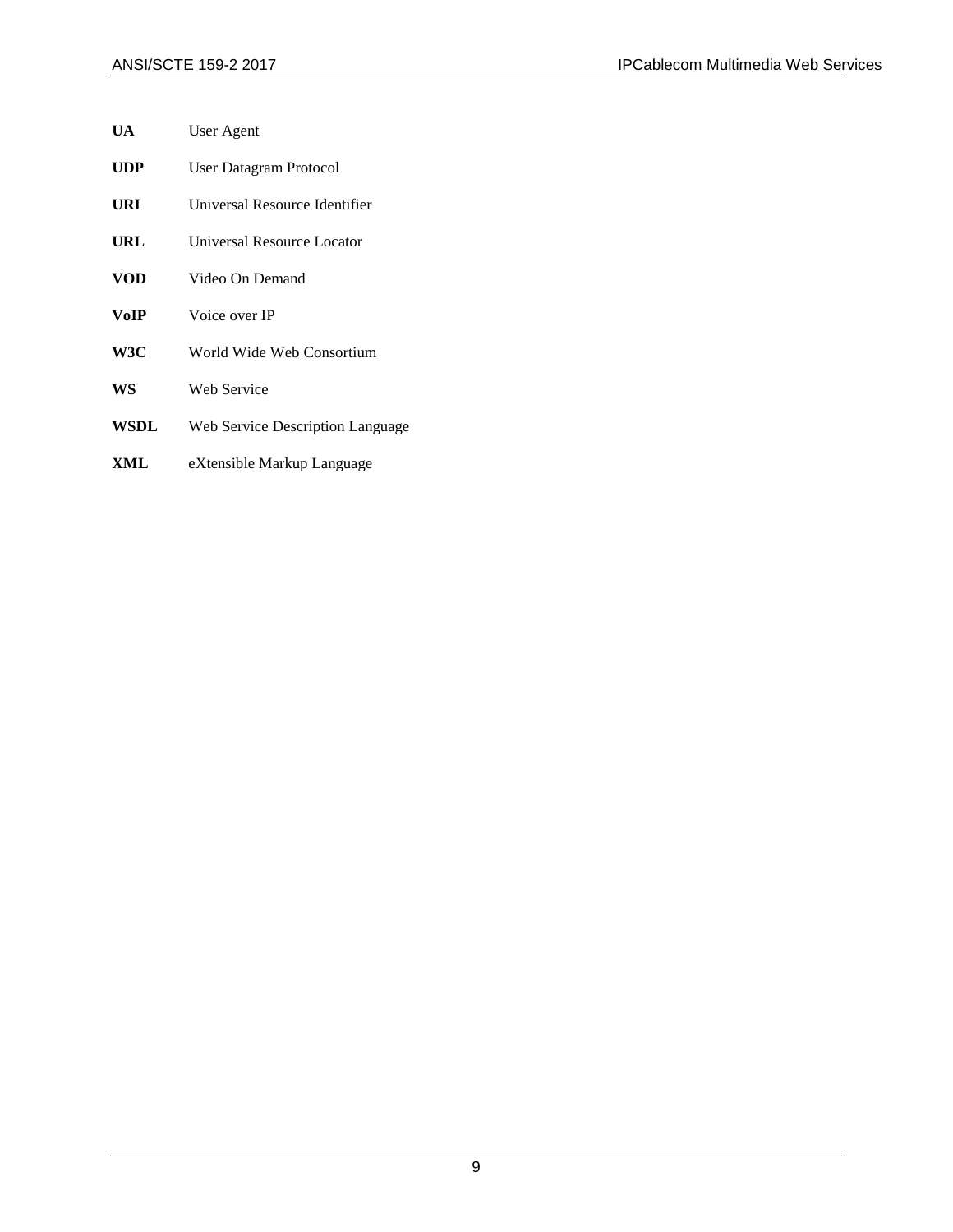## <span id="page-11-0"></span>**5 TECHNICAL OVERVIEW**

This section consists of the background material used for writing this specification. Some readers may find the policy model useful to understand the detailed protocol interface specifications that follow in Section [6.](#page-18-0) This section also provides insight into the service goals and application considerations that this WS interface design addresses.

## <span id="page-11-1"></span>**5.1 Service Goals**

This document provides technical requirements for application servers in order to request DOCSIS-based network resources. It is a goal of this specification that application developers are able to rapidly develop new applications without being experts in the access technology of the cable operator's network. The simplicity of this interface is achieved by introducing an abstract service layer, which provides an access point to the underlying network policies. In the simplest case, application developers only need pass subscriber and service identifiers as arguments when requesting network resources.

## <span id="page-11-2"></span>**5.2 Application Considerations**

This WS interface specification needs to accommodate a wide range of existing applications and be generic enough for future applications. The goal of this section is to present generic application considerations and to outline how their needs are met given the presently defined IPCablecom Multimedia framework. This WS interface has considered applications with the following characteristics:

- End-client only application invocation (e.g., turbo button, media streaming, etc.) where resource requests, such as QoS, originate predominantly from the subscriber's end client.
- Rendezvous protocols where one end client may not know the IP addresses or other needed attributes of other end clients until communication with these other end clients has occurred (e.g., some "call/session control" protocols).
- Application designs where the application is stateful (e.g., most VoIP softswitch designs).
- Application designs where the application is stateless (e.g., many stateless HTTP and SIP designs).

Rendezvous protocols are important for VoIP, videoconferencing and some types of VoD applications. Stateless applications are also foundational in the design of some highly scalable Internet system architectures.

The characteristics of rendezvous and non-rendezvous applications and stateful and stateless applications are important design considerations for this WS interface definition. Additionally the semantics of the services defined in the WS interface has also accommodated these characteristics.

Because rendezvous applications are such an important application class, it is worthwhile to explicitly outline their generic behavior in order that the service semantics (described later in this document) will become apparent. The next section outlines characteristics of these rendezvous applications. This next section also highlights the so-called two-phase "reserve then commit" resource model used in IPCablecom Multimedia. This two-phase model also impacts the semantics behind the "reserve" and "commit" service definitions in the web services interface that is defined later in this document.

### <span id="page-11-3"></span>**5.2.1 Protocol Design Considerations**

A stateless Service Control Domain (SCD) rendezvous application in an IPCablecom Multimedia environment is used here as an example. This example is modeled after HTTP or SIP operation and is greatly simplified; only particular IPCablecom Multimedia and proxy elements are shown to illustrate the Application Server (AS) to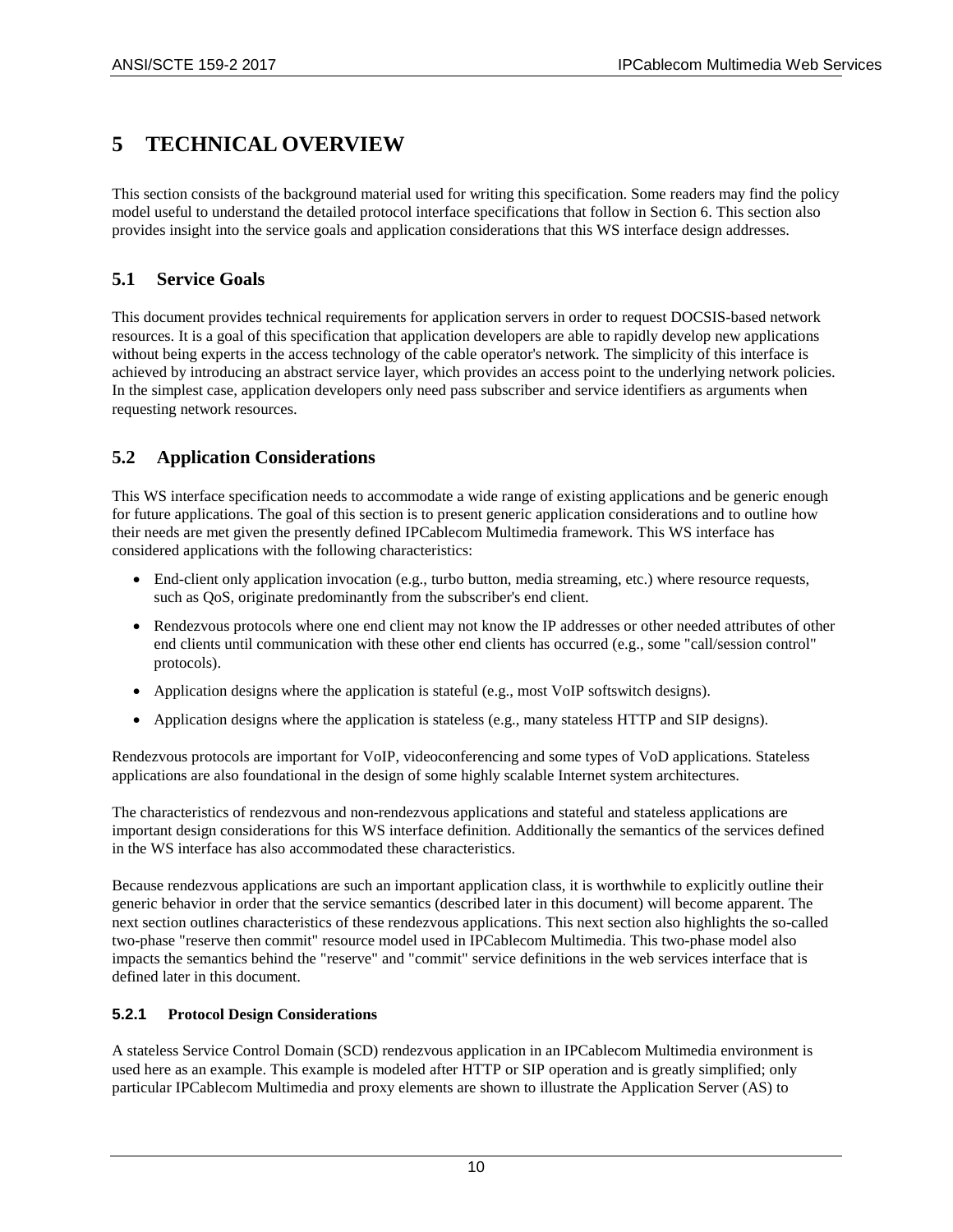Applications Manager (AM) interface. In this example, the AS is a stateless HTTP or SIP proxy element. Commentary for the slightly less complex stateful SCD case is deferred to the end of this section.

For purposes of clarity, both ends of the communication, the origination end and the termination end are depicted here in [Figure 2.](#page-12-0) However, only the origination end is considered here for the purposes of the web services interface explanation. The AS in this case is the Originating Proxy (OP). [Figure 2](#page-12-0) depicts the relevant application signaling and web services operations. Only Messages 2, 7 and 10 between the AS and AM are part of this web services interface specification.



*Figure 2 - Stateless SCD Rendezvous Protocol Example*

- <span id="page-12-0"></span>**Message 1:** The Originating End Client initiates communications to some end client, depicted here as the Terminating End Client. Depending on the application involved, this step usually involves the resolution of a URI or URL (e.g., a SIP telephone URL) to one or more potential terminating end clients. Indeed, resolution to multiple terminating end clients may occur at a later stage of signaling (e.g., after Message 3).
- **Message 2:** At this step, the OP may not know many of the Terminating End Client attributes (such as their IP addresses or ports) as the terminating end client(s) have not yet been contacted. However, the OP (acting here as an AS) sends a ReserveResourcesRequest message via the WS interface to the AM for the purpose of reserving resources, such as QoS, for the originating end of the communication. At the AM, this session is identified via the BaseID component of the ContextID [\(6.2.1.2\)](#page-23-0), which has been provided to it by the OP.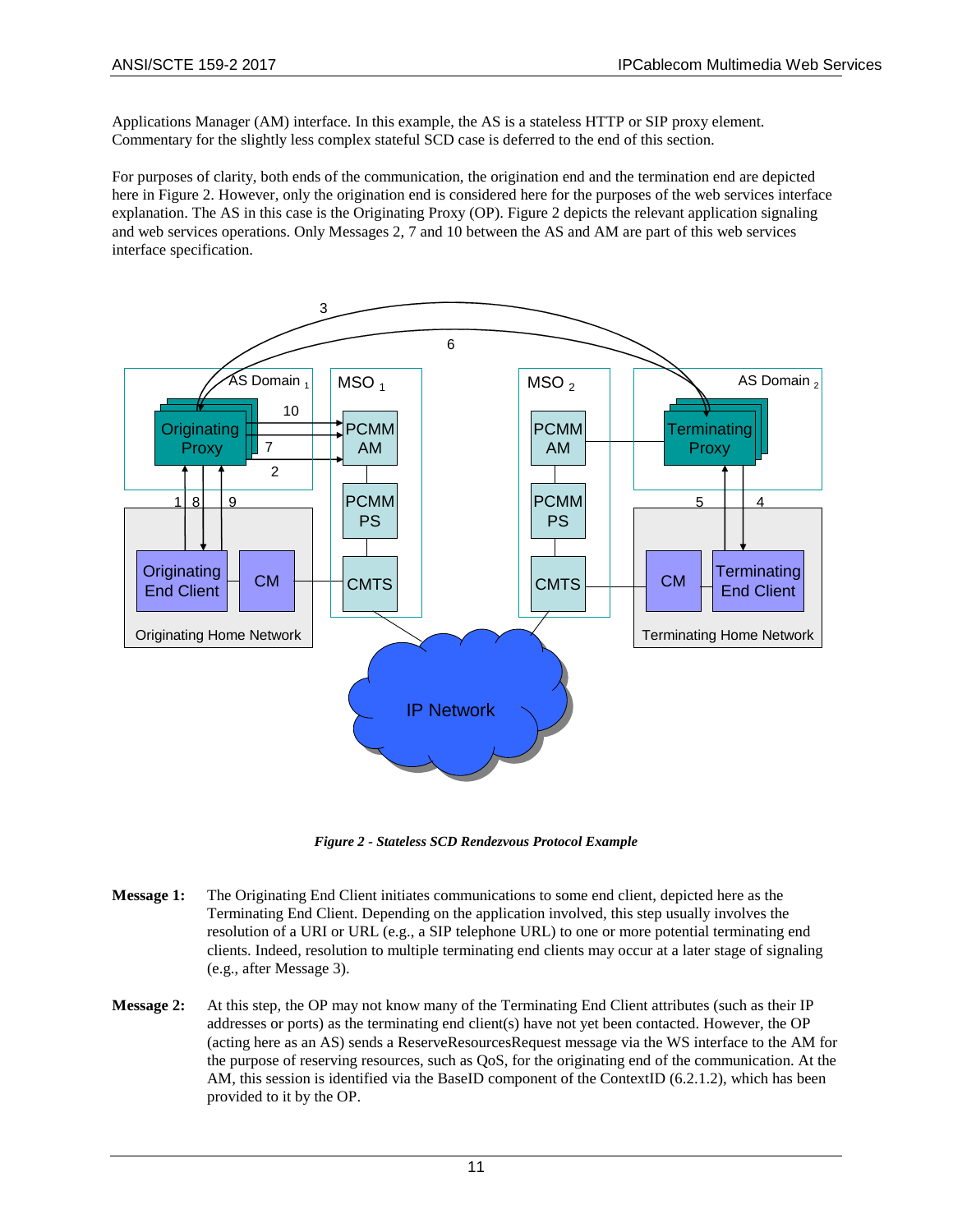- **Message 3:** The OP forwards the message and it eventually reaches the Terminating Proxy (TP). At this step, it is instructive to note that, due to forking and other features of these protocols, there may be multiple TPs.
- **Message 4:** The TP sends the message to the Terminating End Client. At this step it is instructive to note that there may be multiple Terminating End Clients served by a singular TP. The key point here is to note that a singular "Message 1" may result in a multiplicity of "Message 4" messages to multiple Terminating End Clients.
- **Message 5:** The Terminating End Client replies to "Message 4". The reply contains the IP address of the Terminating End Client and optionally other session or other end client attributes.
- **Message 6:** The TP forwards the response to the OP. The response includes the IP address of the Terminating End Client.
- **Message 7:** For each message received from a different Terminating End Client, the OP sends an updated ReserveResources message via the WS interface to the AM with additional, previously undetermined, information such as the IP Address of the Terminating End Client. Each of these ReserveResource messages is associated with a different Terminating End Client. At the AM each of these reservations has a unique ContextID that is: 1) associated with the same "Message 2" reservation by virtue of each having the same "BaseID" portion of the ContextID, and 2) differentiated from each other by virtue of differing (and unique) "ModifierID" portions of the ContextID.
- **Message 8:** The OP forwards the response from each Terminating End Client (Message 5 and 6) to the Originating End Client.
- **Message 9:** The Originating End Client selects one (or more) of the responses from the Terminating End Clients to establish communication with the Terminating End Client and sends one (or more) messages to the OP.
- **Message 10:** The OP sends a CommitResource message to the AM for each of the Terminating End Client sessions it wishes to communicate with. This action thereby commits the resources that were previously reserved in the ReserveResource of Message 2 and re-reserved in the updated ReserveResource Message 7.
- **Message 11:** (Not shown) The OP forwards the (Message 9) message to the Terminating End Clients to complete the rendezvous signaling.

Note that Message 9 and 10 would also be sent to each Terminating End Clients that the Originating End Client did not wish to establish communicate with. In this case, the action in Message 10 would be to send a ReleaseResource message via the WS interface to the AM indicating that it did not require the reserved resource for communication with these Terminating End Clients. Reserved resources are also released if there is not a timely CommitResource or ReserveResource sent to the AM (a ReserveResource message can be used to refresh an existing reservation).

This example illustrates that the WS interface must allow the ContextIDs (with BaseIDs and optional ModifierIDs) created by the AS and provided to the AM to evolve over time as the communication is fully established for the stateless Service Control Domain example provided here.

A slightly simpler model can be used for stateful Service Control Domains; in this case unique ContextIDs may optionally be created by the AM and provided to the AS for every candidate Terminating End Client.

Therefore, the WS interface allows the AS or AM to provide the ContextID, dependent on whether stateless or stateful SCD designs are employed by the application.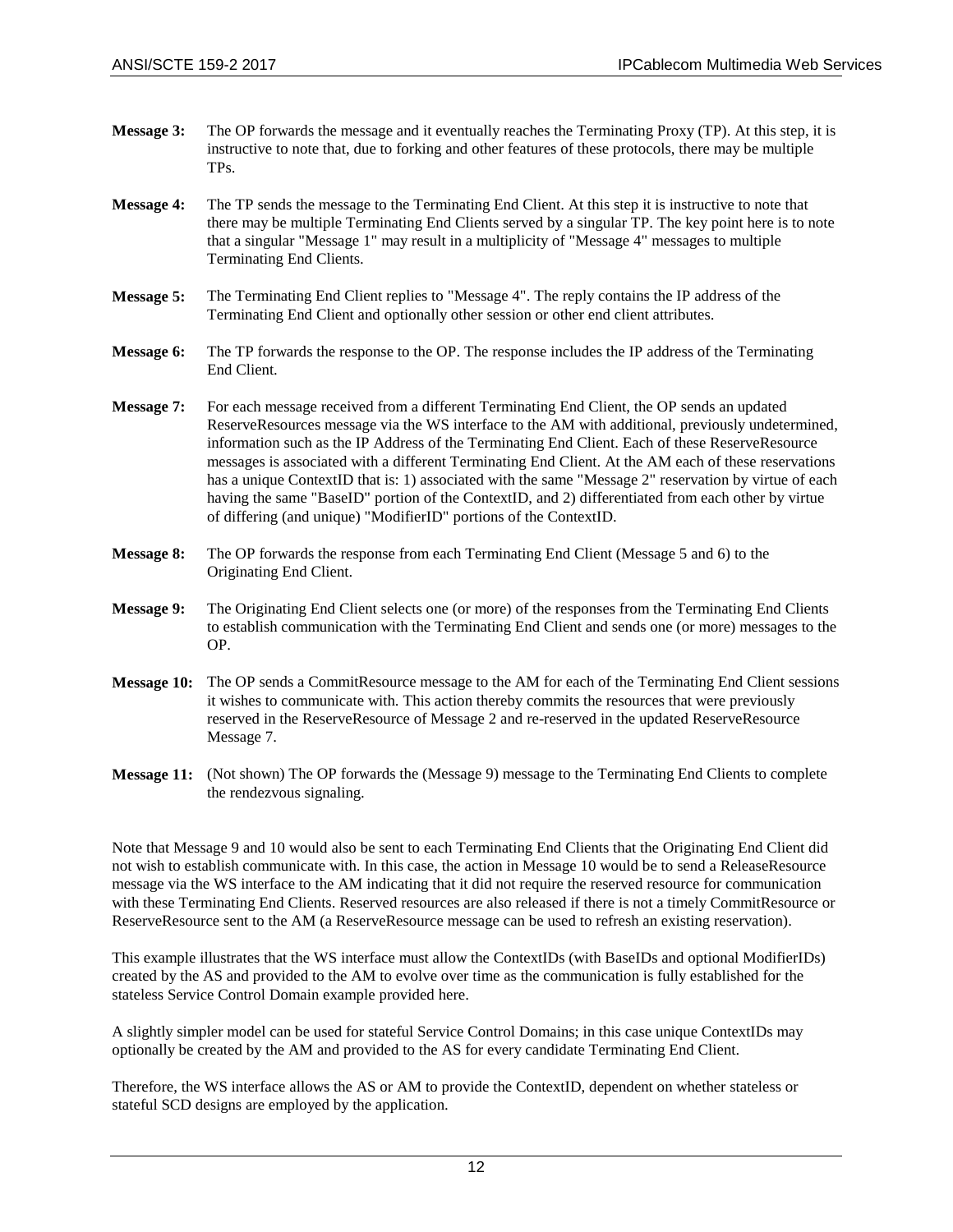## <span id="page-14-0"></span>**5.3 Architecture and Policy Model**

ASes use this interface to request resources in the cable operator network on behalf of its clients. Looking at the architecture of the IPCablecom Multimedia environment and understanding the policy model, used by the IPCablecom Multimedia components, makes it easier to understand the WS operations and their arguments. In the following subsections, a policy model, which is inspired by the Common Information Model (CIM) Schema 2.9.1 [\[CIM\],](#page-7-4) is discussed.

This document does not mandate the implementation of the CIM Policy model by the AM. The following model was used to develop this interface. It is up to AM vendors to decide exactly how the policies and services are modeled internally.

As illustrated in [Figure 3,](#page-14-1) the AM retrieves the service and policy data from a repository. The interfaces to this repository are not within the scope of this specification.



*Figure 3 - IPCablecom Multimedia Architecture*

<span id="page-14-1"></span>This information is provisioned by the cable operator to the data repository, which could be a relational database, an LDAP server or any other storage medium. The AM converts this data to its internal information model, which includes all the relationships between the subscribers, offered services and defined policies.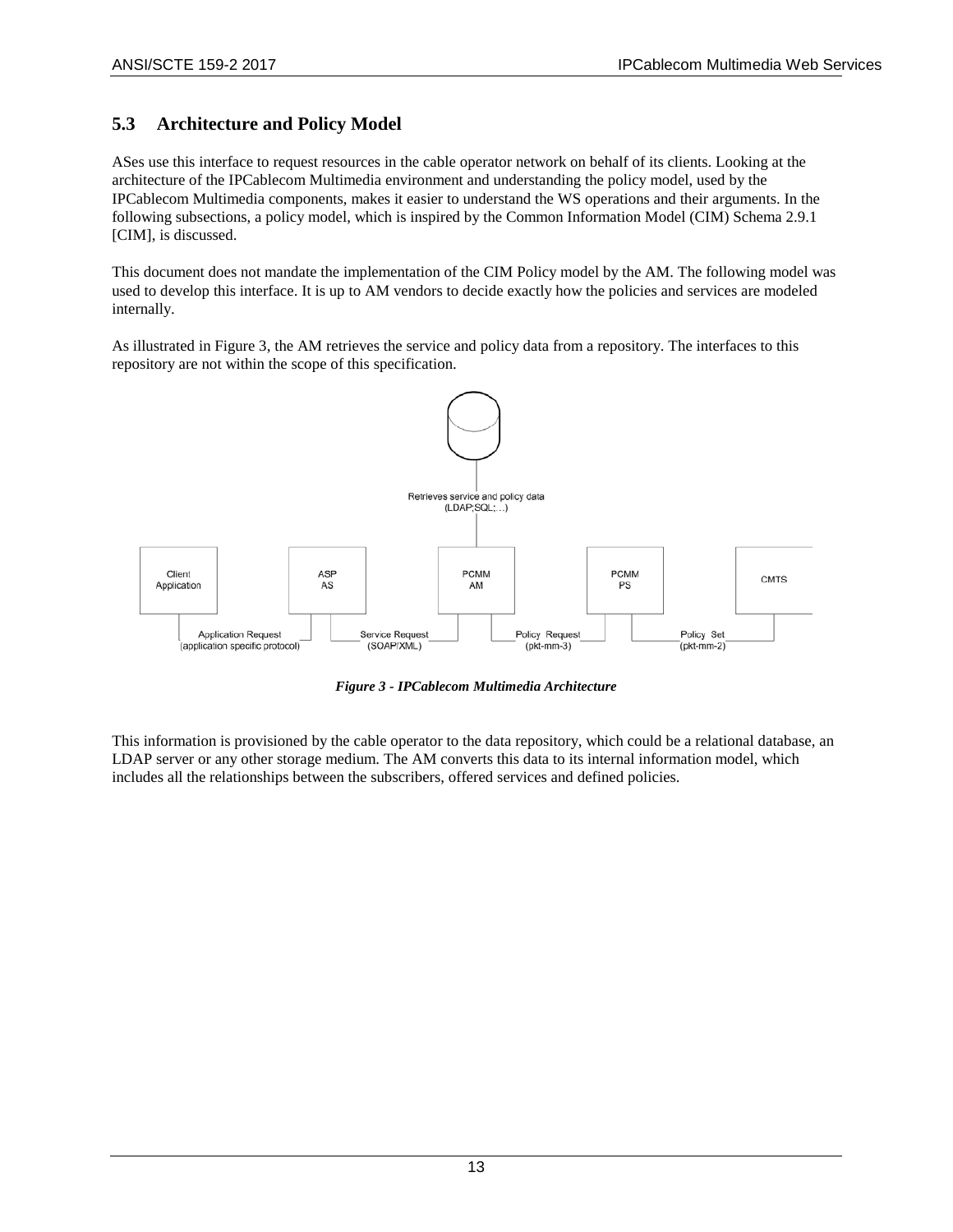These relationships are shown in [Figure 4.](#page-15-0)



*Figure 4 - Policy Model*

<span id="page-15-0"></span>After the AM retrieved all the data and converted the data internally into the object information model, depicted in [Figure 4,](#page-15-0) it is able to send policy requests down to the PS. Those policy requests may be triggered by service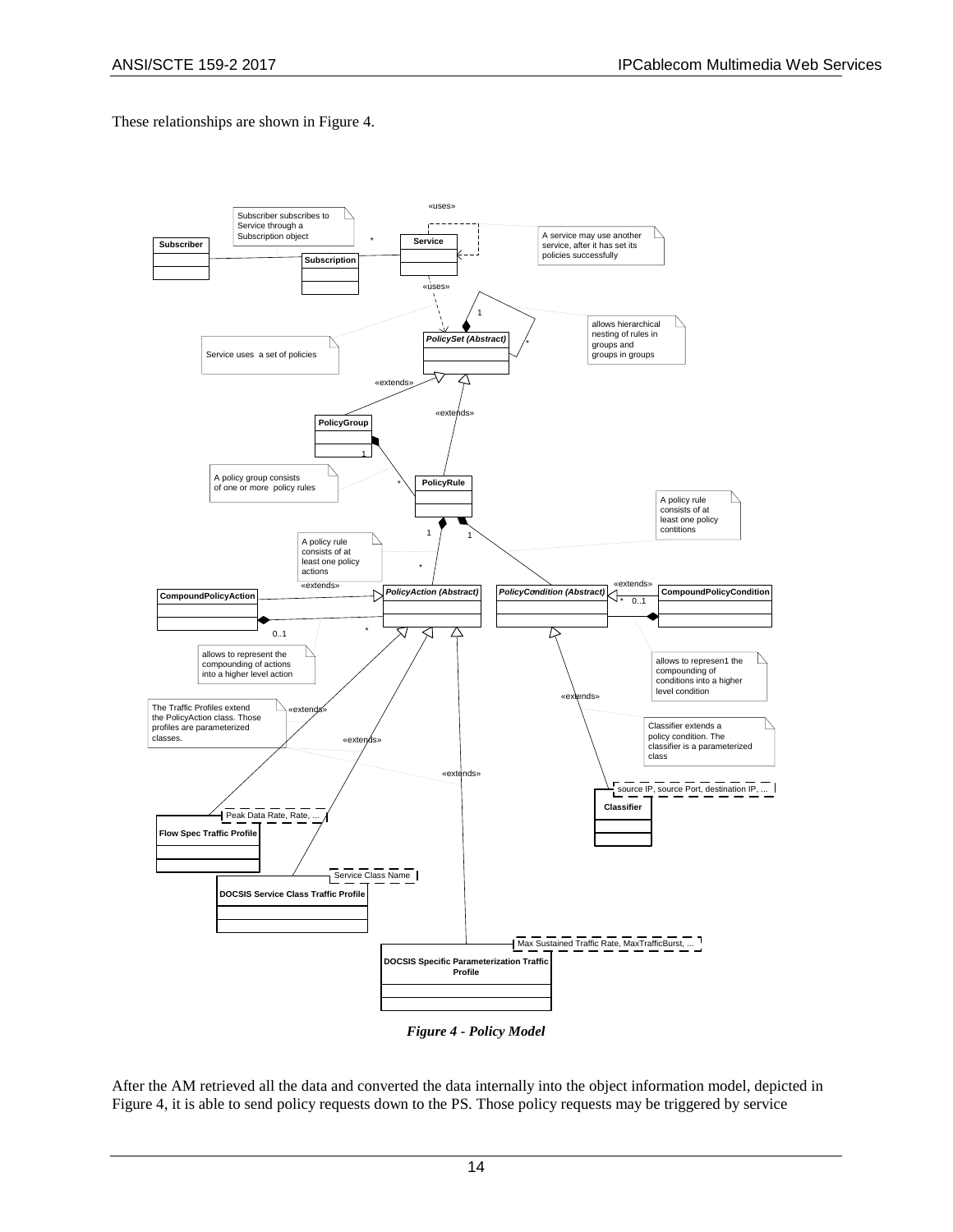requests via the SOAP/XML interface from an AS. If the service or resource request only contains the identifier of the service and the identification of the end-customer, the AM sends the policy model with its default values (defined by the cable operator) down to the PS. The service requester has also the opportunity to "overwrite" some of those default values, by including the new values in the service request. The argument list is discussed later in Section [6.](#page-18-0)

The objects and relationships of the information model, depicted i[n Figure 4](#page-15-0) are discussed in the remainder of this Section.

#### <span id="page-16-0"></span>**5.3.1 Subscriber**

A subscriber is an entity that can subscribe to services. In this context, "subscribe to a service" means that a subscriber agreed to the terms of the service.

#### <span id="page-16-1"></span>**5.3.2 Subscription**

A subscription is an object that represents an enrollment to a given service for a specific subscriber. In other words, a subscriber enrolls or subscribes to a service through a subscription object (e.g., the subscription object creates a relationship between the subscriber and a service).

#### <span id="page-16-2"></span>**5.3.3 Service**

A service is an object that contains the information to represent the functionality offered to a subscriber. Service objects "use" a set of policies, which implement this offered functionality in the cable operator network.

#### <span id="page-16-3"></span>**5.3.4 PolicySet**

The PolicySet object provides an abstraction for a set of rules to manage and control access to network resources. PolicyGroup and PolicyRule objects are derived from the PolicySet object.

#### <span id="page-16-4"></span>**5.3.5 PolicyGroup**

A PolicyGroup object represents an aggregation of policy sets that have the same decision strategy. The decision strategy defines the evaluation method used for policies contained in the policy group (e.g., "first matching"). A PolicyGroup object can be seen as a container for a set of related policy rules and policy groups.

#### <span id="page-16-5"></span>**5.3.6 PolicyRule**

This object is used to organize the conditions and actions that comprise the policy rule. PolicyRule objects consist of conditions that are used to match traffic and actions that specify the action to be taken if the traffic matches.

#### <span id="page-16-6"></span>**5.3.7 PolicyCondition**

This abstract class is used to identify conditions. It is also the superior class of the Classifier object.

#### <span id="page-16-7"></span>**5.3.8 Classifier**

Classifiers are used for defining 'classifiers' that a packet or packet flow must contain; for example, network protocol, source and destination addresses. This is a "dynamic" or "parameterized" object, meaning the values of those fields provided in a ResourceRequest can be dynamically substituted in place of those provided in the service definition.

#### <span id="page-16-8"></span>**5.3.9 CompoundPolicyCondition**

CompoundPolicyCondition is used to represent compound conditions formed by aggregating simpler policy conditions.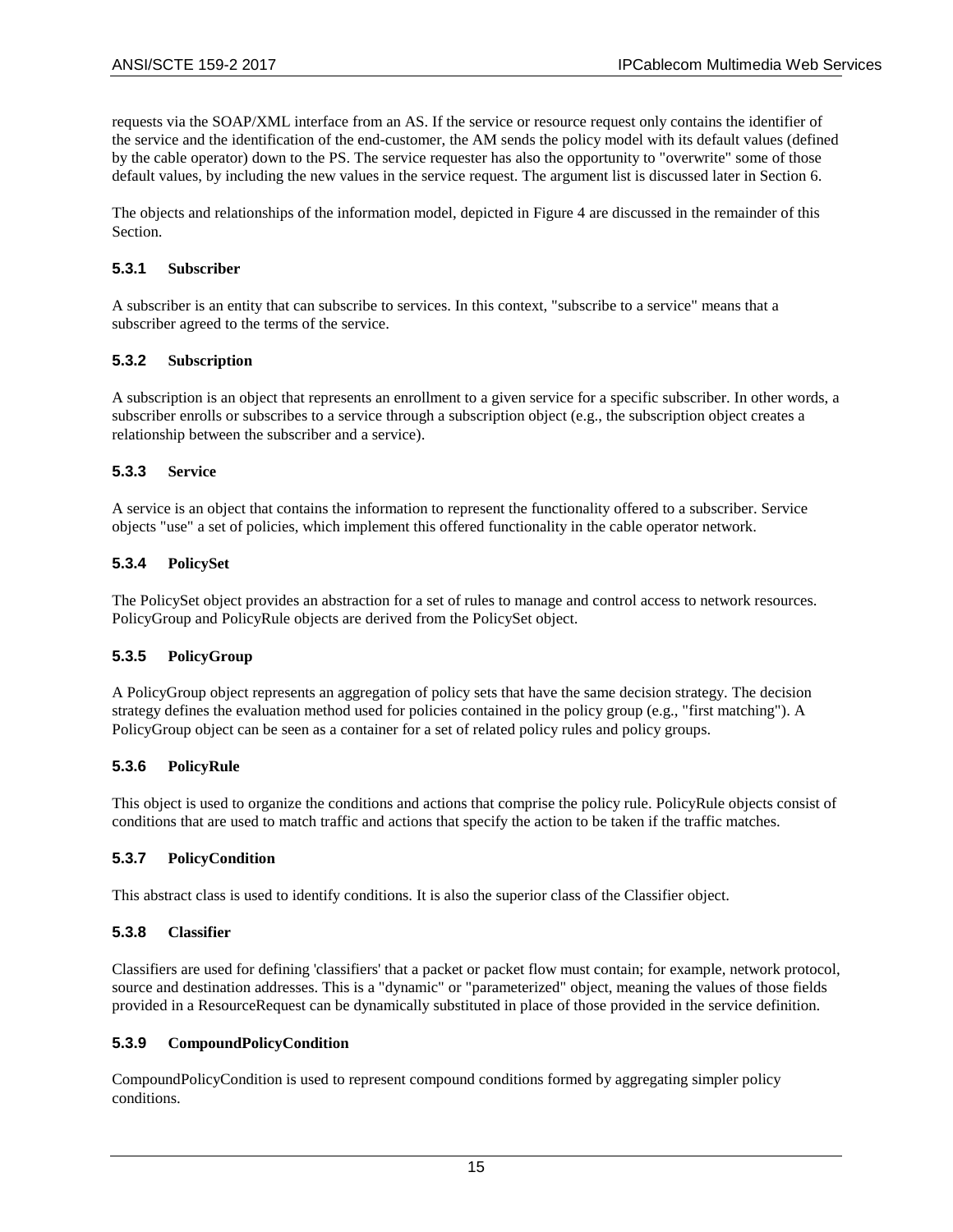#### <span id="page-17-0"></span>**5.3.10 PolicyAction**

Policy actions are used to define the 'action' that the network takes on packets that match conditions. The PolicyAction object serves a superior class for FlowSpecTrafficProfile, DOCSISServiceClassTrafficProfile and DOCSISSpecificParameterizationTrafficProfile.

#### <span id="page-17-1"></span>**5.3.11 FlowSpecTrafficProfile**

The FlowSpecTrafficProfile class defines the Traffic Profile of the IP flow associated with an IPCablecom Multimedia Gate through an RSVP-like parameterization scheme. This is a "dynamic" or "parameterized" class, meaning the values of attributes on an instance can be dynamically substituted. The list of attributes can be found in [\[MM\].](#page-7-5)

#### <span id="page-17-2"></span>**5.3.12 DOCSISServiceClassTrafficProfile**

The DOCSISServiceClassNameTrafficProfile contains the DOCSIS Service Class Name, indicating the DOCSIS Service Class to be used to describe the QoS attributes. The DOCSIS Service Class Name can be substituted.

#### <span id="page-17-3"></span>**5.3.13 DOCSISSpecificParameterizationTrafficProfile**

This class allows defining a Traffic Profile, using explicit DOCSIS parameters of the DOCSIS flow. The exact list of attributes is specified in [\[MM\].](#page-7-5)

#### <span id="page-17-4"></span>**5.3.14 CompoundPolicyAction**

A CompoundPolicyAction is used to represent compound conditions formed by aggregating simpler policy actions.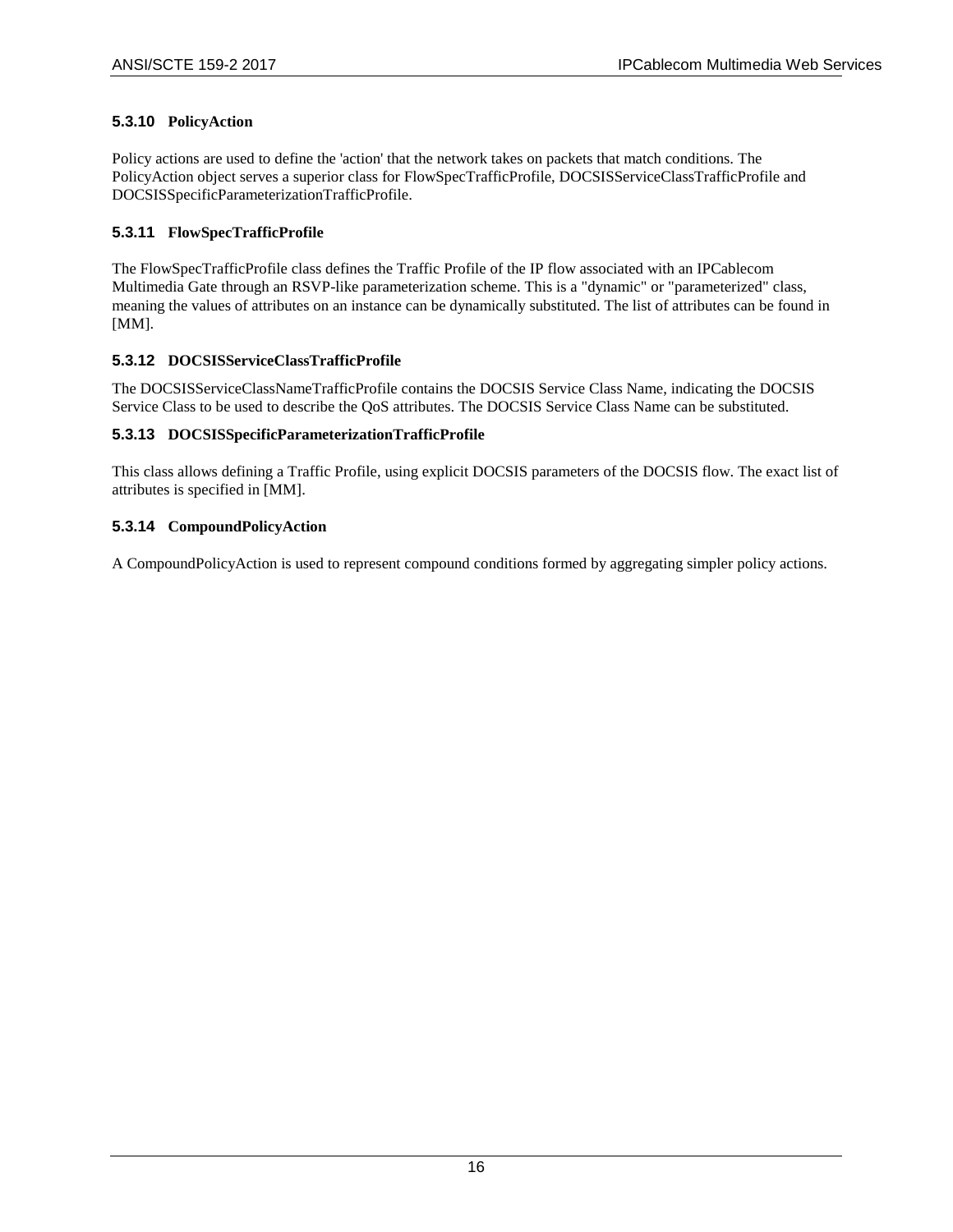## <span id="page-18-0"></span>**6 WS INTERFACE DESCRIPTION**

This section describes the interface between a generic Application Server (AS) and the Application Manager.

The section explains in detail the syntax of all the arguments or elements passed via this interface, and the semantics of the function calls that can be performed using this WS interface.

## <span id="page-18-1"></span>**6.1 WS Profile**

This section defines the WS standards this interface MUST comply with.

### <span id="page-18-2"></span>**6.1.1 Encoding**

This interface is presented as a sequence of XML-serialized messages. Application Managers and Application Servers MUST support SOAP document-style encoding, which is also known as "document/literal" or "doc/lit".

#### <span id="page-18-3"></span>**6.1.2 SOAP standard**

Application Managers and Application Servers MUST conform to the SOAP 1.2 standard [\[SOAP\].](#page-7-6) This allows for extensibility and fault-transmission. This implies that the SOAP 1.2 processing model MUST be followed, including the "soap:role" (with default value "ultimateRecipient") and "soap:mustUnderstand" attributes in the SOAP header. The "soap:Fault" semantics and format MUST be followed. This is described in more detail in Section [6.3.6.](#page-35-0)

#### <span id="page-18-4"></span>**6.1.3 Transport layer**

Application Managers MUST support [\[HTTPS\]](#page-7-7) as the transport protocol and conform to the security requirements in Section [7.2](#page-38-2) of this document.

Application Servers MUST support [\[HTTPS\]](#page-7-7) as the transport protocol and conform to the security requirements in Section [7.2](#page-38-2) of this document.

The SOAP 1.2 format is transport-agnostic; hence, this interface MAY in the future support transport protocols (e.g., BEEP, SMTP/POP3) other than HTTPS. However, specifications relating to alternate transports are not covered by this document.

#### <span id="page-18-5"></span>**6.1.4 WS-Addressing**

Application Managers and Application Servers MAY support the use of WS-Addressin[g \[WSA\]](#page-7-8) with this SOAP interface.

Application Servers SHOULD support the use of WS-Addressin[g \[WSA\]](#page-7-8) with this SOAP interface if they use transport protocols other than HTTPS for SOAP transport. However, specifications relating to alternate transports are not covered by this document.

Application Managers SHOULD support the use of WS-Addressing [\[WSA\]](#page-7-8) with this SOAP interface if they support transport protocols other than HTTPS for SOAP transport. However, specifications relating to alternate transports are not covered by this document.

If an Application Server supports WS-Addressing, it MUST tag each message with an identifier that is unique within that client - the MessageId (as defined in [\[WSA\]\)](#page-7-8) with a soap:mustUnderstand attribute set to value '0'.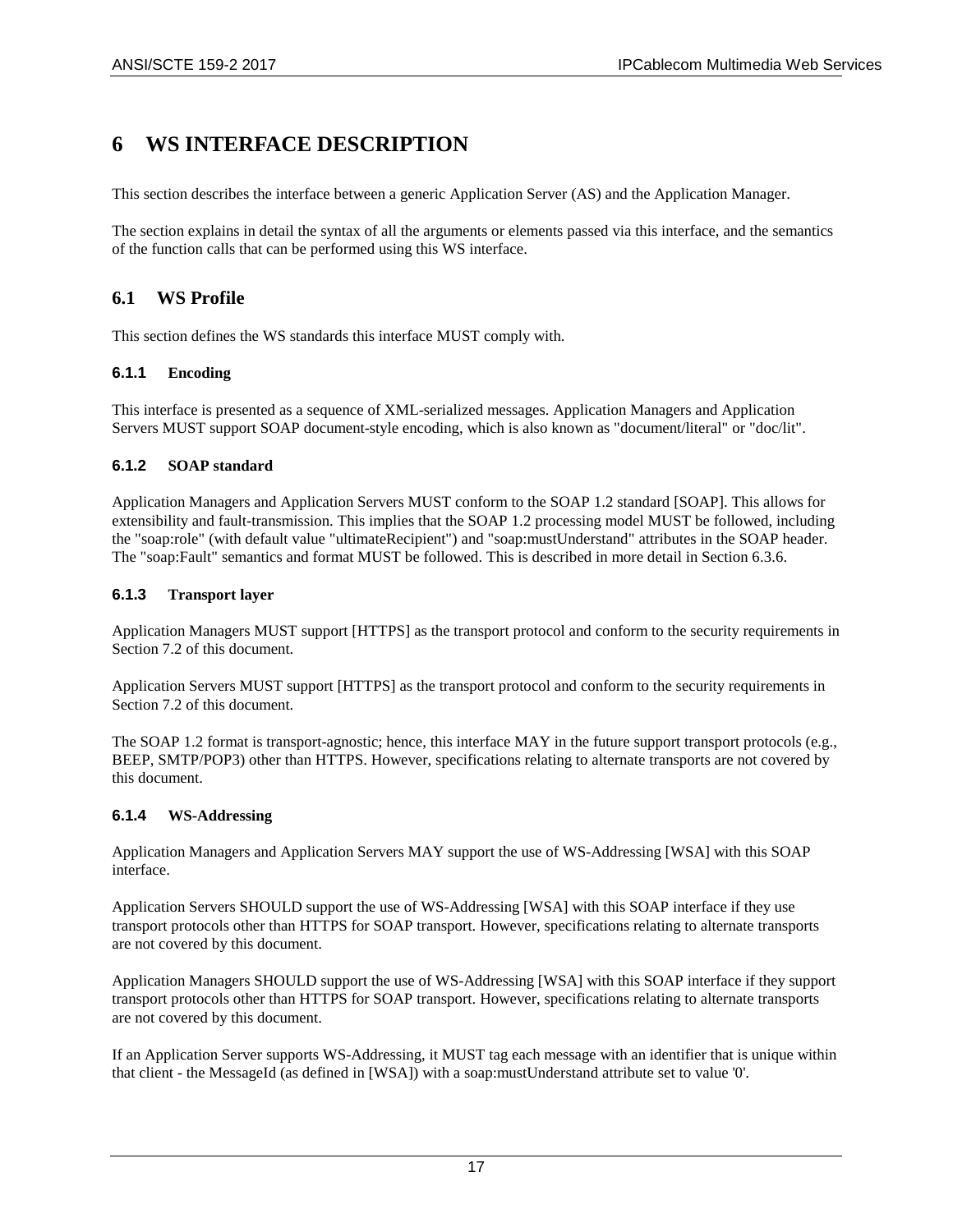If an Application Manager supports WS-Addressing, it MUST set the WS-Addressing "RelatesTo" header element of response messages to reflect the MessageId, if present, of the request message. If an AM does not support WS-Addressing, it must treat any WS-Addressing related headers like MessageId in accordance with the soap:mustUnderstand attribute specified for those headers in conformance with the SOA[P \[SOAP\]](#page-7-6) specification.

#### <span id="page-19-0"></span>**6.1.5 WS-Security: Username Token Profile**

Application Managers MUST require the specification of the Username from the WS-Security: Username Token Profil[e \[WSS\].](#page-7-9)

Application Servers MUST provide the Username in the SOAP header for every request as per [\[WSS\].](#page-7-9) The Username will be a value assigned by the cable operator and identifying an AS.

Application Managers MAY provide an authentication and authorization mechanism based on [\[WSS\]](#page-7-9) as described in Section [7.3](#page-39-0) of this specification.

#### <span id="page-19-1"></span>**6.1.6 Support for Event subscription**

This specification provides a way for the AS to subscribe to events indicating autonomous changes to sessions by the network. This allows the AS to be notified of changes to requested services (such as when a CMTS preempts a gate or a gate timer expires or the usage limit on a gate is exceeded).

The AM MAY support this eventing feature.

The WS-Eventing Specificatio[n \[WSE\]](#page-7-10) MUST be used as the basis for subscribing to events, in case the AM provides this feature. The WS-Eventing specification is described i[n Appendix I.](#page-54-0)

An AM supporting this feature MUST provide SOAP endpoints supporting the WS-Eventing WSDL port types EventSource and SubscriptionManager.

An AS that uses this Event subscription feature MUST support the use of WS-Addressing.

An AM that uses this Event subscription feature MUST support the use of WS-Addressing.

#### *6.1.6.1 IPCablecom Multimedia Event Filter Dialect*

The WS-Eventing specification allows the AS to specify filters to allow an AS to only receive events matching certain criteria. The WS-Eventing allows multiple filter dialects to be used for filtering events. It also defines one such dialect to be the XPath specificatio[n \[XPATH\].](#page-7-11) However, arbitrary XPath filters may be expensive for the AM to implement. Therefore this specification defines a filter dialect (called the IPCablecom Multimedia Event Filter dialect) identified by the namespace URL http://www.cablelabs.com/PCMM/1.0/xsd/reg/CLAB-PCMM-WS for use with this specification.

Filter criteria using this dialect are specified using the query-context-req request message as defined in [Annex](#page-51-0) B. See Section [6.3.5.1](#page-34-4) QueryContexts message for semantics of the matching operation for this filter. The following example depicts an event subscription with an event filter using this specification.

```
<Subscribe xmlns="http://schemas.xmlsoap.org/ws/2004/08/eventing" 
   xmlns:wsa="http://schemas.xmlsoap.org/ws/2004/08/addressing">
   <Delivery Mode="http://schemas.xmlsoap.org/ws/2004/08/eventing/DeliveryModes/Push">
     <NotifyTo>
       <wsa:Address>http://www.example.org/PCMM/EventListener</wsa:Address>
     </NotifyTo>
   </Delivery>
   <Expires>P0Y0M0DT0H30M0S</Expires>
   <Filter Dialect=" http://www.cablelabs.com/PCMM/1.0/xsd/reg/CLAB-PCMM-WS ">
```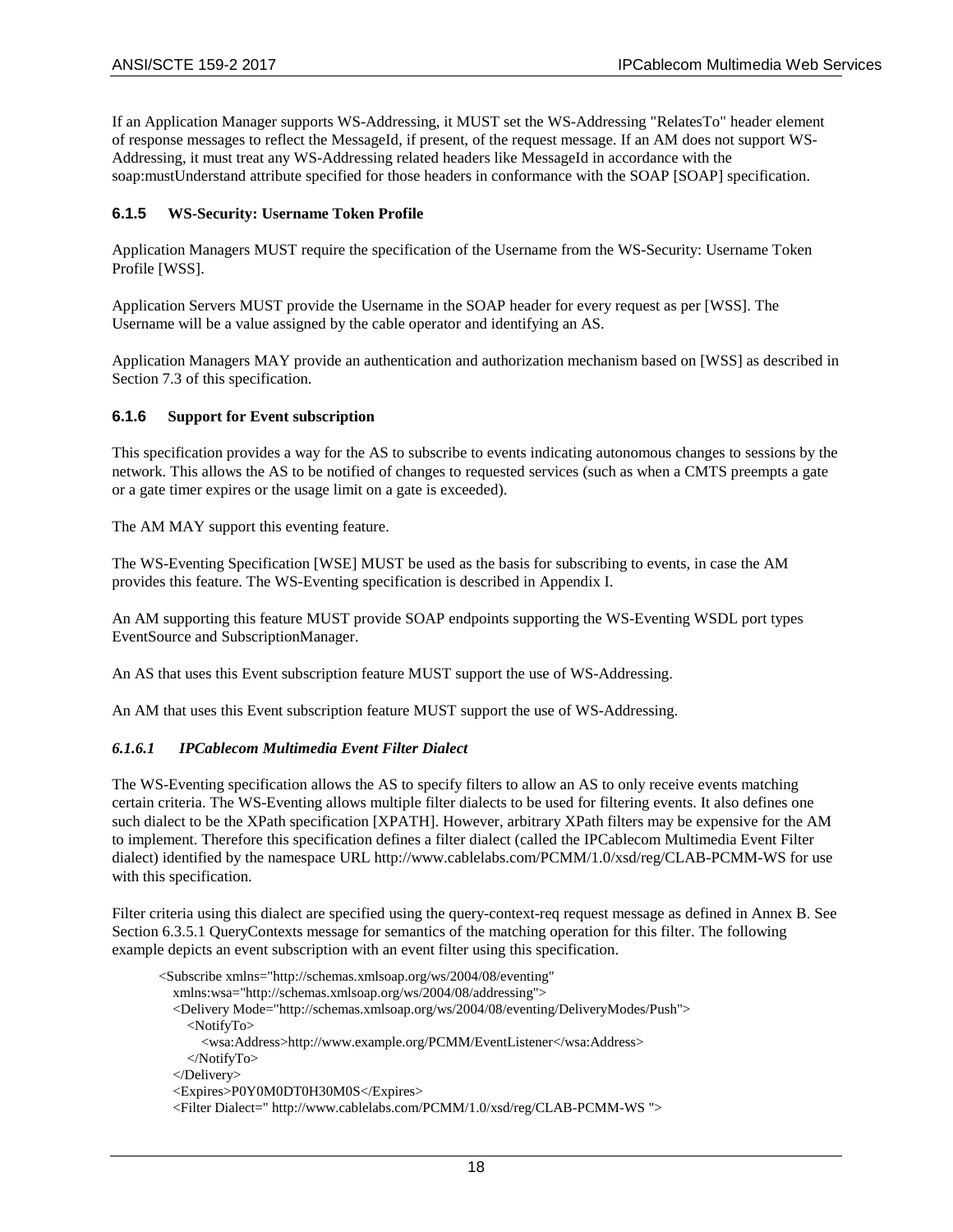```
<pcmm: QueryContextsReq xmlns:pcmm=" http://www.cablelabs.com/PCMM/1.0/xsd/reg/CLAB-PCMM-WS " >
       <pcmm:ServiceName>Turbo</pcmm: ServiceName>
       <pcmm:SubscriberID>…</pcmm: SubscriberID>
       <pcmm:ContextID><…./></pcmm:ContextID> 
     </pcmm: QueryContextsReq>
  </Filter>
</Subscribe>
```
WS-Eventing EventSource implementations for an AM MUST support the IPCablecom Multimedia Event Filter dialect.

### <span id="page-20-0"></span>**6.2 Services**

This WS provides an interface for requesting (reserving and/or committing) and releasing network resources on the cable operator network. It also provides the ability to retrieve all the applications or services a given AS can request. Furthermore, actual sessions can be queried, based on a given end customer, given application or given session identifier. ASes also have the opportunity to register for events, and the AM delivers updates according to this registry. Those services require a set of elements (or arguments), which are discussed in more detail.

<span id="page-20-2"></span>

| <b>Operation Name</b>            | <b>Style</b>    |        | <b>Messages</b>                |
|----------------------------------|-----------------|--------|--------------------------------|
| <b>ReserveResources</b>          | <b>Document</b> | Input  | <b>ReserveResourcesRequest</b> |
|                                  |                 | Output | ReserveResourcesResponse       |
| <b>CommitResources</b>           | Document        | Input  | CommitResourcesRequest         |
|                                  |                 | Output | CommitResourcesResponse        |
| <b>ReleaseResources</b>          | <b>Document</b> | Input  | ReleaseResourcesRequest        |
|                                  |                 | Output | ReleaseResourcesResponse       |
| QueryAvailableServices           | <b>Document</b> | Input  | QueryAvailableServicesRequest  |
|                                  |                 | Output | QueryAvailableServicesResponse |
| QueryContexts                    | <b>Document</b> | Input  | QueryContextsRequest           |
|                                  |                 | Output | QueryContextsResponse          |
| <b>ResourceStateNotification</b> | Document        | Output | ResourceStateNotification      |

|  |  | Table 1 - Web Service Operations |
|--|--|----------------------------------|
|  |  |                                  |

#### <span id="page-20-1"></span>**6.2.1 Element list**

This section describes the elements, which are either passed in the request and response messages of this WS interface, defined in Section [6.3,](#page-29-0) or used for the authentication and authorization layer of individual SOAP (request) messages, described i[n 7.3.](#page-39-0)

#### <span id="page-20-3"></span>*6.2.1.1 Classifier*

The Classifier element allows the AS to identify the traffic flow for which it is requesting resources. The AS MUST format the element as defined in [Annex](#page-41-0) A.

The Classifier identifies a single flow in a given direction. The direction indicated in the Classifier provided by the client is considered the upstream or inbound direction. The inverse of this flow defined by replacing the source IP address and port, with the destination IP address and port and vice versa, identifies the downstream or outbound flow.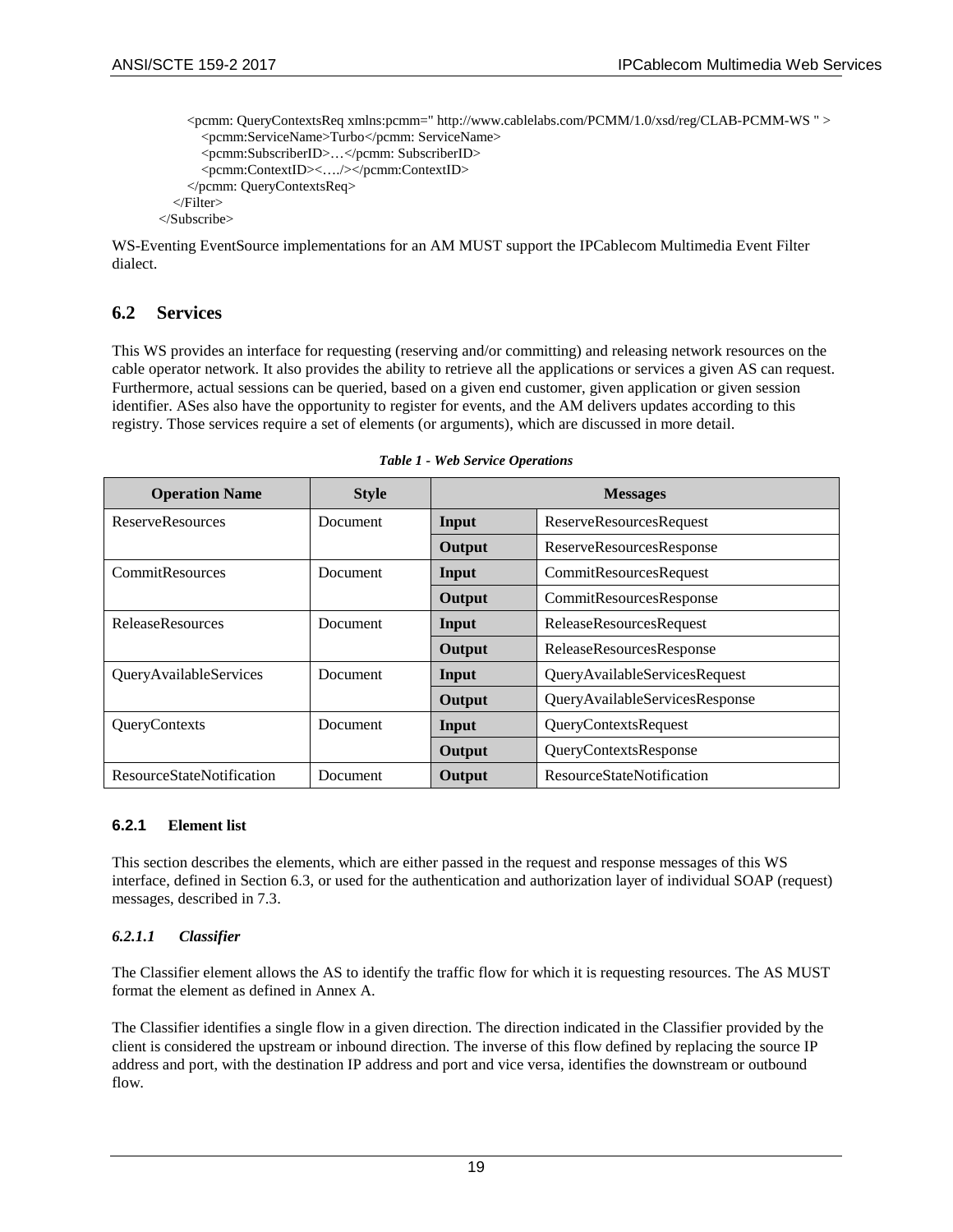If the Classifier elements were defined during the service creation, the AS MAY omit the Classifier element. If the AS chooses to include the Classifier element in a resource request message, the AS MUST include only a single Classifier element with at least one sub element populated. The AS requires knowledge of whether or not a service definition requires Classifiers to be specified, and which particular elements are necessary.

The AS MUST NOT mix unicast and multicast destination IP addresses for a single flow.

For Multicast flows (where the Destination IP Address in the classifier identifies a specific Multicast IP address) the AS encodes the classifier as follows:

- The Source IP address & the Mask/Prefix Length combination MUST resolve to a specific valid Unicast IP address value i.e., not resolve into a range of addresses. If the Source IP address & the Mask/Prefix Length combination resolve to the All-Zeros IP Address, it indicates that all Source IP addresses are permitted, i.e., Any Source Multicast (ASM).
- The Destination IP address & the Mask/Prefix Length combination MUST resolve to a single specific Multicast address
- The Source and Destination Port Number fields in the classifier are ignored by the CMTS for a Multicast flow.

If the AS includes a Classifier element with the initial resource request, it MUST include a Classifier element with all subsequent resource requests. If the AS does not include a Classifier element in the initial resource request, it MAY include the Classifier element in a subsequent request.

The AM MUST use the following precedence rules when determining which value to use for each Classifier element:

- If the element is included in the Classifier, use the value defined in the Classifier element.
- Else if the element was defined during the service and policy definition, use the value defined in the service and policy definition.
- Else use the 'assumed value' defined for each element below.

There are two formats defined for Classifiers – an IPv4 format and an IPv6 format corresponding to the use of IPv4 or IPv6 addresses in the classifier.

#### *6.2.1.1.1 IPv4 Classifier*

The IPv4 Classifier is denoted by the element named 'Classifier' in the XML Schema. The contents of the IPv4 classifier element are described as follows:

- The protocol element identifies the type of protocol. Integer values range from 0 to 257. The value 0 indicates no protocol match. The value 256 indicates any protocol. The value 257 matches packets with protocol type TCP or UDP. If this element is omitted, its assumed value should be 0.
- The string value of the sourceIpAddress element identifies the IP address (as seen at the CMTS) of the originator of the IP flow. A value of "0.0.0.0" indicates any IP address. If this element is omitted, its assumed value should be "0.0.0.0", and the assumed value of sourceIpMask should be "0.0.0.0".
- The string element sourceIpMask is used for identifying the mask value for the source IP address in order to classify multiple IP addresses for a single Classifier object. A value of "0.0.0.0" indicates any subnet. This element MUST NOT be included if sourceIpAddress is not included. If sourceIpAddress is omitted, or the sourceIpAddress has a value of "0.0.0.0", then the assumed value of sourceIpMask should be "0.0.0.0". Otherwise, if this element is omitted and sourceIpAddress is not omitted, then its assumed value should be "255.255.255.255".
- The element sourcePortStart identifies the start or low-end of the UDP or TCP port ranges for matching the IP flow. If this element is omitted its assumed value should be 0.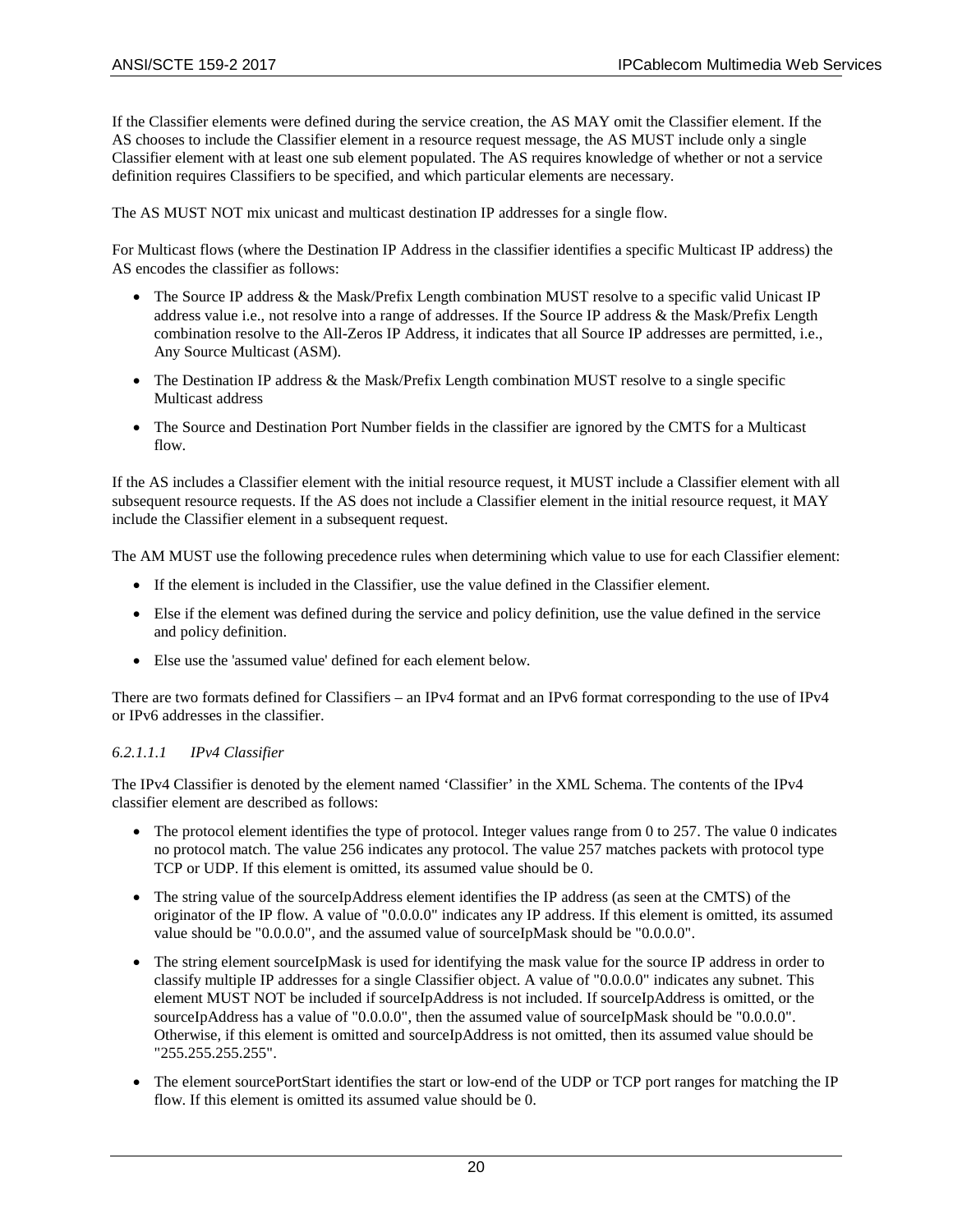- The element sourcePortEnd identifies the end or high-end of the UDP or TCP port ranges for matching the IP flow. If this element is omitted and the sourcePortStart is included, then its assumed value should be the same as the value of sourcePortStart. If this element is omitted and the sourcePortStart is omitted, then its assumed value should be 65535.
- The string value of the destinationIpAddress element specifies the matching value of the IP address of the termination point of the IP flow. A value of "0.0.0.0" indicates any IP address. If this element is omitted, its assumed value should be "0.0.0.0", and the assumed value of destinationIpMask should be "0.0.0.0".
- The string element destinationIpMask is used for identifying a subnet for the destination IP address in order to classify multiple IP addresses for a single Classifier object. A value of "0.0.0.0" indicates any subnet. This element MUST NOT be included if destinationIpAddress is not included If destinationIpAddress is omitted, or the destinationIpAddress has a value of "0.0.0.0", then the assumed value of destinationIpMask should be "0.0.0.0". Otherwise, if this element is omitted, and destinationIpAddress is not omitted, then its assumed value should be "255.255.255.255".
- The element destinationPortStart identifies the low-end of the UDP or TCP port ranges for matching the IP flow. If this element is omitted, its assumed value should be 0.
- The element destinationPortEnd identifies the high-end of the UDP or TCP port ranges for matching the IP flow. If this element is omitted, and the sourcePortStart is included, then its assumed value should be the same as the value of sourcePortStart. If this element is omitted and the sourcePortStart is omitted, then its assumed value should be 65535.

#### *6.2.1.1.2 Ipv6 Classifier*

The IPv6 Classifier is denoted by the element named 'IPv6Classifier' in the XML Schema. The contents of the IPv6 classifier element are described as follows:

- The nextHeader element identifies the type of transport protocol the classifier should match. It performs the same function as the protocol field in IPv4 classifier. The protocol element identifies the type of protocol. Integer values range from 0 to 257. The value 0 indicates no protocol match. The value 256 indicates any protocol. The value 257 matches packets with protocol type TCP or UDP. If this element is omitted, its assumed value should be 0.
- The string value of the sourceIpAddress element identifies the IP address (as seen at the CMTS) of the originator of the IP flow. An IP address value consisting of 16 zero octets (i.e., '::' or equivalent string representation) indicates the classifier matches any source IP address.
- The numeric element sourcePrefixLen is used for identifying the number of significant prefix bits of the sourceIpAddress to classify multiple IP addresses for a single Classifier object. A value of 0 indicates that the classifier matches any address. This element MUST NOT be included if sourceIpAddress is not included. If sourceIpAddress has a value of "::" or equivalent, then the assumed value of sourcePrefixLen is 0. Otherwise, if this element is omitted and sourceIpAddress is has a value other than '::' or equivalent, then sourcePrefixLen is assumed to have a value of 128.
- The element sourcePortStart identifies the start or low-end of the UDP or TCP port ranges for matching the IP flow. If this element is omitted its assumed value should be 0.
- The element sourcePortEnd identifies the end or high-end of the UDP or TCP port ranges for matching the IP flow. If this element is omitted and the sourcePortStart is included, then its assumed value should be the same as the value of sourcePortStart. If this element is omitted and the sourcePortStart is omitted, then its assumed value should be 65535.
- The string value of the destinationIpAddress element identifies the IP address (as seen at the CMTS) of the terminator of the IP flow. An IP address value consisting of 16 zero octets (i.e., '::' or equivalent string representation) indicates that the classifier matches any destination IP address.
- The numeric element destinationPrefixLen is used for identifying the number of significant prefix bits of the destinationIpAddress to classify multiple IP addresses for a single Classifier object. A value of 0 indicates that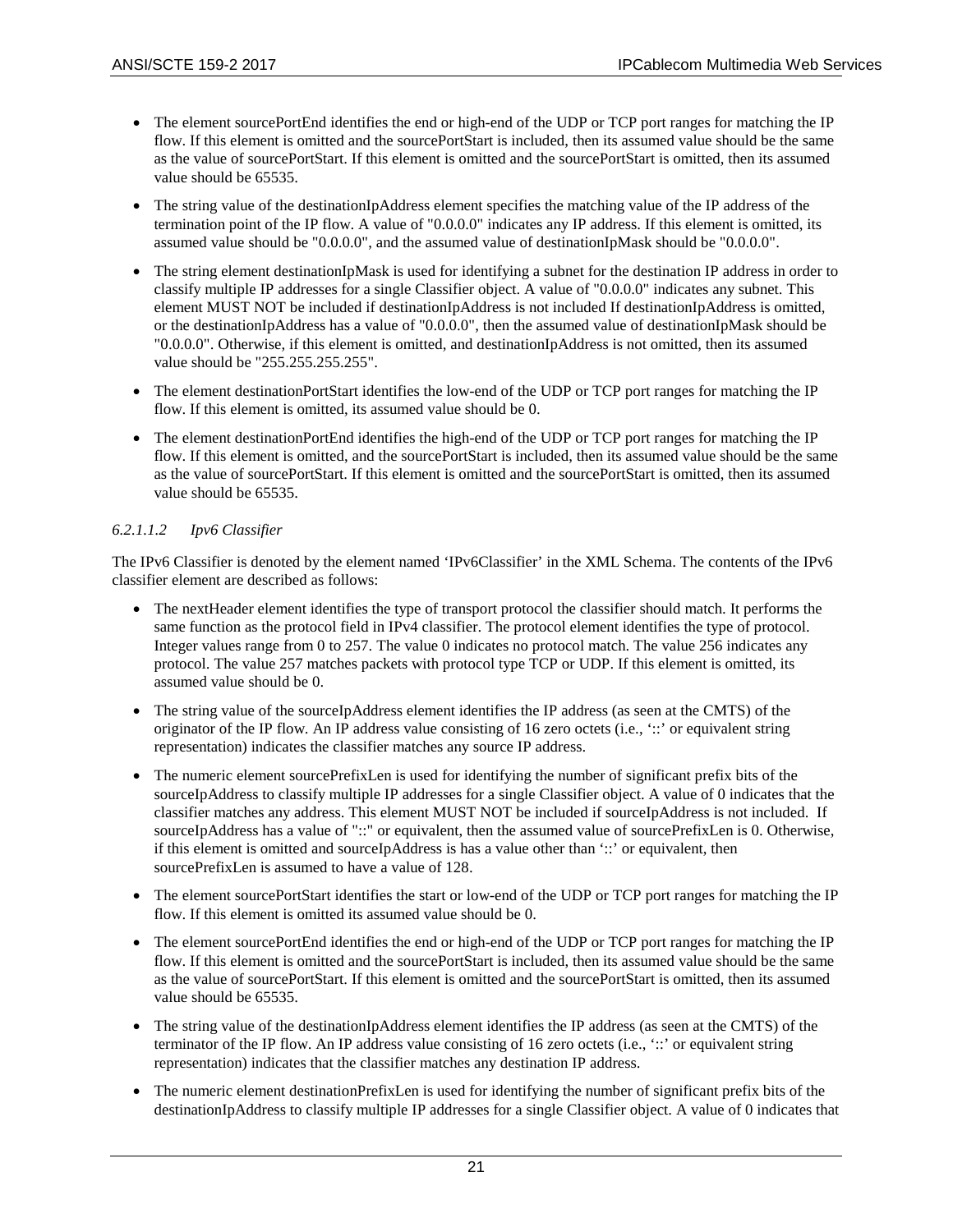the classifier matches any address. This element MUST NOT be included if destinationIpAddress is not included. If destinationIpAddress has a value of "::" or equivalent, then the assumed value of destinationPrefixLen is 0. Otherwise, if this element is omitted and destinationIpAddress has a value other than '::' or equivalent, then destinationPrefixLen is assumed to have a value of 128.

- The element destinationPortStart identifies the low-end of the UDP or TCP port ranges for matching the IP flow. If this element is omitted its assumed value should be 0.
- The element destinationPortEnd identifies the high-end of the UDP or TCP port ranges for matching the IP flow. If this element is omitted and the sourcePortStart is included, then its assumed value should be the same as the value of sourcePortStart. If this element is omitted and the sourcePortStart is omitted, then its assumed value should be 65535.
- The elements trafficClassMask, trafficClassLow, traffixClassHigh identify the values of the traffic class field in the IP header that match this classifier. If trafficClassMask is omitted, it is assumed to have a value of 0. If trafficClassMask is 0 or unspecified, trafficClassHigh and trafficClassLow MUST NOT be specified. If trafficClassLow is omitted, and trafficClassMask has a non-zero value, trafficClassLow is assumed to have a value of 0. If trafficClassHigh is omitted, and trafficClassMask has a non-zero value, trafficClassHigh is assumed to have a value of 255.
- The element flowLabel identifies the IPv6 flow label value that the classifier matches. If this element is omitted, comparison of the IPv6 flow label is irrelevant for this entry.

#### <span id="page-23-0"></span>*6.2.1.2 ContextID*

The ContextID element is the identifier that associates the resources of a given session. The ContextID element consists of a baseId element and optional idExtension elements. The same ContextID or an extended version of the same ContextID (extended via new idExtensions) MUST be used in subsequent resource request messages when resources are modified after the initial request.

The AS MAY assign a ContextID for a context it creates by providing a value for the ContextID element for the network resources request. If the AS chooses to provide the ContextID, it MUST do so such that the ContextID is guaranteed to be unique at a given time across all Application Servers that use the same AS Username. If the AS chooses to provide the ContextID, it MUST format the element as defined in [Annex](#page-41-0) A. The AS MAY choose to create optional idExtension elements as described in [6.2.1.2.1.](#page-24-1) When using optional idExtension elements, the ContextID so created must also be unique; uniqueness of ContextIDs with optional idExtensions is defined in the following section. If the AS chooses to provide the ContextID, it SHOULD ensure ContextIDs created are not reused for a reasonable period of time (e.g., weeks) after the context corresponding to them no longer exist.

If the AS provided a ContextID value to the AM, the AM MUST use this ContextID and MUST NOT overwrite or replace a ContextID value submitted to it by the AS.

The AM MUST assign a ContextID for the requested context if the AS did not provide a ContextID value in the network resource request. If the AM assigns the ContextID, it MUST format the element as defined in [Annex](#page-41-0) A. The AM MUST do so such that the ContextID so created is guaranteed to be unique at a given time across all Application Servers that use a particular AS Username value. If the AM assigns the ContextID, it MAY choose to create optional idExtension attributes. When using optional idExtension attributes, the ContextID so created must also be unique; uniqueness of ContextIDs with optional idExtensions is defined in the following section. If the AM chooses to provide the ContextID, it SHOULD ensure that ContextID values created are not reused for a reasonable period of time (e.g., weeks) after the context corresponding to them no longer exist.

The AM SHOULD treat the combination of the AS Username (provided in SOAP header as per [\[WSS\]\)](#page-7-9) and ContextID service attributes as the unique identifier for a context.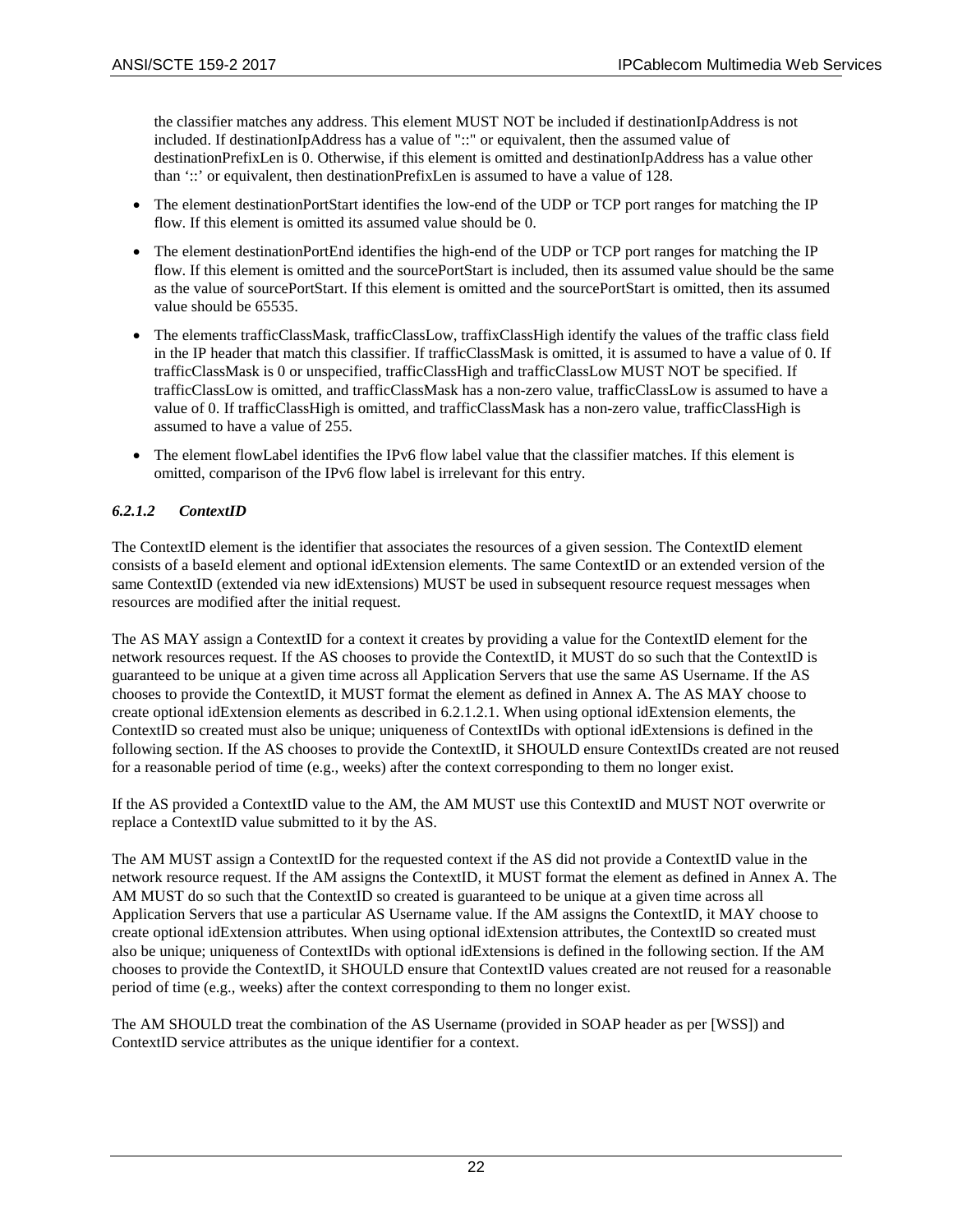#### <span id="page-24-1"></span>*6.2.1.2.1 Context ID: Uniqueness and Use in Identifying sessions*

This section defines how to identify sessions by the ContextID element and defines uniqueness for the ContextID. The capability of the AS to provide the ContextID is useful for the stateless rendezvous protocol case of Section [5.2.1.](#page-11-3) For both the stateless and stateful rendezvous protocol cases, a multiplicity of potential contexts may be created that are associated with the same originating request due to forking of the original request. Such a case is shown below in [Figure 5.](#page-24-0)



*Figure 5 - ContextID creation*

<span id="page-24-0"></span>In this figure, a session request from an originating end client ("O") was forked to three potential terminating clients  $(T_{1}$ ", "T<sub>2</sub>" and "T<sub>3</sub>"). The idExtension elements of the ContextID are used to differentiate the legs for such cases. For example the session leg to  $T_2$  is  ${B,D,E}$ . In this notation the elements in the brackets denote the ContextID and is of the form ContextID = {baseId, idExtension1, idEntension2, ...}. Likewise, the session leg to  $T_3$  is {B,D,F} and the session leg to  $T_1$  is simply  ${B, C}$ . Note that although some legs have a different number of idExtension elements, all three ContextID attributes share the same baseId element, and are unique. The AM can therefore associate all the different ContextIDs for these three session legs with the same outbound originating request by the baseId element.

For the case where the AM received the ContextID from the AS, the AM MUST perform accounting of the individual session legs and perform required operations for each leg individually (e.g., reservation timeouts) and associate forked requests that have originated from the same originating end client request (by virtue of such requests having the same baseId).

The AS MUST perform this accounting dynamically for those legs added by virtue of additional optional-id attributes being added to previously defined ContextIDs in subsequent web services operations.

The ContextID is considered unique when the combination of the base-id attribute together with the same number of optional id-extension attributes is unique. Whenever a new branch is formed, a new level of id-extension attribute MUST be created so that the new ContextID has the same BaseID and idExtension attributes of the previous level. Whenever a new leaf is formed from an existing branch, a new level of idExtension MUST NOT be created and a new, unique idExtension at the existing level MUST be created.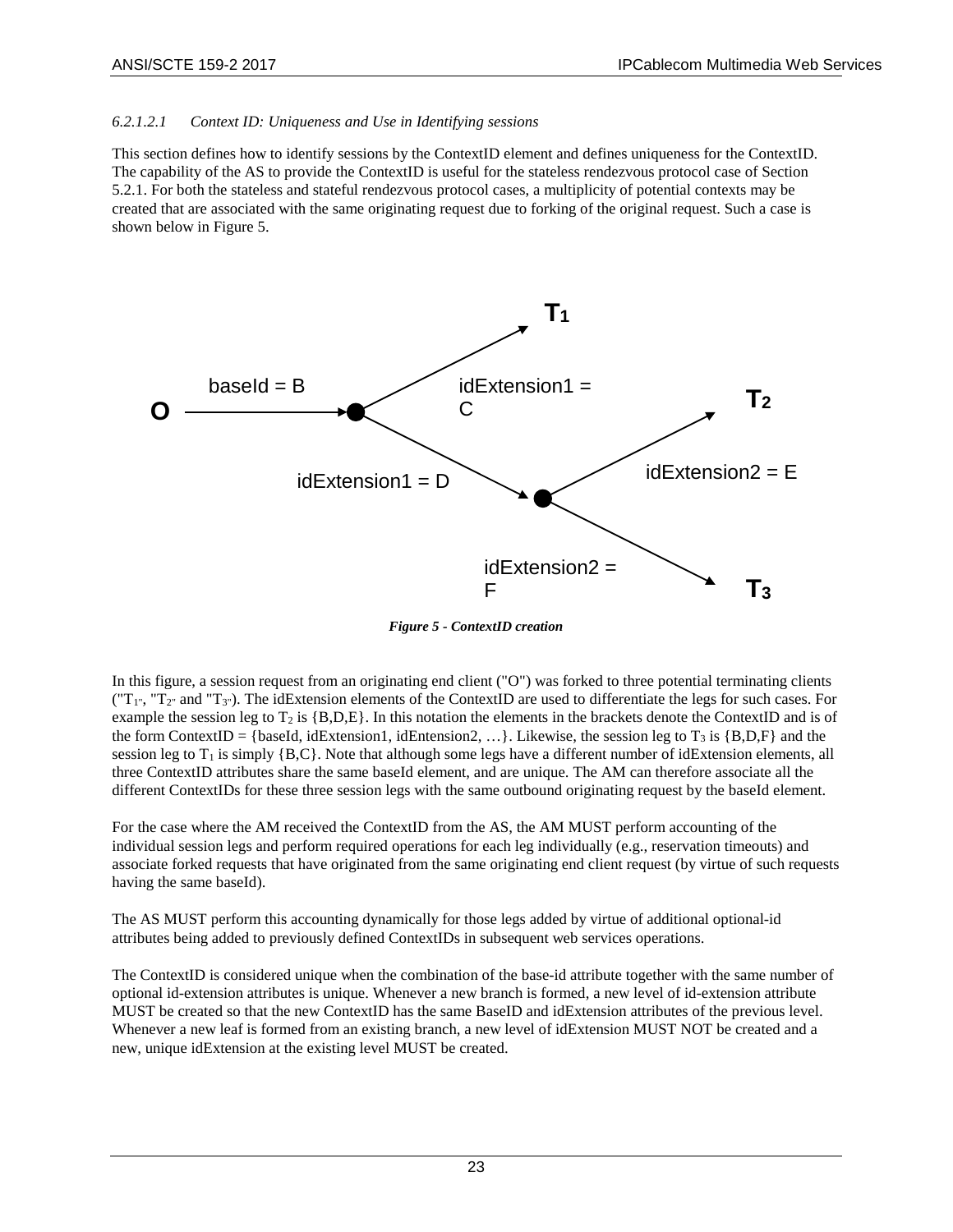#### *6.2.1.2.2 ContextID: Wildcarding operations*

As all sessions are uniquely associated via the ContextID and the WS messages described later will refer to the ContextID, it is useful to define wildcarding operation on the ContextID here. Using the notation where the ContextID = {baseId, idExtension1, idEntension2, ...} the wildcarding operation is highly dependent on where the wildcard is placed. Deleting resources for contentId = {B,D,\*} for the case above will delete resources for  $T_2$  and  $T_3$ , while leaving resources for  $T_1$  unaffected. Deleting resources for  ${B,*}$  will delete all resources for this context. Deleting resources for {\*} will delete all resources for a given SubscriberID (and given AS Username and serviceName) and should normally only be invoked by administrative operations.

Therefore, the AS SHOULD normally use wildcarding of the form {B,\*} to affect a web services operation on all sessions with baseId = B (i.e., the \* wildcard matches on one, many or null). Note that ContextID = {B} does not match the ContextID for any of the call legs in the example above, as the ContextID is defined as including all optional idExtensions defined up to the present. In the above example, ContextID =  ${B}$  may have at one time existed prior to the ContextID being extended by optional idExtensions.

Considering optional idExtension elements, wildcarding of the form  $\{B, *\}$  is highly RECOMMENDED for all AS operations on all sessions with baseId =  ${B}$  (i.e., even for applications that do not use optional-id elements).

#### *6.2.1.3 ContextInfo*

An array of ContextInfo elements is returned in the QueryContexts response message (described i[n 6.3.5.1\)](#page-34-4). The ContextInfo element contains the ContextID element, described i[n 6.2.1.2,](#page-23-0) and the element ContextStatus, which identifies the status of the associated IPCablecom Multimedia gate for the session. A context can be in a reserved or committed state.

The AM MUST format the ContextInfo element as defined in [Annex](#page-41-0) A.

#### *6.2.1.4 QoSChangeEvent*

The QoSChangeEvent element describes the change in state for a flow of a session. QoSChangeEvent is present in notification messages sent to ASes which have subscribed to the state of the resources. The AM MUST format the QoSChangeEvent element as defined in [Annex](#page-41-0) A.

The QoSChangeEvent element contains a direction element indicating whether this change is for the upstream / downstream flows and consists of two sub elements.

The QoSChangeType element indicates the type of change being signaled. This attribute is an enumeration, the AM MUST indicate one of the following states:

- $1 = Idle/Closed$
- $2 =$  Authorized
- $3 =$ Reserved
- $4 =$ Committed
- $5 =$  Committed-Recovery

Reason is a 2-byte unsigned integer field, which MUST indicate one of the following reasons for this update:

 $1 =$ Close initiated by CMTS due to reservation reassignment

2 = Close initiated by CMTS due to lack of DOCSIS MAC-layer responses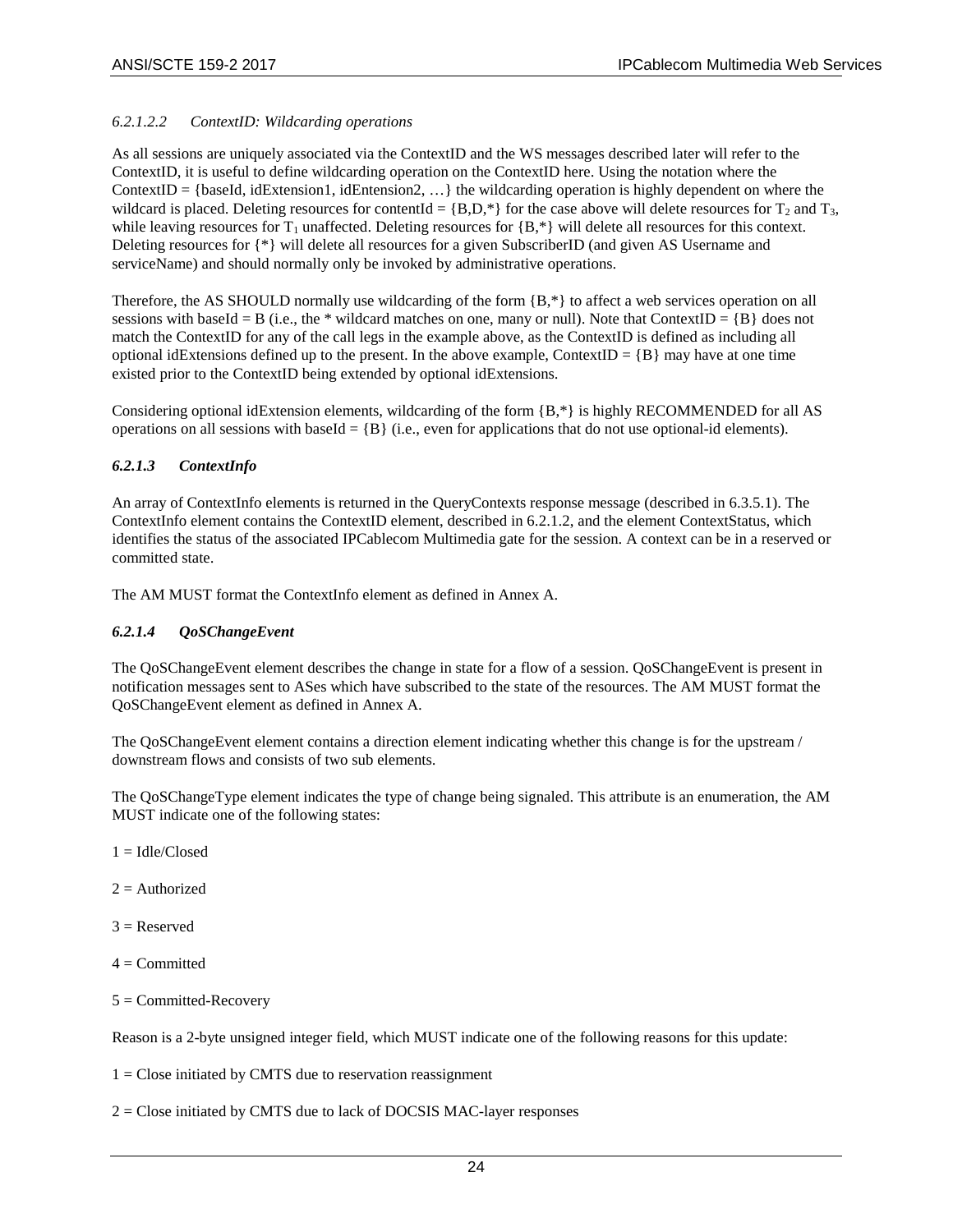- $3 =$  Close initiated by CMTS due to timer T1 expiration
- $4 =$  Close initiated by CMTS due to timer T2 expiration
- 5 = Inactivity timer expired due to Service Flow inactivity (timer T3 expiration)
- $6 =$  Close initiated by CMTS due to lack of Reservation Maintenance
- $7 =$  Gate state unchanged, but volume limit reached
- $8 =$  Close initiated by CMTS due to timer T4 expiration
- $9 =$  Gate state unchanged, but timer T2 expiration caused reservation reduction
- $10 =$  Gate state unchanged, but time limit reached
- 11 = Close initiated by Policy Server or CMTS, volume limit reached
- 12 = Close initiated by Policy Server or CMTS, time limit reached
- $13$  = Close initiated by CMTS, other
- 14 = Gate state unchanged, but SharedResourceID updated
- 15 = Close initiated by CMTS due to loss of shared resource

 $65535 =$ Other

The optional message element contains a human readable description of the cause.

#### <span id="page-26-1"></span>*6.2.1.5 ServiceName*

The ServiceName element identifies the service for which network resources are requested. The string value for service names is determined by mutual agreement between the AM and the AS. In addition, all available service identifiers can be retrieved by the QueryAvailableServices operation, described i[n 6.3.2.1.](#page-32-3)

The AS MUST format the ServiceName element as defined i[n Annex](#page-41-0) A.

#### <span id="page-26-0"></span>*6.2.1.6 SubscriberID*

The AM requires the SubscriberID element for identifying the CMTS, where the gate has to be created for a given request. The SubscriberID identifies the subscriber for which gates are to be created. It can be an IPv4 or IPv6 address, a fully qualified domain name (FQDN), or a MAC address. The SubscriberID MUST be formatted as specified i[n Annex](#page-41-0) A.

The AM MUST return an error-code, identifying an "IllegalArgumentException" if the AS does not follow the syntax defined in [Annex](#page-41-0) A. The error procedures are described in [6.3.8.](#page-35-2)

#### <span id="page-26-2"></span>*6.2.1.7 Timeout*

The Timeout element is optional. The AS MAY use the Timeout element to specify a Timeout for resources. This Timeout value means different things when used within a ReserveResourcesRequest verse when it is used within a CommitResourcesRequest.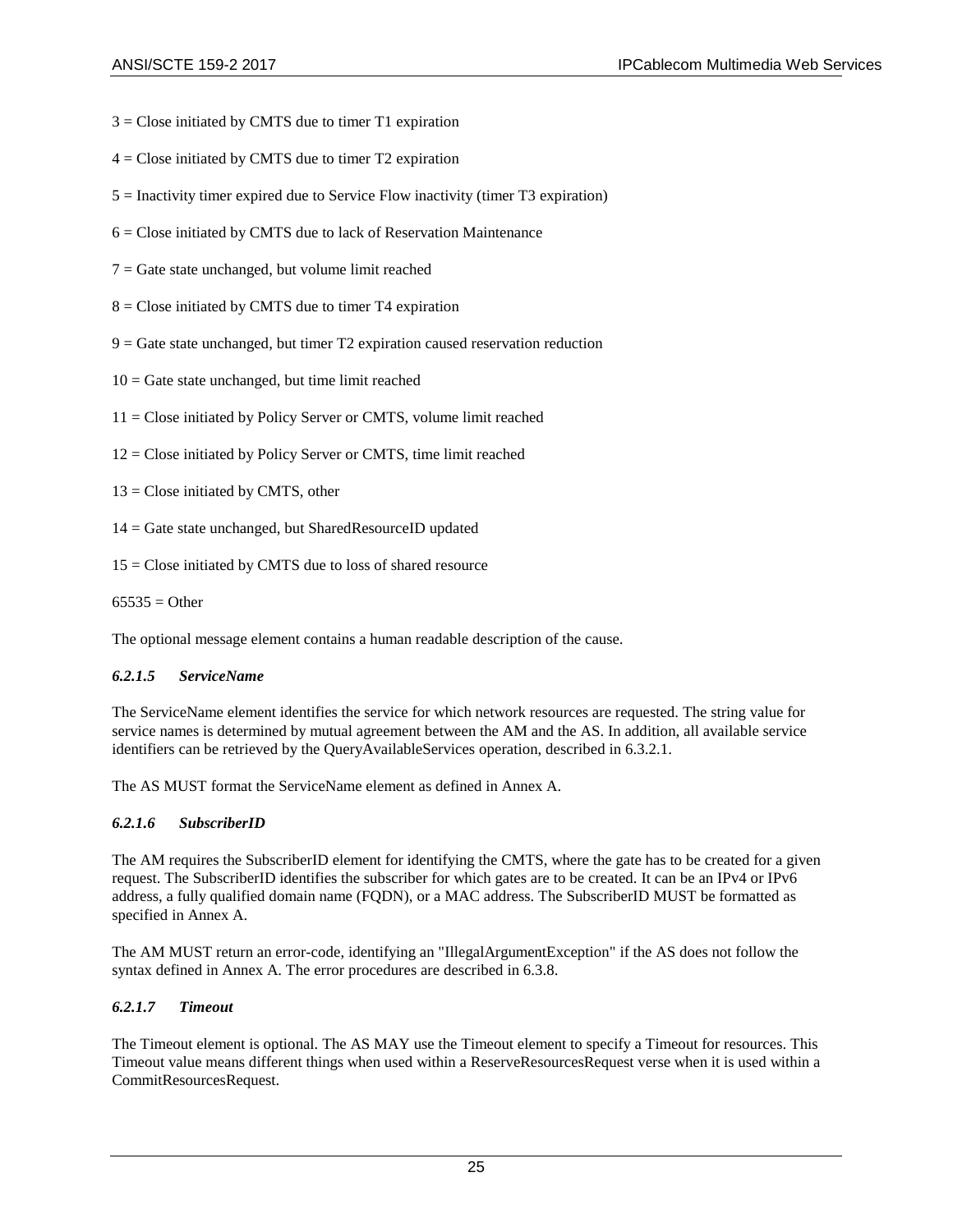When a Timeout value is submitted with a ReserveResourcesRequest, the Timeout value specified determines the duration for which the resources will remain in a 'reserved' state. If no further ReserveResourcesRequest or CommitResourcesRequest are issued for the given session within the duration of this Timeout value, the session will be deleted. A Timeout value of '0' disables the Timeout. In this case, a ReleaseResources request MUST be issued in order to "un-reserve" the network resources. In this case the timer is analogous to the T2 timer as defined in [\[MM\].](#page-7-5)

When a Timeout value is submitted with a CommitResourcesRequest, the Timeout value specified determines the duration for which the ReserveResourcesResponse message arguments resources will remain in a 'committed' state with no traffic detected for the session. In other words, it determines the duration for which a committed session should be allowed to stay idle. If a session remains idle for a duration which exceeds the value specified in the CommitResource request, the session will be deleted. In this case the timer is equivalent to the T3 timer as defined in [\[MM\].](#page-7-5)

If no Timeout element is specified by the AS, the Timeout if any is determined by the AM.

The AM MUST use the Timeout value as the T2 or T3 timer as appropriate when creating or modifying the associated IPCablecom Multimedia gate(s).

Notifications of timer expiries will be sent to the AM via GateReportState COPS messages. If the AM supports generating events and an AS has subscribed to the state of its resources, it MUST generate notifications for these events as described in Section [6.3.7.](#page-35-1)

The AS MUST format the Timeout element as defined i[n Annex](#page-41-0) A.

#### <span id="page-27-1"></span>*6.2.1.8 TimeUsageLimit*

The TimeUsageLimit element is optional. The AS MAY use to the TimeUsageLimit attribute to specify a limit on the lifetime of a context. The TimeUsageLimit is specified in seconds. An AS MAY specify multiple TimeUsageLimit elements to request different limits in the upstream and downstream directions.

If no TimeUsageLimit element is specified by the AS, the TimeUsageLimit if any is determined by the AM.

The AM MUST use the TimeUsageLimit value as the time usage limit when creating or modifying the associated IPCablecom Multimedia gate(s).

If a time limit was previously specified but not specified in the current operation, the AM MUST continue to use the previously provided value.

The TimeUsageLimit element follows the operation defined in Section 6.5.7 o[f \[MM\].](#page-7-5)

The AS MUST format the TimeUsageLimit element as defined i[n Annex](#page-41-0) A.

#### <span id="page-27-0"></span>*6.2.1.9 TrafficProfile*

The TrafficProfile element allows the AS to provide information on the bandwidth and QoS characteristics desired for a request.

The AS MUST format the TrafficProfile element as defined in [Annex](#page-41-0) A.

The TrafficProfile element contains a "direction" element indicating whether the requested traffic profile is for upstream or downstream directions or both. An AS MAY include multiple traffic profile elements to request distinct traffic requirements in the upstream and downstream directions.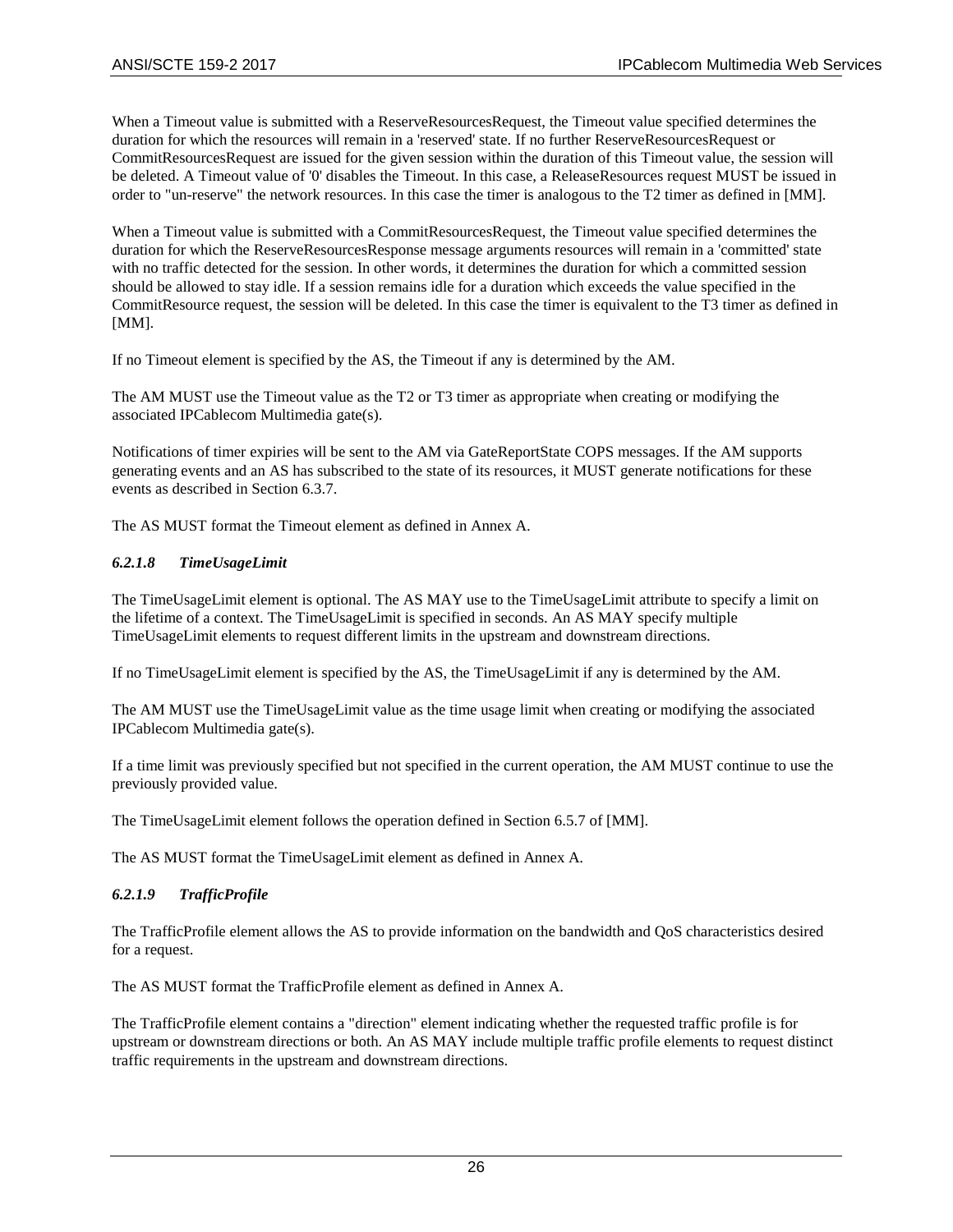If no traffic profile is specified, the AM MUST use the default TrafficProfile, which was set up during service definition.

The TrafficProfile MUST be expressed in one of four ways, by specifying a simple requested bandwidth parameter, by specifying a FlowSpec, by specifying a TrafficClass, or by specifying upstream drop. Further, each of these requests can be accompanied with the priority parameter.

#### *6.2.1.9.1 TrafficProfile Bandwidth*

The Bandwidth element allows the AS to indicate a desired bandwidth in bytes per second. The exact mapping of this value to peak / reserved bandwidth is determined by the AM.

#### *6.2.1.9.2 TrafficProfile FlowSpec*

The FlowSpec element is an alternative means for the AS to indicate its desired bandwidth characteristics. The following diagram depicts the structure of the FlowSpec element and it MUST be formatted as defined in [Annex](#page-41-0) A.

The FlowSpec element consists of seven elements, which map to specific DOCSIS parameters. The mapping is described in more detail in Section 9.2 i[n \[MM\].](#page-7-5)

- The bucketRate element expects values in bytes/second.
- The bucketDepth element value is specified in bytes.
- The value of the maximumDatagramSize element is specified in bytes.
- The minimumPolicedUnit element value is specified in bytes.
- The peakRate element expects values in bytes/second.
- The value of the reservedRate element is specified in bytes/second.
- The slackTerm element is specified in microseconds.

#### *6.2.1.9.3 TrafficProfile TrafficClass*

The TrafficClass element is an enumerated variable that can be assigned to one of the following list of values and is taken from [\[UPNP\]:](#page-7-12)

- **Network Control**
- **Streaming Control**
- Voice
- AV
- Data
- Audio
- Images
- Gaming
- Other
- Background

#### *6.2.1.9.4 TrafficProfile Priority*

The Priority element is a range of integers [0-7] used to signal the layer 2 traffic priority. This element allows the AS to indicate a desired layer 2 priority for the service request in addition to its parameterized request. No assumptions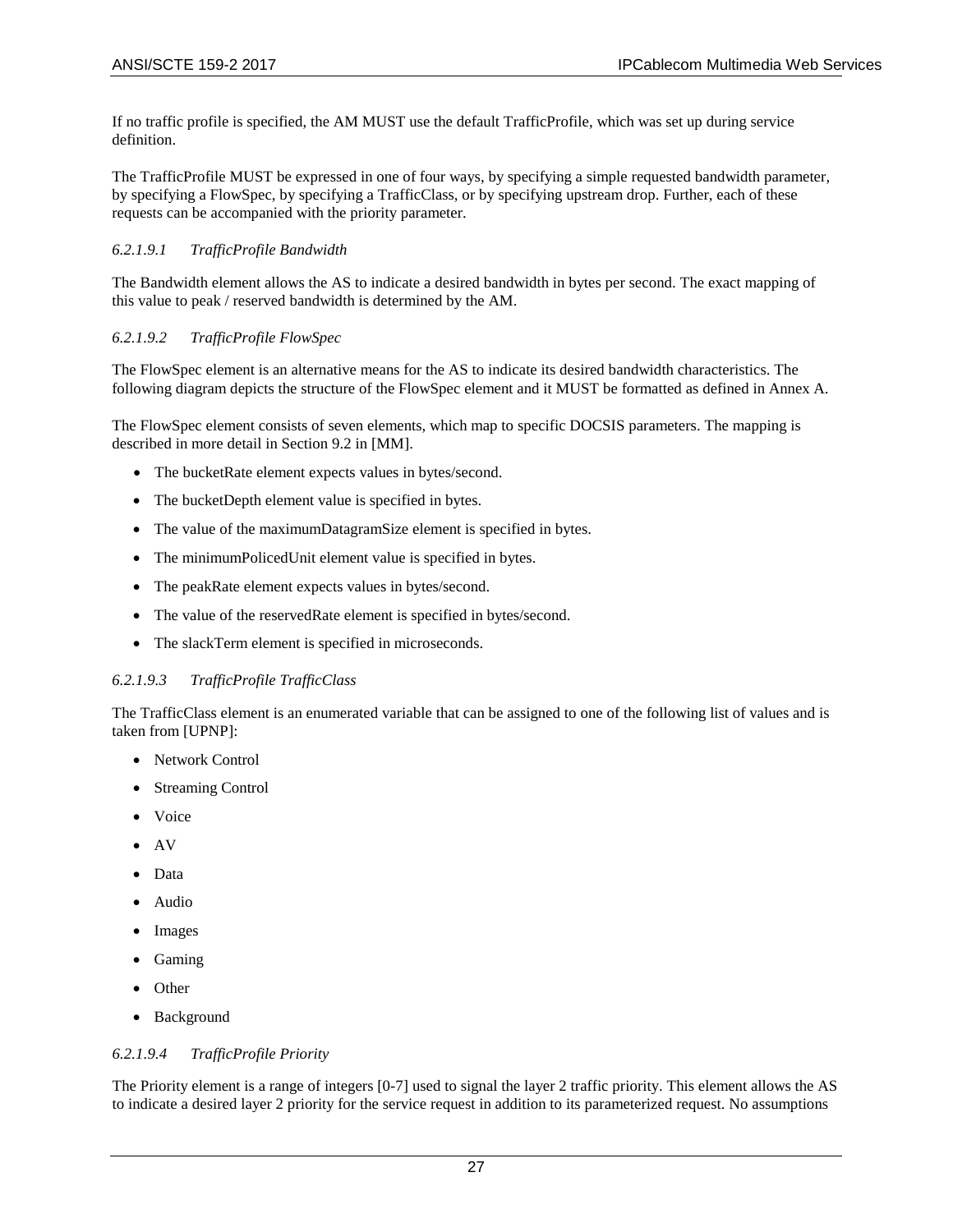are made within this specification on the relative priority of the values in the priority range as each layer 2 technology tends to define its own meaning of the priority values. The use of this value requires knowledge of the underlying layer 2 technology being used for the service. The range of 0-7 was chosen to best align with the majority of layer 2 priority schemes currently supported. When no priority value is given, the default value shall be 0. The AM MAY choose to ignore this parameter based on local policy.

### *6.2.1.9.5 Traffic Profile Upstream Drop*

The element TrafficProfileUpstreamDrop specifies that the AM must create a gate using traffic profile type Upstream Drop to cause traffic in the upstream direction that matches the corresponding classifier to be dropped at the CM. This element has no contents.

A Traffic profile specified as Upstream Drop MUST have an upstream direction; downstream and bidirectional traffic flows MUST NOT specify upstream drop as the traffic profile. Also, a traffic profile of type Upstream Drop MUST NOT have a priority parameter.

#### <span id="page-29-3"></span>*6.2.1.10 UserName*

The UserName element is optional. The AS MAY use it to specify the subscriber who requested the service. This element, if present, MUST uniquely identify the name of the subscriber for which the Service request is associated.

The AS MUST format the UserName element as defined in [Annex](#page-41-0) A.

#### <span id="page-29-2"></span>*6.2.1.11 VolumeUsageLimit*

The VolumeUsageLimit element is optional. The AS MAY use the VolumeUsageLimit element to specify a limit on the total volume of traffic allowed for a session before it should expire. The volume usage limit is specified in bytes. This element also contains a 'direction' element indicating whether the limit is for the upstream or downstream directions. An AS MAY specify multiple volume usage limit elements to request different limits in the upstream and downstream directions.

If no VolumeUsageLimit element is specified by the AS, the volume usage limit if any is determined by the AM.

The AM MUST use the VolumeUsageLimit value as the time volume limit when creating or modifying the associated IPCablecom Multimedia gate(s).

If a VolumeUsageLimit was previously specified but not specified in the current operation, the AM MUST continue to use the previously provided value.

The VolumeUsageLimit element follows the operation defined in Section 6.5.7 o[f \[MM\].](#page-7-5)

The AS MUST format the VolumeUsageLimit element as defined i[n Annex](#page-41-0) A.

## <span id="page-29-0"></span>**6.3 WS Protocol Operation**

This section describes the methods associated with this WS interface, which can be used by the AS to dynamically activate services on behalf of their clients. The associated WSDL definition which specifies the message encoding format and the transport binding can be found i[n Annex](#page-51-0) B. Application Servers and Application Managers MUST conform to the WSDL definition as presented i[n Annex](#page-51-0) B.

#### <span id="page-29-1"></span>**6.3.1 Operation Sequence for Requesting a Service**

The following sections provide requirements for requesting services. In particular how an AS reserves and commits resources and how the AM processes such requests.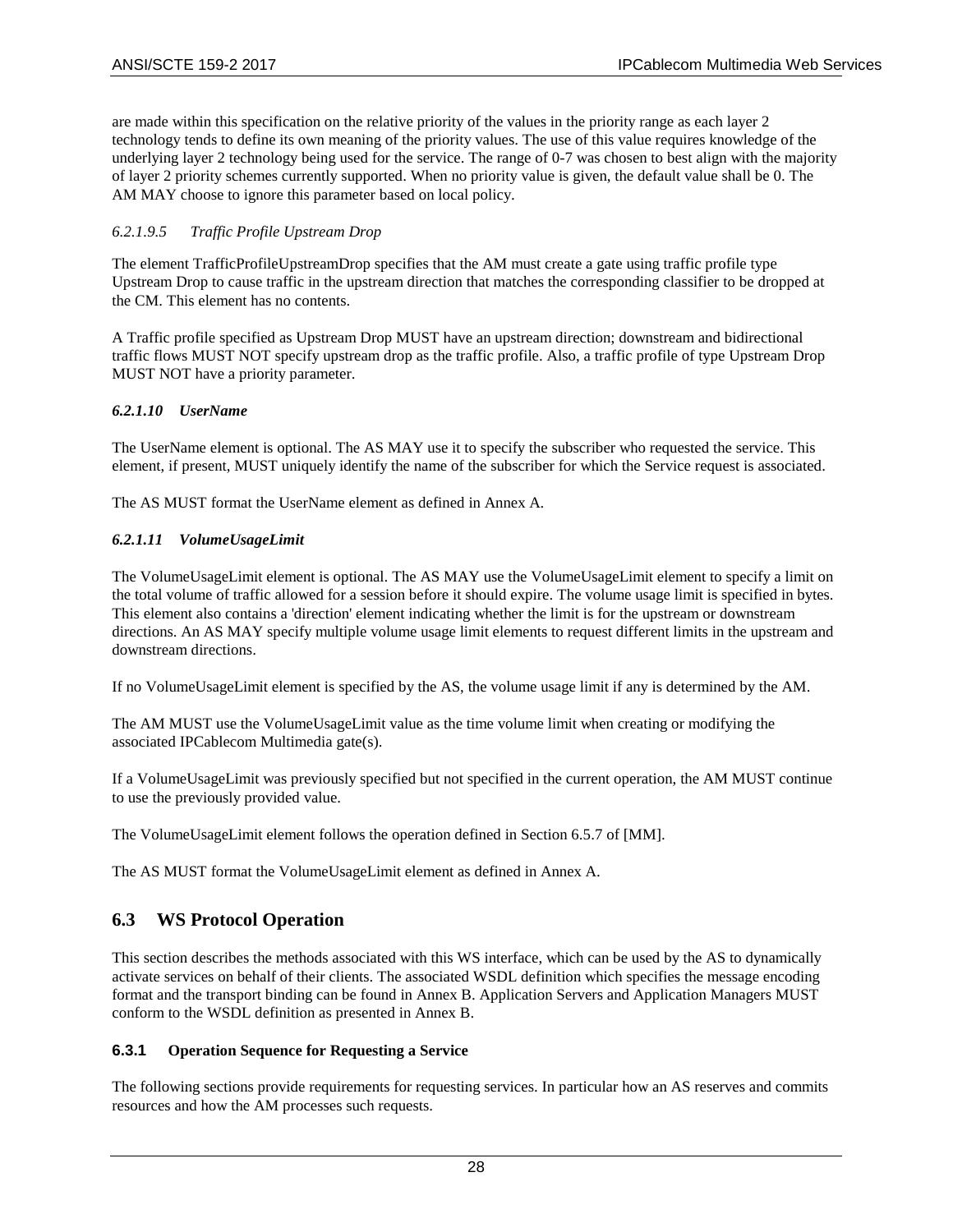#### *6.3.1.1 ReserveResources Messages*

If an application requires reserving network resources before attempting to commit them, the AS MUST invoke the ReserveResourcesRequest message of this interface. The AS MUST include the elements SubscriberID and serviceName. All other attributes are optional and MAY be present.

If the AM receives a ReserveResourcesRequest with a ContextID, it MUST check for existence of the ContextID. If the ContextID already exists, the AM MUST treat this as an update to an existing resource reservation. In such a case the AM MUST verify that the provided ServiceName and SubscriberID match that which was previously provided. If either is not found to match, the AM MUST generate a SOAP Fault and send it to the requesting AS. If both attributes are found to match, the AM MUST perform the appropriate IPCablecom Multimedia GateSet operations with Authorized and Reserved traffic profiles envelopes, any optional attributes, and the previously assigned GateID(s) to update the QoS reservation. The AM MUST return an acknowledgement message to the requesting AS upon the successful update of the reservation. In the event the reservation of network resources was not successful, the AM MUST generate a SOAP Fault and send it to the requesting AS.

If the AM does not find a matching ContextID, it MUST treat the ReserveResourcesRequest as a new request. In such a case, the AM MUST perform the appropriate IPCablecom Multimedia GateSet operations with Authorized and Reserved traffic profile envelopes and any optional attributes to reserve the requested QoS resources in the IPCablecom Multimedia network. The AM MUST return an acknowledgement message to the requesting AS upon the successful reservation. In the case where the ReserveRequest did not contain a ContextID, the AM MUST locally generate a ContextID and return it in the success response. Otherwise, the received ContextID MUST be returned. In the event the reservation of network resources was not successful, the AM MUST generate a SOAP Fault and send it to the requesting AS.

<span id="page-30-0"></span>

| <b>Argument</b>                          | <b>Required or</b><br>Optional | <b>Comments</b>                                                                                                                                                                                               |
|------------------------------------------|--------------------------------|---------------------------------------------------------------------------------------------------------------------------------------------------------------------------------------------------------------|
| SubscriberID                             |                                | Identifies the Subscriber who requests QoS. See 6.2.1.6 for formatting                                                                                                                                        |
| R                                        |                                | information.                                                                                                                                                                                                  |
| <b>ServiceName</b>                       |                                | Identifies the offered service, which requires QoS to be set up. See                                                                                                                                          |
| $\mathbf{R}$                             |                                | 6.2.1.5 for formatting information.                                                                                                                                                                           |
| ContextID                                |                                | Some use-cases (such as VoIP) require that the AS set the session                                                                                                                                             |
| $\Omega$                                 |                                | identifier. Section 6.2.1.2 describes the ContextID element.                                                                                                                                                  |
| Classifier<br>$\Omega$                   |                                | This optional element is provided to identify the traffic flow for which<br>the application is requesting the network resources. See Section<br>6.2.1.1.<br>Only a single Classifier element can be included. |
| TrafficProfile                           |                                | Specifies the network resources. More information is available in                                                                                                                                             |
| $\Omega$                                 |                                | 6.2.1.9.                                                                                                                                                                                                      |
| $\Omega$                                 |                                | Specifies a volume-based-usage-limit. More information is available in                                                                                                                                        |
| VolumeUsageLimit                         |                                | $6.2.1.11$ .                                                                                                                                                                                                  |
| TimeUsageLimit                           |                                | Specifies a time-based-usage-limit. More information is available in                                                                                                                                          |
| $\Omega$                                 |                                | 6.2.1.8                                                                                                                                                                                                       |
| Timeout                                  |                                | Specifies duration, for how long the requested service remains in a                                                                                                                                           |
| $\Omega$                                 |                                | "reserve" state. More information is available in 6.2.1.7.                                                                                                                                                    |
| <b>UserName</b><br>$\Omega$<br>6.2.1.10. |                                | Specifies the name of a subscriber. More information is available in                                                                                                                                          |

*Table 2 - ReserveResourcesRequest message arguments*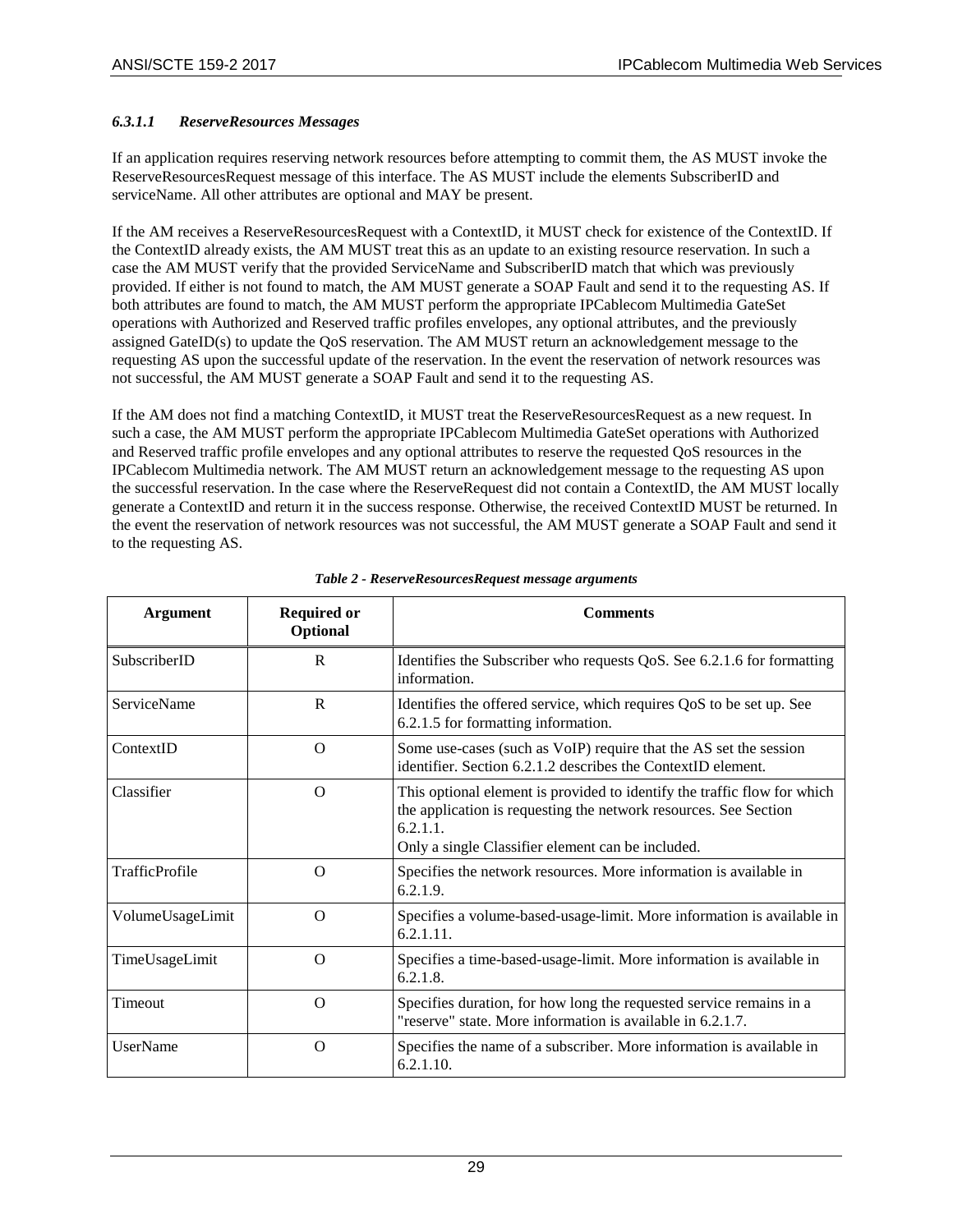<span id="page-31-0"></span>

| Argument  | <b>Required or</b><br>Optional | Comments                                                |
|-----------|--------------------------------|---------------------------------------------------------|
| ContextID |                                | Identifies the session identifier, see Section 6.2.1.2. |

| Table 3 - ReserveResourcesResponse message arguments |  |
|------------------------------------------------------|--|
|------------------------------------------------------|--|

The reservation of network resources is not a required operation in order to commit resources (or activate the specified service).

### *6.3.1.2 CommitResources Messages*

In case an application requires network resources, the AS MUST invoke the CommitResourcesRequest message of this interface. The AS MUST pass values for the SubscriberID and ServiceName arguments. The AS MAY invoke the CommitResourcesRequest operation directly without having previously reserved resources using the ReserveResourcesRequest. If the AS previously used the ReserveResourcesRequest to reserve resources for this session, it MUST provide a ServiceName value identical to the one used in the ReserveRequest, and a ContextID value matching the original used for reserving resources (either AS or AM assigned).

If the ContextID element is present in the CommitResourcesRequest message, it may be an attempt to modify an existing service or an attempt to commit resources without having reserved them prior. In order to make this determination, the AM MUST compare the provided ContextID with its known set of ContextIDs using the rules defined in Section [6.2.1.2.](#page-23-0)

If a match is found, the AM MUST consider this an update to an existing service request, which may be in either the Reserved or Committed state. Regardless of the state, the AM MUST verify that the provided ServiceName and SubscriberID match that which was previously provided. If either is not found to match, the AM MUST generate a SOAP Fault and send it to the requesting AS. If both attributes are found to match, the AM MUST perform the appropriate IPCablecom Multimedia GateSet operations with Authorized, Reserved and Commit traffic profile envelopes, any optional attributes, and the previously assigned GateID(s) to update the QoS reservation. The AM MUST return an acknowledgement message to the requesting AS upon the successful update of the reservation. In the event the Commit of network resources was not successful, the AM MUST generate a SOAP Fault and send it to the requesting AS.

If the AM does not find a matching ContextID, it MUST treat the CommitResourcesRequest operation as a new request. In such a case, the AM MUST perform the appropriate IPCablecom Multimedia GateSet operations with Authorized, Reserved and Commit traffic profile envelopes, and any optional attributes to Commit the requested QoS resources in the IPCablecom Multimedia network. The AM MUST return a CommitResourcesResponse message to the requesting AS upon the successful reservation. In the case where the CommitResourcesRequest did not contain a ContextID, the AM MUST locally generate a ContextID and return it in the success response. Otherwise, the received ContextID MUST be returned. In the event the commitment of network resources was not successful, the AM MUST generate a SOAP Fault and send it to the requesting AS.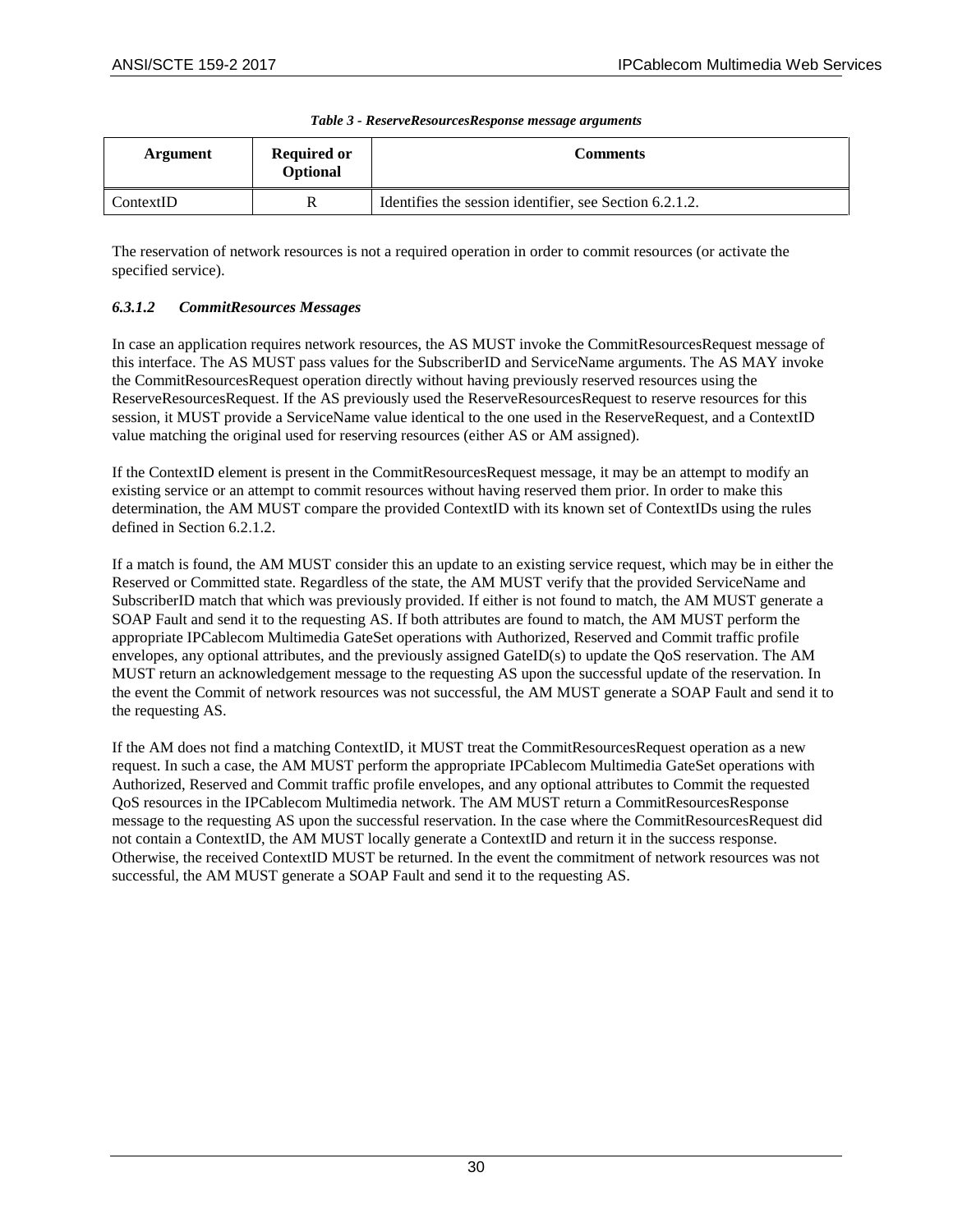<span id="page-32-1"></span>

| Argument           | <b>Required or</b><br>Optional | <b>Comments</b>                                                                                                                                        |
|--------------------|--------------------------------|--------------------------------------------------------------------------------------------------------------------------------------------------------|
| SubscriberID       | R                              | Identifies the Subscriber who requests QoS. See 6.2.1.6 for formatting<br>information.                                                                 |
| <b>ServiceName</b> | $\mathsf{R}$                   | Identifies the offered service, which requires QoS to be set up. See<br>6.2.1.5 for formatting information.                                            |
| ContextID          | $\Omega$                       | Some use-cases (such as VoIP) require that the AS set the session<br>identifier. Section 6.2.1.2 describes the ContextID argument.                     |
| Classifier         | $\Omega$                       | This optional argument is provided to identify the traffic flow for which<br>the application is requesting the network resources. See Section 6.2.1.1. |
|                    |                                | Only a single Classifier object can be submitted.                                                                                                      |
| TrafficProfile     | $\Omega$                       | Specifies the network resources. More information is available in 6.2.1.9.                                                                             |
| VolumeUsageLimit   | $\Omega$                       | Specifies a volume-based-usage-limit. More information is available in<br>6.2.1.11.                                                                    |
| TimeUsageLimit     | $\Omega$                       | Specifies a time-based-usage-limit. More information is available in<br>6.2.1.8.                                                                       |
| Timeout            | $\Omega$                       | Specifies duration, for how long the service can be idle, before it is<br>deleted. More information is available in 6.2.1.7.                           |
| <b>UserName</b>    | $\Omega$                       | Specifies the name of a subscriber. It is not required that this name is<br>unique. More information is available in 6.2.1.10.                         |

| Table 4 - CommitResourcesRequest message arguments |  |  |
|----------------------------------------------------|--|--|
|                                                    |  |  |

| Table 5 - CommitResourcesResponse message arguments |  |
|-----------------------------------------------------|--|
|                                                     |  |

<span id="page-32-2"></span>

| Argument                 | <b>Required or</b><br>Optional | Comments                                                |
|--------------------------|--------------------------------|---------------------------------------------------------|
| $\blacksquare$ ContextID |                                | Identifies the session identifier, see Section 6.2.1.2. |

#### <span id="page-32-0"></span>**6.3.2 Procedures for Querying a Service Status**

If the AS wants to know which services it can request, the AS MAY invoke the QueryAvailableServices request message.

#### <span id="page-32-3"></span>*6.3.2.1 QueryAvailableServices Messages*

The AS MUST send a QueryAvailableServices request message to the AM in order to retrieve all available services, it can request. The AM MUST return a response message, which includes a list of the available service names to the requesting AS if the query is successful. If no services are available, the AM must send a response message containing an empty list of available services. In the event the query of the available services was not successful, the AM MUST generate a SOAP Fault and send it to the requesting AS.

The QueryAvailableServices request message has no arguments.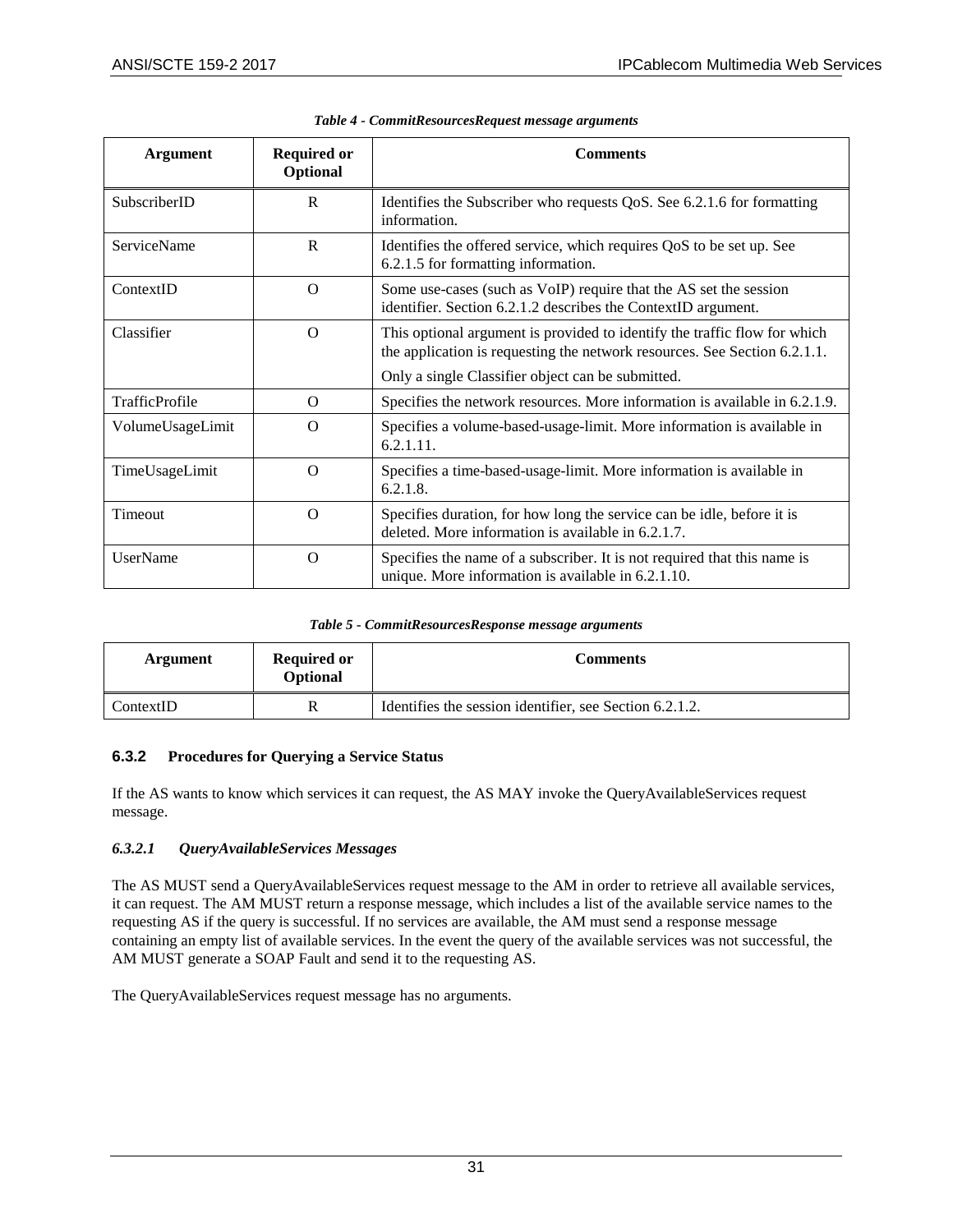<span id="page-33-2"></span>

| Argument    | <b>Required or</b><br>Optional | <b>Comments</b>                                                       |
|-------------|--------------------------------|-----------------------------------------------------------------------|
| ServiceName |                                | List of ServiceName elements. See 6.2.1.5 for formatting information. |

#### *Table 6 - QueryAvailableServices response message arguments*

### <span id="page-33-0"></span>**6.3.3 Procedures for Modifying a Service Request**

This interface does not provide explicit messages for modifying services in the Reserved and Committed states. If applications require modifying services, the AS MUST use the already introduced methods ReserveResources and CommitResources. The AS identifies the services to be modified with the submitted ServiceName and ContextID arguments. The ServiceName value MUST be identical to the ServiceName value for the original session. The ContextID value MUST match the ContextID for the original session as per the rules for matching sessions in Section [6.2.1.2.](#page-23-0) The AM MUST overwrite the current argument values with the submitted arguments. Further, this interface does not support the ability to move from a Committed state back to a Reserved state. If the AM receives a ReserveResource request for an existing ContextID with it in the Committed state, it MUST return a SOAP fault indicating an invalid state transition. See Section [6.3.8](#page-35-2) for error procedures.

#### *6.3.3.1 Modifying Time and Volume Limits*

To modify the Usage Limits associated with an existing service, an AS MAY send a CommitResourcesRequest message with the ContextID and ServiceName of the service to be modified. Once the rules defined in Sectio[n 6.3.3](#page-33-0) have been satisfied, if the TimeUsageLimit or VolumeUsageLimit of the service is present, then the existing limits associated with this/these parameter(s) MUST be replaced with the new parameter(s). However, the absence of these parameters from a CommitResourcesRequest message indicates that the existing Time or VolumeUsageLimit(s) of the service still apply. If these parameters are not present in a CommitResourcesRequest message, the existing limits MUST be maintained and their associated counters/timers MUST continue from their current value without resetting.

### <span id="page-33-1"></span>**6.3.4 Procedure for Deleting a Service Request**

When an application no longer needs the allocated resources (Reserved or Committed), the AS MUST invoke the ReleaseResources request message in order to tell the AM that the resources are no longer needed. In such cases, the AM MUST perform the appropriate IPCablecom Multimedia GateDelete operation with the previously assigned GateID(s) to release the QoS reservation.

When releasing resources, the AS MUST submit either the SubscriberID or ContextID values. The AS MUST provide a ContextID value to release resources for a single session. If the ContextID is omitted, the AM MUST clear all resource reservations for the given SubscriberID.

The AS MAY also include the ServiceName with the SubscriberID. This has the effect of clearing all resources allocated for a given subscriber and a specific Service. Upon receipt of a ReleaseResources request message with a SubscriberID and ServiceName, the AS MUST delete all resources associated with the indicated subscriber and the indicated ServiceName.

### *6.3.4.1 ReleaseResources Messages*

The AS sends a ReleaseResources request message to the AM for removing all resources associated with a ContextID. Upon receipt of a ReleaseResources message, the AM MUST perform the appropriate IPCablecom Multimedia GateDelete operation(s) to delete any resources in the IPCablecom Multimedia network. Upon successful release of all resources, the AM MUST return a ReleaseRsourceRsp message to the requesting AS. In the event that the deletion of the service is not successful, the AM MUST generate a SOAP Fault and send it to the requesting AS.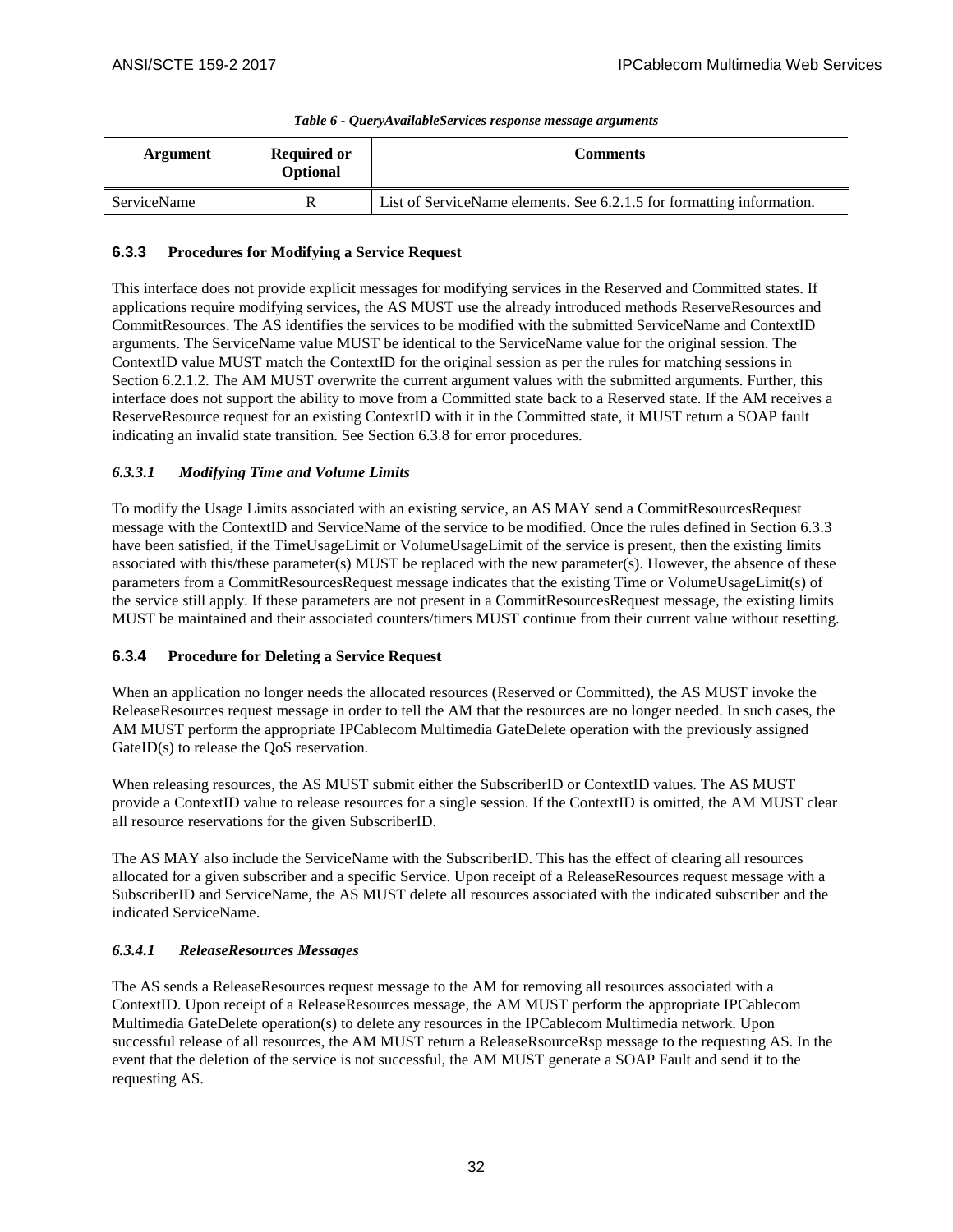<span id="page-34-1"></span>The ReleaseResources response message has no arguments

| Argument           | <b>Required or</b><br>Optional | <b>Comments</b>                                                                                                                |
|--------------------|--------------------------------|--------------------------------------------------------------------------------------------------------------------------------|
| SubscriberID       | R                              | Identifies the Subscriber who requests QoS. See 6.2.1.5 for formatting<br>information.                                         |
| <b>ServiceName</b> | O                              | Identifies the offered service, which requires QoS to be set up.                                                               |
| ContextID          | O                              | Identifies the session to be released. Section 6.2.1.2 describes the<br>ContextID argument.                                    |
| <b>UserName</b>    | O                              | Specifies the name of a subscriber. It is not required that this name is<br>unique. More information is available in 6.2.1.10. |

| Table 7 - ReleaseResources request message arguments |
|------------------------------------------------------|
|                                                      |

#### <span id="page-34-0"></span>**6.3.5 Procedures for Synchronization**

The AS MAY query the AM for committed or reserved resources. The query can be based on a given subscriber and/or a given service and/or a given session. The AS MUST provide at least one value of those arguments in a QueryContexts request message.

#### <span id="page-34-4"></span>*6.3.5.1 QueryContexts Messages*

The AM MUST return a response message to the requesting AS upon the successful context retrieval. The response MUST include a list of ContextInfo elements, containing all ContextIDs and their associated state, which match the values of the QueryContexts request message parameters below. If no contexts were retrieved, the AM MUST return an empty ContextInfo element. In the event the query was not successful, the AM MUST generate a SOAP Fault and send it to the requesting AS.

<span id="page-34-2"></span>

| Argument           | <b>Required or</b><br>Optional | <b>Comments</b>                                                                                                                             |
|--------------------|--------------------------------|---------------------------------------------------------------------------------------------------------------------------------------------|
| SubscriberID       | O                              | Identifies the subscriber for which the AS wants to find context and/or<br>service information for. See 6.2.1.5 for formatting information. |
| <b>ServiceName</b> | O                              | Identifies the service that the AS wants to find context and/or service<br>information for.                                                 |
| ContextID          | O                              | Identifies the specific context to query status for. Section 6.2.1.2<br>describes the ContextID argument.                                   |

*Table 8 - QueryContexts request message arguments*

**Note:** The AS MUST submit at least one of these arguments. The AS MAY submit more than one.

<span id="page-34-3"></span>

| Argument    | <b>Required or</b><br>Optional | Comments                                                                                 |
|-------------|--------------------------------|------------------------------------------------------------------------------------------|
| ContextInfo |                                | Contains the information of a single session. See 6.2.1.5 for formatting<br>information. |

#### *Table 9 - QueryContexts response message arguments*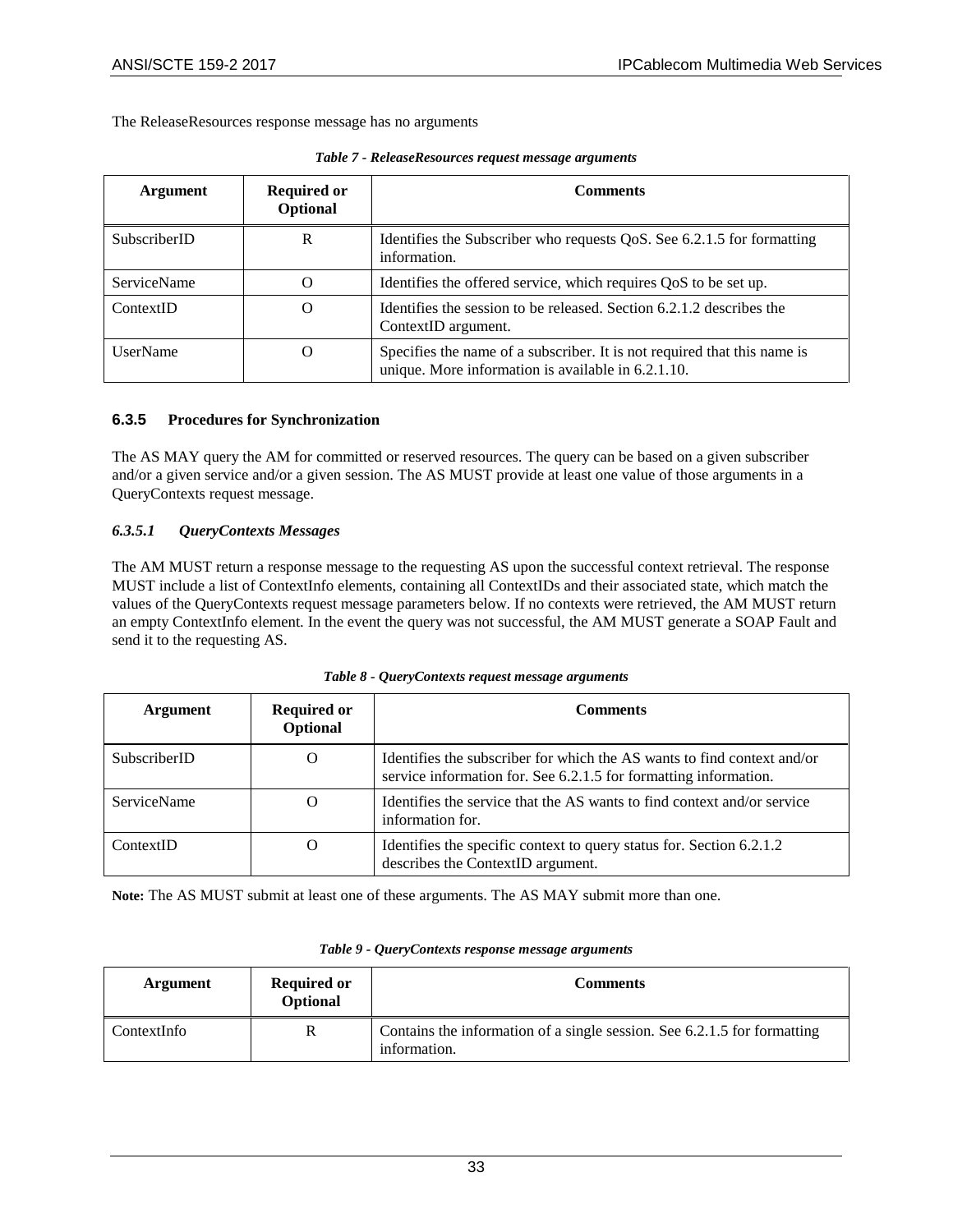#### <span id="page-35-0"></span>**6.3.6 Procedures for Subscribing to Events**

To subscribe to events the AS MUST use the SubscribeOp operation on the EventSource SOAP service provided by the AM. Se[e Appendix I](#page-54-0) for more information on subscribing to events and managing subscriptions.

#### <span id="page-35-3"></span>*6.3.6.1 Filtering Events*

The AS MAY specify filters to restrict the events it wants to receive. ASes that need to filter events for specific ContextID; SubscriberID and / or ServiceName SHOULD use the IPCablecom Multimedia Event Filter dialect to specify filters.

The WS-Eventing EventSource for an AM MUST apply filters in the IPCablecom Multimedia Event dialect following the rules for finding sessions using the QueryContexts request message previously defined in Section [6.3.5](#page-34-0) and its subsections.

When a WS-Eventing EventSource service accepts subscriptions for events, the AS Username of the AS is implicitly a filter criterion; i.e., regardless of whether or not the AS specifies a filter, it can only receive events relating to contexts created with the same AS Username. Therefore, an AS that specifies no filters receives all events relating to sessions it created, but not for other sessions.

An AS MAY subscribe for events as many times as it needs.

#### <span id="page-35-1"></span>**6.3.7 Generating and Notifying Events**

The AM MUST generate ResourceStatusNotification events when it knows about a status change for a context, e.g., when it receives a GateReportState message from a PS. The AM MUST notify all ASes with subscriptions to events subject to the filtering criteria as specified in Section [6.3.6.1,](#page-35-3) in case the AM supports the eventing feature.

#### *6.3.7.1 ResourceStatusNotification*

This message is used by the AM to indicate to an interested AS about status changes to contexts.

The ResourceStatusNotification message contains a ContextID element identifying the affected context, a notification-cause identifying the cause for this notification and optional pcmm-context-status-change element indicating changes for each component of the resource reservation. The notification-cause element is an enumeration with three defined values:

- 'Deleted' indicating complete deletion of the context,
- 'PartiallyDeleted' indicating that a component of the resource reservation has been deleted,
- 'Informational' indicating an informational message.

As noted earlier, the status-change element does allow extensions and that should allow notifications for other IPCablecom Multimedia Gate changes to be included.

#### <span id="page-35-2"></span>**6.3.8 Error Procedures**

This section describes how exceptional conditions are communicated back to the AS via the SOAP interface for AS initiated messages. The AM MUST use the SOAP fault message to carry error information back to the calling client (AS), hence the presence of the element soapenv:Fault inside the body indicates an error has occurred. The following elements are available within the SOAP fault: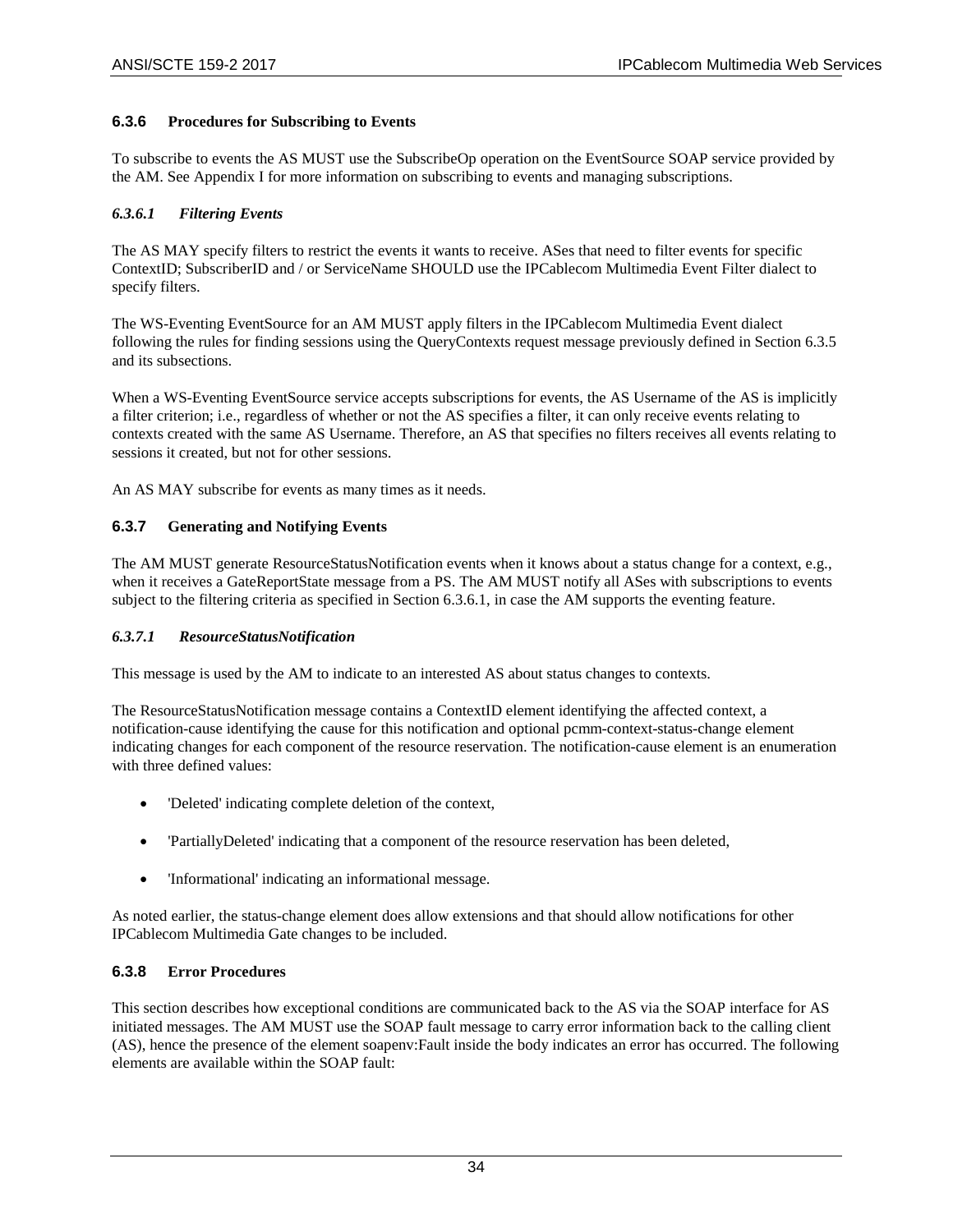**code** This element MUST be present in a SOAP fault and is used to determine the basic error. This interface MUST use the SOAP faultcode "Receiver", in case the error occurs within the IPCablecom Multimedia framework, for example if the PS is not able to set the required gate.

The AM MUST set the SOAP faultcode to "Sender", if some information, passed from the AS is not correct. One example for this case would be that the AS passes a SubscriberID string, which was not created according to the syntax, outlined i[n 6.2.1.6.](#page-26-0)

A hierarchical namespace of values can be obtained by separating the fault values with a dot (.) character, e.g., Receiver. UnknownGate, Receiver.OtherError or Sender.UnauthorizesAS. The error-codes and error-types are specified in [Table](#page-37-0) 10 and [Table](#page-37-1) 11.

The AM MUST use the element "VersionMismatch" if the SOAP envelop of the request contains an invalid namespace.

The AM MUST use the element "mustUnderstand", if the SOAP header of the request included a header element with mustUnderstand="1", but was not understood.

- **reason** This element is used to pass a descriptive human-readable error to the caller. The AM MUST use this element and MUST pass the message of the original exception.
- **node** This element provides information about who caused the fault and usually contains the URI of the perpetrator. The AM MAY use this element.
- **role** This element identifies the role the node was operating in at the time of fault. The AM MAY use this element.
- **detail** This AM MUST use this element to pass a more detailed message back to the caller. The following is an extract of the SOAP message, containing a SOAP fault:

```
<env:Envelope xmlns:env="http://schemas.xmlsoap.org/soap/envelope/"
         xmlns:xsi="http://www.w3.org/2001/XMLSchema-instance"
         xmlns:soapenc="http://schemas.xmlsoap.org/soap/encoding/"
         xmlns:xsd='http://www.w3.org/2001/XMLSchema'
         xmlns:pcmm='http://www.IPCablecom.com/pcmm/…'>
  <env:Body>
    <env:Fault xmlns:fault="">
     <code>soap:Sender</code>
      <reason>The format of the SubscriberID is not valid!</reason>
      <detail> 
                  <pcmm:error-code>1234</pcmm:error-code>
                  <pcmm:error-type>InvalidArgument</pcmm:error-type>
                  <pcmm:error-message>
Original Message: The format of the SubscriberID is not valid!
                at org.apache.axis.message.SOAPFaultBuilder.createFault(SOAPFaultBuilder.java:221)
         at org.apache.axis.message.SOAPFaultBuilder.endElement(SOAPFaultBuilder.java:128)
…
                  </pcmm:error-message>
           </detail>
    </env:Fault>
  </env:Body>
```
</env:Envelope>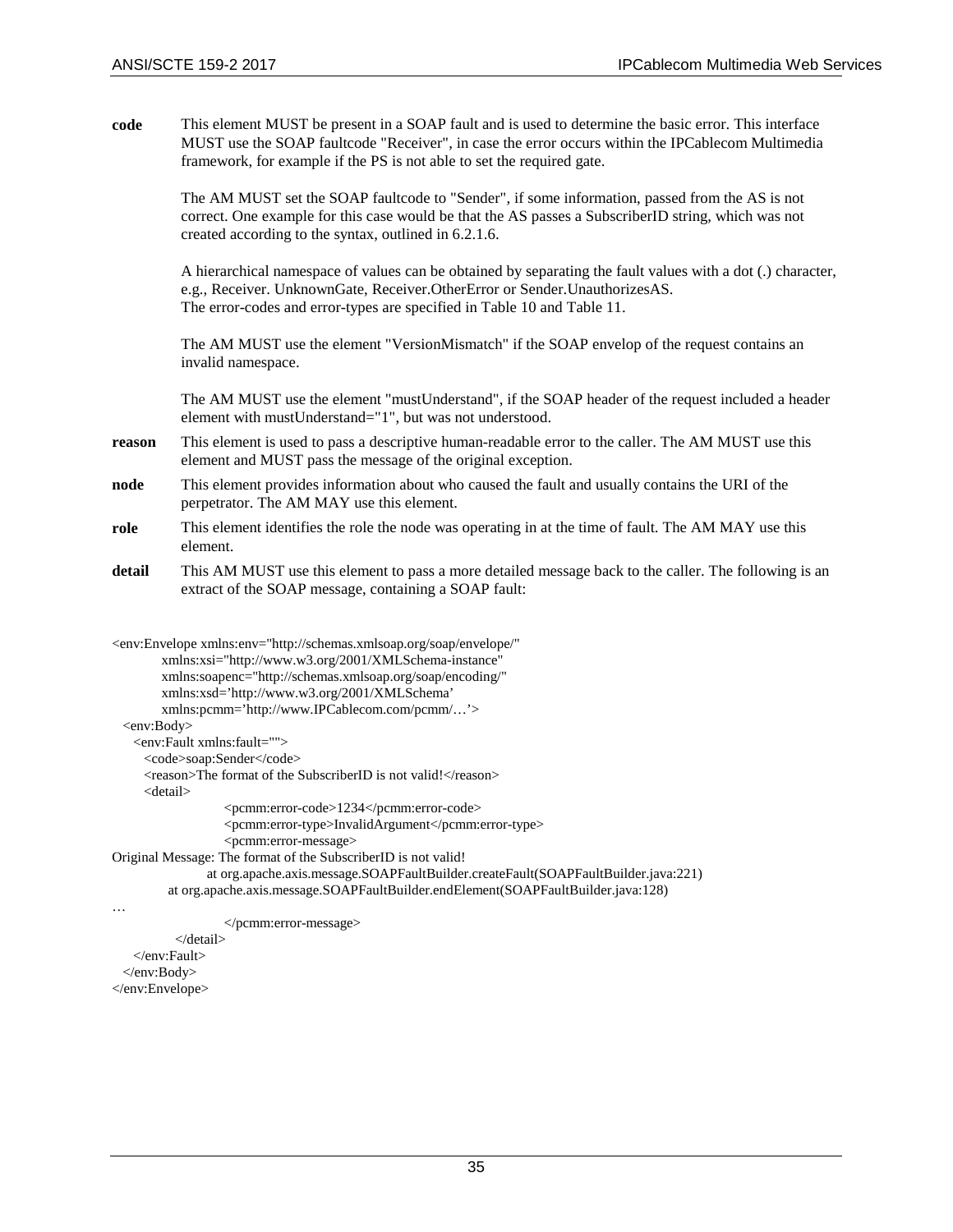<span id="page-37-0"></span>The remainder of this section lists the exceptions, which are classified as server faults and client faults.

| Error-<br>Code | <b>Error-Type</b>            | <b>Comments</b>                                                                                |
|----------------|------------------------------|------------------------------------------------------------------------------------------------|
| 1              | <b>InsufficientResources</b> | Thrown by IPCablecom Multimedia component, in case of insufficient<br>resources.               |
| $\overline{2}$ | UnknownGate                  | Thrown by IPCablecom Multimedia component, in case GateID is<br>unknown.                       |
| 6              | MissingObject                | Thrown by IPCablecom Multimedia component, in case of a missing<br>required object.            |
| $\overline{7}$ | InvalidObject                | Thrown by IPCablecom Multimedia component, in case of an invalid<br>object.                    |
| 10             | SessionClassLimitException   | Thrown by IPCablecom Multimedia component, in case of session<br>class limit was exceeded.     |
| 11             | <b>UnknownServiceClass</b>   | Thrown by IPCablecom Multimedia component, in case of undefined<br>service class definition.   |
| 12             | InvalidEnvelop               | Thrown by IPCablecom Multimedia component, in case of<br>incompatible envelops.                |
| 13             | <b>InvalidSubscriber</b>     | Thrown by IPCablecom Multimedia component, in case of invalid<br>SubscriberID.                 |
| 14             | UnauthorizedAM               | Thrown by IPCablecom Multimedia component, in case of un-<br>authorized AMID.                  |
| 15             | UnsupportedClassifier        | Thrown by IPCablecom Multimedia component, in case of an<br>unsupported number of Classifiers. |
| 127            | OtherError                   | Thrown by IPCablecom Multimedia component, in case of any other<br>unspecified errors.         |

|  | Table 10 - Server Errors |  |
|--|--------------------------|--|
|  |                          |  |

### *Table 11 - Client Errors*

<span id="page-37-1"></span>

| Error-<br>Code | <b>Error-Type</b>           | <b>Comments</b>                                                                                                                                                                                       |
|----------------|-----------------------------|-------------------------------------------------------------------------------------------------------------------------------------------------------------------------------------------------------|
| 1025           | IllegalSubscriberFormat     | AM throws "IllegalArgumentException", if the SubscriberID value is<br>not compliant to specified format.                                                                                              |
| 1026           | <b>UnauthorizesAS</b>       | AM throws "AuthorizationException", if the AM finds out that the AS<br>was not authorized to perform this request.                                                                                    |
| 1027           | <b>InvalidResourceState</b> | Thrown by the AM when it detects an attempt to make a state change<br>that is not allowed, e.g., when a ReserveResourcesRequest message is<br>received for a session that has already been committed. |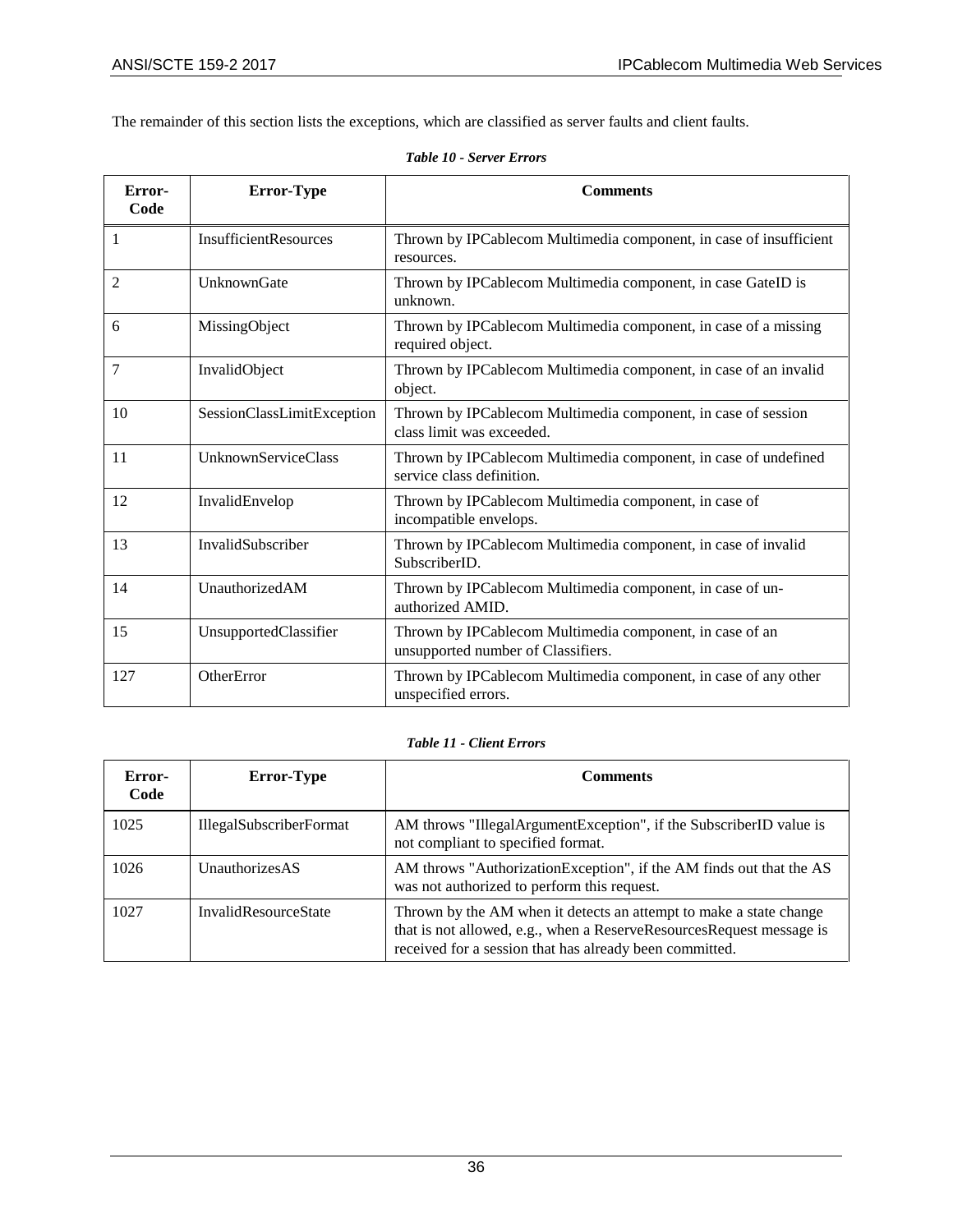# **7 SECURITY REQUIREMENTS**

## **7.1 Introduction**

When considering how to secure Web Services it is helpful to decompose the problem into 3 separate "layers":

- 1. Transport Encryption.
- 2. Transport Endpoint Authentication,
- 3. Message (or payload) authentication and authorization.

Each of these layers may be considered independently and can be both implemented and enforced separately. The benefits of this approach are:

- Each of the layers described is essentially separable. This gives developers flexibility in what is implemented at each layer and when it must be implemented.
- The decoupling of each of these layers allows different deployment architectures to be considered. Thus, it is possible to introduce middleware that will enable the routing of SOAP payloads once they have been received by the first "hop" from the client. This middleware may be required to address performance and scale concerns.
- With the separation of message authentication from the transport, it becomes much easier to consider the substitution of different transports. For example, it becomes relatively simple to substitute HTTPS for HTTP without having to change endpoint authentication or message authentication. Or it becomes possible to substitute BEEP for HTTP(S) without having to change message authentication.
- Transport endpoint authentication is, by its very nature, transport dependent. Although HTTP is ubiquitous today, other transports (e.g., BEEP) are coming. Thus, it is unwise to tie the authorization & authentication solely to that layer as it precludes easy migration and would not be as transparent to application developers.
- When considering scalability, reliability and availability, the peer endpoint that a client initially authenticates with may not be the final destination for a message as the message may be routed via one or more middleware hops before it is delivered to the implementer of the web service. Putting the username/password token in the SOAP header allows the information necessary to authenticate and authorize a particular message to pass through the network as part of the WS message payload. As the information is carried in each message, we can make use of load balancers and other techniques that, if we relied on transport endpoint authentication only, would be closed to us without major rework. Given the potential scale of cable networks and the future "selfservice" directions it is probably wise to build this in from the start.

Where appropriate, the functions of adjacent layers may be collapsed into a single mechanism. For this specification, Transport Encryption and Transport Endpoint Authentication have been combined into a single mechanism.

## **7.2 Transport Encryption and Mutual Endpoint Authentication**

The Application Server – Application Manager interface MUST be secured using the IPCablecom Profile for TLS as described in section 6.9 of the IPCablecom 1.5 Specifications for Security, see [\[SEC\]](#page-7-0). This provides for mutual endpoint authentication and confidentiality of messages.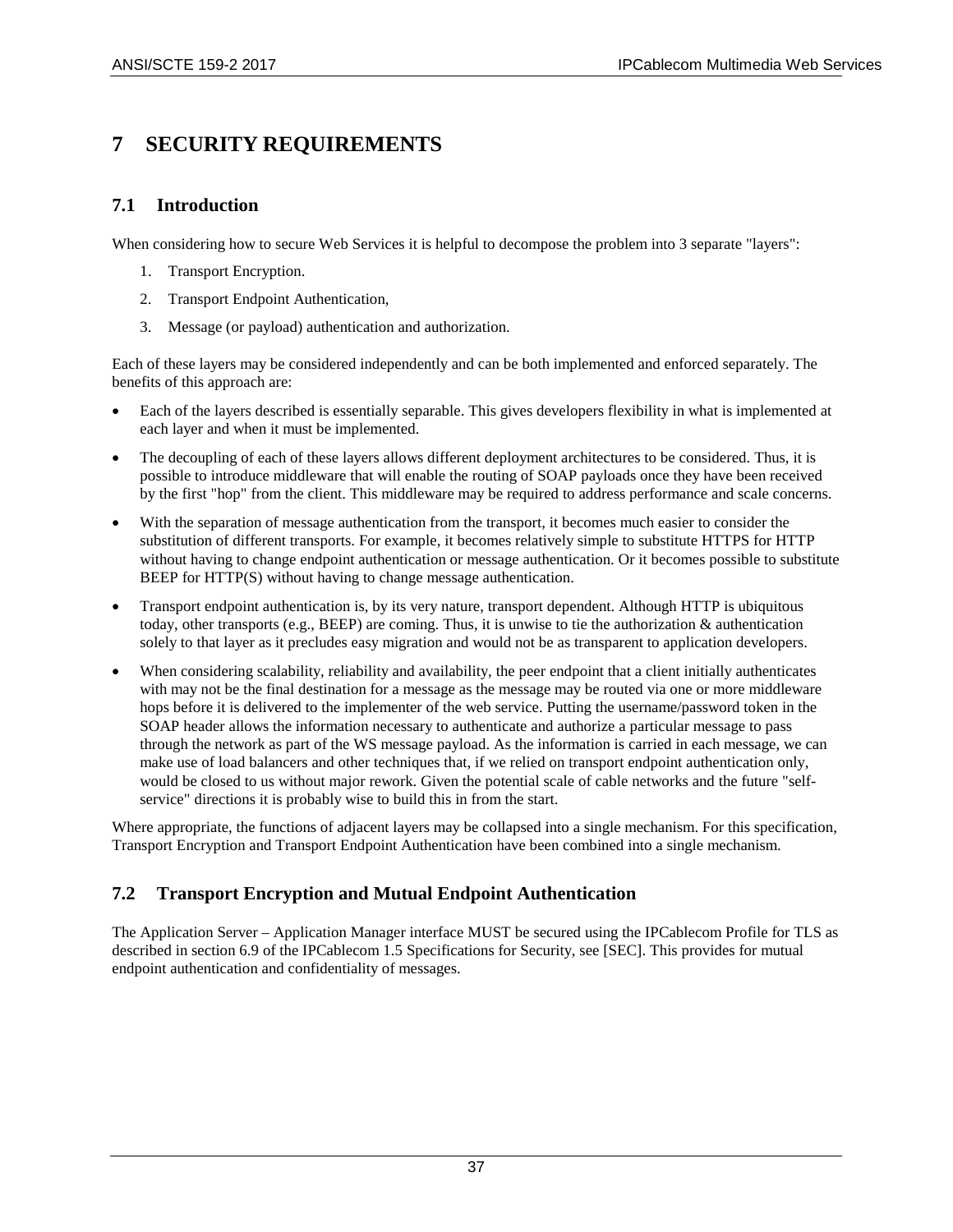## **7.3 Message Authentication & Authorization**

The final layer is to provide for authentication and authorization of individual SOAP messages. The AM MAY provide the ability to authenticate and/or authorize the individual SOAP messages. If the AM provides this feature, it SHOULD follow the WS-Security: Username Token Profile V1.0 specification, see [\[WSS\].](#page-7-1) This allows a security element to be embedded in the SOAP header which may look like:

```
<wss:Security xmlns:wss="http://schemas.xmlsoap.org/ws/2002/06/secext">
 <wss:usernameToken SOAP:mustUnderstand="1">
   <wss:Username>wallace</wss:Username>
   <wss:Password type="wss:PasswordText">grommit</wss:Password>
  </wss:usernameToken>
</wss:Security>
```
The use of such an approach does not intrude into the message payload of the web service, keeping the issue of security orthogonal to the developers' typical daily tasks while building applications.

Once this username token is received by the service implementation, what use it makes of it is open to choice. Thus, the message may only be authenticated if the requirements are simple or authorization may also be applied.

AN AM MAY mandate the use of WS-Security: Username Token Profile 1.0 [\[WSS\]](#page-7-1) to authenticate requests. This would be used if multiple users existed within the AS administrative domain that the AM wished to individually authenticate and authorize.

If the AM requires it the AS connecting over HTTP to the AM MUST use a SOAP header conforming to the WS-Security Username Token Profile specification to provide per-message authentication.

If the AM or AS supports WS-Security they MAY require the use of wss:Password elements of either type #PasswordDigest or of type #PasswordText. Either choice is acceptable as the use of the IPCablecom Profile for TLS [\[SEC\]](#page-7-0) ensures that the passwords will not be vulnerable to snooping or replay.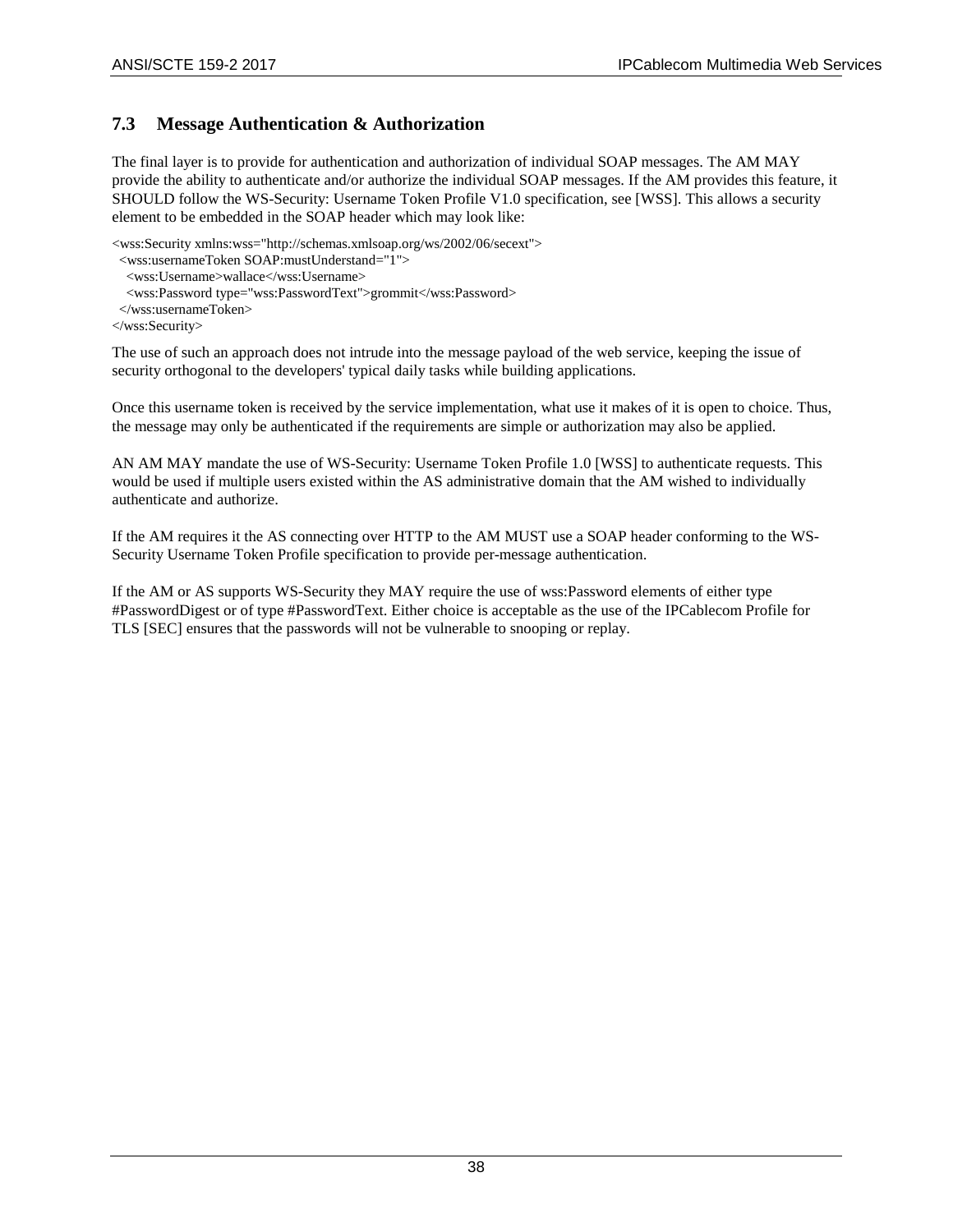# **8 OPEN ISSUES**

The following issues remain open topics of discussion. These issues may be addressed in future revisions.

- Currently all provided values for a given element must be used by the AM and over write any values associated with the requested service. There is still an open question to the value of allowing the provided values to be hints and only be used if the service requested allows, otherwise the provisioned value is used.
- Support for passing Accounting information (correlation Ids) from the AS to the AM.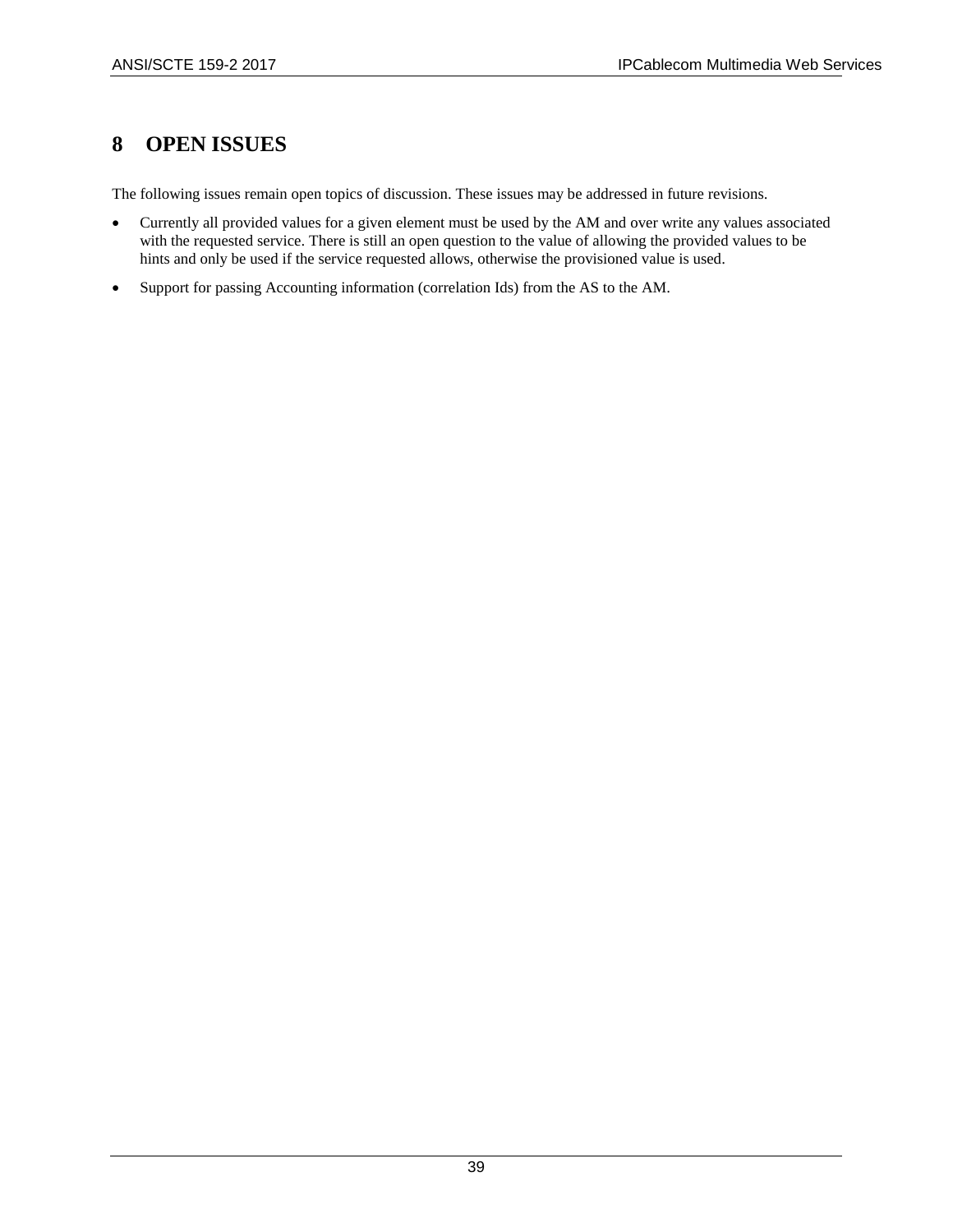## **Annex A XML Schema (Normative)**

```
<?xml version="1.0" encoding="UTF-8"?>
<xs:schema xmlns:xs="http://www.w3.org/2001/XMLSchema" 
xmlns:pcmm="http://www.cablelabs.com/PCMM/1.0/xsd/reg/CLAB-PCMM-WS-I02" 
xmlns:tns="http://www.cablelabs.com/PCMM/1.0/xsd/reg/CLAB-PCMM-WS-I02" 
targetNamespace="http://www.cablelabs.com/PCMM/1.0/xsd/reg/CLAB-PCMM-WS-I02" elementFormDefault="qualified" 
attributeFormDefault="unqualified">
   <xs:simpleType name="IPPortNumber">
     <xs:restriction base="xs:nonNegativeInteger">
        <xs:minInclusive value="0"/>
        <xs:maxInclusive value="65535"/>
     </xs:restriction>
   </xs:simpleType>
   <xs:simpleType name="IPv4Address">
     <xs:restriction base="xs:string">
        <xs:pattern value="(([0-9]{1,2}|[1][0-9]{2}|[2][0-4][0-9]|[2][5][0-5])\.){3}([0-9]{1,2}|[1][0-9]{2}|[2][0-4][0-
9]|[2][5][0-5])"/>
     </xs:restriction>
   </xs:simpleType>
   <xs:simpleType name="IPv6Address">
     <xs:annotation>
       <xs:documentation>An IPv6 Address in string format (See RFC 1884, sec 2.2)</xs:documentation>
     </xs:annotation>
     <xs:restriction base="xs:string">
        <xs:minLength value="0"/>
        <xs:maxLength value="39"/>
     </xs:restriction>
   </xs:simpleType>
   <xs:simpleType name="MACAddress">
     <xs:restriction base="xs:hexBinary">
        <xs:length value="6"/>
     </xs:restriction>
   </xs:simpleType>
   <xs:simpleType name="CorrelationKeyType">
     <xs:annotation>
        <xs:documentation>An Opaque type used to communicate correlation keys.</xs:documentation> 
     </xs:annotation>
     <xs:restriction base="xs:hexBinary" /> 
   </xs:simpleType> 
   <xs:simpleType name="IPHostname">
     <xs:restriction base="xs:string">
        <xs:maxLength value="256"/>
     </xs:restriction>
   </xs:simpleType>
   <xs:complexType name="IPAddress">
     <xs:sequence>
        <xs:choice>
          <xs:element name="ipv4" type="tns:IPv4Address"/>
        </xs:choice>
     </xs:sequence>
   </xs:complexType>
  \lt!! --\equiv Direction
     ========= -->
   <xs:simpleType name="Direction">
     <xs:restriction base="xs:string">
        <xs:enumeration value="upstream"/>
        <xs:enumeration value="downstream"/>
```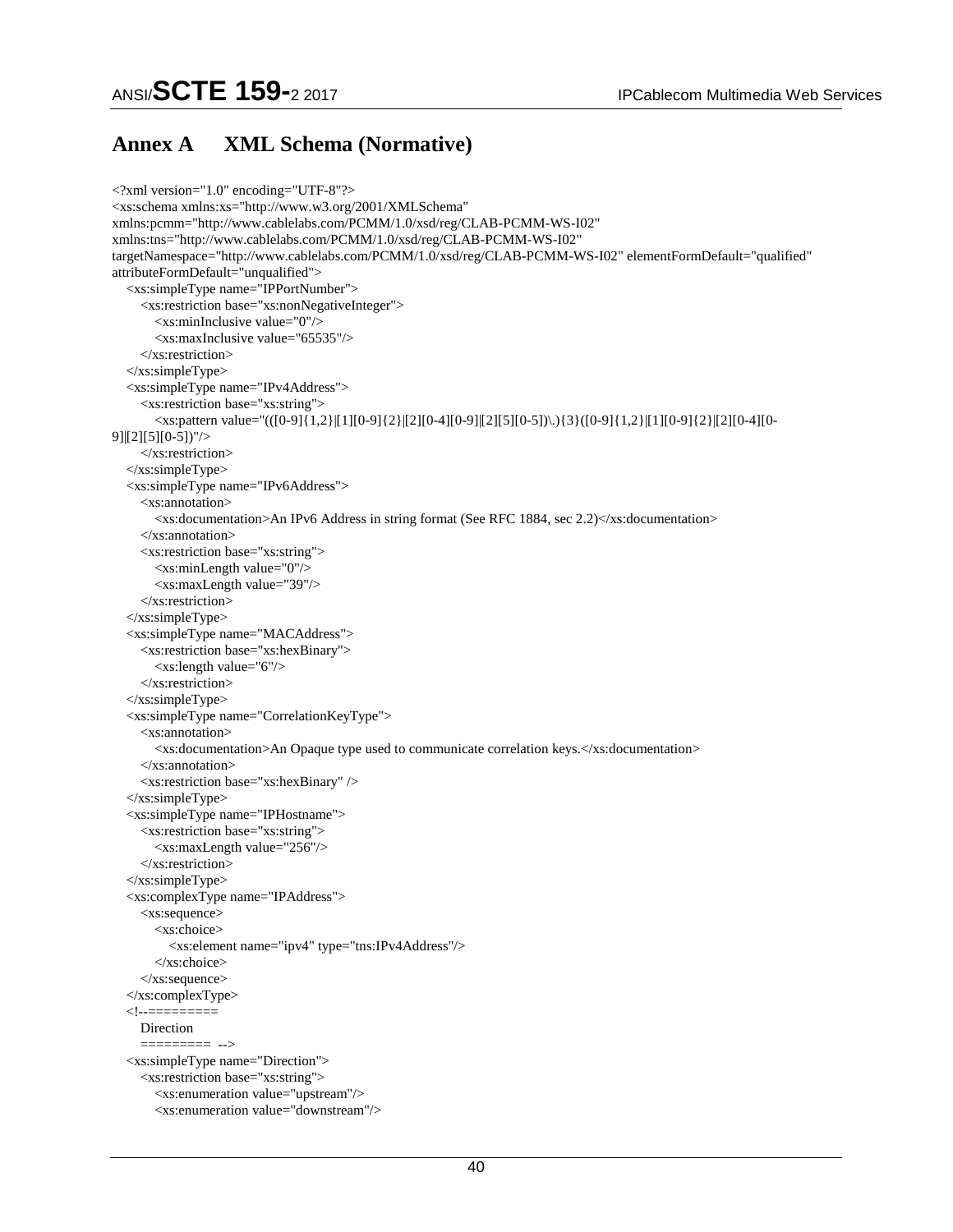```
 <xs:enumeration value="bidirectional"/>
     </xs:restriction>
   </xs:simpleType>
  \geq Classifier
     ========= -->
   <xs:complexType name="IPv4Classifier">
     <xs:sequence>
        <xs:element name="protocol" default="0" minOccurs="0">
          <xs:simpleType>
             <xs:restriction base="xs:int">
               <xs:minInclusive value="0"/>
               <xs:maxInclusive value="257"/>
             </xs:restriction>
          </xs:simpleType>
        </xs:element>
        <xs:element name="sourceIpAddress" type="tns:IPv4Address" default="0.0.0.0" minOccurs="0"/>
        <xs:element name="sourceIpMask" type="tns:IPv4Address" default="255.255.255.255" minOccurs="0"/>
        <xs:element name="sourcePortStart" type="tns:IPPortNumber" default="0" minOccurs="0"/>
        <xs:element name="sourcePortEnd" type="tns:IPPortNumber" default="65535" minOccurs="0"/>
        <xs:element name="destinationIpAddress" type="tns:IPv4Address" default="0.0.0.0" minOccurs="0"/>
        <xs:element name="destinationIpMask" type="tns:IPv4Address" default="255.255.255.255" minOccurs="0"/>
        <xs:element name="destinationPortStart" type="tns:IPPortNumber" default="0" minOccurs="0"/>
        <xs:element name="destinationPortEnd" type="tns:IPPortNumber" default="65535" minOccurs="0"/>
        <xs:any namespace="##other" processContents="lax" minOccurs="0" maxOccurs="unbounded"/>
     </xs:sequence>
     <xs:anyAttribute namespace="##any" processContents="lax"/>
   </xs:complexType>
   <xs:complexType name="IPv6Classifier">
     <xs:sequence>
        <xs:element name="nextHeader" default="0">
          <xs:annotation>
             <xs:documentation>This field in IPv6 represents the next protocol header type value and has a similar function to 
the protocol type value in IPv4\ll xs:documentation>
          </xs:annotation>
          <xs:simpleType>
             <xs:restriction base="xs:int">
               <xs:minInclusive value="0"/>
               <xs:maxInclusive value="257"/>
             </xs:restriction>
          </xs:simpleType>
        </xs:element>
        <xs:element name="sourceIpAddress" type="tns:IPv6Address"/>
        <xs:element name="sourcePrefixLen" default="128" minOccurs="0">
          <xs:simpleType>
            <xs:restriction base="xs:int">
               <xs:minInclusive value="0"/>
               <xs:maxInclusive value="128"/>
             </xs:restriction>
          </xs:simpleType>
        </xs:element>
        <xs:element name="sourcePortStart" type="tns:IPPortNumber" default="0" minOccurs="0"/>
        <xs:element name="sourcePortEnd" type="tns:IPPortNumber" default="65535" minOccurs="0"/>
        <xs:element name="destinationIpAddress" type="tns:IPv6Address"/>
        <xs:element name="destinationPrefixLen" default="128" minOccurs="0">
          <xs:simpleType>
             <xs:restriction base="xs:int">
               <xs:minInclusive value="0"/>
               <xs:maxInclusive value="128"/>
             </xs:restriction>
```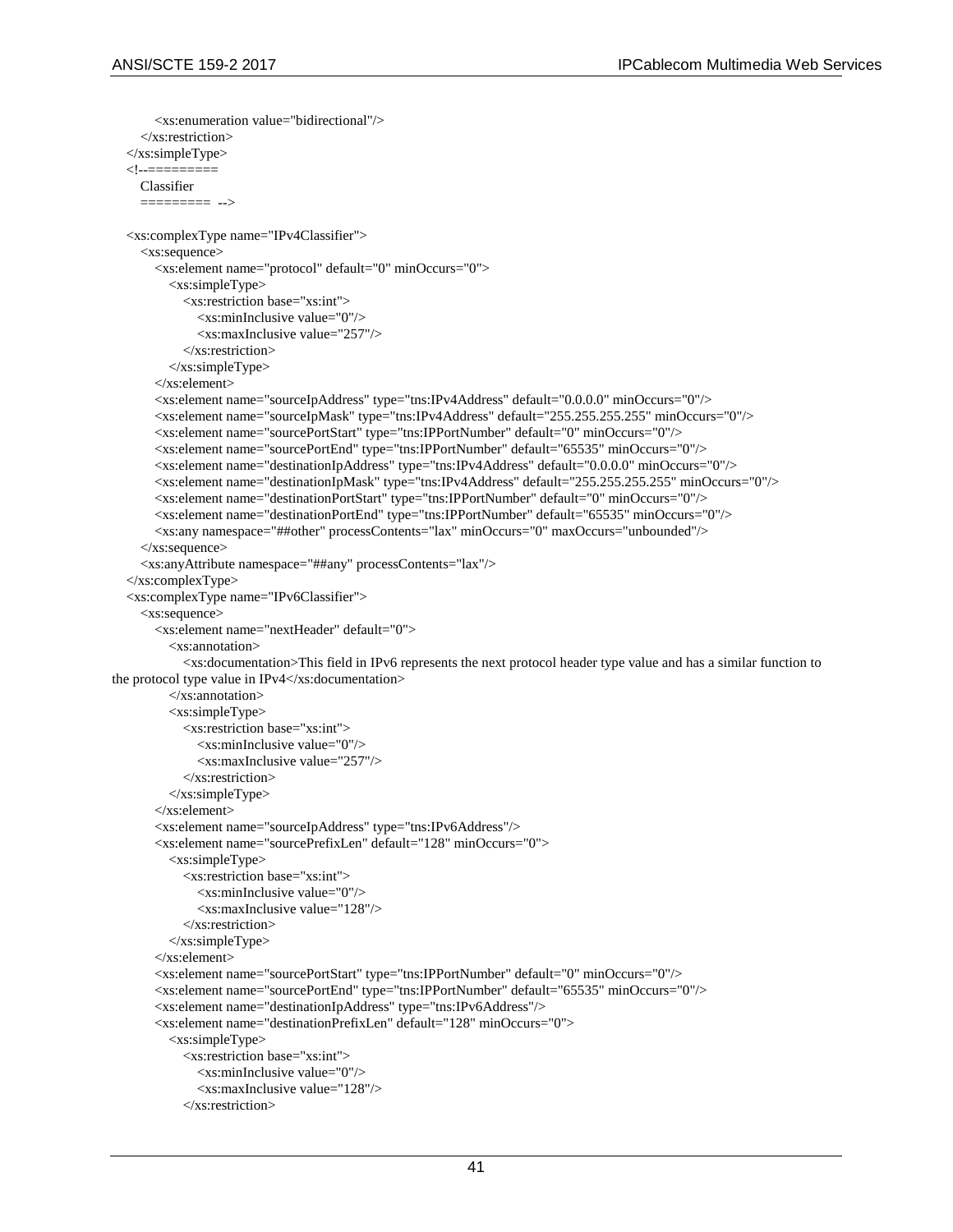```
 </xs:simpleType>
        </xs:element>
        <xs:element name="destinationPortStart" type="tns:IPPortNumber" default="0" minOccurs="0"/>
        <xs:element name="destinationPortEnd" type="tns:IPPortNumber" default="65535" minOccurs="0"/>
        <xs:element name="trafficClassLow" default="0" minOccurs="0">
          <xs:simpleType>
             <xs:restriction base="xs:int">
               <xs:minInclusive value="0"/>
               <xs:maxInclusive value="255"/>
             </xs:restriction>
          </xs:simpleType>
        </xs:element>
        <xs:element name="trafficClassHigh" default="255" minOccurs="0">
          <xs:simpleType>
             <xs:restriction base="xs:int">
               <xs:minInclusive value="0"/>
               <xs:maxInclusive value="255"/>
             </xs:restriction>
          </xs:simpleType>
        </xs:element>
        <xs:element name="trafficClassMask" default="255" minOccurs="0">
          <xs:simpleType>
             <xs:restriction base="xs:int">
               <xs:minInclusive value="0"/>
               <xs:maxInclusive value="255"/>
             </xs:restriction>
          </xs:simpleType>
        </xs:element>
        <xs:element name="flowLabel" default="0" minOccurs="0">
          <xs:simpleType>
             <xs:restriction base="xs:int">
               <xs:minInclusive value="0"/>
               <xs:maxInclusive value="1048576"/>
             </xs:restriction>
          </xs:simpleType>
        </xs:element>
        <xs:any namespace="##other" processContents="lax" minOccurs="0" maxOccurs="unbounded"/>
      </xs:sequence>
      <xs:anyAttribute namespace="##any" processContents="lax"/>
   </xs:complexType>
   <xs:complexType name="Classifier">
     <xs:annotation>
        <xs:documentation>The Classifier element allows the AS to identify the traffic flow for which it is requesting resources 
for. (Section 6.2.1.3)</xs:documentation>
      </xs:annotation>
      <xs:sequence>
        <xs:choice>
          <xs:element name="IPv4Classifier" type="tns:IPv4Classifier"/>
          <xs:element name="IPv6Classifier" type="tns:IPv6Classifier"/>
        </xs:choice>
        <xs:any namespace="##any" processContents="lax" minOccurs="0" maxOccurs="unbounded"/>
     </xs:sequence>
      <xs:anyAttribute namespace="##any" processContents="lax"/>
   </xs:complexType> <!--=========
      ContextID
                ========= -->
   <xs:complexType name="ContextID">
     <xs:annotation>
        <xs:documentation>
The ContextID element is the identifier that associates the resources of a given session. The ContextID element consists of a 
baseId element and optional idExtension elements. (Section 6.2.1.4)
```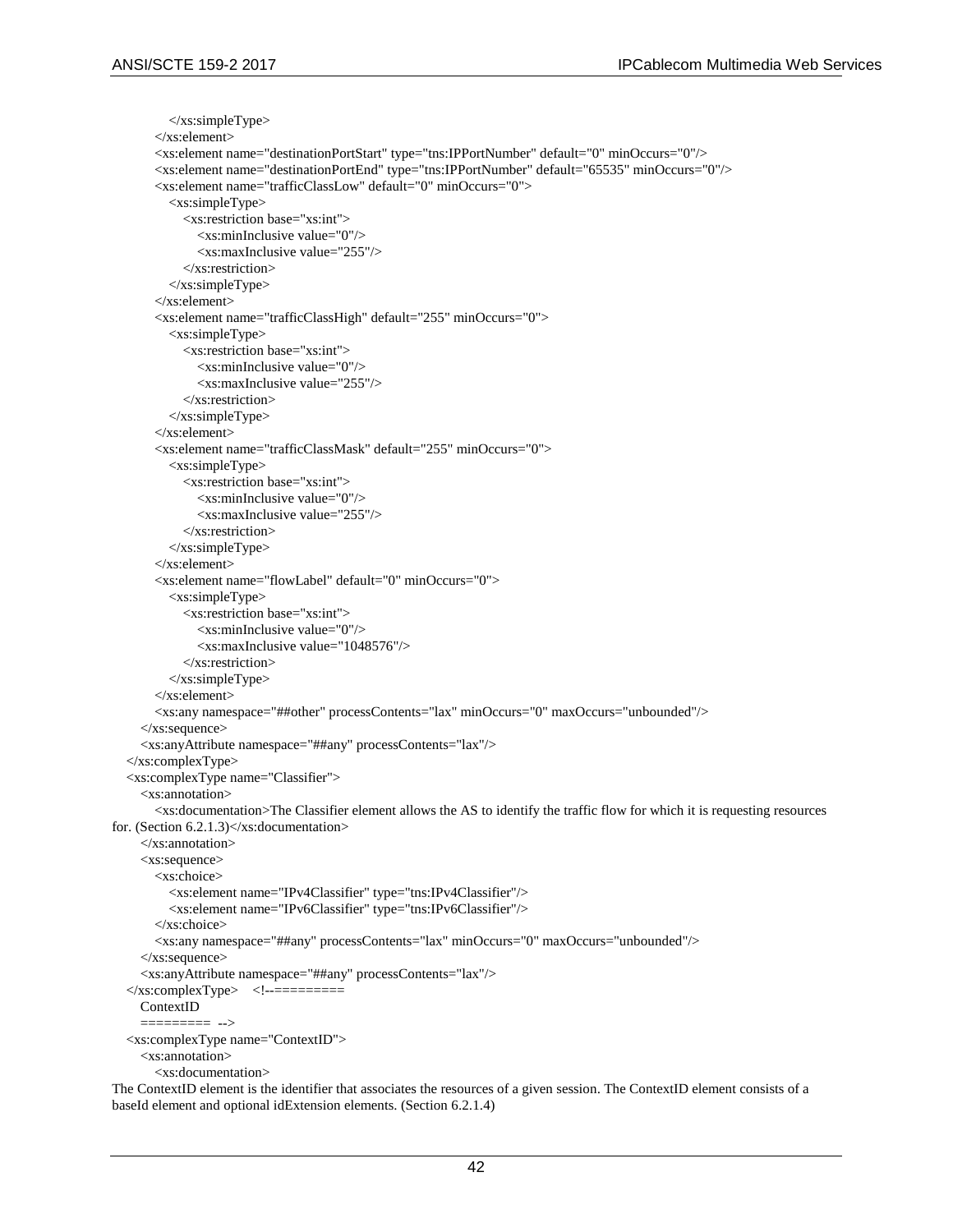```
 </xs:documentation>
     </xs:annotation>
     <xs:sequence>
        <xs:element name="idExtension" type="xs:string" minOccurs="0" maxOccurs="unbounded"/>
        <xs:element name="baseId" type="xs:string"/>
        <xs:any namespace="##any" processContents="lax" minOccurs="0" maxOccurs="unbounded"/>
     </xs:sequence>
     <xs:attribute name="wildcard" type="xs:boolean" use="optional" default="false"/>
     <xs:anyAttribute namespace="##any" processContents="lax"/>
   </xs:complexType>
  <!--= ContextInfo
                = - <xs:complexType name="ContextInfo">
     <xs:annotation>
        <xs:documentation>
The ContextInfo element contains the ContextID element, described in 6.2.1.4, and the element ContextStatus, which identifies
the status of the associated IPCablecom Multimedia gates for the session. A context can be in a reserved or committed state.
        </xs:documentation>
     </xs:annotation>
     <xs:sequence>
        <xs:element name="contextId" type="tns:ContextID"/>
        <xs:element ref="tns:ContextStatus" maxOccurs="unbounded"/>
        <xs:any namespace="##other" processContents="lax" minOccurs="0" maxOccurs="unbounded"/>
     </xs:sequence>
     <xs:anyAttribute namespace="##any" processContents="lax"/>
   </xs:complexType>
   <xs:complexType name="ContextStatus">
     <xs:sequence>
        <xs:element name="status" type="tns:QoSStatus"/>
        <xs:element name="direction" type="tns:Direction"/>
        <xs:any namespace="##any" processContents="lax" minOccurs="0"
            maxOccurs="unbounded"/>
     </xs:sequence>
     <xs:anyAttribute namespace="##any" processContents="lax"/>
   </xs:complexType>
   <xs:simpleType name="QoSStatus">
     <xs:restriction base="xs:string">
        <xs:enumeration value="reserved"/>
        <xs:enumeration value="committed"/>
        <xs:enumeration value="unknown"/>
     </xs:restriction>
   </xs:simpleType>
  < - = QosChangeEvent
               = ->
   <xs:complexType name="QosChangeEvent">
     <xs:sequence>
        <xs:element name="direction" type="tns:Direction"/>
        <xs:element name="changeType">
          <xs:simpleType>
             <xs:restriction base="xs:string">
               <xs:enumeration value="Idle"/>
               <xs:enumeration value="Authorized"/>
               <xs:enumeration value="Reserved"/>
               <xs:enumeration value="Committed"/>
               <xs:enumeration value="Committed-Recovery"/>
             </xs:restriction>
          </xs:simpleType>
        </xs:element>
        <xs:element name="reason">
```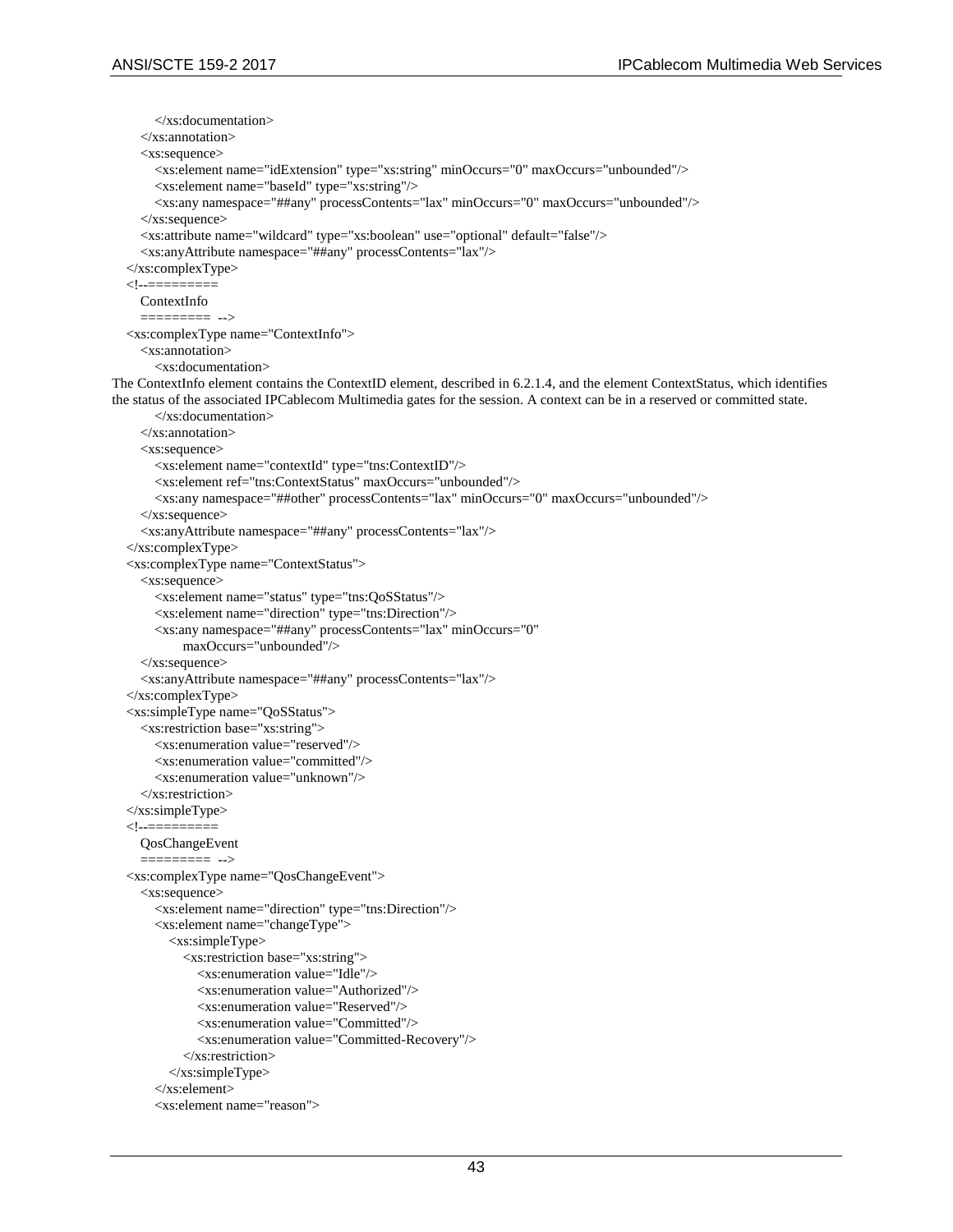```
 <xs:simpleType>
             <xs:restriction base="xs:string">
              \langle x \rangles:pattern value="[0-9]{5}"/>
             </xs:restriction>
          </xs:simpleType>
        </xs:element>
        <!-- xs:element name="message" type="xs:string" minOccurs="0"/ -->
        <xs:any namespace="##any" processContents="lax" minOccurs="0" maxOccurs="unbounded"/>
     </xs:sequence>
     <xs:anyAttribute namespace="##any" processContents="lax"/>
   </xs:complexType>
  \leq ServiceName
                = ->
   <xs:simpleType name="ServiceName">
     <xs:restriction base="xs:string">
        <xs:maxLength value="255"/>
      </xs:restriction>
   </xs:simpleType>
  <!--== SubscriberID
      ========= -->
   <xs:complexType name="SubscriberID">
     <xs:annotation>
        <xs:documentation> 
        Identifies the network boundary address for the subscriber. See subscriber ID in PKT-SP-MM-I03-102909 [MM].
        </xs:documentation>
      </xs:annotation>
      <xs:sequence>
        <xs:choice>
          <xs:element name="IPv4Address" type="tns:IPv4Address"/>
          <xs:element name="hostname" type="tns:IPHostname"/>
          <xs:element name="IPv6Address" type="tns:IPv6Address"/>
          <xs:element name="MACAddress" type="tns:MACAddress"/>
        </xs:choice>
        <xs:any namespace="##any" processContents="lax" minOccurs="0" maxOccurs="unbounded"/>
      </xs:sequence>
      <xs:anyAttribute namespace="##any" processContents="lax"/>
   </xs:complexType>
  \leq Timeout
                ========= -->
   <xs:simpleType name="Timeout">
      <xs:restriction base="xs:integer"/>
   </xs:simpleType>
  \lt!! --\equiv TimeUsageLimit
               ========= -->
   <xs:simpleType name="TimeUsageLimit">
     <xs:annotation>
        <xs:documentation>
The TimeUsageLimit is specified in seconds. This element also has a 'direction' attribute indicating whether the limit is for the 
upstream or downstream directions or for both direction.
        </xs:documentation>
      </xs:annotation>
      <xs:restriction base="xs:integer"/>
   </xs:simpleType>
  \lt!! --\equiv TrafficProfile
      ========= -->
   <xs:simpleType name="TrafficProfileBandwidth">
```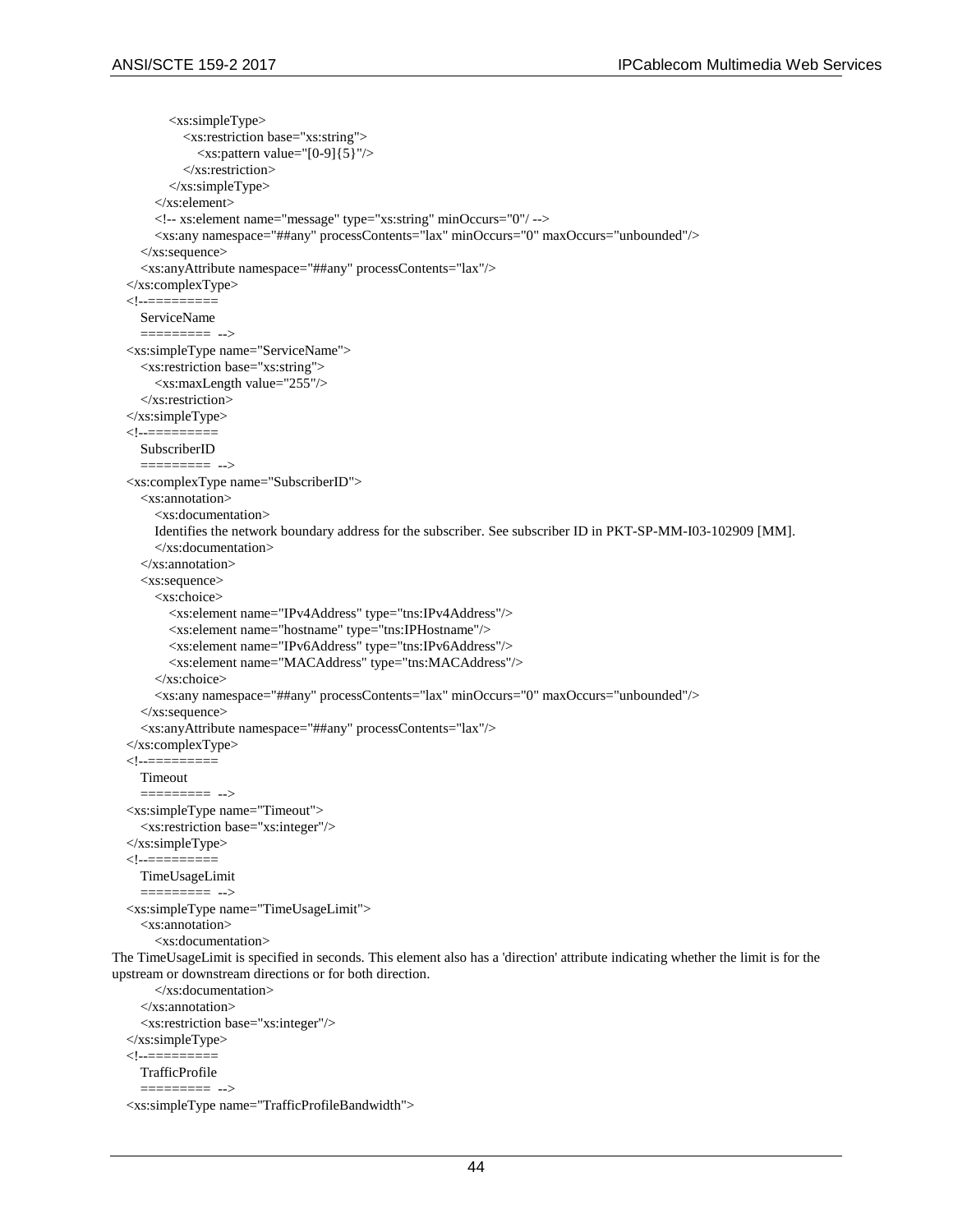<xs:restriction base="xs:float"/> </xs:simpleType> <xs:complexType name="TrafficProfileFlowSpec"> <xs:sequence> <xs:element name="serviceNumber"> <xs:simpleType> <xs:restriction base="xs:int"> <xs:enumeration value="2"/> <xs:enumeration value="5"/> </xs:restriction> </xs:simpleType> </xs:element> <xs:element name="bucketRate" type="xs:float"/> <xs:element name="bucketDepth" type="xs:float"/> <xs:element name="peakRate" type="xs:float"/> <xs:element name="maxDatagramSize" type="xs:integer"/> <xs:element name="minPolicedUnit" type="xs:integer"/> <xs:element name="reservedRate" type="xs:float"/> <xs:element name="slackTerm" type="xs:integer"/> <xs:any namespace="##any" processContents="lax" minOccurs="0" maxOccurs="unbounded"/> </xs:sequence> </xs:complexType> <xs:simpleType name="TrafficProfileTrafficClass"> <xs:restriction base="xs:string"> <xs:enumeration value="NetworkControl"/> <xs:enumeration value="StreamingControl"/> <xs:enumeration value="Voice"/> <xs:enumeration value="AV"/> <xs:enumeration value="Data"/> <xs:enumeration value="Audio"/> <xs:enumeration value="Images"/> <xs:enumeration value="Gaming"/> <xs:enumeration value="Other"/> <xs:enumeration value="Background"/> </xs:restriction> </xs:simpleType> <xs:simpleType name="TrafficProfilePriority"> <xs:restriction base="xs:int"> <xs:minInclusive value="0"/> <xs:maxInclusive value="7"/> </xs:restriction> </xs:simpleType> <xs:complexType name="TrafficProfileUpstreamDrop"> <xs:sequence> <xs:any namespace="##any" minOccurs="0" maxOccurs="unbounded"/> </xs:sequence> </xs:complexType> <xs:complexType name="TrafficProfile"> <xs:sequence> <xs:element name="priority" type="tns:TrafficProfilePriority" default="0" minOccurs="0"/> <xs:element name="direction" type="tns:Direction"/> <xs:choice> <xs:element name="bandwidth" type="tns:TrafficProfileBandwidth"/> <xs:element name="trafficClass" type="tns:TrafficProfileTrafficClass"/> <xs:element name="flowSpec" type="tns:TrafficProfileFlowSpec"/> <xs:element name="upstreamDrop" type="tns:TrafficProfileUpstreamDrop"/> </xs:choice> <xs:any namespace="##any" processContents="lax" minOccurs="0" maxOccurs="unbounded"/> </xs:sequence>

```
 </xs:complexType>
```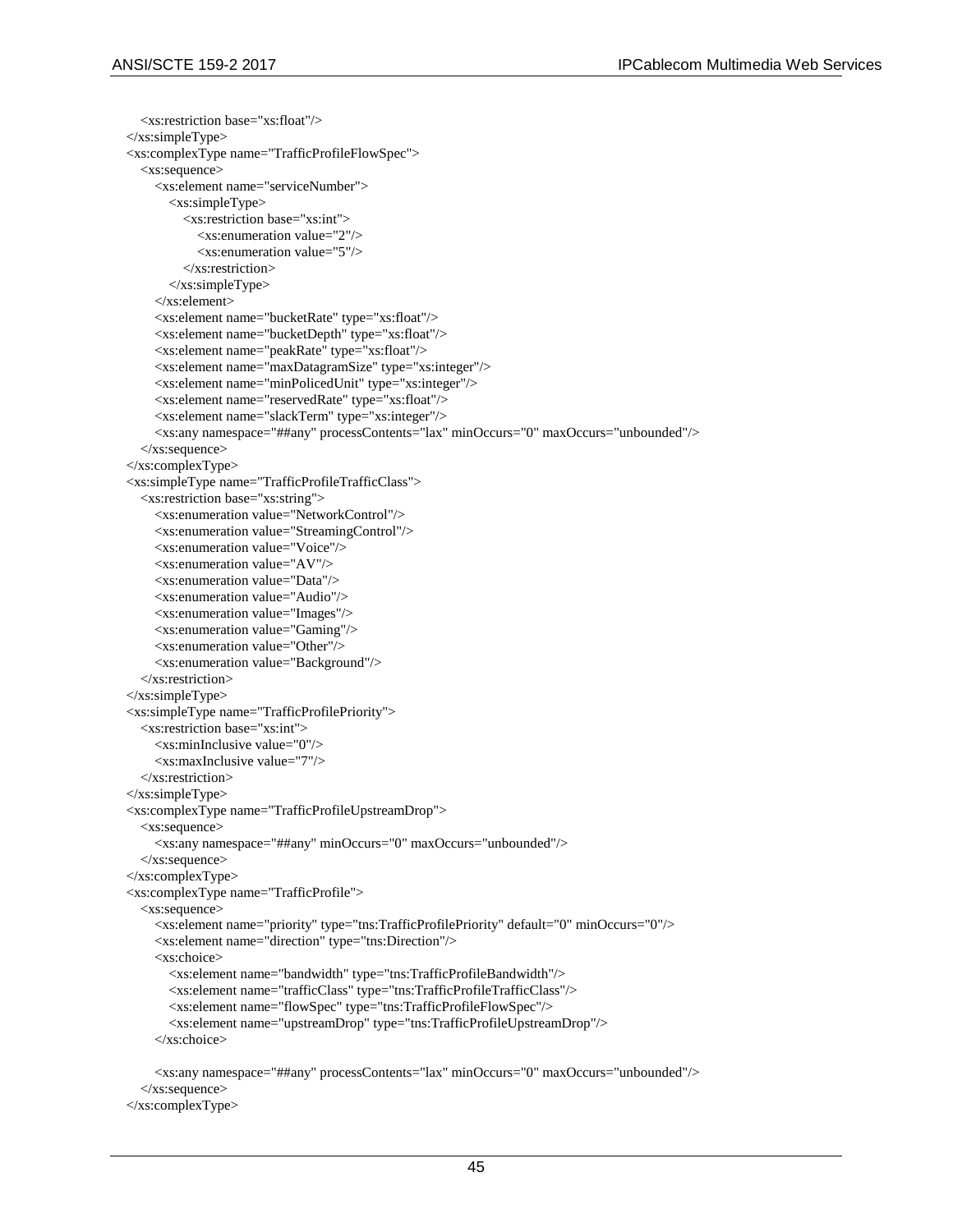<!--========= UserName ========= --> <xs:simpleType name="UserName"> <xs:annotation> <xs:documentation> An identifier for the subscriber using a service </xs:documentation> </xs:annotation> <xs:restriction base="xs:string"> <xs:maxLength value="256"/> </xs:restriction> </xs:simpleType>  $<!--=</math>$ VolumeUsageLimit<br>========= -->  $=$  <xs:complexType name="VolumeUsageLimit"> <xs:sequence> <xs:element name="limit" type="xs:integer"/> <xs:element name="direction" type="tns:Direction"/> <xs:any namespace="##any" processContents="lax" minOccurs="0" maxOccurs="unbounded"/> </xs:sequence> </xs:complexType>  $<$ !-- $=$  ResourceStateNotification ========= --> <xs:simpleType name="NotificationCause"> <xs:restriction base="xs:string"> <xs:enumeration value="Deleted"/> <xs:enumeration value="Partially Deleted"/> <xs:enumeration value="Informational"/> </xs:restriction> </xs:simpleType> <xs:complexType name="ResourceStateNotification"> <xs:sequence> <xs:element name="contextID" type="tns:ContextID"/> <xs:element name="cause" type="tns:NotificationCause"/> <xs:element name="statusChange" type="tns:QosChangeEvent" minOccurs="0"/> </xs:sequence> </xs:complexType> <xs:complexType name="PCMMFault"> <xs:sequence> <xs:element name="error-code" type="xs:string"/> <xs:element name="error-type" type="xs:string"/> <xs:element name="error-message" type="xs:string"/> </xs:sequence> </xs:complexType>  $\lt!$ ! $\div$ = Global element declarations ========= --> <xs:element name="AppCorrelationKey" type="tns:CorrelationKeyType"/> <xs:element name="AMCorrelationKey" type="tns:CorrelationKeyType"/> <xs:element name="QosChangeEvent" type="tns:QosChangeEvent"/> <xs:element name="PCMMFault" type="tns:PCMMFault"/> <xs:element name="ContextStatus" type="tns:ContextStatus"/>  $\lt!!$ -- $\equiv$  WSDL message type definitions ========= --> <xs:element name="ReserveResourcesReq"> <xs:complexType> <xs:sequence>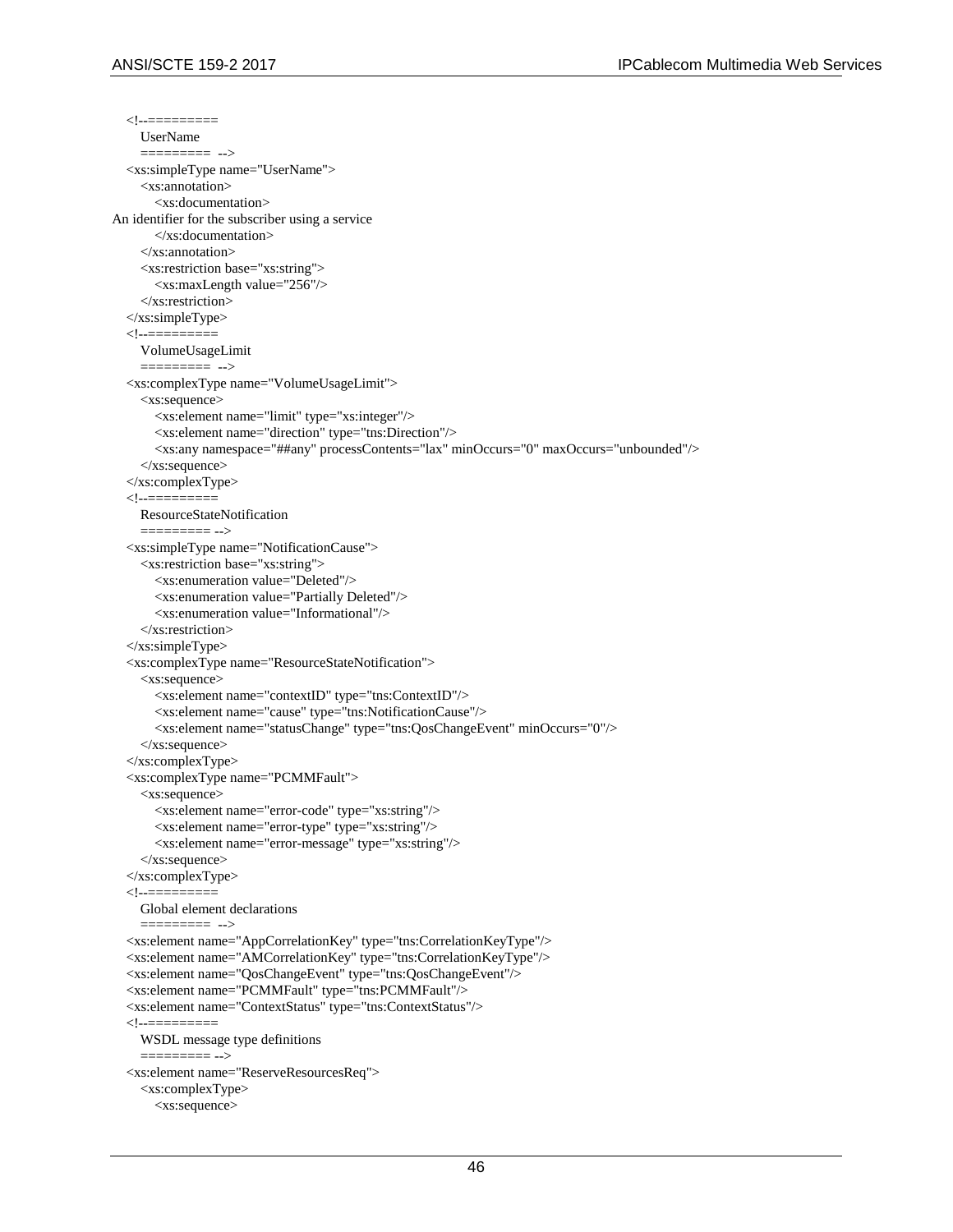<xs:element name="SubscriberID" type="pcmm:SubscriberID"/> <xs:element name="ServiceName" type="pcmm:ServiceName"/> <xs:element name="ContextID" type="pcmm:ContextID" minOccurs="0"/> <xs:element name="Classifier" type="pcmm:Classifier" minOccurs="0"/> <xs:element name="TrafficProfile" type="pcmm:TrafficProfile" minOccurs="0" maxOccurs="unbounded"/> <xs:element name="VolumeUsageLimit" type="pcmm:VolumeUsageLimit" minOccurs="0" maxOccurs="unbounded"/> <xs:element name="TimeUsageLimit" type="pcmm:TimeUsageLimit" minOccurs="0"/> <xs:element name="Timeout" type="pcmm:Timeout" minOccurs="0"/> <xs:element name="UserName" type="pcmm:UserName" minOccurs="0"/> <xs:element ref="tns:AppCorrelationKey" minOccurs="0"/> <xs:element name="Extension" minOccurs="0" > <xs:complexType> <xs:sequence> <xs:any namespace="##any" processContents="lax" minOccurs="0" maxOccurs="unbounded"/> </xs:sequence> <xs:anyAttribute namespace="##any" processContents="lax"/> </xs:complexType> </xs:element> <xs:any namespace="##other" processContents="lax" minOccurs="0" maxOccurs="unbounded"/> </xs:sequence> </xs:complexType> </xs:element> <xs:element name="ReserveResourcesRsp"> <xs:complexType> <xs:sequence> <xs:element name="ContextID" type="pcmm:ContextID"/> <xs:element ref="tns:AMCorrelationKey" minOccurs="0"/> <xs:element name="Extension" minOccurs="0" > <xs:complexType> <xs:sequence> <xs:any namespace="##any" processContents="lax" minOccurs="0" maxOccurs="unbounded"/> </xs:sequence> <xs:anyAttribute namespace="##any" processContents="lax"/> </xs:complexType> </xs:element> <xs:any namespace="##other" processContents="lax" minOccurs="0" maxOccurs="unbounded"/> </xs:sequence> </xs:complexType> </xs:element> <xs:element name="CommitResourcesReq"> <xs:complexType> <xs:sequence> <xs:element name="SubscriberID" type="pcmm:SubscriberID"/> <xs:element name="ServiceName" type="pcmm:ServiceName"/> <xs:element name="ContextID" type="pcmm:ContextID" minOccurs="0"/> <xs:element name="Classifier" type="pcmm:Classifier" minOccurs="0"/> <xs:element name="TrafficProfile" type="pcmm:TrafficProfile" minOccurs="0" maxOccurs="unbounded"/> <xs:element name="VolumeUsageLimit" type="pcmm:VolumeUsageLimit" minOccurs="0" maxOccurs="unbounded"/> <xs:element name="TimeUsageLimit" type="pcmm:TimeUsageLimit" minOccurs="0"/> <xs:element name="Timeout" type="pcmm:Timeout" minOccurs="0"/> <xs:element name="UserName" type="pcmm:UserName" minOccurs="0"/> <xs:element ref="tns:AppCorrelationKey" minOccurs="0"/> <xs:element name="Extension" minOccurs="0" > <xs:complexType> <xs:sequence> <xs:any namespace="##any" processContents="lax" minOccurs="0" maxOccurs="unbounded"/> </xs:sequence> <xs:anyAttribute namespace="##any" processContents="lax"/> </xs:complexType>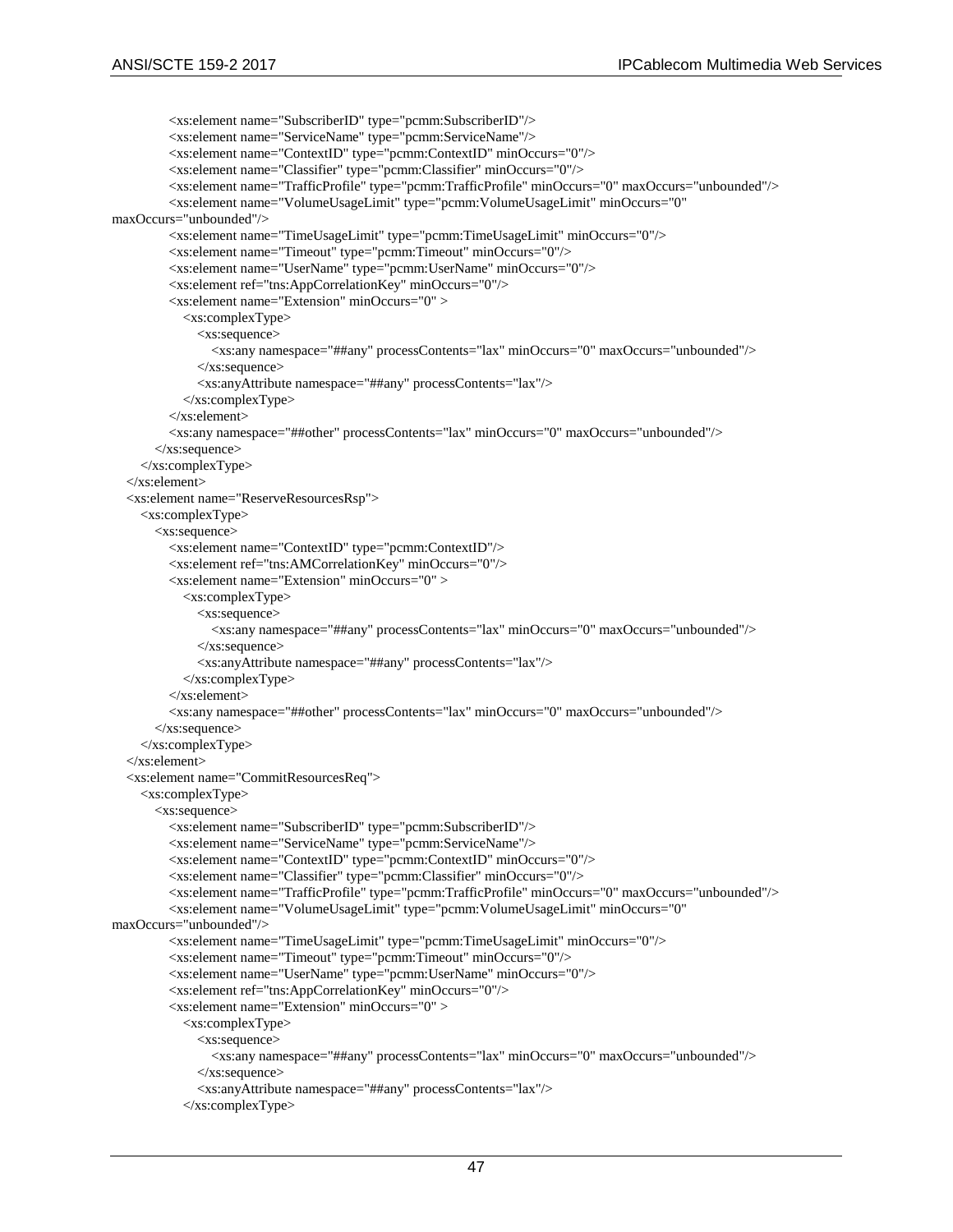```
 </xs:element>
       <xs:any namespace="##other" processContents="lax" minOccurs="0" maxOccurs="unbounded"/>
     </xs:sequence>
   </xs:complexType>
 </xs:element>
 <xs:element name="CommitResourcesRsp">
   <xs:complexType>
     <xs:sequence>
       <xs:element name="ContextID" type="pcmm:ContextID"/>
       <xs:element ref="tns:AMCorrelationKey" minOccurs="0"/>
       <xs:element name="Extension" minOccurs="0" >
          <xs:complexType>
            <xs:sequence>
              <xs:any namespace="##any" processContents="lax" minOccurs="0" maxOccurs="unbounded"/>
            </xs:sequence>
            <xs:anyAttribute namespace="##any" processContents="lax"/>
          </xs:complexType>
       </xs:element>
       <xs:any namespace="##other" processContents="lax" minOccurs="0" maxOccurs="unbounded"/>
     </xs:sequence>
   </xs:complexType>
 </xs:element>
 <xs:element name="QueryAvailableServicesReq">
   <xs:complexType>
     <xs:sequence>
       <xs:any namespace="##other" processContents="lax" minOccurs="0" maxOccurs="unbounded"/>
     </xs:sequence>
   </xs:complexType>
 </xs:element>
 <xs:element name="QueryAvailableServicesRsp">
   <xs:complexType>
     <xs:sequence>
       <xs:element name="ServiceName" type="pcmm:ServiceName" maxOccurs="unbounded"/>
       <xs:any namespace="##other" processContents="lax" minOccurs="0" maxOccurs="unbounded"/>
     </xs:sequence>
   </xs:complexType>
 </xs:element>
 <xs:element name="ReleaseResourcesReq">
   <xs:complexType>
     <xs:sequence>
       <xs:element name="SubscriberID" type="pcmm:SubscriberID"/>
       <xs:element name="ServiceName" type="pcmm:ServiceName" minOccurs="0"/>
       <xs:element name="ContextID" type="pcmm:ContextID" minOccurs="0"/>
       <xs:element name="UserName" type="pcmm:UserName" minOccurs="0"/>
       <xs:any namespace="##other" processContents="lax" minOccurs="0" maxOccurs="unbounded"/>
     </xs:sequence>
   </xs:complexType>
 </xs:element>
 <xs:element name="ReleaseResourcesRsp">
   <xs:complexType>
     <xs:sequence>
       <xs:any namespace="##other" processContents="lax" minOccurs="0" maxOccurs="unbounded"/>
     </xs:sequence>
   </xs:complexType>
 </xs:element>
 <xs:element name="QueryContextsReq">
   <xs:complexType>
     <xs:sequence>
       <xs:element name="SubscriberID" type="pcmm:SubscriberID" minOccurs="0"/>
       <xs:element name="ServiceName" type="pcmm:ServiceName" minOccurs="0"/>
       <xs:element name="ContextID" type="pcmm:ContextID" minOccurs="0"/>
```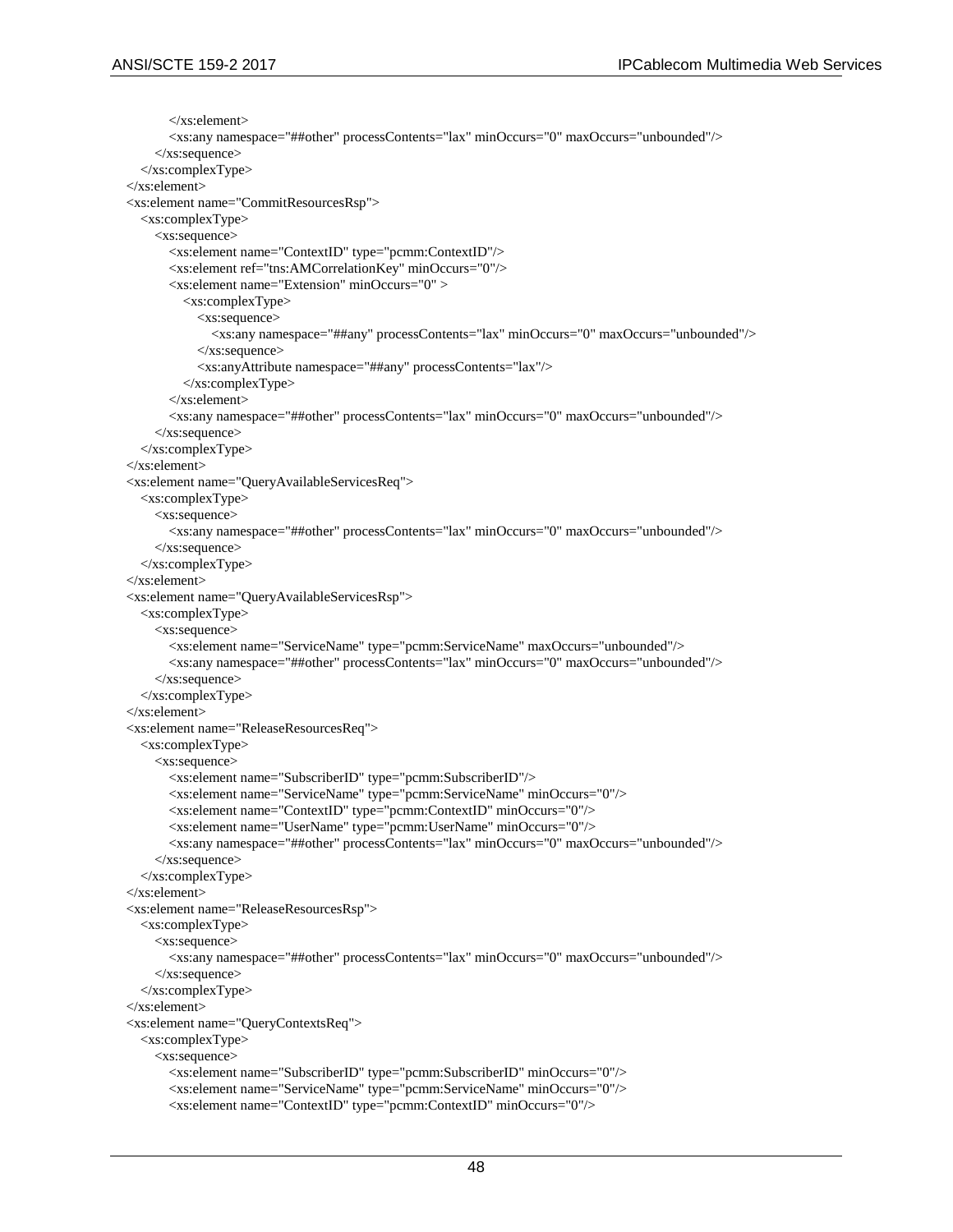```
 <xs:any namespace="##other" processContents="lax" minOccurs="0" maxOccurs="unbounded"/>
       </xs:sequence>
     </xs:complexType>
   </xs:element>
   <xs:element name="QueryContextsRsp">
     <xs:complexType>
       <xs:sequence>
          <xs:element name="ContextInfo" type="pcmm:ContextInfo" minOccurs="0" maxOccurs="unbounded"/>
          <xs:any namespace="##other" processContents="lax" minOccurs="0" maxOccurs="unbounded"/>
       </xs:sequence>
     </xs:complexType>
   </xs:element>
</xs:schema>
```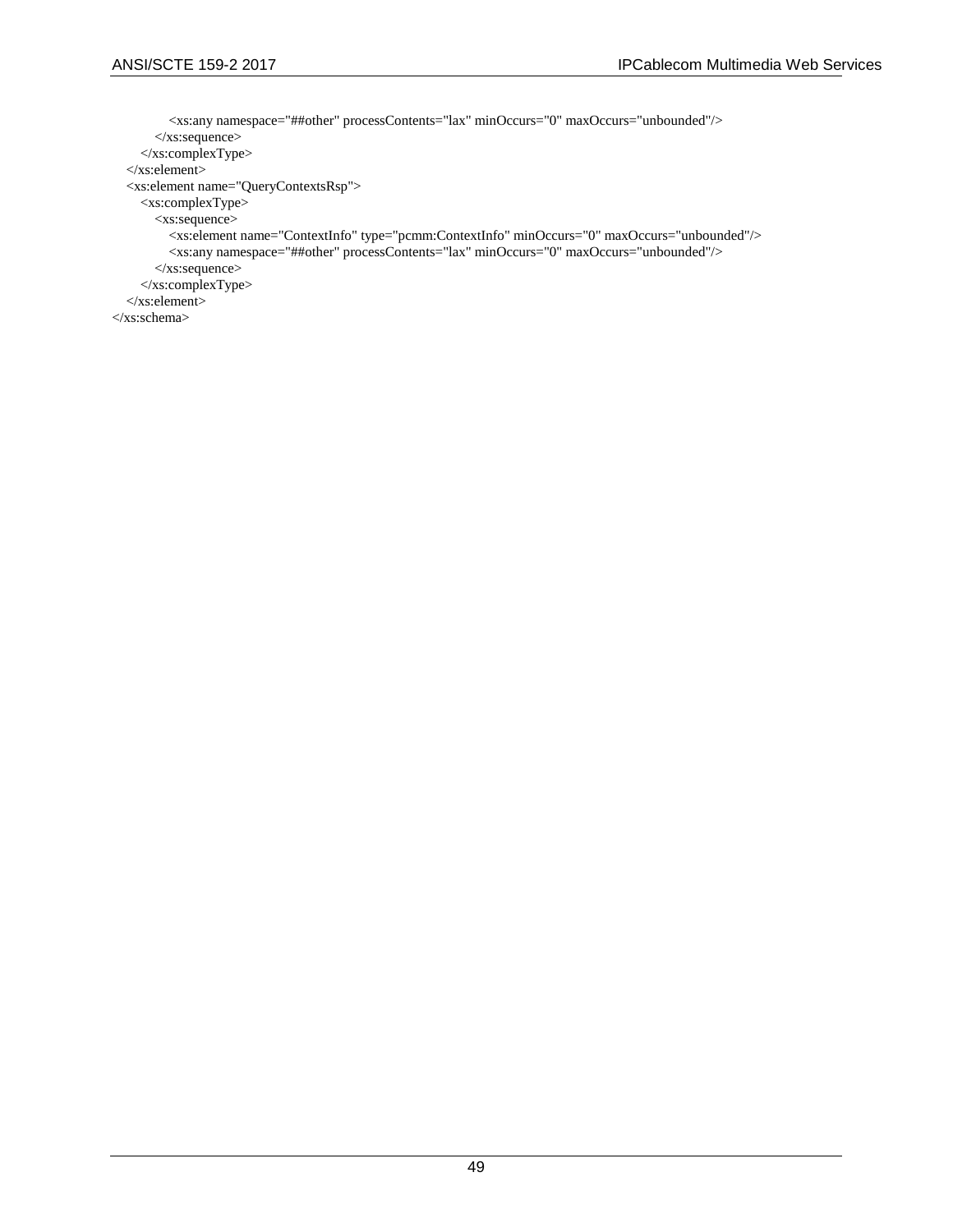## **Annex B WSDL Specification (Normative)**

```
<?xml version="1.0" encoding="UTF-8"?>
<definitions xmlns="http://schemas.xmlsoap.org/wsdl/" xmlns:soap="http://schemas.xmlsoap.org/wsdl/soap/" 
xmlns:http="http://schemas.xmlsoap.org/wsdl/http/" xmlns:xs="http://www.w3.org/2001/XMLSchema" 
xmlns:soap12="http://schemas.xmlsoap.org/wsdl/soap12/" xmlns:soapenc="http://schemas.xmlsoap.org/soap/encoding/" 
xmlns:mime="http://schemas.xmlsoap.org/wsdl/mime/" xmlns:pcmm="http://www.cablelabs.com/PCMM/1.0/xsd/reg/CLAB-
PCMM-WS-I02" xmlns:tns="http://www.cablelabs.com/PCMM/1.0/wsdl/reg/CLAB-PCMM-WS-I02" 
targetNamespace="http://www.cablelabs.com/PCMM/1.0/wsdl/reg/CLAB-PCMM-WS-I02">
   <types>
     <xs:schema elementFormDefault="qualified" targetNamespace="http://www.cablelabs.com/PCMM/1.0/wsdl/reg/CLAB-
PCMM-WS-I02">
       <xs:import namespace="http://www.cablelabs.com/PCMM/1.0/xsd/reg/CLAB-PCMM-WS-I02"
              schemaLocation="http://www.cablelabs.com/PCMM/1.0/xsd/reg/CLAB-PCMM-WS-I02.xsd"/>
     </xs:schema>
   </types>
   <message name="error">
     <part name="message" element="pcmm:PCMMFault"/>
   </message>
   <message name="ReserveResourcesReqMsg">
     <part name="message" element="pcmm:ReserveResourcesReq"/>
   </message>
   <message name="ReserveResourcesRspMsg">
     <part name="message" element="pcmm:ReserveResourcesRsp"/>
   </message>
   <message name="CommitResourcesReqMsg">
     <part name="message" element="pcmm:CommitResourcesReq"/>
   </message>
   <message name="CommitResourcesRspMsg">
     <part name="message" element="pcmm:CommitResourcesRsp"/>
   </message>
   <message name="QueryAvailableServicesReqMsg">
     <part name="message" element="pcmm:QueryAvailableServicesReq"/>
   </message>
   <message name="QueryAvailableServicesRspMsg">
     <part name="message" element="pcmm:QueryAvailableServicesRsp"/>
   </message>
   <message name="ReleaseResourcesReqMsg">
     <part name="message" element="pcmm:ReleaseResourcesReq"/>
   </message>
   <message name="ReleaseResourcesRspMsg">
     <part name="message" element="pcmm:ReleaseResourcesRsp"/>
   </message>
   <message name="QueryContextsReqMsg">
     <part name="message" element="pcmm:QueryContextsReq"/>
   </message>
   <message name="QueryContextsRspMsg">
     <part name="message" element="pcmm:QueryContextsRsp"/>
   </message>
   <portType name="PCMMPortType">
     <operation name="ReserveResourcesOp">
        <input message="tns:ReserveResourcesReqMsg"/>
       <output message="tns:ReserveResourcesRspMsg"/>
       <fault name="error" message="tns:error" />
     </operation>
    <operation name="CommitResourcesOp">
        <input message="tns:CommitResourcesReqMsg"/>
       <output message="tns:CommitResourcesRspMsg"/>
       <fault name="error" message="tns:error" />
```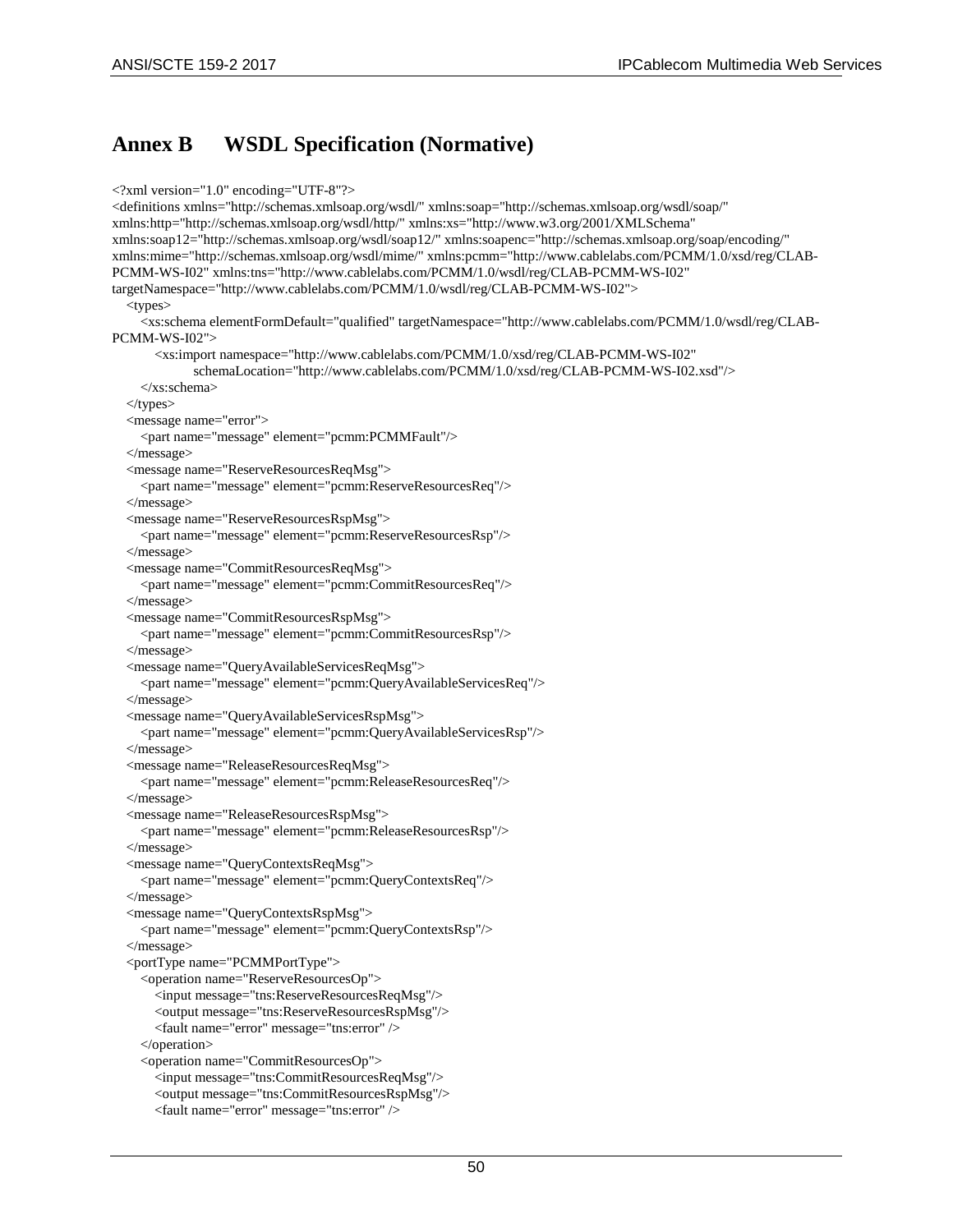</operation> <operation name="QueryAvailableServicesOp"> <input message="tns:QueryAvailableServicesReqMsg"/> <output message="tns:QueryAvailableServicesRspMsg"/> <fault name="error" message="tns:error" /> </operation> <operation name="ReleaseResourcesOp"> <input message="tns:ReleaseResourcesReqMsg"/> <output message="tns:ReleaseResourcesRspMsg"/> <fault name="error" message="tns:error" /> </operation> <operation name="QueryContextsOp"> <input message="tns:QueryContextsReqMsg"/> <output message="tns:QueryContextsRspMsg"/> <fault name="error" message="tns:error" /> </operation> </portType> <!--============ This is a SOAP 1.2 binding. ============ --> <binding name="PCMMSampleBinding" type="tns:PCMMPortType"> <soap12:binding transport="http://schemas.xmlsoap.org/soap/http" style="document" /> <operation name="ReserveResourcesOp"> <soap12:operation soapAction="http://www.cablelabs.com/PCMM/1.0/wsdl/reg/CLAB-PCMM-WS/ReserveResources" soapActionRequired="true" /> <input><soap12:body use="literal" /></input> <output><soap12:body use="literal" /></output> <fault name="error"><soap12:fault name="error" use="literal"/></fault> </operation> <operation name="CommitResourcesOp"> <soap12:operation soapAction="http://www.cablelabs.com/PCMM/1.0/wsdl/reg/CLAB-PCMM-WS/CommitResources" soapActionRequired="true" /> <input><soap12:body use="literal" /></input> <output><soap12:body use="literal" /></output> <fault name="error"><soap12:fault name="error" use="literal"/></fault> </operation> <operation name="QueryAvailableServicesOp"> <soap12:operation soapAction="http://www.cablelabs.com/PCMM/1.0/wsdl/reg/CLAB-PCMM-WS/QueryAvailableServicesResources" soapActionRequired="true" /> <input><soap12:body use="literal" /></input> <output><soap12:body use="literal" /></output> <fault name="error"><soap12:fault name="error" use="literal"/></fault> </operation> <operation name="ReleaseResourcesOp"> <soap12:operation soapAction="http://www.cablelabs.com/PCMM/1.0/wsdl/reg/CLAB-PCMM-WS/ReleaseResources" soapActionRequired="true" /> <input><soap12:body use="literal" /></input> <output><soap12:body use="literal" /></output> <fault name="error"><soap12:fault name="error" use="literal"/></fault> </operation> <operation name="QueryContextsOp"> <soap12:operation soapAction="http://www.cablelabs.com/PCMM/1.0/wsdl/reg/CLAB-PCMM-WS/QueryContexts" soapActionRequired="true" /> <input><soap12:body use="literal" /></input> <output><soap12:body use="literal" /></output>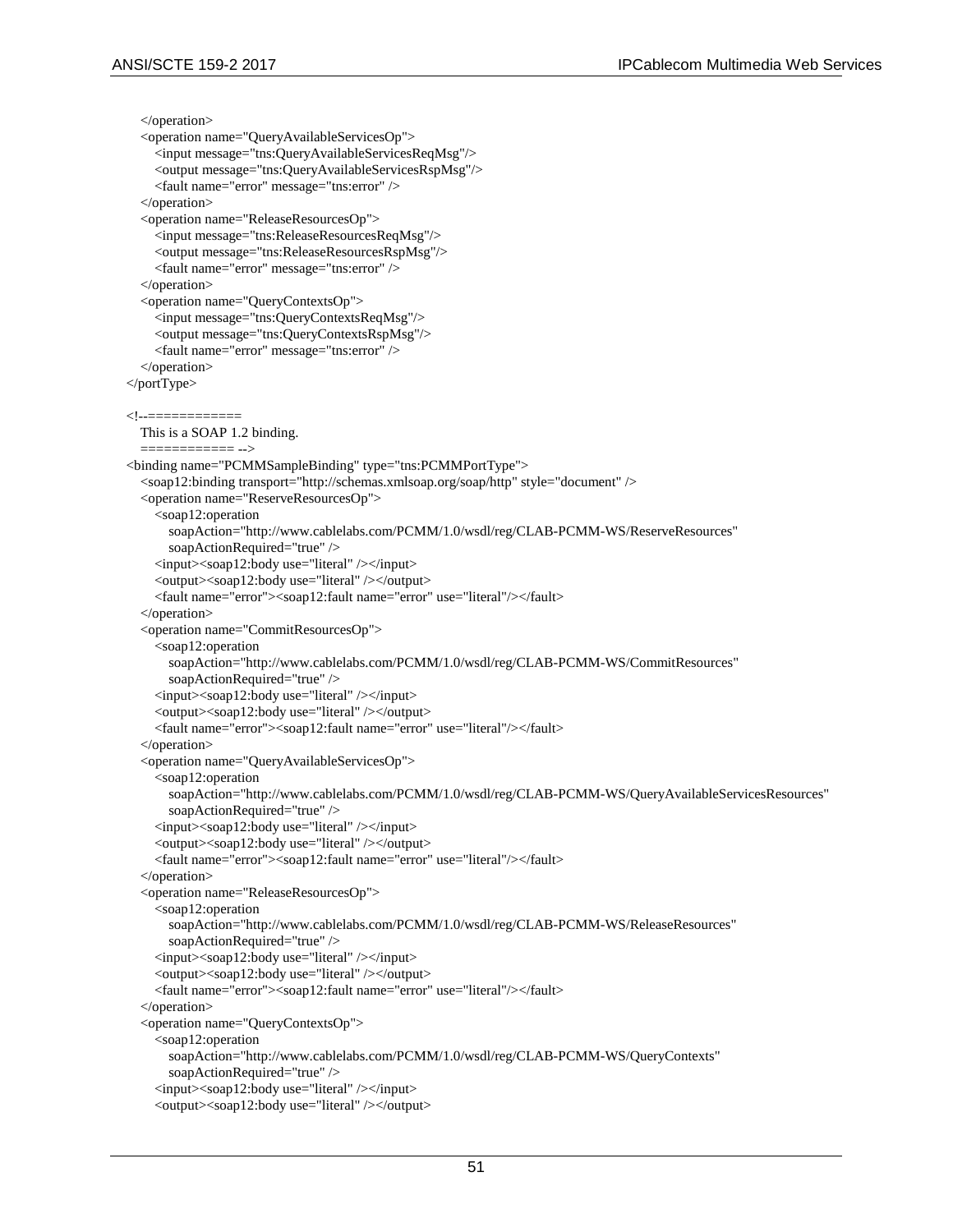```
 <fault name="error"><soap12:fault name="error" use="literal"/></fault>
   </operation>
 </binding>
 <service name="PCMMSampleService">
   <port name="PCMMSamplePort" binding="tns:PCMMSampleBinding">
     <soap12:address location="http://www.nonexistingserver.com/PCMMSampleAddress" />
   </port>
 </service>
```
</definitions>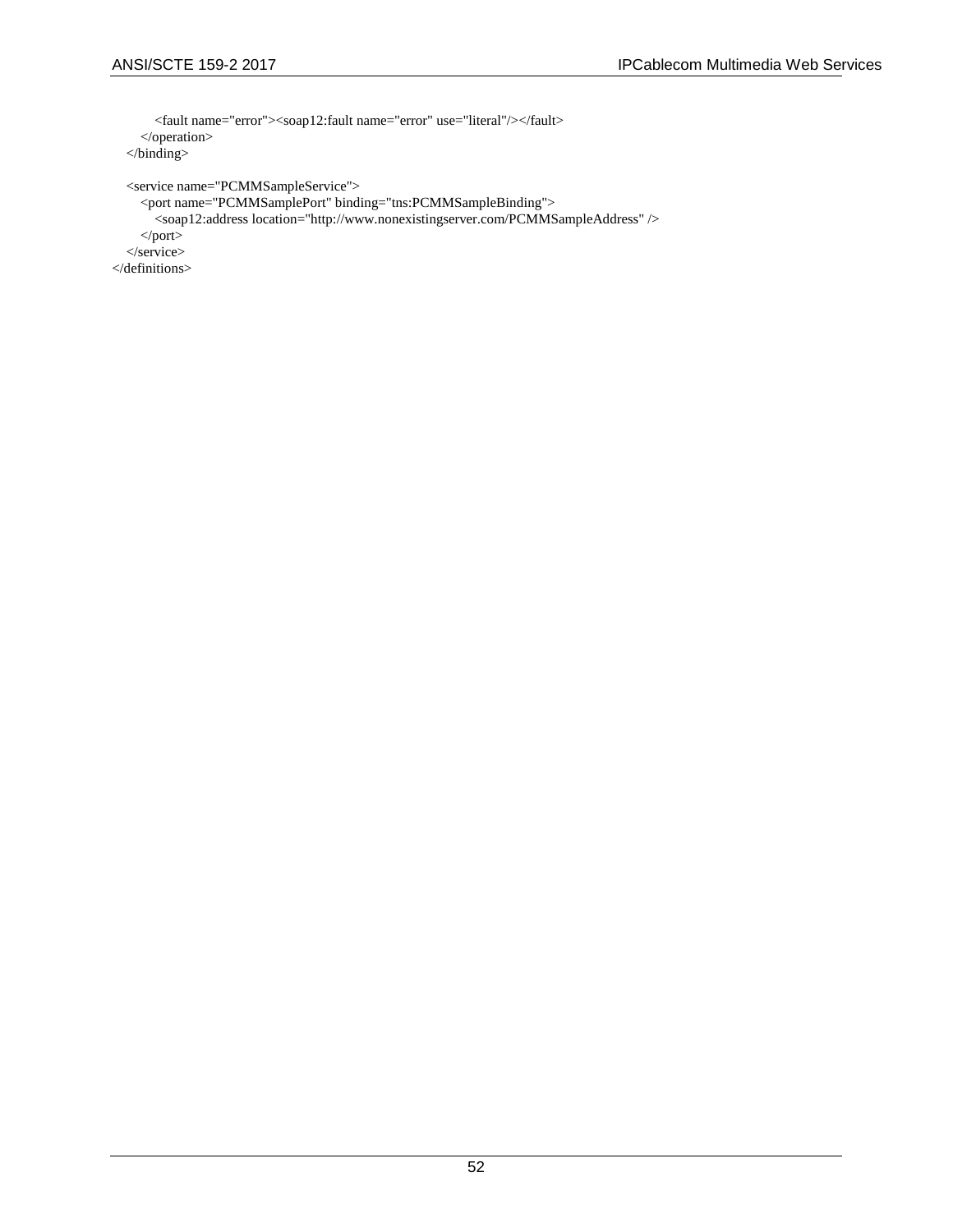# Appendix I Web Services Eventing (WS-Eventing)

The following document is provided here in its entirety here as additional information to this specification.

### **August 2004**

## **Authors**

Don Box, Microsoft Luis Felipe Cabrera, Microsoft Craig Critchley, Microsoft Francisco Curbera, IBM Donald Ferguson, IBM Alan Geller (Editor), Microsoft Steve Graham, IBM David Hull, TIBCO Software Gopal Kakivaya, Microsoft Amelia Lewis, TIBCO Software Brad Lovering, Microsoft Matt Mihic, BEA Systems Peter Niblett, IBM David Orchard, BEA Systems Junaid Saiyed, Sun Microsystems Shivajee Samdarshi, TIBCO Software Jeffrey Schlimmer, Microsoft Igor Sedukhin, Computer Associates John Shewchuk, Microsoft Bill Smith, Sun Microsystems Sanjiva Weerawarana, IBM David Wortendyke, Microsoft

### **Copyright Notice**

(c) 2004 BEA Systems Inc., Computer Associates International Inc., International Business Machines Corporation, Microsoft Corporation, Inc, Sun Microsystems, Inc, and TIBCO Software Inc. All rights reserved.

BEA Systems Inc., Computer Associates, Inc., International Business Machines Corporation, Microsoft Corporation, Inc, Sun Microsystems, Inc, and TIBCO Software Inc (collectively, the "Authors") hereby grant you permission to copy and display the WS-Eventing Specification (the "Specification", which includes WSDL and schema documents), in any medium without fee or royalty, provided that you include the following on ALL copies of the Specification, that you make:

1. A link or URL to the WS-Eventing Specification at one of the Authors' websites

2. The copyright notice as shown in the WS-Eventing Specification.

BEA, Computer Associates, IBM, Microsoft, Sun, and TIBCO (collectively, the "Authors") each agree to grant you a license, under royalty-free and otherwise reasonable, non-discriminatory terms and conditions, to their respective essential patent claims that they deem necessary to implement the Specification.

THE SPECIFICATION IS PROVIDED "AS IS," AND THE AUTHORS MAKE NO REPRESENTATIONS OR WARRANTIES, EXPRESS OR IMPLIED, INCLUDING, BUT NOT LIMITED TO, WARRANTIES OF MERCHANTABILITY, FITNESS FOR A PARTICULAR PURPOSE, NON-INFRINGEMENT, OR TITLE; THAT THE CONTENTS OF THE SPECIFICATION ARE SUITABLE FOR ANY PURPOSE; NOR THAT THE IMPLEMENTATION OF SUCH CONTENTS WILL NOT INFRINGE ANY THIRD PARTY PATENTS, COPYRIGHTS, TRADEMARKS OR OTHER RIGHTS.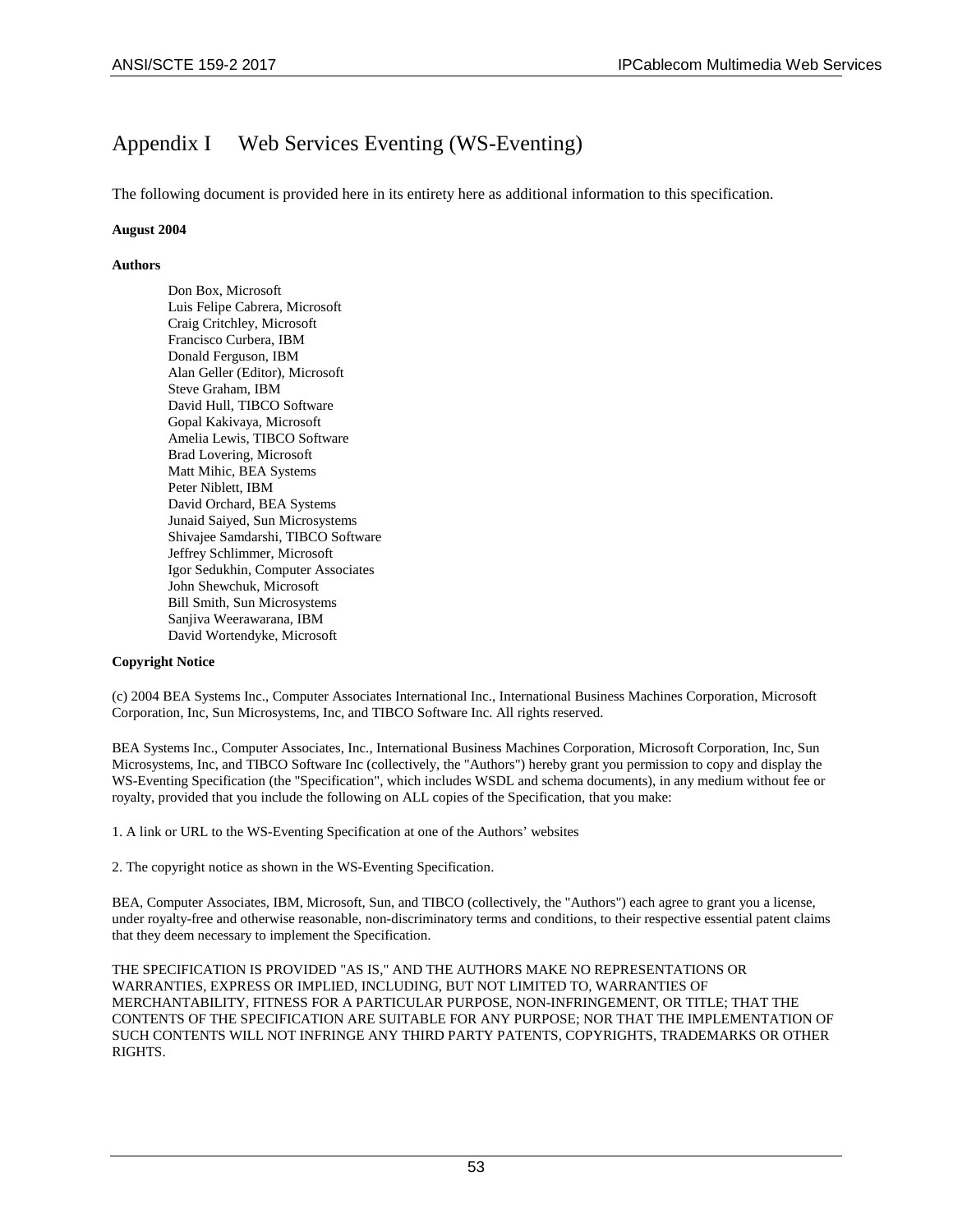#### THE AUTHORS WILL NOT BE LIABLE FOR ANY DIRECT, INDIRECT, SPECIAL, INCIDENTAL OR CONSEQUENTIAL DAMAGES ARISING OUT OF OR RELATING TO ANY USE OR DISTRIBUTION OF THE SPECIFICATION.

The name and trademarks of the Authors may NOT be used in any manner, including advertising or publicity pertaining to the Specification or its contents without specific, written prior permission. Title to copyright in the Specification will at all times remain with the Authors.

No other rights are granted by implication, estoppel or otherwise.

#### **Abstract**

This specification describes a protocol that allows Web services to subscribe to or accept subscriptions for event notification messages.

#### **Composable Architecture**

By using the XML, SOAP [SOAP 1.1, SOAP 1.2], and WSDL [WSDL 1.1] extensibility models, the Web service specifications (WS-\*) are designed to be composed with each other to provide a rich set of tools to provide security in the Web services environment. This specification specifically relies on other Web service specifications to provide secure, reliable, and/or transacted message delivery and to express Web service and client policy.

#### **Status**

This specification is a public draft release and is provided for review and evaluation only. The authors hope to solicit your contributions and suggestions in the near future. The authors make no warrantees or representations regarding the specifications in any manner whatsoever.

### **Table of Contents**

- 1. Introduction
	- 1.1 Requirements
	- 1.2 Delivery Modes
	- 1.3 Subscription Managers
	- 1.4 Example
- 2. Notations and Terminology
	- 2.1 Notational Conventions
	- 2.2 XML Namespaces
	- 2.3 Terminology
	- 2.4 Compliance
- 3. Subscription Messages
	- 3.1 Subscribe
	- 3.2 Renew
	- 3.3 GetStatus
	- 3.4 Unsubscribe
	- 3.5 Subscription End
- 4. Notifications
- 5. Faults
	- 5.1 DeliveryModeRequestedUnavailable
	- 5.2 InvalidExpirationTime
	- 5.3 UnsupportedExpirationType
	- 5.4 FilteringNotSupported
	- 5.5 FilteringRequestedUnavailable
	- 5.6 EventSourceUnableToProcess
	- 5.7 UnableToRenew
	- 5.8 InvalidMessage
- 6. Security Considerations
	- 6.1 Message Security
	- 6.2 Access Control
- 7. Implementation Considerations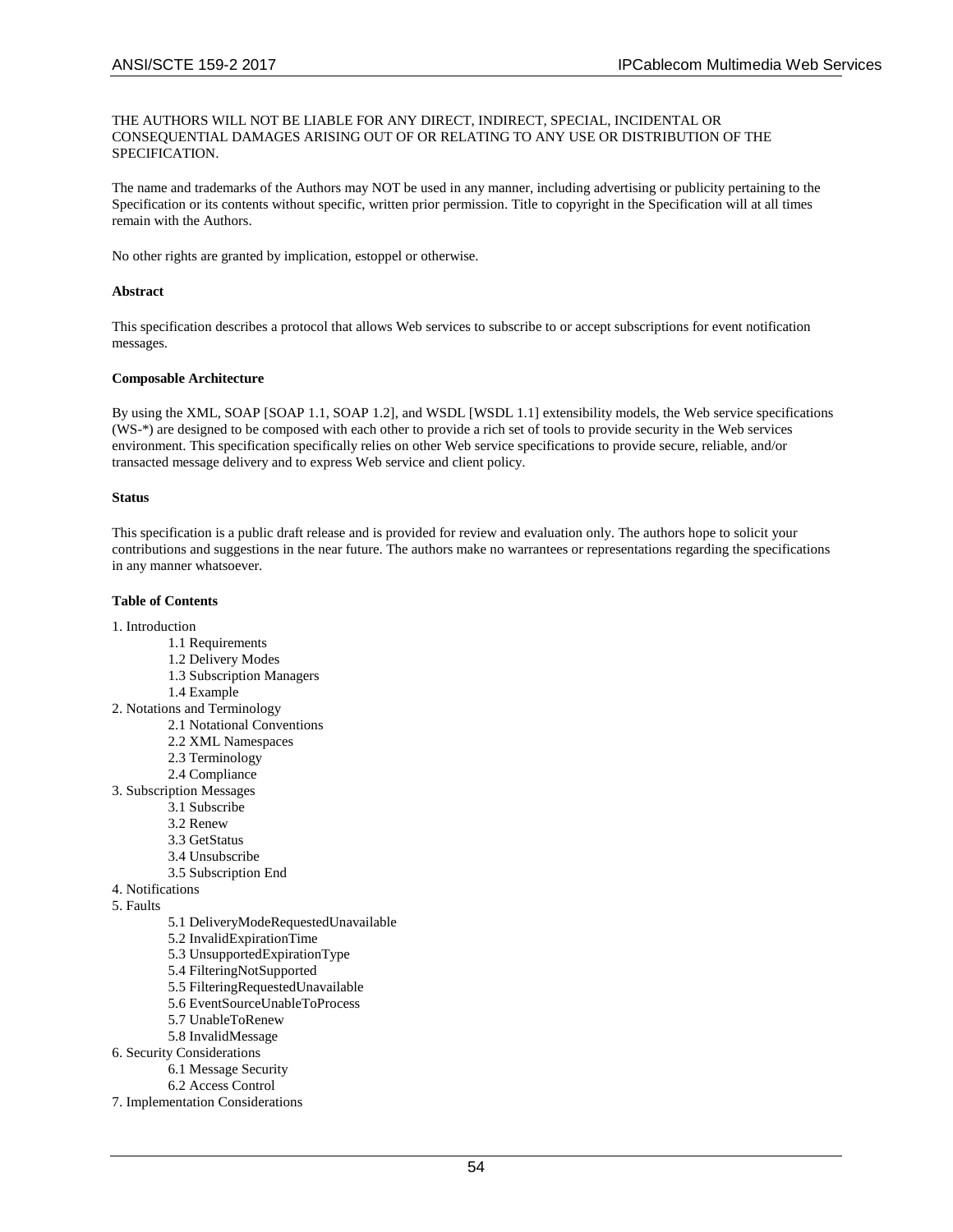8. Acknowledgements 9. References Appendix I – Service Metadata for Eventing Appendix II – XML Schema Appendix III – WSDL

#### **1. Introduction**

Web services often want to receive messages when events occur in other services and applications. A mechanism for registering interest is needed because the set of Web services interested in receiving such messages is often unknown in advance or will change over time. This specification defines a protocol for one Web service (called a "subscriber") to register interest (called a "subscription") with another Web service (called an "event source") in receiving messages about events (called "notifications" or "event messages"). The subscriber may manage the subscription by interacting with a Web service (called the "subscription manager") designated by the event source.

To improve robustness, a subscription may be leased by an event source to a subscriber, and the subscription expires over time. The subscription manager provides the ability for the subscriber to renew or cancel the subscription before it expires.

There are many mechanisms by which event sources may deliver events to event sinks. This specification provides an extensible way for subscribers to identify the delivery mechanism they prefer. While asynchronous, pushed delivery is defined here, the intent is that there should be no limitation or restriction on the delivery mechanisms capable of being supported by this specification.

## *8.1.1.1.1 1.1 Requirements*

This specification intends to meet the following requirements:

- Define means to create and delete event subscriptions.
- Define expiration for subscriptions and allow them to be renewed.
- Define how one Web service can subscribe on behalf of another.
- Define how an event source delegates subscription management to another Web service.
- Allow subscribers to specify how event messages should be delivered.
- Leverage other Web service specifications for secure, reliable, transacted message delivery.
- Support complex eventing topologies that allow the originating event source and the final event sink to be decoupled.
- Provide extensibility for more sophisticated and/or currently unanticipated subscription scenarios.
- Support a variety of encoding formats, including (but not limited to) both SOAP 1.1 [SOAP 1.1] and SOAP 1.2 [SOAP 1.2] Envelopes.

### *8.1.1.1.2 1.2 Delivery Modes*

While the general pattern of asynchronous, event-based messages is extremely common, different applications often require different event message delivery mechanisms. For instance, in some cases a simple asynchronous message is optimal, while other situations may work better if the event consumer can poll for event messages in order to control the flow and timing of message arrival. Some consumers will require event messages to be wrapped in a standard "event" SOAP envelope, while others will prefer messages to be delivered unwrapped. Some consumers may require event messages to be delivered reliably, while others may be willing to accept best-effort event delivery.

In order to support this broad variety of event delivery requirements, this specification introduces an abstraction called a Delivery Mode. This concept is used as an extension point, so that event sources and event consumers may freely create new delivery mechanisms that are tailored to their specific requirements. This specification provides a minimal amount of support for delivery mode negotiation by allowing an event source to provide a list of supported delivery modes in response to a subscription request specifying a delivery mode it does not support.

This specification defines a single delivery mode, Push Mode, which is simple asynchronous messaging.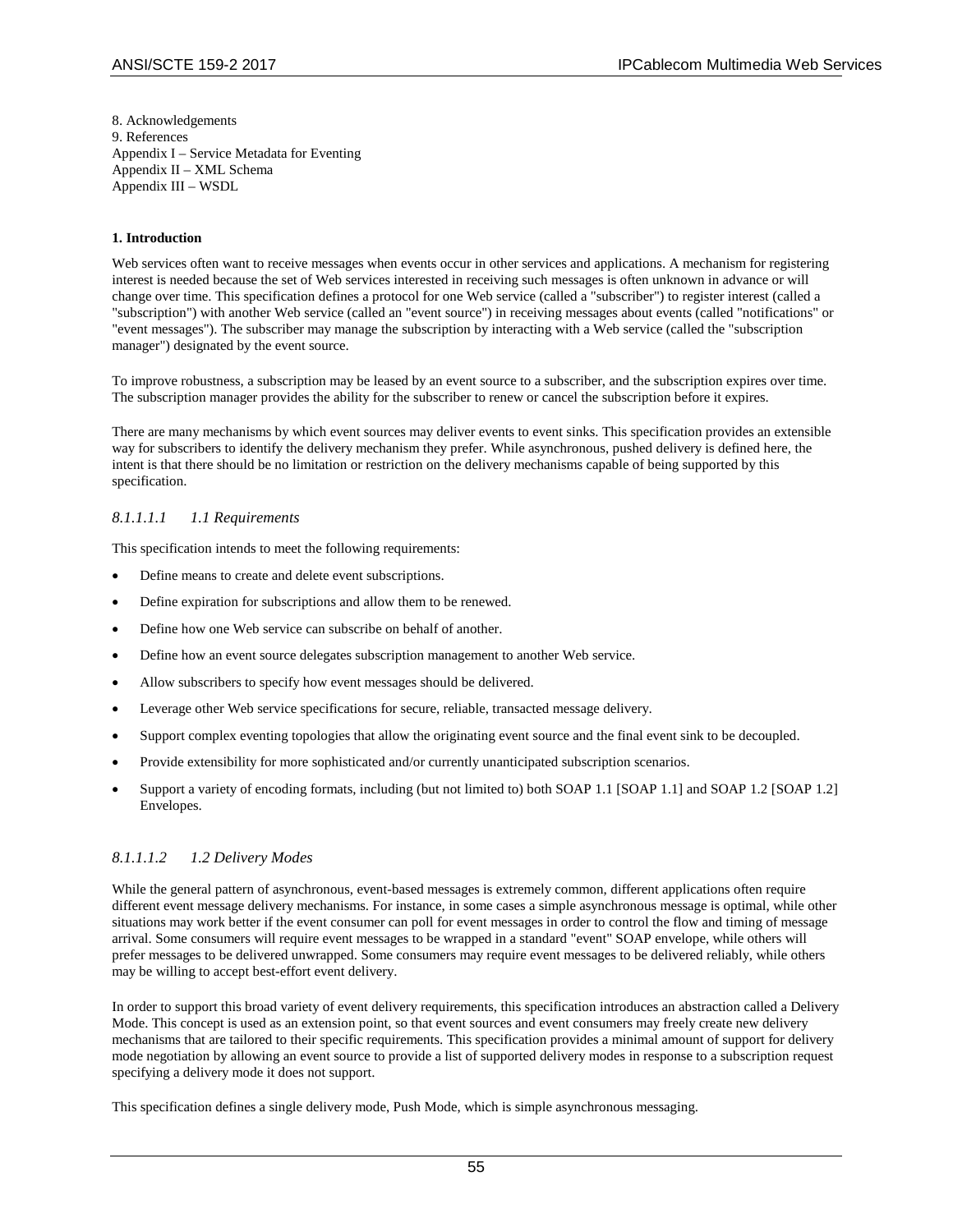As an example of a possible extension, a feature may allow a subscriber to request that event messages be "wrapped" in a standard message. This feature is requested by specifying a new delivery mode, e.g.

http://schemas.xmlsoap.org/ws/2004/08/eventing/DeliveryModes/Wrap, in the Subscribe request. Use of this delivery mode would indicate that notification messages should be "wrapped". Similarly, this approach could be generalized to allow the subscriber to provide other information regarding their preferences for notification message delivery.

#### **1.3 Subscription Managers**

In some scenarios the event source itself manages the subscriptions it has created. In other scenarios, for example a geographically distributed publish-and-subscribe system, it may be useful to delegate the management of a subscription to another Web service. To support this flexibility, the response to a subscription request to an event source will

include the EPR of a service that the subscriber may interact with to manage this subscription. This EPR should be the target for future requests to renew or cancel the subscription. It may address the same Web service (Address and ReferenceProperties) as the event source itself, or it may address some other Web service to which the event source has delegated management of this subscription; however, the full subscription manager EPR (Address and Reference Properties and ReferenceParameters) must be unique for each subscription.

We use the term "subscription manager" in this specification to refer to the Web service that manages the subscription, whether it is the event source itself or some separate Web service.

#### **1.4 Example**

Table 1 lists a hypothetical request to create a subscription for storm warnings.

#### **Table 1: Hypothetical request to create a subscription**

 $(01)$  <s12:Envelope

- (02) xmlns:s12='http://www.w3.org/2003/05/soap-envelope'
- (03) xmlns:wsa='http://schemas.xmlsoap.org/ws/2004/08/addressing'
- (04) xmlns:wse='http://schemas.xmlsoap.org/ws/2004/08/eventing'
- (05) xmlns:ew='http://www.example.com/warnings' >
- $(06)$  <s12:Header>
- (07) <wsa:Action>
- (08) http://schemas.xmlsoap.org/ws/2004/08/eventing/Subscribe
- $(09)$  </wsa:Action>
- (10) <wsa:MessageID>
- (11) uuid:d7c5726b-de29-4313-b4d4-b3425b200839
- (12) </wsa:MessageID>
- (13) <wsa:ReplyTo>
- (14) <wsa:Address>http://www.example.com/MyEventSink</wsa:Address>
- $(15)$  </wsa:ReplyTo>
- (16) <wsa:To>http://www.example.org/oceanwatch/EventSource</wsa:To>
- $(17)$   $\leq$  s12: Header>
- $(18)$  <s12:Body>
- (19) <wse:Subscribe>
- (20) <wse:Delivery>
- $(21)$  <wse:NotifyTo>
- (22)  $\langle$  -wsa:Address  $(23)$  http://www.ex
- http://www.example.com/MyEventSink/OnStormWarning
- (24) </wsa:Address>
- (25) <wsa:ReferenceProperties>
- (26) <ew:MySubscription>2597</ew:MySubscription>
- (27) </wsa:ReferenceProperties>
- $(28)$   $\leq$  wse:NotifyTo>
- (29) </wse:Delivery>
- $(30)$   $\leq$ /wse:Subscribe>
- $(31)$   $\langle$ s12:Body>
- $(32)$   $\leq$  s12:Envelope>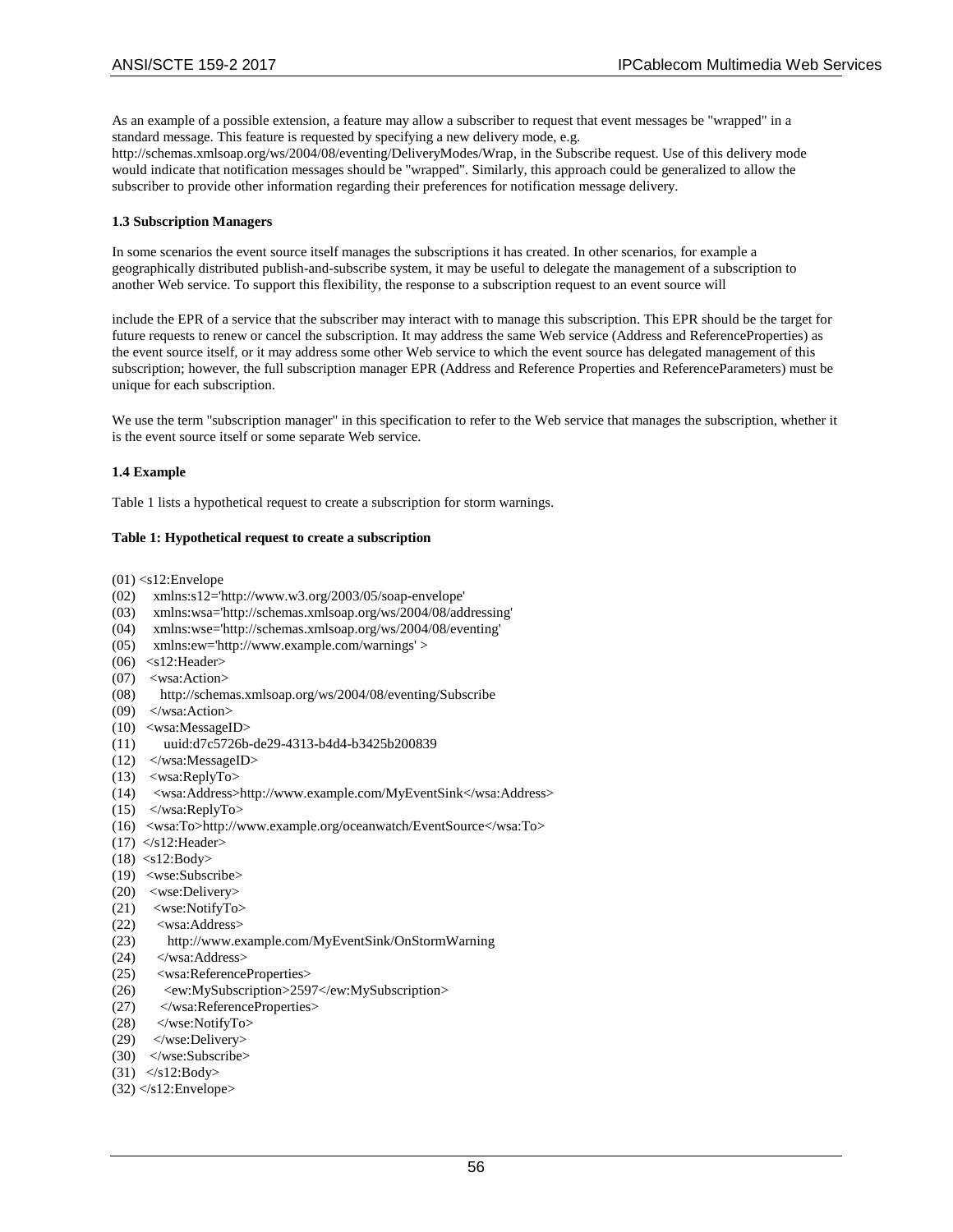Lines (07-09) in Table 1 indicate the message is a request to create a subscription, and Line (16) indicates that it is sent to a hypothetical event source of ocean events.

While Lines (13-15) indicate where a reply should be sent, Lines (20-29) indicate where and how notifications should be delivered; there is no requirement that these match. The absence of a Mode attribute on Line (20) indicates that notifications should be delivered using Push mode; that is, they should be asynchronously sent as SOAP messages to the endpoint described in lines (21-28). Note that Lines (25-27) illustrate a typical pattern where the event sink lists a reference property (Line 26) that identifies the subscription and will be included in each notification.

Table 2 lists a hypothetical response to the request in Table 1.

#### **Table 2: Hypothetical response to a subscribe request**

- $(01)$  <s12:Envelope
- (02) xmlns:s12='http://www.w3.org/2003/05/soap-envelope'
- (03) xmlns:wsa='http://schemas.xmlsoap.org/ws/2004/08/addressing'
- (04) xmlns:wse='http://schemas.xmlsoap.org/ws/2004/08/eventing'
- (05) xmlns:ow='http://www.example.org/oceanwatch' >
- $(06)$  <s12:Header>
- (07) <wsa:Action>
- (08) http://schemas.xmlsoap.org/ws/2004/08/eventing/SubscribeResponse
- (09) </wsa:Action>
- (10) <wsa:RelatesTo>
- (11) uuid:d7c5726b-de29-4313-b4d4-b3425b200839
- (12) </wsa:RelatesTo>
- (13) <wsa:To>http://www.example.com/MyEventSink</wsa:To>
- $(14)$   $\langle$ s12:Header>
- $(15)$  <s12:Body>
- (16) <wse:SubscribeResponse>
- (17) <wse:SubscriptionManager>
- (18) <wsa:Address>
- (19) http://www.example.org/oceanwatch/SubscriptionManager
- $(20)$   $\langle$ /wsa:Address>
- (21) <wsa:ReferenceParameters>
- $(22) \quad \text{<}\text{ow:} \text{Myld}\text{>}$
- (23) 28
- $(24)$   $\langle$ /ow:MyId>
- (25) </wsa:ReferenceParameters>
- (26) </wse:SubscriptionManager>
- (27) <wse:Expires>P0Y0M0DT30H0M0S</wse:Expires>
- (28) </wse:SubscribeResponse>
- $(29)$   $\langle$ s12:Body>
- $(30)$   $\triangle$ s12:Envelope>

Lines (07-09) in Table 2 indicate this message is a response to a request to create a subscription, and Lines (10-12) indicate that it is a response to the request in Table 1. Lines (17-26) provide the subscription manager EPR for this subscription, and Line (27) indicates the subscription will expire in 30 hours unless renewed.

#### **2. Notations and Terminology**

This section specifies the notations, namespaces, and terminology used in this specification.

#### **2.1 Notational Conventions**

The keywords "MUST", "MUST NOT", "REQUIRED", "SHALL", "SHALL NOT", "SHOULD", "SHOULD NOT", "RECOMMENDED", "MAY", and "OPTIONAL" in this document are to be interpreted as described in RFC 2119 [RFC 2119].

This specification uses the following syntax to define normative outlines for messages:

- The syntax appears as an XML instance, but values in italics indicate data types instead of values.
- Characters are appended to elements and attributes to indicate cardinality: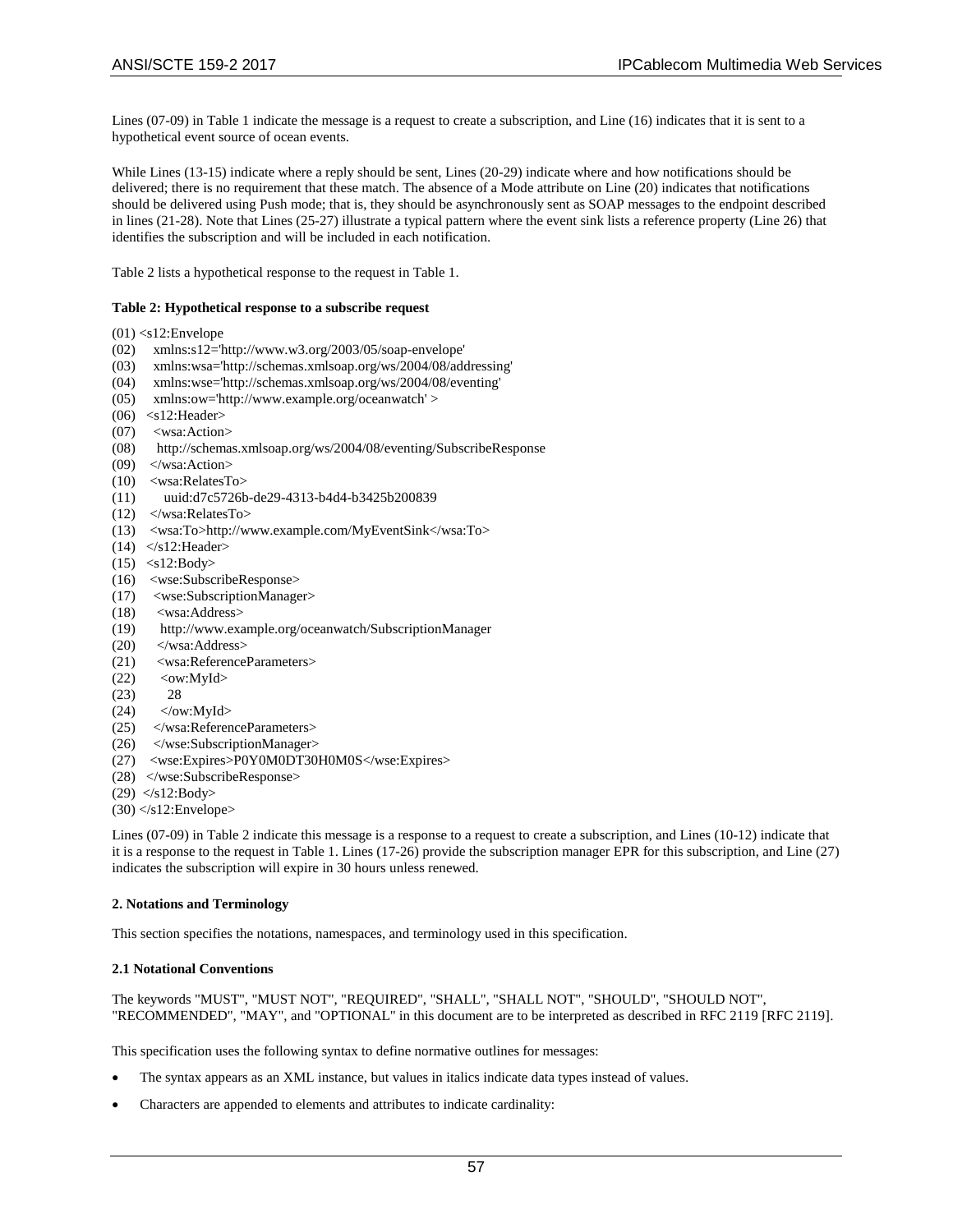- $"?" (0 or 1)$
- "\*"  $(0 \text{ or more})$
- $\bullet$  "+" (1 or more)
- The character "|" is used to indicate a choice between alternatives.
- The characters "[" and "]" are used to indicate that contained items are to be treated as a group with respect to cardinality or choice.
- An ellipsis (i.e. "...") indicates a point of extensibility that allows other child or attribute content. Additional children and/or attributes MAY be added at the indicated extension points but MUST NOT contradict the semantics of the parent and/or owner, respectively. If a receiver does not recognize an extension, the receiver SHOULD NOT process the message and MAY fault.
- XML namespace prefixes (see Table 3) are used to indicate the namespace of the element being defined.

#### **2.2 XML Namespaces**

The XML namespace URI that MUST be used by implementations of this specification is:

http://schemas.xmlsoap.org/ws/2004/08/eventing

Table 3 lists XML namespaces that are used in this specification. The choice of any namespace prefix is arbitrary and not semantically significant.

#### **Table 3: Prefixes and XML namespaces used in this specification.**

| Prefix | <b>XML</b> Namespace                             | Specification(s)         |
|--------|--------------------------------------------------|--------------------------|
| s      | (Either SOAP 1.1 or 1.2)                         | (Either SOAP 1.1 or 1.2) |
| s11    | http://schemas.xmlsoap.org/soap/envelope/        | SOAP 1.1 [SOAP 1.1]      |
| s12    | http://www.w3.org/2003/05/soap-envelope          | SOAP 1.2 [SOAP 1.2]      |
| wsdl   | http://schemas.xmlsoap.org/wsdl/                 | WSDL [WSDL 1.1]          |
| wsa    | http://schemas.xmlsoap.org/ws/2004/08/addressing | WS-Addressing [WS-       |

| Addressing |                                                |                        |
|------------|------------------------------------------------|------------------------|
| wse        | http://schemas.xmlsoap.org/ws/2004/08/eventing | This specification     |
| XS         | http://www.w3.org/2001/XMLSchema               | XML Schema [Part 1, 2] |

#### **2.3 Terminology**

Delivery Mode

The mechanism by which event messages are delivered from the source to the sink.

Event Source

A Web service that sends notifications and accepts requests to create subscriptions.

#### Event Sink

A Web service that receives notifications.

#### Notification

A one-way message sent to indicate that an event has occurred.

Push Mode

A delivery mechanism where the source sends event messages to the sink as individual, unsolicited, asynchronous SOAP messages.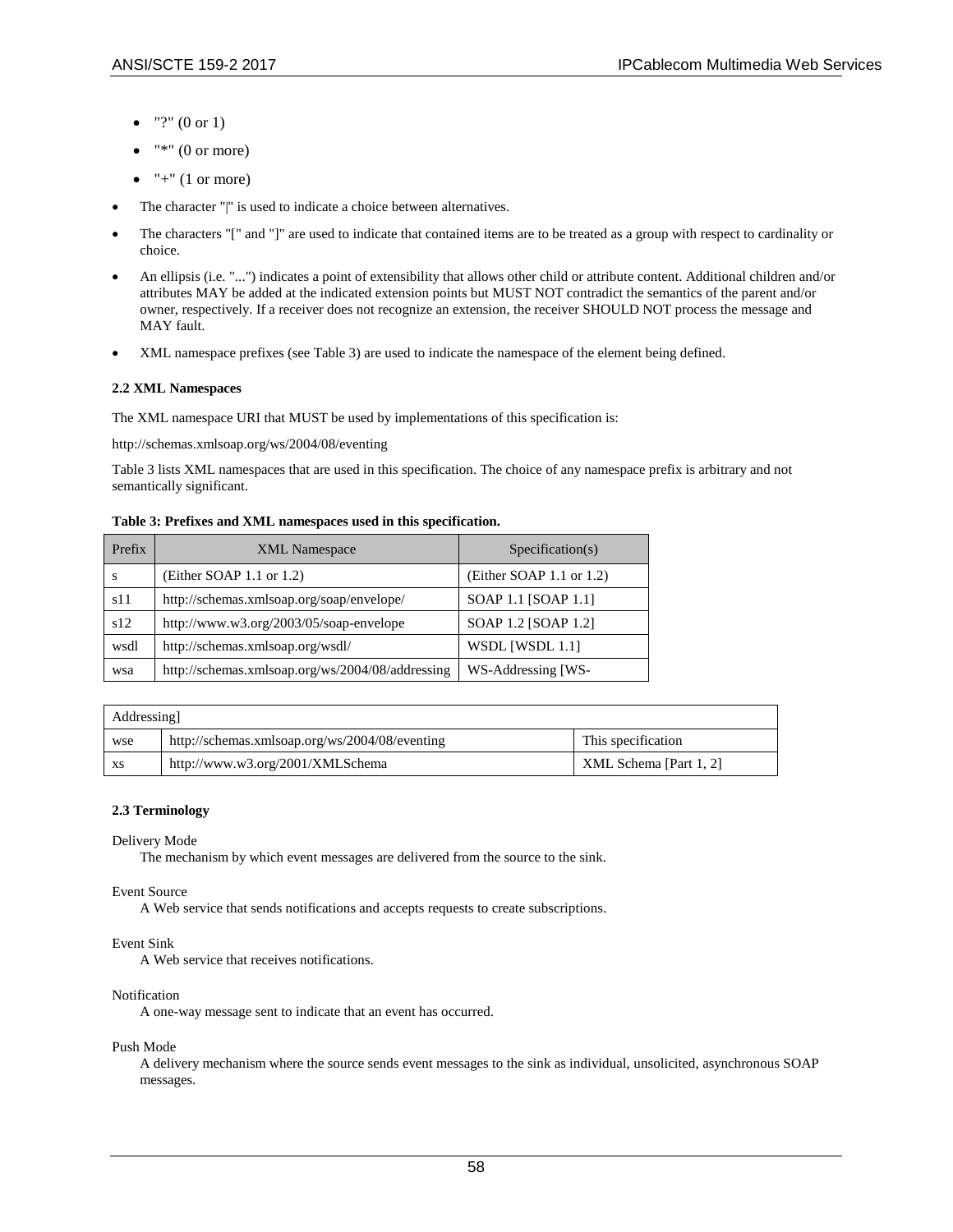Subscriber

A Web service that sends requests to create, renew, and/or delete subscriptions.

Subscription Manager

A Web service that accepts requests to manage get the status of, renew, and/or delete subscriptions on behalf of an event source.

#### **2.4 Compliance**

An implementation is not compliant with this specification if it fails to satisfy one or more of the MUST or REQUIRED level requirements defined herein. A SOAP Node MUST NOT use the XML namespace identifier for this specification (listed in Section 2.2) within SOAP Envelopes unless it is compliant with this specification.

SOAP is not a requirement for using the constructs defined in this specification.

Normative text within this specification takes precedence over normative outlines, which in turn takes precedence over the XML Schema and WSDL descriptions.

#### **3. Subscription Messages**

To create, renew, and delete subscriptions, subscribers send request messages to event sources and subscription managers.

When an event source accepts a request to create a subscription, it typically does so for a given amount of time, although an event source may accept an indefinite subscription with no time-based expiration. If the subscription manager accepts a renewal request, it updates that amount of time. During that time, notifications are delivered by the event source to the requested event sink. An event source may support filtering to limit notifications that are delivered to the event sink; if it does, and a subscribe request contains a filter, the event source sends only notifications that match the requested filter. The event source sends notifications until one of the following happens: the subscription manager accepts an unsubscribe request for the subscription; the subscription expires without being renewed; or the event source cancels the subscription prematurely. In this last case, the event source makes a best effort to indicate why the subscription ended.

In the absence of reliable messaging at the application layer (e.g. [WS-ReliableMessaging]), messages defined herein are delivered using the quality of service of the underlying transport(s) and on a best-effort basis at the application layer.

#### **3.1 Subscribe**

To create a subscription, a subscriber sends a request message of the following form to an event source:

```
<s:Envelope ...> 
<s:Header ...> 
  <wsa:Action> 
   http://schemas.xmlsoap.org/ws/2004/08/eventing/Subscribe
  </wsa:Action> 
  ... 
</s:Header> 
<s:Body ...> 
  <wse:Subscribe ...> 
   <wse:EndTo>endpoint-reference</wse:EndTo> ? 
   <wse:Delivery Mode="xs:anyURI"? >xs:any</wse:Delivery> 
   <wse:Expires>[xs:dateTime | xs:duration]</wse:Expires> ? 
   <wse:Filter Dialect="xs:anyURI"? > xs:any </wse:Filter> ? 
   ... 
  </wse:Subscribe> 
  </s:Body> 
</s:Envelope>
```
The following describes additional, normative constraints on the outline listed above:

#### /s:Envelope/s:Header/wsa:Action

If a SOAP Action URI is used in the binding for SOAP, the value indicated herein MUST be used for that URI.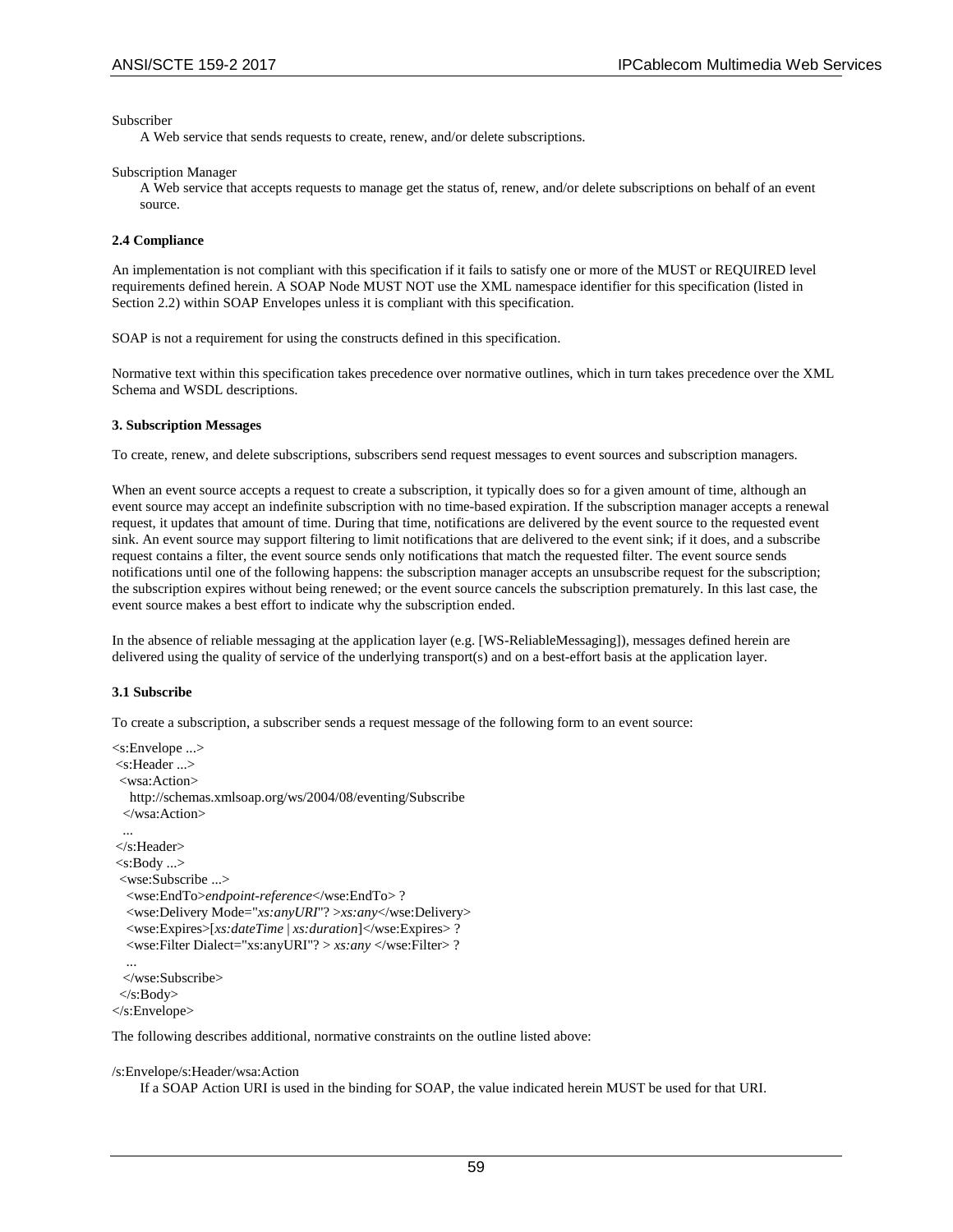#### /s:Envelope/s:Body/\*/wse:EndTo

Where to send a SubscriptionEnd message if the subscription is terminated unexpectedly. (See 3.4 Subscription End.) If present, this element MUST be of type wsa:EndpointReferenceType. Default is not to send this message.

#### /s:Envelope/s:Body/\*/wse:Delivery

A delivery destination for notification messages, using some delivery mode. See section 1.2 Delivery Modes for details.

#### /s:Envelope/s:Body/\*/wse:Delivery/@Mode

The delivery mode to be used for notification messages sent in relation to this subscription. Implied value is 'http://schemas.xmlsoap.org/ws/2004/08/eventing/DeliveryModes/Push', which indicates that Push Mode delivery should be used. See section 1.2 Delivery Modes for details.

If the event source does not support the requested delivery mode, the request MUST fail, and the event source MAY generate a wse:DeliveryModeRequestedUnavailable fault indicating that the requested delivery mode is not supported.

/s:Envelope/s:Body/\*/wse:Delivery/@Mode='http://schemas.xmlsoap.org/ws/2004/08/eventing/DeliveryModes/Push' Value of /s:Envelope/s:Body/\*/wse:Delivery is a single element, wse:NotifyTo, that contains the endpoint reference to which notification messages should be sent.

#### /s:Envelope/s:Body/\*/wse:Expires

Requested expiration time for the subscription. (No implied value.) The event source defines the actual expiration and is not constrained to use a time less or greater than the requested expiration. The expiration time may be a specific time or a duration from the subscription's creation time. Both specific times and durations are interpreted based on the event source's clock.

If this element does not appear, then the request is for a subscription that will not expire. That is, the subscriber is requesting the event source to create a subscription with an indefinite lifetime. If the event source grants such a subscription, it may be terminated by the subscriber using an Unsubscribe request, or it may be terminated by the event source at any time for reasons such as connection termination, resource constraints, or system shut-down.

If the expiration time is either a zero duration or a specific time that occurs in the past according to the event source, then the request MUST fail, and the event source MAY generate a wse:InvalidExpirationTime fault indicating that an invalid expiration time was requested.

Some event sources may not have a "wall time" clock available, and so are only able to accept durations as expirations. If such a source receives a Subscribe request containing a specific time expiration, then the request MAY fail; if so, the event source MAY generate a wse:UnsupportedExpirationType fault indicating that an unsupported expiration type was requested.

#### /s:Envelope/s:Body/\*/wse:Filter

A Boolean expression in some dialect, either as a string or as an XML fragment (see

/s:Envelope/s:Body/\*/wse:Filter/@Dialect). If the expression evaluates to false for a notification, the notification MUST NOT be sent to the event sink. Implied value is an expression that always returns true. If the event source does not support filtering, then a request that specifies a filter MUST fail, and the event source MAY generate a wse:FilteringNotSupported fault indicating that filtering is not supported.

If the event source supports filtering but cannot honor the requested filtering, the request MUST fail, and the event source MAY generate a wse:FilteringRequestedUnavailable fault indicating that the requested filter dialect is not supported.

#### /s:Envelope/s:Body/\*/wse:Filter/@Dialect

Implied value is 'http://www.w3.org/TR/1999/REC-xpath-19991116'.

While an XPath predicate expression provides great flexibility and power, alternate filter dialects may be defined. For instance, a simpler, less powerful dialect might be defined for resource-constrained implementations, or a new dialect might be defined to support filtering based on data not included in the notification message itself. If desired, a filter dialect could allow the definition of a composite filter that contained multiple filters from other dialects.

/s:Envelope/s:Body/\*/wse:Filter/@Dialect=' http://www.w3.org/TR/1999/REC-xpath-19991116'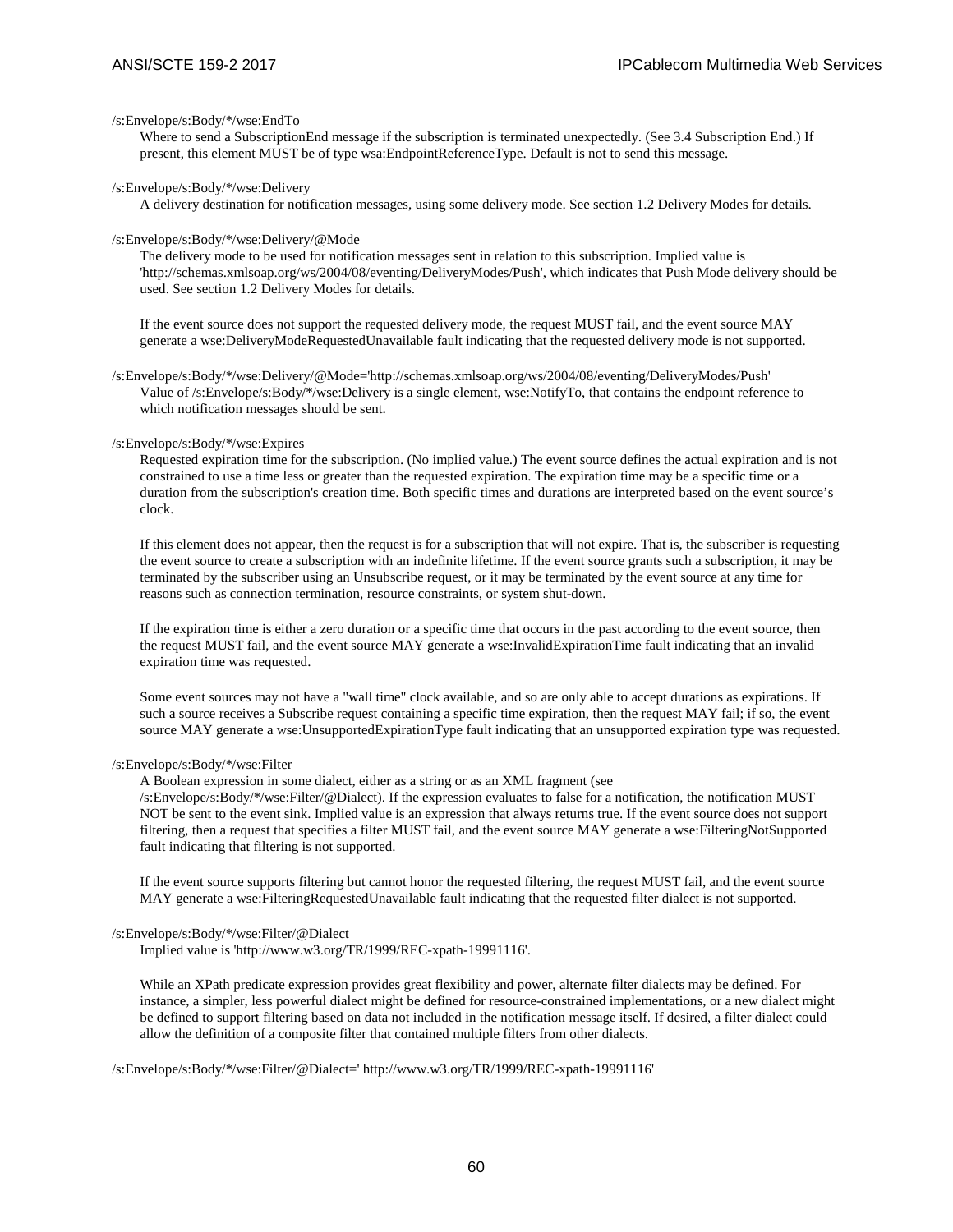Value of /s:Envelope/s:Body/\*/wse:Filter is an XPath [XPath 1.0] predicate expression (PredicateExpr); the context of the expression is:

- Context Node: the SOAP Envelope containing the notification.
- Context Position: 1.
- Context Size: 1.
- Variable Bindings: None.
- Function Libraries: Core Function Library [XPath 1.0].
- Namespace Declarations: The [in-scope namespaces] property [XML Infoset] of /s:Envelope/s:Body/\*/wse:Filter.

Other message information headers defined by WS-Addressing [WS-Addressing] MAY be included in the request and response messages, according to the usage and semantics defined in WS-Addressing.

Other components of the outline above are not further constrained by this specification. If the event source accepts a request to create a subscription, it MUST reply with a response of the following form:

```
<s:Envelope ...>
  <s:Header ...>
  <wsa:Action>
     http://schemas.xmlsoap.org/ws/2004/08/eventing/SubscribeResponse
  </wsa:Action>
 ...
  </s:Header>
  <s:Body ...>
  <wse:SubscribeResponse ...>
  <wse:SubscriptionManager>
   wsa:EndpointReferenceType
   </wse:SubscriptionManager>
  <wse:Expires>[xs:dateTime | xs:duration]</wse:Expires> 
 ...
  </wse:SubscribeResponse>
\langles:Body>
```

```
</s:Envelope>
```
The following describes additional, normative constraints on the outline listed above:

/s:Envelope/S:Header/wsa:RelatesTo MUST be the value of the wsa:MessageID of the corresponding request.

/s:Envelope/s:Body/\*/wse:SubscriptionManager The EPR of the subscription manager for this subscription. In some cases, it is convenient for all EPRs issued by a single event source to address a single Web service and use a reference parameter to distinguish among the active subscriptions. For convenience in this common situation, this specification defines a global element, wsa:Identifier of type xs:anyURI, that MAY be used as a distinguishing reference parameter if desired by the event source.

/s:Envelope/s:Body/\*/wse:Expires

The expiration time assigned by the event source. The expiration time MAY be either an absolute time or a duration but SHOULD be of the same type as the requested expiration (if any).

If this element does not appear, then the subscription will not expire. That is, the subscription has an indefinite lifetime. It may be terminated by the subscriber using an Unsubscribe request, or it may be terminated by the event source at any time for reasons such as connection termination, resource constraints, or system shut-down.

Other components of the outline above are not further constrained by this specification.

If the event source chooses not to accept a subscription, the request MUST fail, and the event source MAY generate a wse:EventSourceUnableToProcess fault indicating that the request was not accepted.

Table 4 lists another hypothetical request to create a subscription.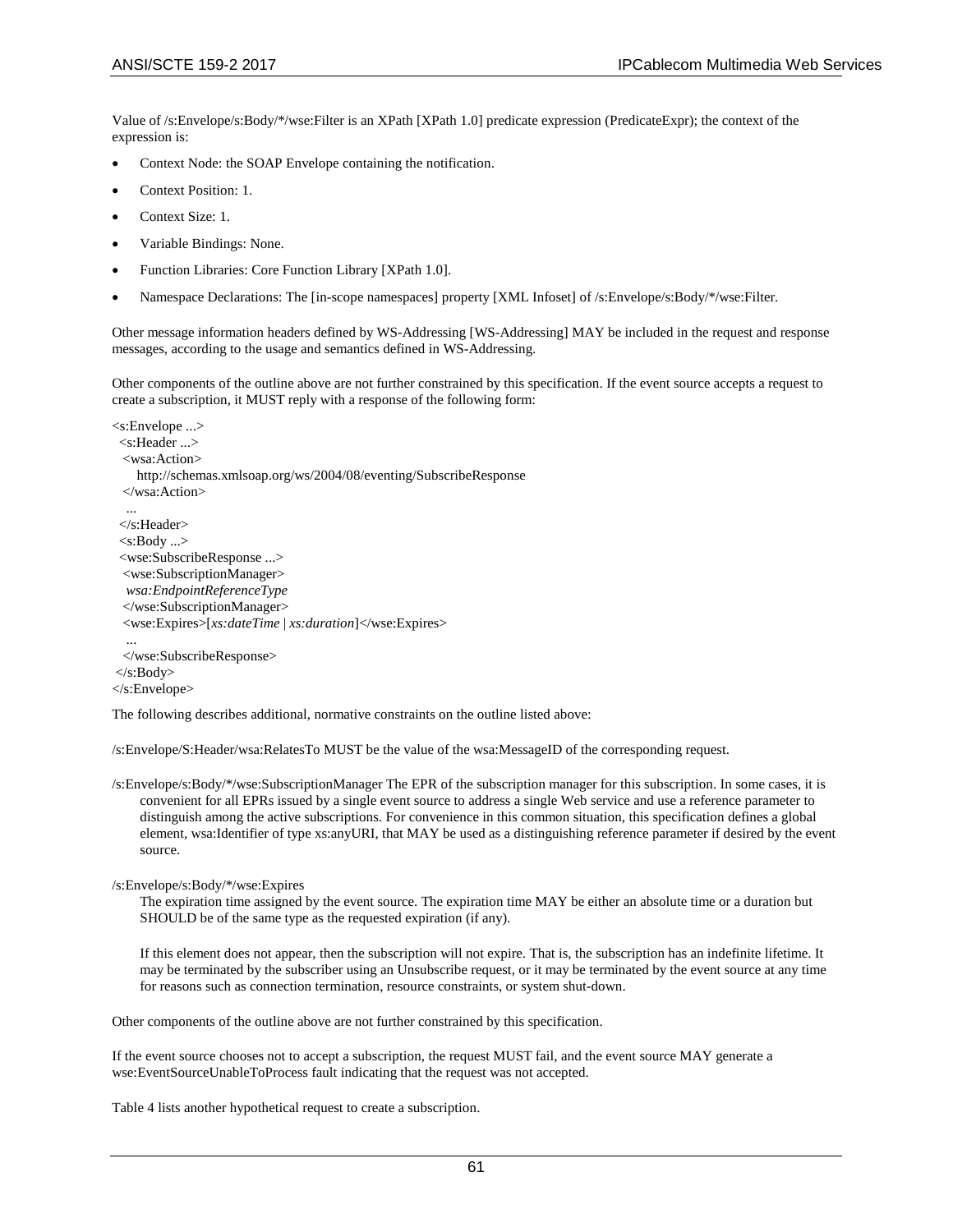## **Table 4: Second hypothetical request to create a subscription**

|              | $(01)$ <s12: envelope<="" td=""></s12:>                                           |
|--------------|-----------------------------------------------------------------------------------|
| (02)         | xmlns:s12='http://www.w3.org/2003/05/soap-envelope'                               |
| (03)         | xmlns:wsa='http://schemas.xmlsoap.org/ws/2004/08/addressing'                      |
| (04)         | xmlns:wse='http://schemas.xmlsoap.org/ws/2004/08/eventing'                        |
| (05)         | xmlns:ew='http://www.example.com/warnings'>                                       |
| (06)         | $<$ s12:Header>                                                                   |
| (07)         | <wsa:action></wsa:action>                                                         |
| (08)         | http://schemas.xmlsoap.org/ws/2004/08/eventing/Subscribe                          |
| (09)         |                                                                                   |
| (10)         | <wsa:messageid></wsa:messageid>                                                   |
| (11)         | uuid:e1886c5c-5e86-48d1-8c77-fc1c28d47180                                         |
| (12)         |                                                                                   |
| (13)         | <wsa:replyto></wsa:replyto>                                                       |
| (14)         | <wsa:address>http://www.example.com/MyEvEntsink</wsa:address>                     |
| (15)         | <wsa:referenceproperties></wsa:referenceproperties>                               |
| (16)         | <ew:mysubscription>2597</ew:mysubscription>                                       |
| (17)         |                                                                                   |
| (18)         |                                                                                   |
| (19)         | <wsa:to>http://www.example.org/oceanwatch/EventSource</wsa:to>                    |
| (20)         | $\langle$ s12:Header>                                                             |
|              | $(21)$ <s12:body></s12:body>                                                      |
| (22)         | <wse:subscribe></wse:subscribe>                                                   |
| (23)         | $<$ wse:EndTo>                                                                    |
| (24)         | <wsa:address></wsa:address>                                                       |
| (25)         | http://www.example.com/MyEventSink                                                |
| (26)         |                                                                                   |
| (27)         | <wsa:referenceproperties></wsa:referenceproperties>                               |
| (28)         | <ew:mysubscription>2597</ew:mysubscription>                                       |
| (29)         |                                                                                   |
| (30)         | $\langle$ /wse:EndTo>                                                             |
| (31)         | <wse:delivery></wse:delivery>                                                     |
| (32)         | <wse:notifyto></wse:notifyto>                                                     |
| (33)         | <wsa:address></wsa:address>                                                       |
| (34)         | http://www.other.example.com/OnStormWarning                                       |
| (35)         |                                                                                   |
| (36)         | <wsa:referenceproperties></wsa:referenceproperties>                               |
|              | <ew:mysubscription>2597</ew:mysubscription>                                       |
| (37)         |                                                                                   |
| (38)<br>(39) | $\langle$ /wse:NotifyTo>                                                          |
|              |                                                                                   |
| (40)         |                                                                                   |
| (41)         | <wse:expires>2004-06-26T21:07:00.000-08:00</wse:expires>                          |
| (42)         | <wse:filter <="" td="" xmlns:ow="http://www.example.org/oceanwatch"></wse:filter> |
| (43)         | Dialect='http://www.example.org/topicFilter'>                                     |
| (44)         | weather.storms                                                                    |
| (45)         | $\langle$ /wse:Filter>                                                            |
| (46)         |                                                                                   |

- (47)  $\langle$ s12:Body>
- $(48)$   $\triangle$ s12:Envelope>

Like the request in Table 1, Lines (07-09) of Table 4 indicate the message is a request to create a subscription. Line (19) indicates that it is sent to a hypothetical event source of ocean events.

Lines (13-18) indicate where to send the response to this request, Lines (23-30) indicate where to send a SubscriptionEnd message if necessary, and Lines (31-34) indicate how and where to send notifications.

Line (41) indicates the event sink would prefer to have the subscription expire on 26 June 2004 at 9:07 PM Pacific time.

Lines (42-45) indicate the event sink only wants weather reports where topic is storms, using a custom filter dialect.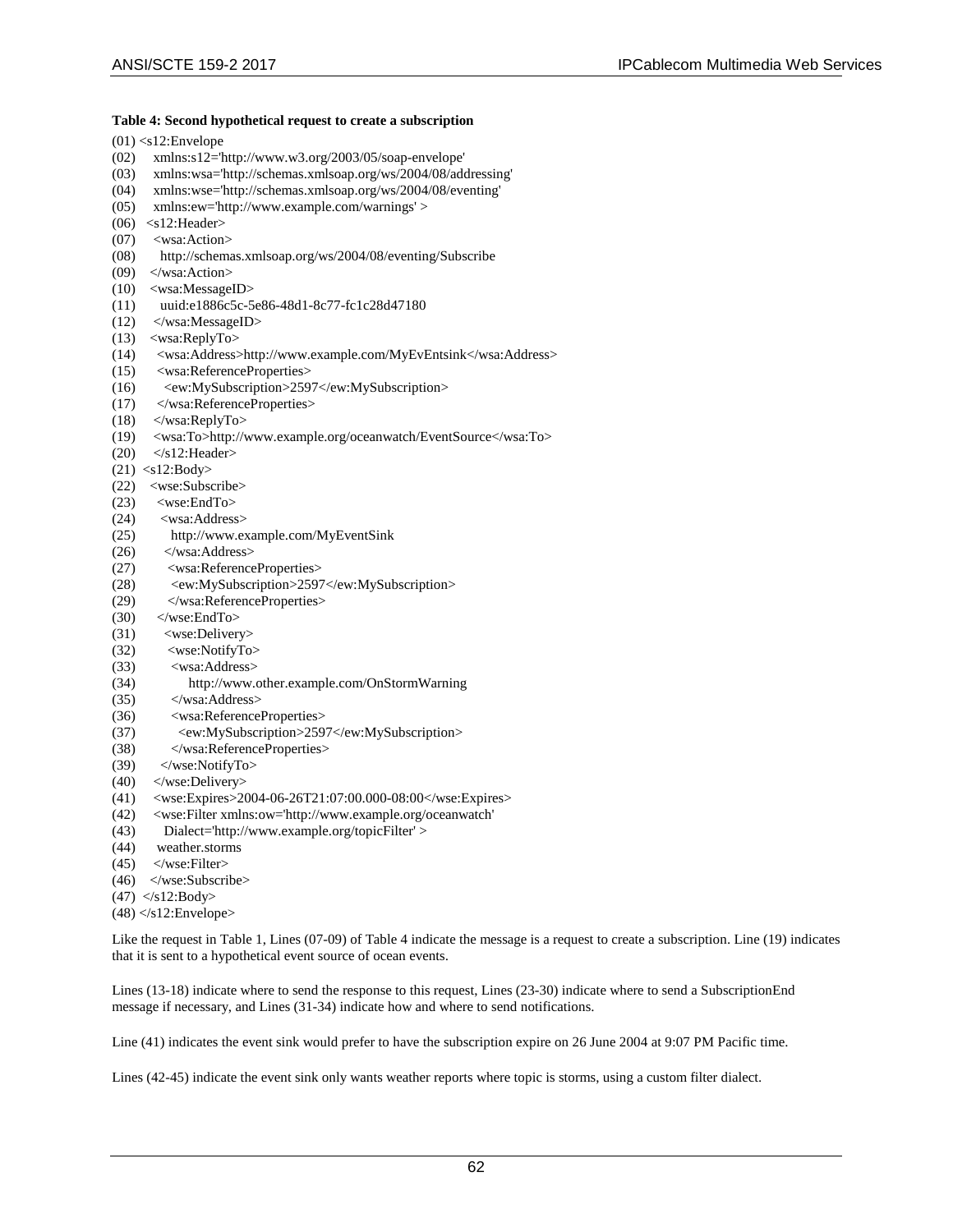Table 5 lists a hypothetical response to the request in Table 4.

#### **Table 5: Hypothetical response to second subscribe request**

 $(01)$  <s12:Envelope

- (02) xmlns:s12='http://www.w3.org/2003/05/soap-envelope'
- (03) xmlns:wsa='http://schemas.xmlsoap.org/ws/2004/08/addressing'
- (04) xmlns:wse='http://schemas.xmlsoap.org/ws/2004/08/eventing'
- (05) xmlns:ew='http://www.example.com/warnings'
- (06) xmlns:ow='http://www.example.org/oceanwatch' >
- $(07) <$  s12: Header>
- (08) <wsa:Action>
- (09) http://schemas.xmlsoap.org/ws/2004/08/eventing/SubscribeResponse
- $(10)$  </wsa:Action>
- (11) <wsa:RelatesTo>
- (12) uuid:e1886c5c-5e86-48d1-8c77-fc1c28d47180
- (13) </wsa:RelatesTo>
- (14) <wsa:To>http://www.example.com/MyEventSink</wsa:To>
- (15) <ew:MySubscription>2597</ew:MySubscription>
- $(16)$   $\leq$  s12: Header>
- $(17)$  <s12:Body>
- (18) <wse:SubscribeResponse>
- (19) <wse:SubscriptionManager>
- (20) <wsa:Address>
- (21) http://www.example.org/oceanwatch/SubscriptionManager
- (22) </wsa:Address>
- (23) <wsa:ReferenceParameters>
- (24) <wse:Identifier>
- (25) uuid:22e8a584-0d18-4228-b2a8-3716fa2097fa
- $(26)$   $\leq$ /wse:Identifier>
- (27) </wsa:ReferenceParameters>
- (28) </wse:SubscriptionManager>
- (29) <wse:Expires>2004-07-01T00:00:00.000-00:00</wse:Expires>
- (30) </wse:SubscribeResponse>
- $(31)$   $\leq$  s12:Body>
- $(32)$   $\triangle$ s12:Envelope>

Like the response in Table 2, Lines (08-10) of Table 5 indicate this message is a response to a request to create a subscription, and Lines (11-13) indicate that it is a response to the request in Table 4. Lines (14-15) indicate the response is sent to the event sink indicated in Lines (13-18) of Table 4. Lines (19-28) provide the address of the subscription manager for this subscription; note that this particular response uses the global wse:Identifier element defined by this specification. Finally, Line (29) indicates the subscription will expire on 1 July 2004 unless renewed; there is no requirement that this time be necessarily longer or shorter than the requested expiration (Line (41) of Table 4).

#### **3.2 Renew**

To update the expiration for a subscription, subscription managers MUST support requests to renew subscriptions.

To renew a subscription, the subscriber sends a request of the following form to the subscription manager:

```
<s:Envelope ...> 
  <s:Header ...> 
   <wsa:Action> 
    http://schemas.xmlsoap.org/ws/2004/08/eventing/Renew 
    </wsa:Action> 
 ... 
  </s:Header>
  <s:Body ...> 
   <wse:Renew ...> 
    <wse:Expires>[xs:dateTime | xs:duration]</wse:Expires> ? 
 ... 
   </wse:Renew>
```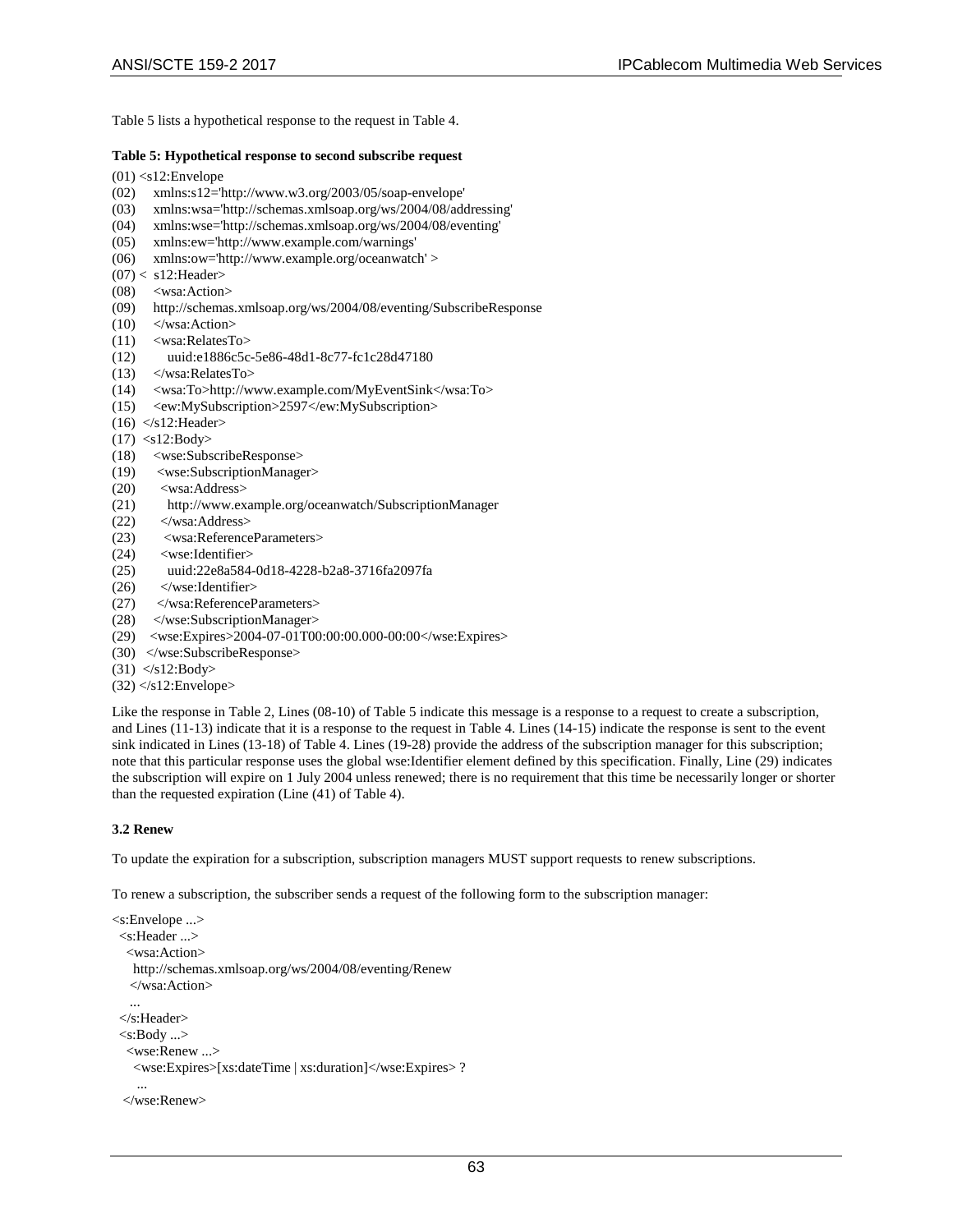</s:Body> </s:Envelope>

Components of the outline listed above are additionally constrained as for a request to create a subscription (see Section 3.1 Subscribe). Other components of the outline above are not further constrained by this specification.

If the subscription manager accepts a request to renew a subscription, it MUST reply with a response of the following form:

```
<s:Envelope ...> 
   <s:Header ...> 
   <wsa:Action> 
    http://schemas.xmlsoap.org/ws/2004/08/eventing/RenewResponse 
   </wsa:Action> 
 ... 
  </s:Header> 
   <s:Body ...> 
   <wse:RenewResponse ...> 
   <wse:Expires>[xs:dateTime | xs:duration]</wse:Expires> ? 
   ... 
  </wse:RenewResponse> 
  </s:Body> 
</s:Envelope>
```
Components of the outline listed above are constrained as for a response to a subscribe request (see Section 3.1 Subscribe) with the following addition(s):

#### /s:Envelope/s:Body/\*/wse:Expires

If the requested expiration is a duration, then the implied start of that duration is the time when the subscription manager starts processing the Renew request.

If the subscription manager chooses not to renew this subscription, the request MUST fail, and the subscription manager MAY generate a wse:UnableToRenew fault indicating that the renewal was not accepted.

Other components of the outline above are not further constrained by this specification.

Table 6 lists a hypothetical request to renew the subscription created in Table 5.

#### **Table 6: Hypothetical request to renew second subscription**

 $(01)$  <s12:Envelope

- (02) xmlns:s12='http://www.w3.org/2003/05/soap-envelope'
- (03) xmlns:wsa='http://schemas.xmlsoap.org/ws/2004/08/addressing'
- (04) xmlns:wse='http://schemas.xmlsoap.org/ws/2004/08/eventing'
- (05) xmlns:ow='http://www.example.org/oceanwatch' >
- $(06)$  <s12:Header>
- (07) <wsa:Action>
- (08) http://schemas.xmlsoap.org/ws/2004/08/eventing/Renew
- (09) </wsa:Action>
- (10) <wsa:MessageID>
- (11) uuid:bd88b3df-5db4-4392-9621-aee9160721f6
- (12) </wsa:MessageID>
- (13) <wsa:ReplyTo>
- (14) <wsa:Address>http://www.example.com/MyEventSink</wsa:Address>
- $(15)$   $\langle$  wsa:ReplyTo>
- $(16)$  <wsa:To
- (17) http://www.example.org/oceanwatch/SubscriptionManager
- $(18)$   $\langle$ /wsa:To>
- (19) <wse:Identifier>
- (20) uuid:22e8a584-0d18-4228-b2a8-3716fa2097fa
- (21) </wse:Identifier>
- (22)  $\langle$ s12:Header>
- (23) <s12:Body>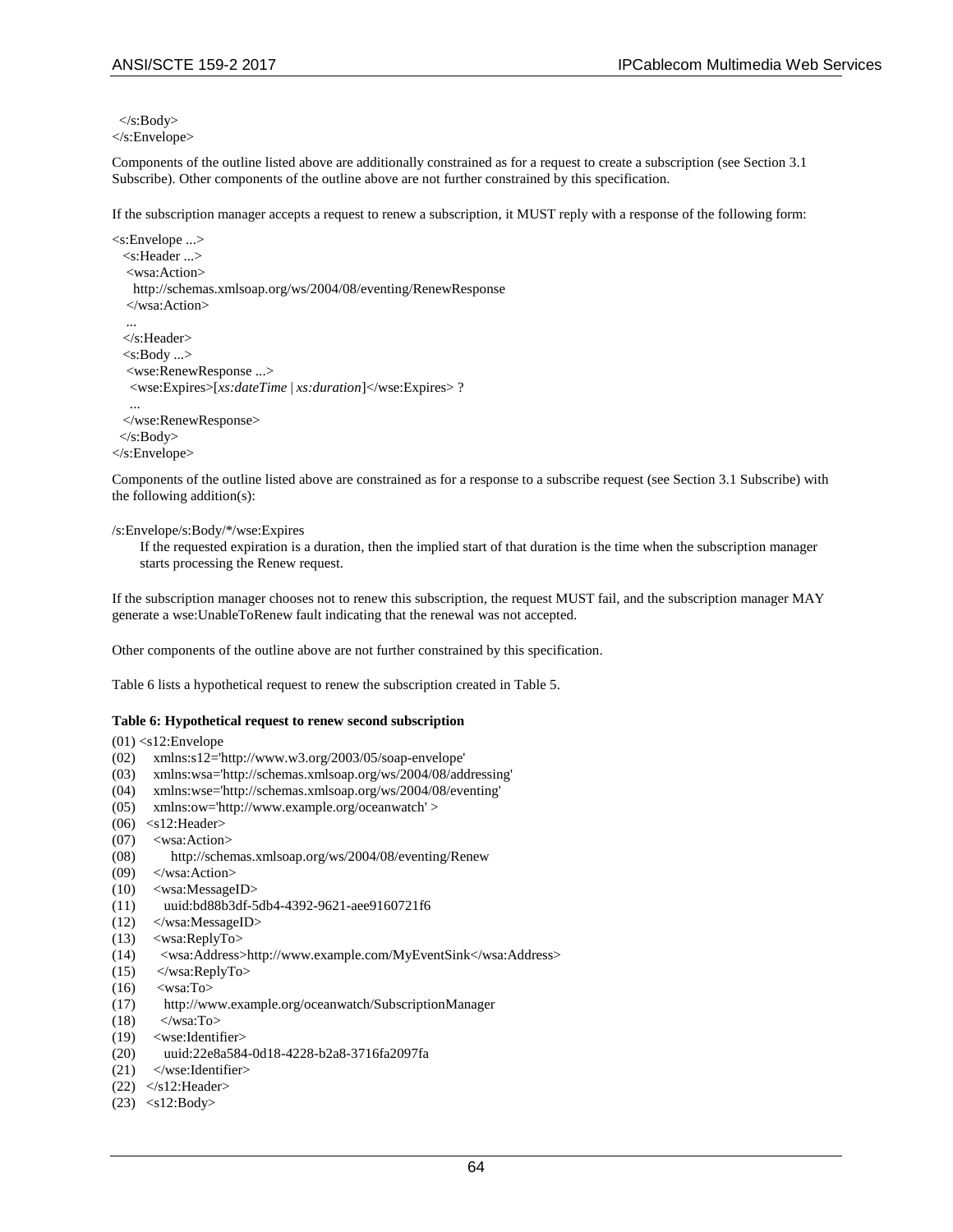- (24) <wse:Renew>
- (25) <wse:Expires>2004-06-26T21:07:00.000-08:00</wse:Expires>
- (26) </wse:Renew>
- $(27)$   $\langle$ s12:Body>
- $(28)$   $\triangle$ s12:Envelope>

Lines (07-09) indicate this is a request to renew a subscription. Lines (19-21) contain the reference parameter that indicates the subscription to be renewed is the one created in Table 5. Line (25) in Table 6 indicates the request is to extend the subscription until 26 June 2004 at 9:07 PM Pacific.

Table 7 lists a hypothetical response to the request in Table 6.

#### **Table 7: Hypothetical response to renew request**

 $(01)$  <s12:Envelope

- (02) xmlns:s12='http://www.w3.org/2003/05/soap-envelope'
- (03) xmlns:wsa='http://schemas.xmlsoap.org/ws/2004/08/addressing'
- (04) xmlns:wse='http://schemas.xmlsoap.org/ws/2004/08/eventing'
- (05) xmlns:ow='http://www.example.org/oceanwatch' >
- $(06)$  <s12:Header>
- (07) <wsa:Action>
- (08) http://schemas.xmlsoap.org/ws/2004/08/eventing/RenewResponse
- (09) </wsa:Action>
- (10) <wsa:RelatesTo>
- (11) uuid:bd88b3df-5db4-4392-9621-aee9160721f6
- (12) </wsa:RelatesTo>
- (13) <wsa:To>http://www.example.com/MyEventSink</wsa:To>
- $(14)$   $\langle$ s12:Header>
- $(15)$  <s12:Body>
- (16) <wse:RenewResponse>
- (17) <wse:Expires>2004-06-26T12:00:00.000-00:00</wse:Expires>
- (18) </wse:RenewResponse>
- $(19)$  </s12:Body>
- $(20)$   $\leq$  s12: Envelope>

Line (17) in Table 7 indicates the subscription has been extended only until 26 June 2004 at noon.

#### **3.3 GetStatus**

To get the status of a subscription, the subscriber sends a request of the following form to the subscription manager:

```
<s:Envelope ...> 
  <s:Header ...> 
  <wsa:Action> 
    http://schemas.xmlsoap.org/ws/2004/08/eventing/GetStatus 
  </wsa:Action> 
 ... 
</s:Header> 
\langles:Body ...> ... 
  </wse:GetStatus> 
  </s:Body> 
</s:Envelope>
```
Components of the outline listed above are additionally constrained as for a request to renew a subscription (see Section 3.2 Renew). Other components of the outline above are not further constrained by this specification.

If the subscription is valid and has not expired, the subscription manager MUST reply with a response of the following form:

```
<s:Envelope ...> 
  <s:Header ...> 
   <wsa:Action> 
    http://schemas.xmlsoap.org/ws/2004/08/eventing/GetStatusResponse
```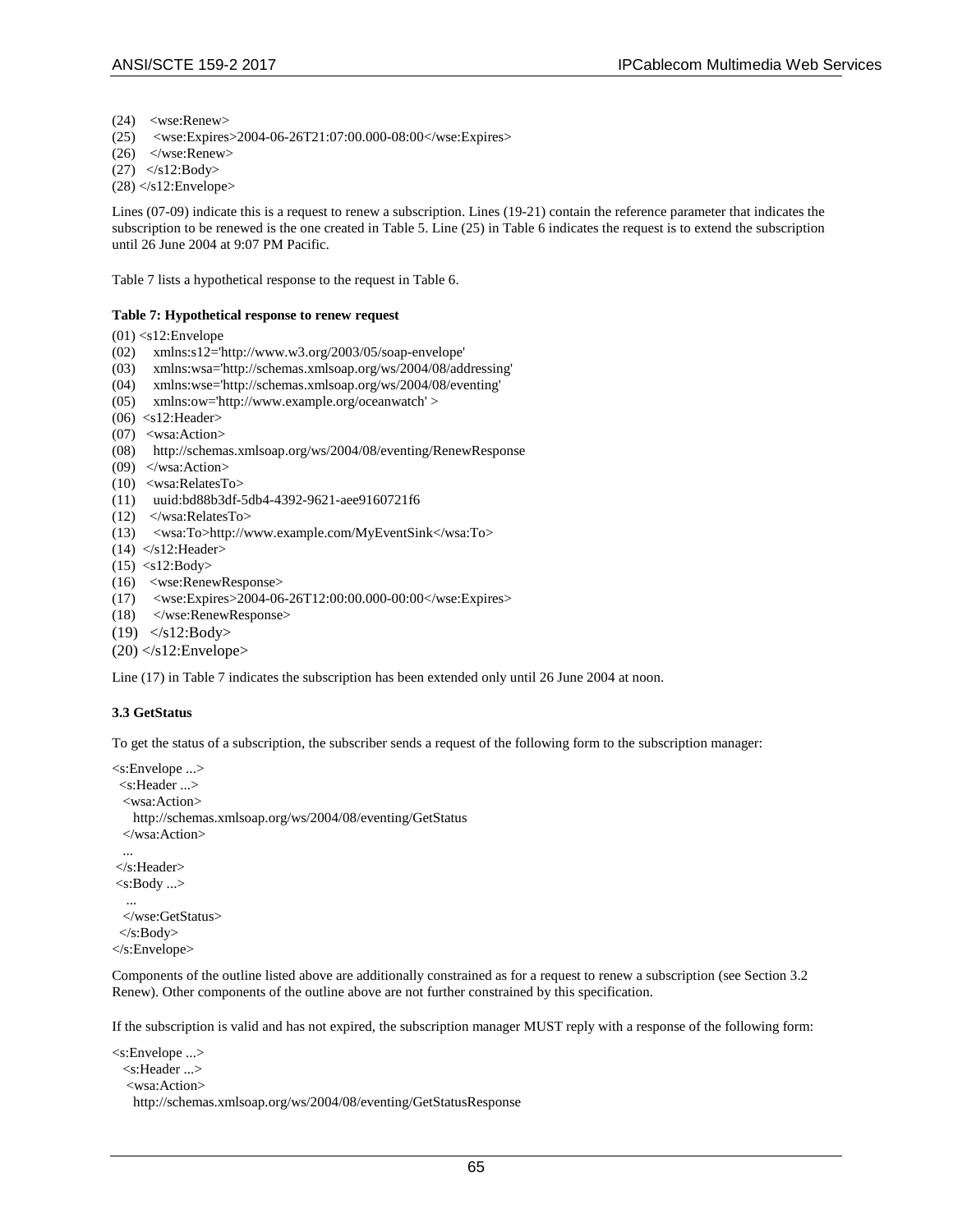</wsa:Action>

...

```
 </s:Header> 
  <s:Body ...> 
   <wse:GetStatusResponse ...> 
    <wse:Expires>[xs:dateTime | xs:duration]</wse:Expires> ? 
 ... 
   </wse:GetStatusResponse> 
   </s:Body> 
</s:Envelope>
```
Components of the outline listed above are constrained as for a response to a renew request (see Section 3.2 Renew). Other components of the outline above are not further constrained by this specification.

Table 8 lists a hypothetical request to get the status of the subscription created in Table 5.

#### **Table 8: Hypothetical request to get the status of the second subscription**

- $(01)$  <s12:Envelope
- (02) xmlns:s12='http://www.w3.org/2003/05/soap-envelope'
- (03) xmlns:wsa='http://schemas.xmlsoap.org/ws/2004/08/addressing'
- (04) xmlns:wse='http://schemas.xmlsoap.org/ws/2004/08/eventing'
- (05) xmlns:ow='http://www.example.org/oceanwatch' >
- $(06)$  <s12:Header>
- (07) <wsa:Action>
- (08) http://schemas.xmlsoap.org/ws/2004/08/eventing/GetStatus
- $(09)$   $\langle$ /wsa:Action>
- (10) <wsa:MessageID>
- (11) uuid:bd88b3df-5db4-4392-9621-aee9160721f6
- (12) </wsa:MessageID>
- (13) <wsa:ReplyTo>
- (14) <wsa:Address>http://www.example.com/MyEventSink</wsa:Address>
- $(15)$  </wsa:ReplyTo>
- $(16)$  <wsa:To>
- (17) http://www.example.org/oceanwatch/SubscriptionManager
- $(18)$   $\langle$ /wsa:To>
- (19) <wse:Identifier>
- (20) uuid:22e8a584-0d18-4228-b2a8-3716fa2097fa
- (21) </wse:Identifier>
- $(22)$   $\langle$ s12:Header>
- $(23)$  <s12:Body>
- (24) <wse:GetStatus />
- $(25)$  </s12:Body>
- $(26)$   $\triangleleft$ s12:Envelope $>$

Lines (07-09) indicate this is a request to get the status of a subscription. Lines (16-21) indicate that the request is sent to the subscription manager for the subscription created in Table 5.

Table 9 lists a hypothetical response to the request in Table 8.

#### **Table 9: Hypothetical response to get status request**

- $(01)$  <s12:Envelope
- (02) xmlns:s12='http://www.w3.org/2003/05/soap-envelope'
- (03) xmlns:wsa='http://schemas.xmlsoap.org/ws/2004/08/addressing'
- (04) xmlns:wse='http://schemas.xmlsoap.org/ws/2004/08/eventing'
- (05) xmlns:ow='http://www.example.org/oceanwatch' >
- $(06)$  <s12:Header>
- (07) <wsa:Action>
- (08) http://schemas.xmlsoap.org/ws/2004/08/eventing/GetStatusResponse
- $(09)$   $\langle$ /wsa:Action>
- (10) <wsa:RelatesTo>
- (11) uuid:bd88b3df-5db4-4392-9621-aee9160721f6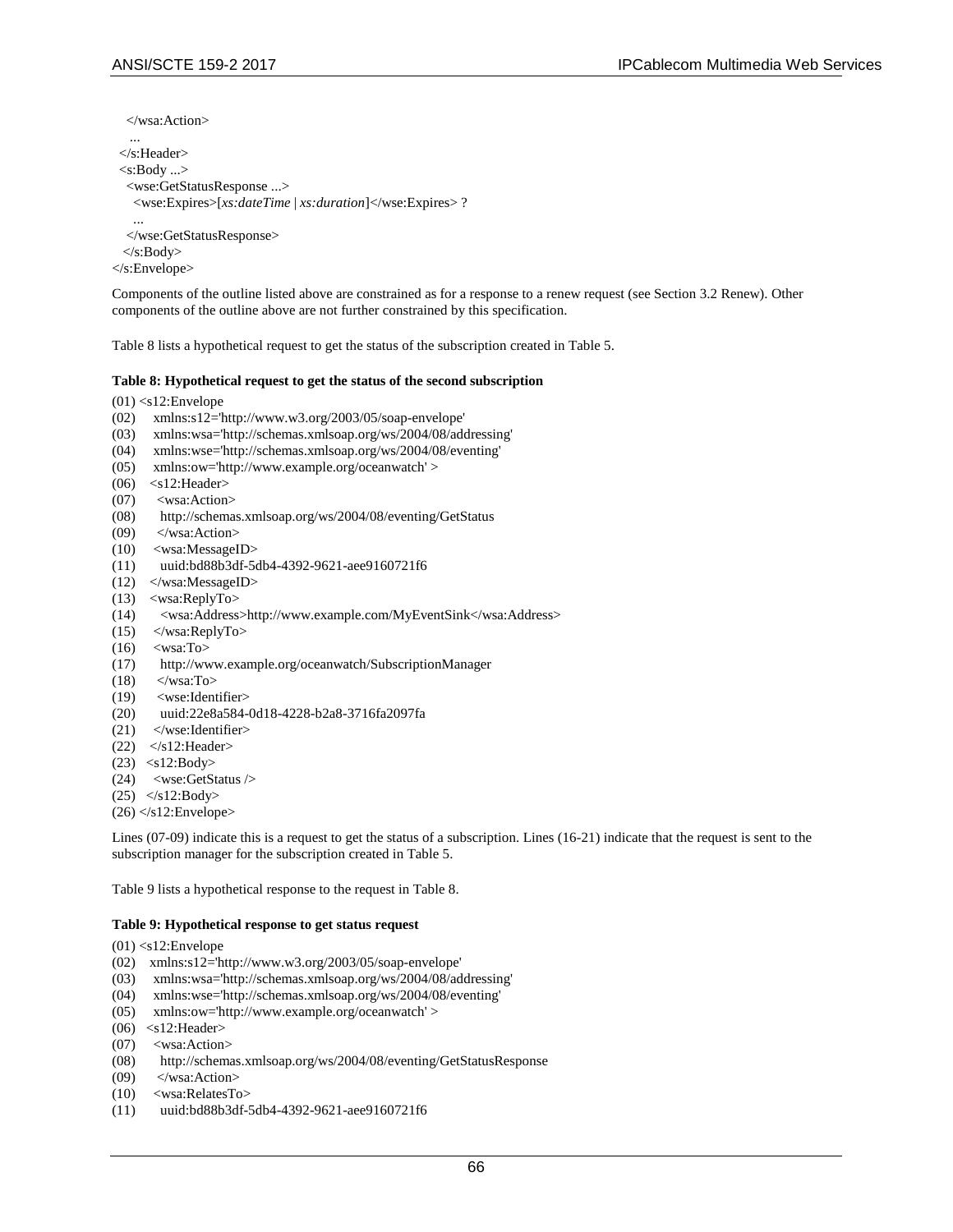```
(12) </wsa:RelatesTo>
```

```
(13) <wsa:To>http://www.example.com/MyEventSink</wsa:To>
```
- $(14)$   $\langle$ s12:Header>
- $(15)$  <s12:Body>
- 
- (16) <wse:GetStatusResponse><br>(17) <wse:Expires>2004-06-2 <wse:Expires>2004-06-26T12:00:00.000-00:00</wse:Expires>
- (18) </wse:GetStatusResponse>
- (19) </s12:Body>
- $(20)$   $\triangle$ s12:Envelope>

Line (17) in Table 9 indicates the subscription will expire on 26 June 2004 at noon.

#### **3.4 Unsubscribe**

Though subscriptions expire eventually, to minimize resources, the subscribing event sink SHOULD explicitly delete a subscription when it no longer wants notifications associated with the subscription.

To explicitly delete a subscription, a subscribing event sink sends a request of the following form to the subscription manager:

```
<s:Envelope ...> 
   <s:Header ...> 
   <wsa:Action> 
    http://schemas.xmlsoap.org/ws/2004/08/eventing/Unsubscribe 
  </wsa:Action> 
 ... 
  </s:Header> 
  <s:Body> 
  <wse:Unsubscribe ...> 
 ... 
  </wse:Unsubscribe> 
  </s:Body> 
</s:Envelope>
```
Components of the outline above are additionally constrained only as for a request to renew a subscription (see Section 3.2 Renew). For example, the faults listed there are also defined for a request to delete a subscription.

If the subscription manager accepts a request to delete a subscription, it MUST reply with a response of the following form:

```
<s:Envelope ...> 
  <s:Header ...> 
   <wsa:Action> 
    http://schemas.xmlsoap.org/ws/2004/08/eventing/UnsubscribeResponse 
   </wsa:Action> 
   <wsa:RelatesTo>xs:anyURI</wsa:RelatesTo> 
 ... 
  </s:Header> 
 <s:Body >
```

```
</s:Envelope>
```
Components of the outline listed above are not further constrained by this specification.

Table 10 lists a hypothetical request to delete the subscription created in Table 5.

#### **Table 10: Hypothetical unsubscribe request to delete second subscription**

 $(01)$  <s12:Envelope

- (02) xmlns:s12='http://www.w3.org/2003/05/soap-envelope'
- (03) xmlns:wsa='http://schemas.xmlsoap.org/ws/2004/08/addressing'
- (04) xmlns:wse='http://schemas.xmlsoap.org/ws/2004/08/eventing'
- (05) xmlns:ow='http://www.example.org/oceanwatch' >
- $(06)$  <s12:Header>
- (07) <wsa:Action>
- (08) http://schemas.xmlsoap.org/ws/2004/08/eventing/Unsubscribe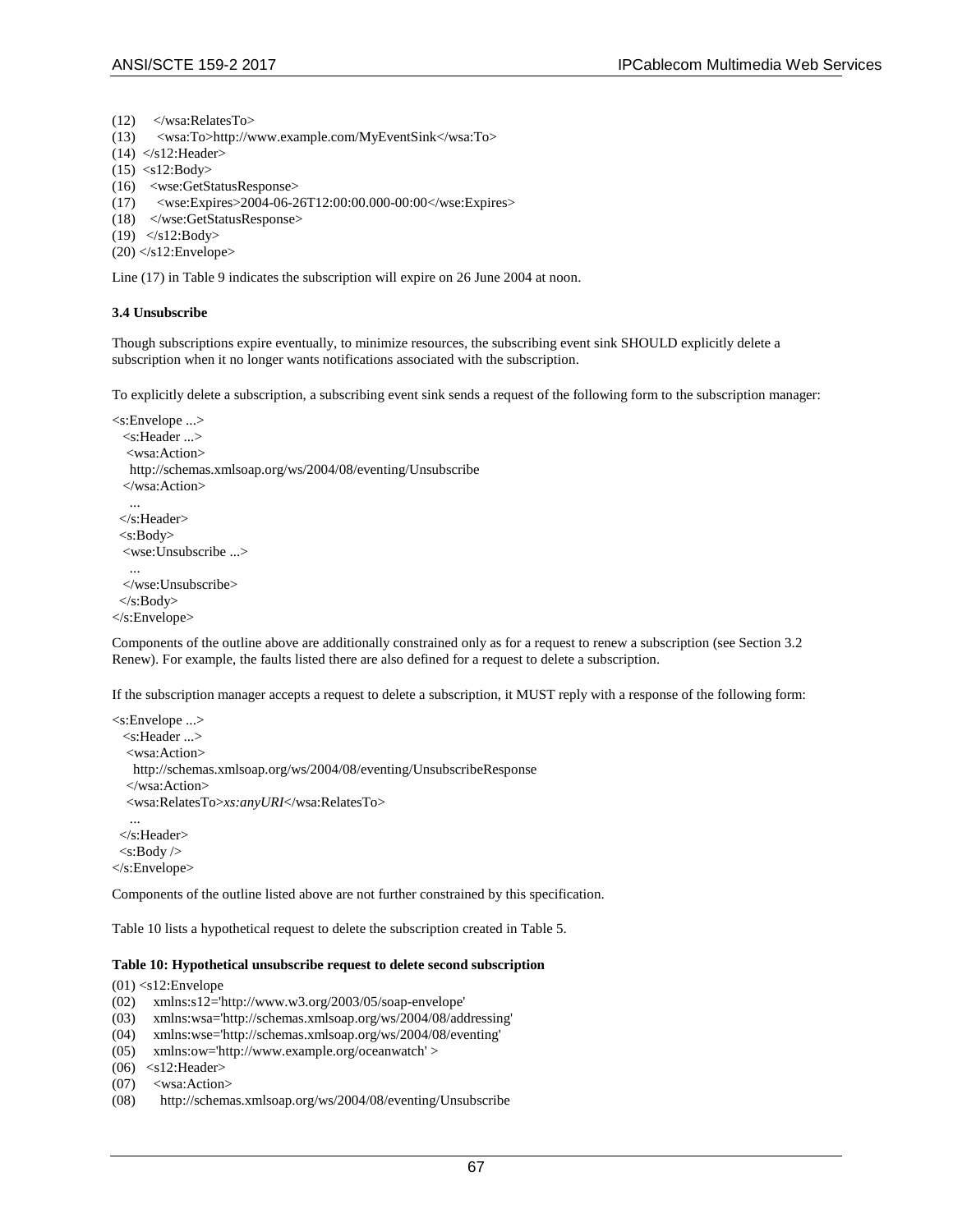- (09) </wsa:Action>
- (10) <wsa:MessageID>
- (11) uuid:2653f89f-25bc-4c2a-a7c4-620504f6b216
- (12) </wsa:MessageID>
- (13) <wsa:ReplyTo>
- (14) <wsa:Address>http://www.example.com/MyEventSink</wsa:Address>
- (15) </wsa:ReplyTo>
- $(16)$  <wsa:To
- (17) http://www.example.org/oceanwatch/SubscriptionManager
- $(18)$   $\langle$ /wsa:To>
- (19) <wse:Identifier>
- (20) uuid:22e8a584-0d18-4228-b2a8-3716fa2097fa
- $(21)$  </wse:Identifier>
- $(22)$   $\langle$ s12:Header>
- $(23)$  <s12:Body>
- (24) <wse:Unsubscribe />
- $(25)$   $\langle$ s12:Body>
- $(26)$   $\triangle$ /s12:Envelope>

Lines (07-09) in Table 10 indicate the message is a request to delete a subscription. Lines (16-21) indicate that the request is addressed to the manager for the subscription created in Table 5.

Table 11 lists a hypothetical response to the request in Table 10.

#### **Table 11: Hypothetical response to unsubscribe request**

- $(01)$  <s12:Envelope
- (02) xmlns:s12='http://www.w3.org/2003/05/soap-envelope'
- (03) xmlns:wsa='http://schemas.xmlsoap.org/ws/2004/08/addressing' >
- $(04)$  <s12:Header>
- (05) <wsa:Action>
- (06) http://schemas.xmlsoap.org/ws/2004/08/eventing/UnsubscribeResponse
- $(07)$  </wsa:Action>
- (08) <wsa:RelatesTo>
- (09) uuid:2653f89f-25bc-4c2a-a7c4-620504f6b216
- (10) </wsa:RelatesTo>
- (11) <wsa:To>http://www.example.com/MyEventSink</wsa:To>
- $(12)$   $\langle$ s12:Header>
- $(13)$  <s12:Body />
- $(14)$   $\triangleleft$ s12:Envelope $>$

#### **3.5 Subscription End**

If the event source terminates a subscription unexpectedly, the event source SHOULD send a Subscription End SOAP message to the endpoint reference indicated when the subscription was created (see 3.1 Subscribe.) The message MUST be of the following form:

```
<s:Envelope ...> 
   <s:Header ...> 
   <wsa:Action> 
     http://schemas.xmlsoap.org/ws/2004/08/eventing/SubscriptionEnd 
   </wsa:Action> ? 
   ... 
  </s:Header> 
  <s:Body ...> 
   <wse:SubscriptionEnd ...> 
    <wse:SubscriptionManager> 
    endpoint-reference 
   </wse:SubscriptionManager> 
   <wse:Status> 
\overline{\phantom{a}} http://schemas.xmlsoap.org/ws/2004/08/eventing/DeliveryFailure |
```
http://schemas.xmlsoap.org/ws/2004/08/eventing/SourceShuttingDown |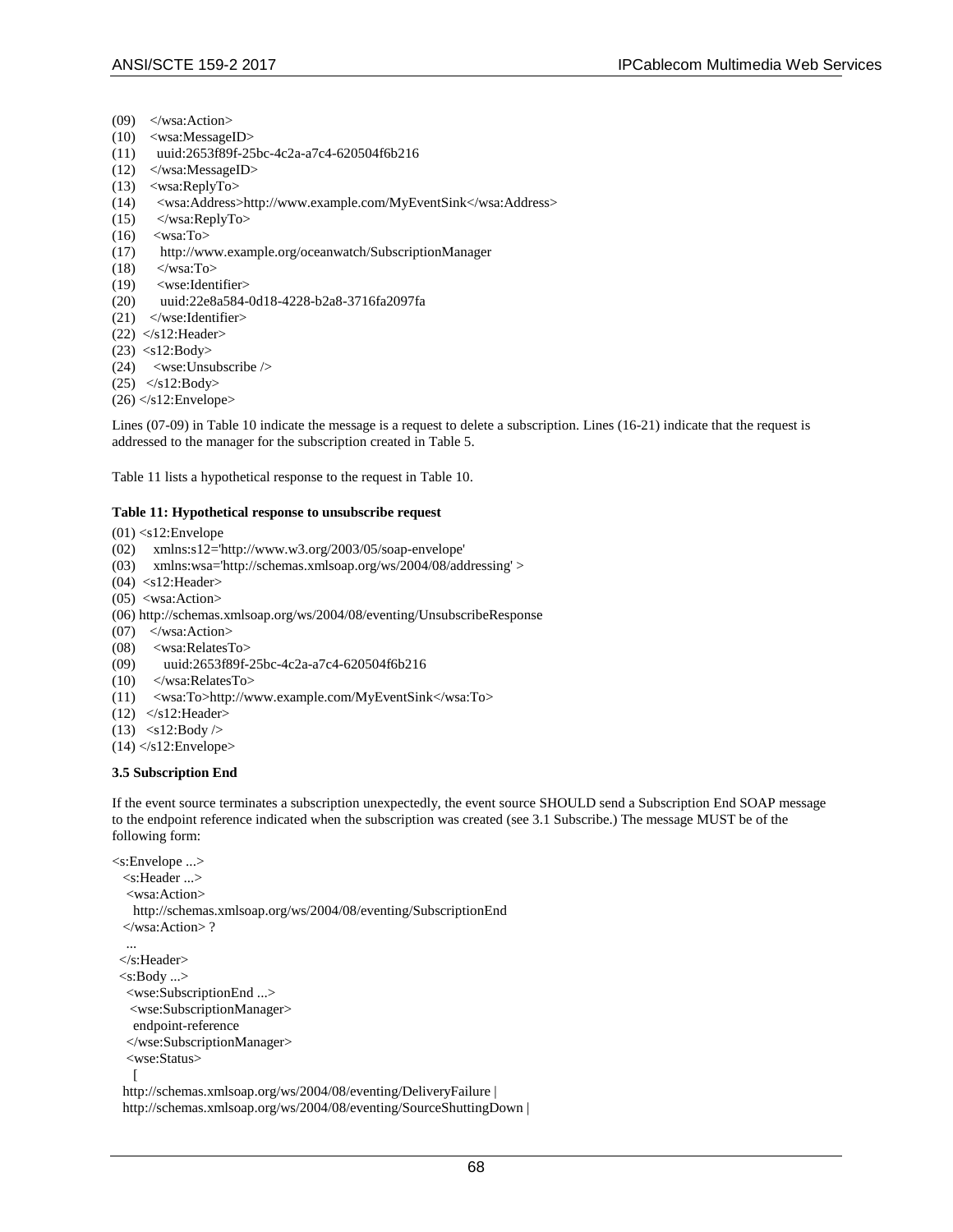http://schemas.xmlsoap.org/ws/2004/08/eventing/SourceCanceling

 ] </wse:Status>

<wse:Reason xml:lang="language identifier" >xs:string</wse:Reason> ?

 ... </wsa:SubscriptionEnd>

...

 </s:Body> </s:Envelope>

The following describes additional, normative constraints on the outline listed above:

/s:Envelope/s:Body/\*/wse:SubscriptionManager

Endpoint reference of the subscription manager. This element may be used to identify the subscription that has been terminated.

/s:Envelope/s:Body/wse:SubscriptionEnd/wse:Status =

"http://schemas.xmlsoap.org/ws/2004/08/eventing/DeliveryFailure" This value MUST be used if the event source terminated the subscription because of problems delivering notifications.

/s:Envelope/s:Body/wse:SubscriptionEnd/wse:Status = "http://schemas.xmlsoap.org/ws/2004/08/eventing/SourceShuttingDown"

This value MUST be used if the event source terminated the subscription because the source is being shut down in a controlled manner; that is, if the event source is being shut down but has the opportunity to send a SubscriptionEnd message before it exits.

/s:Envelope/s:Body/wse:SubscriptionEnd/wse:Status = "http://schemas.xmlsoap.org/ws/2004/08/eventing/SourceCanceling"

This value MUST be used if the event source terminated the subscription for some other reason before it expired.

/s:Envelope/s:Body/wse:SubscriptionEnd/wse:Reason

This optional element contains text, in the language specified by the @xml:lang attribute, describing the reason for the unexpected subscription termination.

Other message information headers defined by WS-Addressing [WS-Addressing] MAY be included in the message, according to the usage and semantics defined in WS-Addressing.

Other components of the outline above are not further constrained by this specification.

Table 12 lists a hypothetical SubscriptionEnd message corresponding to an early termination of the subscription created in Table 4.

#### **Table 12: Hypothetical subscription end message**

 $(01)$  <s12:Envelope

- (02) xmlns:s12='http://www.w3.org/2003/05/soap-envelope'
- (03) xmlns:wsa='http://schemas.xmlsoap.org/ws/2004/08/addressing'
- (04) xmlns:wse='http://schemas.xmlsoap.org/ws/2004/08/eventing'
- (05) xmlns:ew='http://www.example.com/warnings' >
- $(06)$  <s12:Header>
- (07) <wsa:Action>
- (08) http://schemas.xmlsoap.org/ws/2004/08/eventing/SubscriptionEnd
- $(09)$  </wsa:Action>
- (10) <wsa:To>http://www.example.com/MyEventSink</wsa:To>
- (11) <ew:MySubscription>2597</ew:MySubscription>
- $(12)$   $\leq$  s12: Header>
- $(13)$  <s12:Body>
- (14) <wse:SubscriptionEnd>
- (15) <wse:SubscriptionManager>
- (16) <wsa:Address>
- (17) http://www.example.org/oceanwatch/SubscriptionManager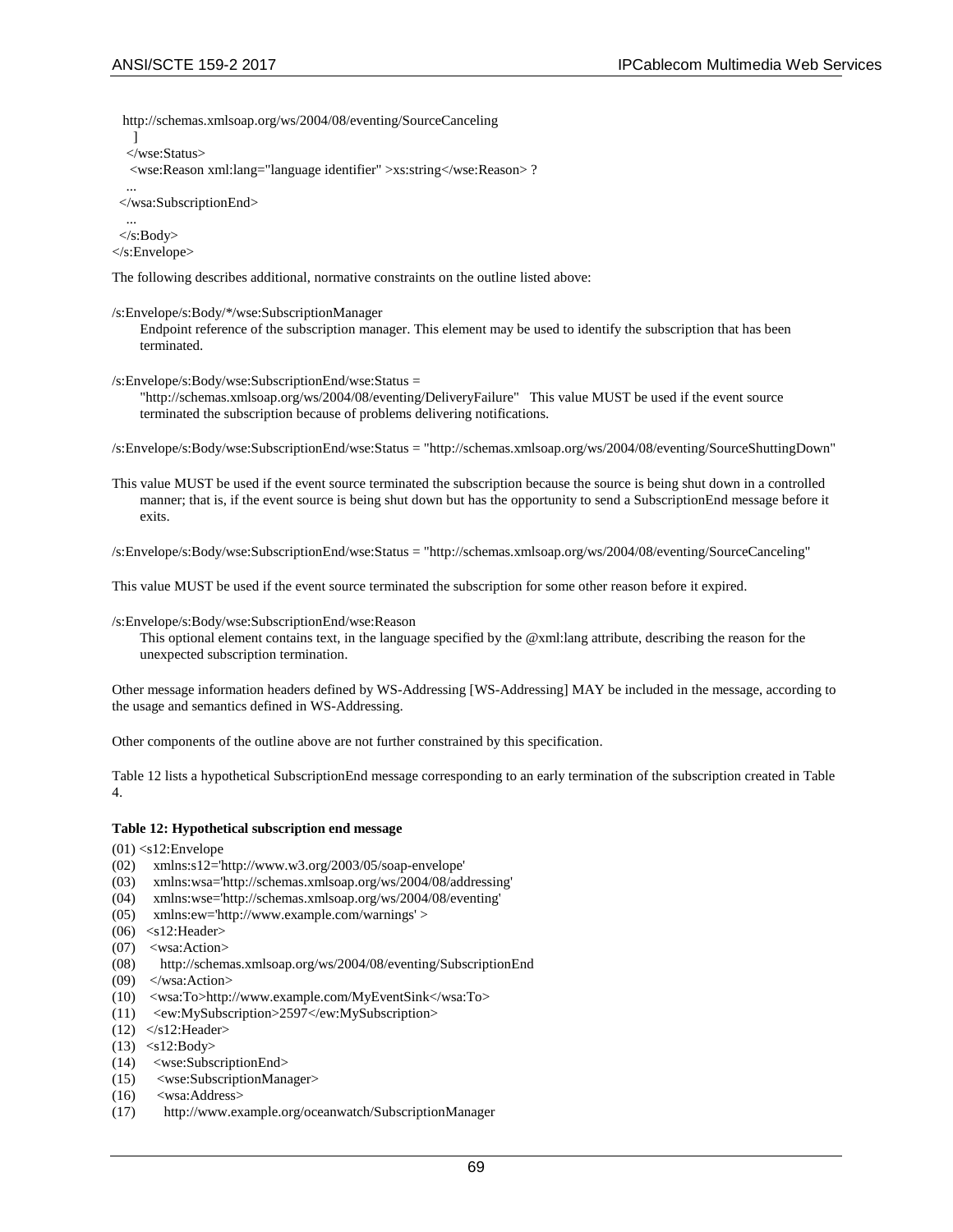- (18)  $\langle$  wsa:Address><br>(19)  $\langle$  wsa:Reference
- (19) <wsa:ReferenceParameters><br>
(20) <wse:Identifier>
- (20)  $\langle$  vse:Identifier  $\rangle$ <br>(21) uuid:22e8a584-0
- (21) uuid:22e8a584-0d18-4228-b2a8-3716fa2097fa
- (22) </wse:Identifier>
- $(23)$  < /wsa:ReferenceParameters>
- (24) </wse:SubscriptionManager>
- (25) <wse:Code>wse:SourceShuttingDown</wse:Code>
- (26) <wse:Reason xml:lang='en-US' >
- (27) Event source going off line.
- (28) </wse:Reason>
- (29) </wse:SubscriptionEnd>
- (30) </s12:Body>
- $(31)$   $\triangle$ s12:Envelope>

Line (08) is the action URI for Subscription End. Lines (10-11) indicate the message is sent to the EndTo of the subscribe request (Lines (23-30) in Table 4.). Line (25) indicates the event source is shutting down, and Lines (26-28) indicate that the event source was going off line.

#### **4. Notifications**

This specification does not constrain notifications because any message MAY be a notification.

However, if a subscribing event sink wishes to have notifications specifically marked, it MAY specify literal SOAP header blocks in the Subscribe request, in the /s:Envelope/s:Body/wse:Subscribe/wse:NotifyTo/wsa:ReferenceProperties or /s:Envelope/s:Body/wse:Subscribe/wse:NotifyTo/wsa:ReferenceProperties elements; per WS-Addressing [WS-Addressing], the event source MUST include each such literal SOAP header block in every notification sent to the endpoint addressed by /s:Envelope/s:Body/wse:Subscribe/wse:NotifyTo.

Table 13 lists a hypothetical notification message sent as part of the subscription created by the subscribe request in Table 4.

#### **Table 13: Hypothetical notification message**

- $(01)$  <s12:Envelope<br> $(02)$  xmlns:s12='b
- (02) xmlns:s12='http://www.w3.org/2003/05/soap-envelope'<br>(03) xmlns:wsa='http://schemas.xmlsoap.org/ws/2004/08/ad
- (03) xmlns:wsa='http://schemas.xmlsoap.org/ws/2004/08/addressing'
- (04) xmlns:ew='http://www.example.com/warnings'
- (05) xmlns:ow='http://www.example.org/oceanwatch' >
- $(06)$  <s12:Header>
- (07) <wsa:Action>
- (08) http://www.example.org/oceanwatch/2003/WindReport
- $(09)$   $\leq$ /wsa:Action>
- (10) <wsa:MessageID>
- (11) uuid:568b4ff2-5bc1-4512-957c-0fa545fd8d7f
- (12) </wsa:MessageID>
- (13) <wsa:To>http://www.other.example.com/OnStormWarning</wsa:To>
- (14) <ew:MySubscription>2597</ew:MySubscription>
- (15) <ow:EventTopics>weather.report weather.storms</ow:EventTopics>
- $(16)$  </s12:Header>
- $(17)$  <s12:Body>
- (18) <ow:WindReport>
- (19) <ow:Date>030701</ow:Date>
- $(20)$  < ow:Time> $0041$  </br/> $\langle$  ow:Time>
- $(21)$  <ow:Speed>65</ow:Speed>
- (22) <ow:Location>BRADENTON BEACH</ow:Location>
- (23) <ow:County>MANATEE</ow:County>
- (24) <ow:State>FL</ow:State>
- $(25)$  <ow:Lat>2746</ow:Lat>
- (26) <ow:Long>8270</ow:Long>
- (27) <ow:Comments xml:lang='en-US' >
- (28) WINDS 55 WITH GUSTS TO 65. ROOF TORN OFF BOAT HOUSE. REPORTED
- (29) BY STORM SPOTTER. (TBW)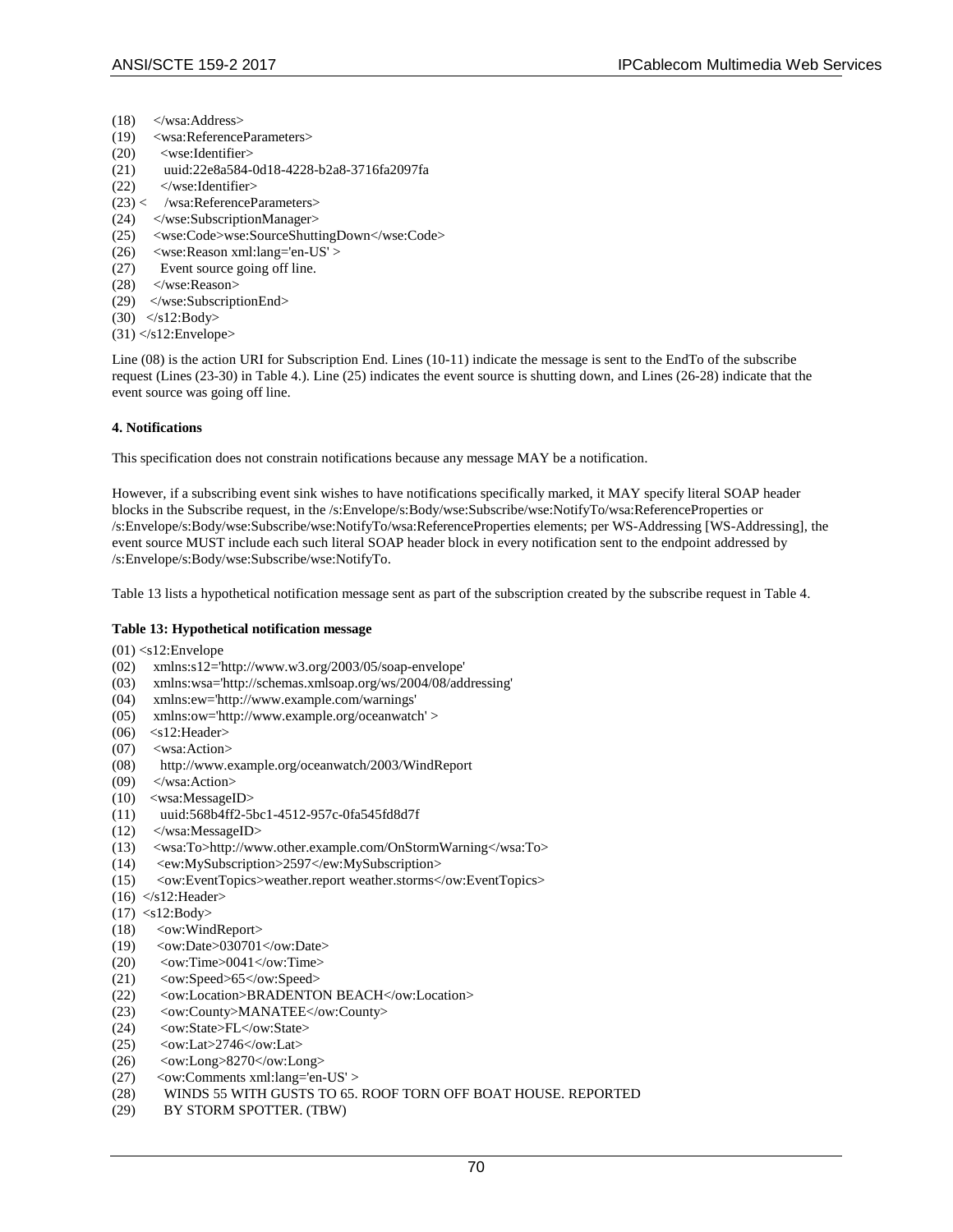$(30)$   $\langle$ /ow:Comments> (31) </ow:WindReport> (32)  $\langle$ s12:Body>

 $(33)$   $\triangle$ s12:Envelope>

Lines (13-14) indicate the message is sent to the endpoint indicated by the subscribe request (Lines (32-39) in Table 4). Line (15) matches the filter in the subscribe request (Lines (42-45) in Table 4).

## **5. Faults**

All fault messages defined in this specification MUST be sent according to the rules described in WS-Addressing section 4. They are sent to the [fault endpoint], if present and valid. Otherwise they are sent to the [reply endpoint] if present. If neither is present faults may be sent to the [source endpoint].

Endpoints compliant with this specification MUST include required message information headers on all fault messages. Fault messages are correlated as replies using the [relationship] property as defined in WS-Addressing. The [action] property below designates fault messages:

http://schemas.xmlsoap.org/ws/2004/08/addressing/fault

The definitions of faults use the following properties:

| [Code]          | The fault code.                                                            |
|-----------------|----------------------------------------------------------------------------|
|                 | [Subcode] The fault subcode.                                               |
| [Reason]        | The English language reason element.                                       |
| <b>[Detail]</b> | The detail element. If absent, no detail element is defined for the fault. |

The properties above bind to a SOAP 1.2 fault as follows:

<S:Envelope> <S:Header> <wsa:Action> http://schemas.xmlsoap.org/ws/2004/08/addressing/fault </wsa:Action> <!-- Headers elided for clarity. --> </S:Header> <S:Body> <S:Fault> <S:Code> <S:Value>[Code]</S:Value> <S:Subcode> <S:Value>[Subcode]</S:Value> </S:Subcode> </S:Code> <S:Reason> <S:Text xml:lang="en">[Reason]</S:Text> </S:Reason> <S:Detail> [Detail] </S:Detail> </S:Fault> </S:Body> </S:Envelope>

The SOAP 1.1 fault is less expressive and map only [Subcode] and [Reason]. These the properties bind to a SOAP 1.1 fault as follows:

<S11:Envelope>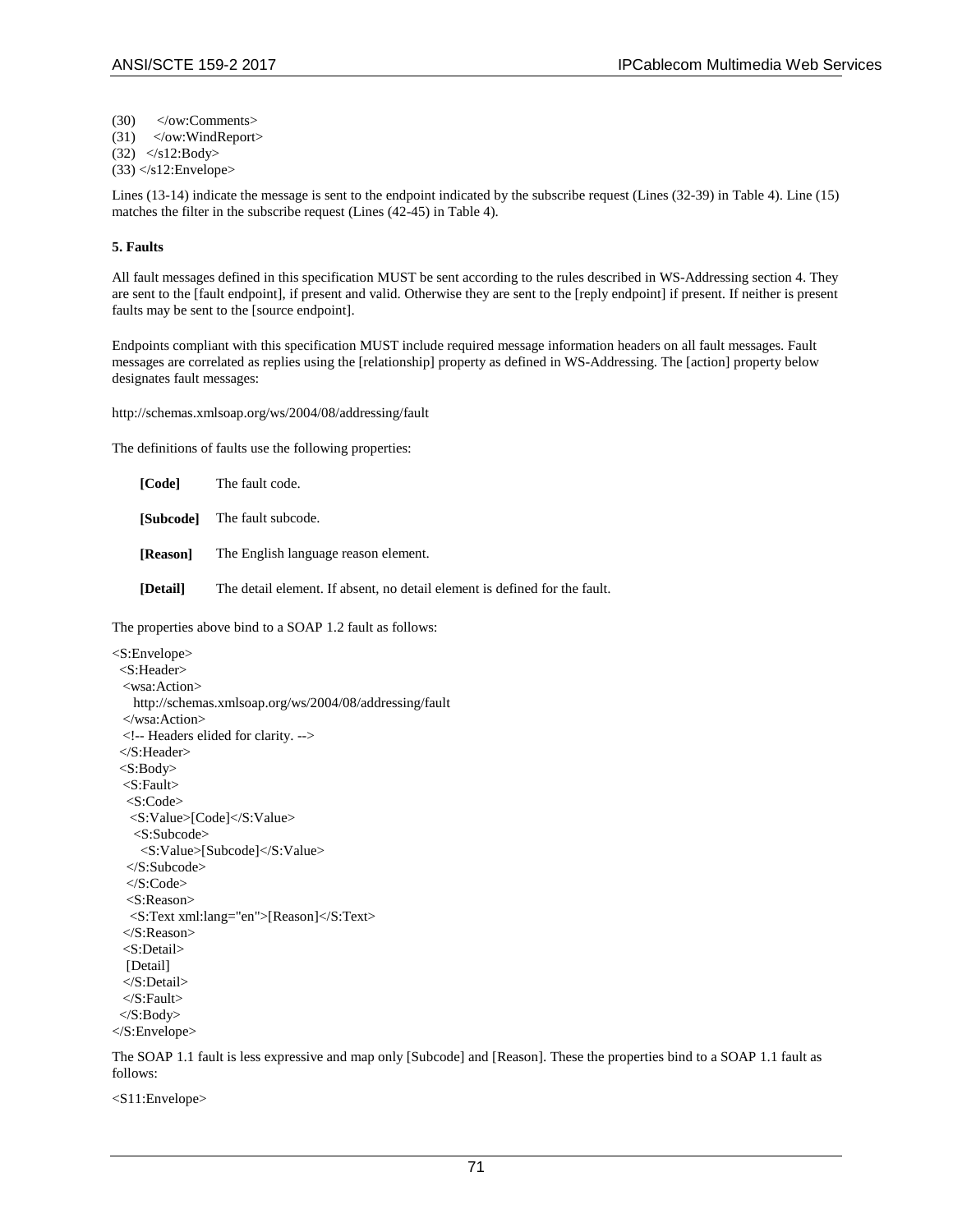$<$ S11:Body>  $<$ S11:Fault> <faultcode>**[Subcode]**</faultcode> <faultstring xml:lang="en">**[Reason]**</faultstring>  $<$ S11:Fault>  $<$  $S11:Body>$ </S11:Envelope>

# **5.1 DeliveryModeRequestedUnavailable**

This fault is sent when a Subscribe request specifies a delivery mode that is not supported by the event source. Optionally, this fault may contain a list of supported delivery mode URIs in the Detail property.

| [Code]           | s12:Sender                                    |
|------------------|-----------------------------------------------|
| <b>[Subcode]</b> | wse:DeliveryModeRequestedUnavailable          |
| [Reason]         | The requested delivery mode is not supported. |
| [Detail]         | $\langle$ wse:SupportedDeliveryMode> +        |

*Optional; one per delivery mode supported by the receiver* 

### **5.2 InvalidExpirationTime**

This fault is sent when a Subscribe request specifies an expiration time that is in the past or an expiration duration of zero.

| [Code]          | s12:Sender                                                |
|-----------------|-----------------------------------------------------------|
| [Subcode]       | wse:InvalidExpirationTime                                 |
|                 | <b>[Reason]</b> The expiration time requested is invalid. |
| <b>[Detail]</b> | none                                                      |

#### **5.3 UnsupportedExpirationType**

This fault is sent when a Subscribe request specifies an expiration time and the event source is only capable of accepting expiration durations; for instance, if the event source does not have access to absolute time.

| [Code]   | s12:Sender                               |
|----------|------------------------------------------|
|          | [Subcode] wse:UnsupportedExpirationType  |
| [Reason] | Only expiration durations are supported. |
| [Detail] | none                                     |

### **5.4 FilteringNotSupported**

This fault is sent when a Subscribe request contains a filter and the event source does not support filtering.

| [Code]   | s12:Sender                                  |
|----------|---------------------------------------------|
|          | [Subcode] wse: Filtering Not Supported      |
|          | <b>[Reason]</b> Filtering is not supported. |
| [Detail] | none                                        |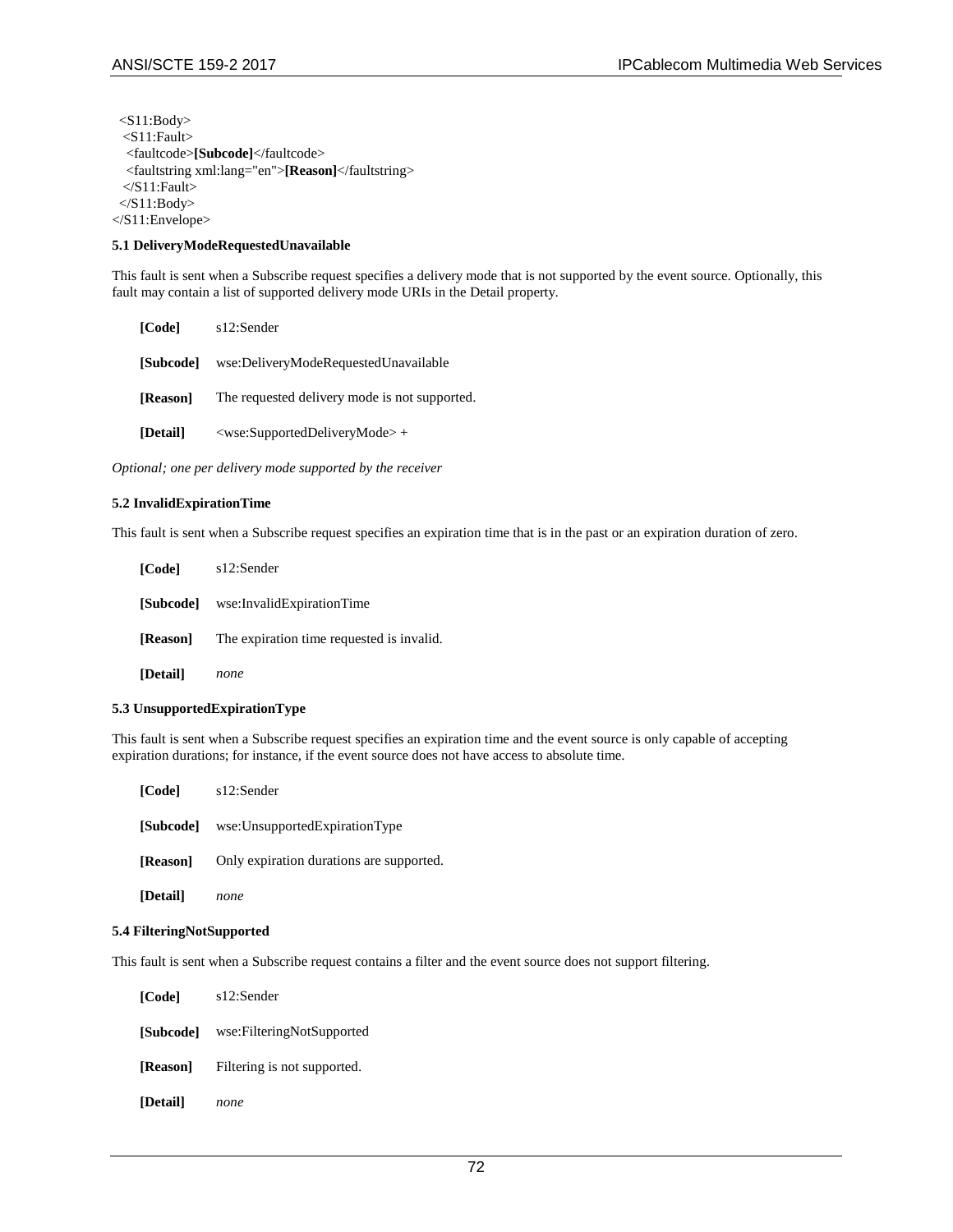# **5.5 FilteringRequestedUnavailable**

This fault is sent when a Subscribe request specifies a filter dialect that the event source does not support. Optionally, this fault may contain a list of supported filter dialect URIs in the Detail property.

| [Code]           | s12:Sender                                                 |
|------------------|------------------------------------------------------------|
| <b>[Subcode]</b> | wse:FilteringRequestedUnavailable                          |
| [Reason]         | The requested filter dialect is not supported.             |
| [Detail]         | $\langle$ wse:SupportedDialect $>$ +                       |
|                  | Optional; one per filter dialect supported by the receiver |

### **5.6 EventSourceUnableToProcess**

This fault is sent when the event source is not capable of fulfilling a Subscribe request for local reasons unrelated to the specific request.

| [Code]          | s12:Receiver                                                                    |
|-----------------|---------------------------------------------------------------------------------|
| <b>Subcodel</b> | wse:EventSourceUnableToProcess                                                  |
| [Reason]        | Text explaining the failure; e.g., "The event source has too many subscribers". |
| <b>[Detail]</b> | none                                                                            |

### **5.7 UnableToRenew**

This fault is sent when the event source is not capable of fulfilling a Renew request for local reasons unrelated to the specific request.

| [Code]          | s12:Receiver                                                                    |
|-----------------|---------------------------------------------------------------------------------|
| <b>Subcodel</b> | wse:UnableToRenew                                                               |
| [Reason]        | Text explaining the failure; e.g., "The event source has too many subscribers". |
| [Detail]        | none                                                                            |

## **5.8 InvalidMessage**

If a request message does not comply with the corresponding outline listed above, the request MUST fail and the event source or subscription manager MAY generate the following fault indicating that the request is invalid:

| [Code]   | s12:Sender                                                        |
|----------|-------------------------------------------------------------------|
|          | [Subcode] wse:InvalidMessage                                      |
|          | <b>[Reason]</b> The message is not valid and cannot be processed. |
| [Detail] | The invalid message                                               |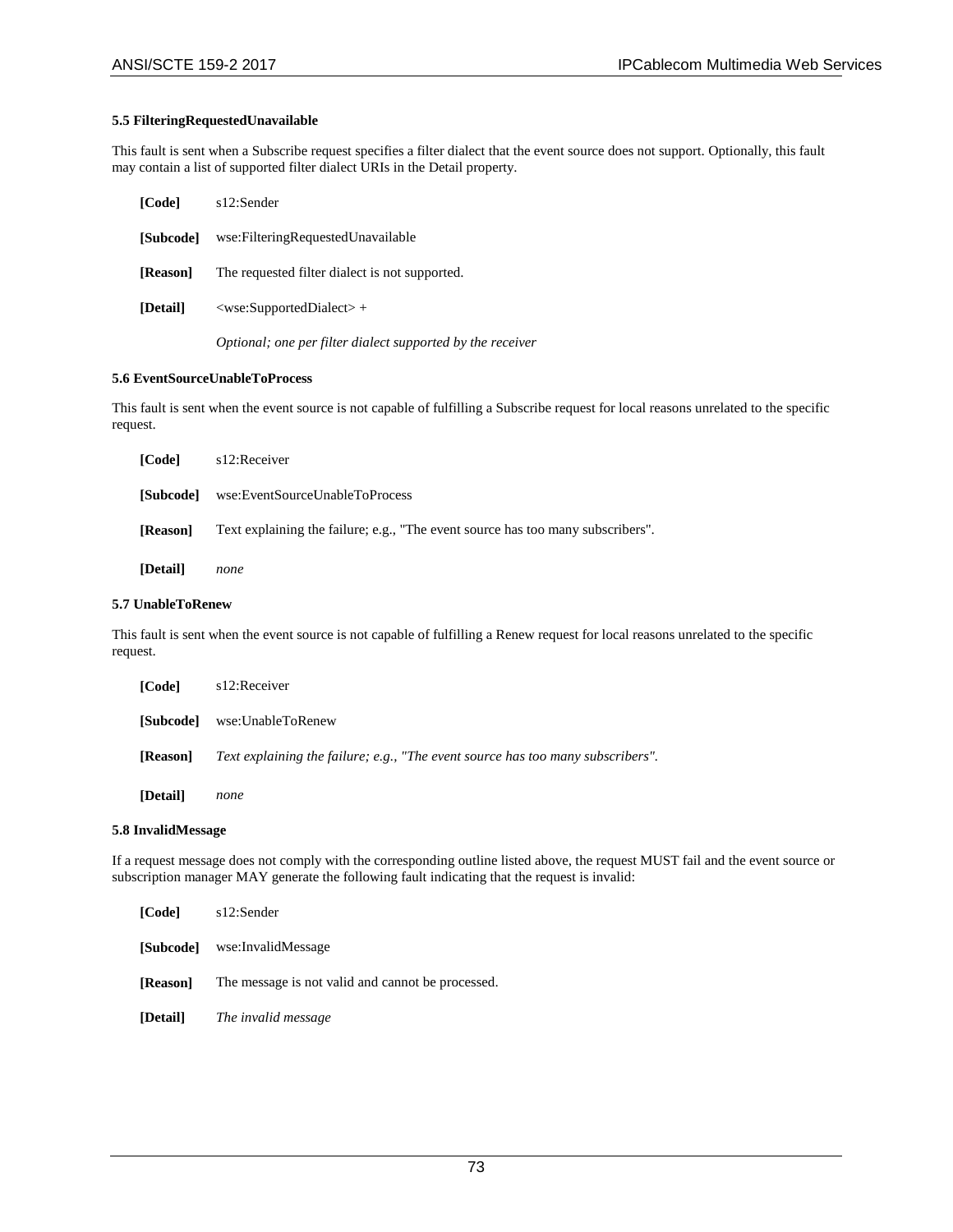## **6. Security Considerations**

## **6.1 Message Security**

It is strongly RECOMMENDED that the communication between services be secured using the mechanisms described in WS-Security [WS-Security]. In order to properly secure messages, the body and all relevant headers need to be included in the signature. Specifically, any headers identified in the <wse:NotifyTo> element and standard messaging headers, such as those from WS-Addressing [WS-Addressing], need to be signed with the body in order to "bind" the two together. For messages with empty bodies, the <s12:Body> element should be signed so content cannot be added in transit.

Different security mechanisms may be desired depending on the frequency of messages. For example, for infrequent messages, public key technologies may be adequate for integrity and confidentiality. However, for high-frequency events, it may be more performant to establish a security context for the events using the mechanisms described in WS-Trust [WS-Trust] and WS-SecureConversation [WS-SecureConversation].

It should be noted that if a shared secret is used it is RECOMMENDED that derived keys be used to strengthen the secret as described in WS-SecureConversation.

The following list summarizes common classes of attacks that apply to this protocol and identifies the mechanism to prevent/mitigate the attacks:

- **Message alteration**  Alteration is prevented by including signatures of the message information using WS-Security.
- **Message disclosure**  Confidentiality is preserved by encrypting sensitive data using WS-Security.
- **Key integrity**  Key integrity is maintained by using the strongest algorithms possible (by comparing secured policies see WS-Policy [WS-Policy] and WS-SecurityPolicy [WS-SecurityPolicy]).
- **Authentication**  Authentication is established using the mechanisms described in WS-Security and WS-Trust. Each message is authenticated using the mechanisms described in WS-Security.
- **Accountability**  Accountability is a function of the type of and string of the key and algorithms being used. In many cases, a strong symmetric key provides sufficient accountability. However, in some environments, strong PKI signatures are required.
- **Availability**  All reliable messaging services are subject to a variety of availability attacks. Replay detection is a common attack and it is RECOMMENDED that this be addressed by the mechanisms described in WS-Security. Other attacks, such as network-level denial of service attacks are harder to avoid and are outside the scope of this specification. That said, care should be taken to ensure that minimal state is saved prior to any authenticating sequences.
- **Replay**  Messages may be replayed for a variety of reasons. To detect and eliminate this attack, mechanisms should be used to identify replayed messages such as the timestamp/nonce outlined in WS-Security. Alternatively, and optionally, other technologies, such as sequencing, can also be used to prevent replay of application messages.

#### **6.2 Access Control**

It is important for event sources to properly authorize requests. This is especially true for Subscribe requests, as otherwise the ability to subscribe on behalf of a third-party event sink could be used to create a distributed denial-of-service attack.

Some possible schemes for validating Subscribe requests include:

- Send a message to the event sink that describes the requested subscription, and then wait for a confirmation message to be returned by the event sink, before the event source accepts the subscription request. While this provides strong assurance that the event sink actually desires the requested subscription, it does not work for event sinks that are not capable of sending a confirmation, and requires additional logic on the event sink.
- Require user authentication on the Subscribe request, and allow only authorized users to Subscribe.

Other mechanisms are also possible. Note that event sources that are not reachable from the Internet have less need to control Subscribe requests.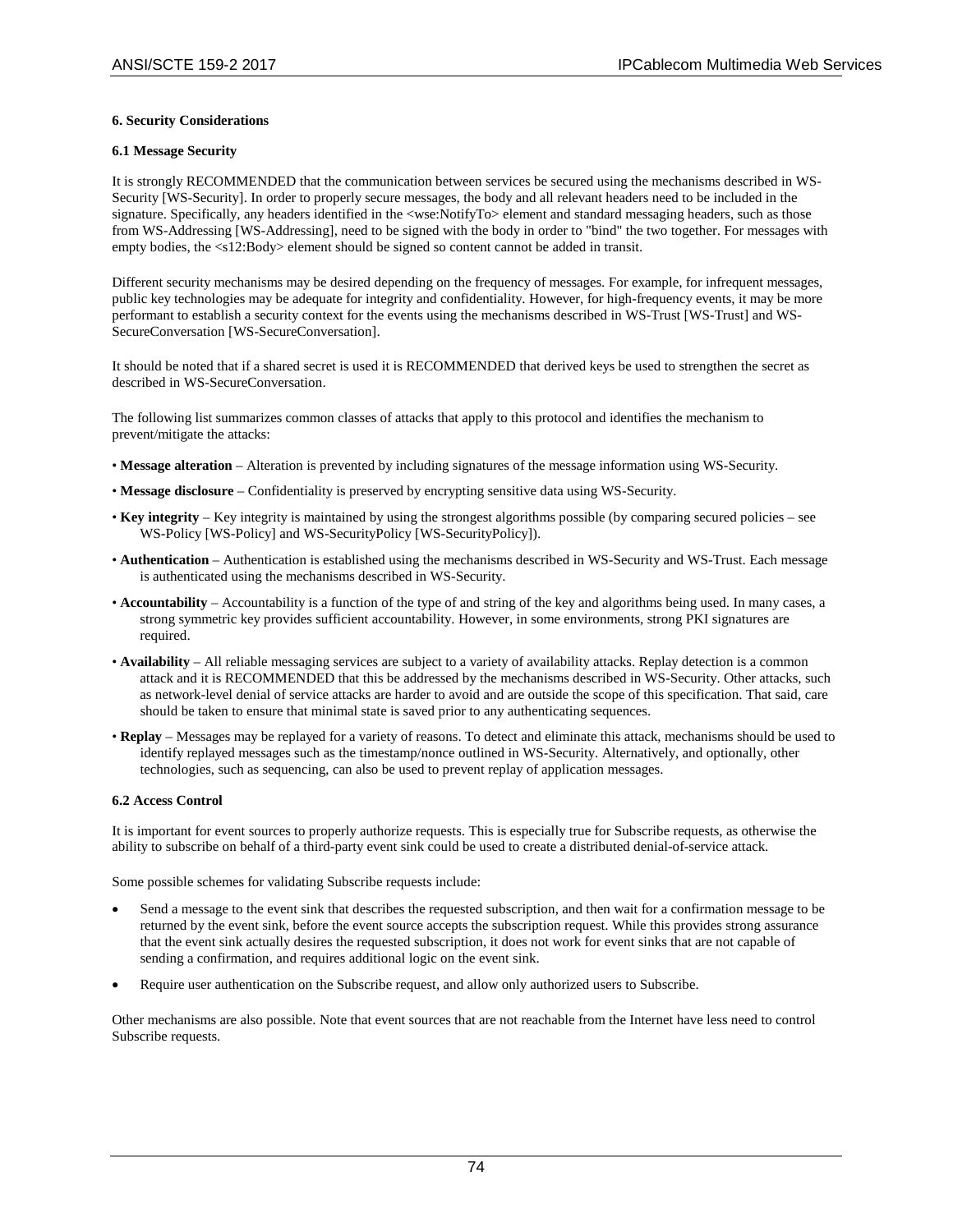# **7. Implementation Considerations**

Implementations SHOULD generate expirations in subscribe and renew request and response messages that are significantly larger than expected network latency.

Event sinks should be prepared to receive notifications after sending a subscribe request but before receiving a subscribe response message. Event sinks should also be prepared to receive notifications after receiving an unsubscribe response message.

## **8. Acknowledgements**

This specification has been developed as a result of joint work with many individuals and teams, including:

Josh Cohen (Microsoft) Geary Eppley (Microsoft) Omri Gazitt (Microsoft) Peter Jarvis (Microsoft) Chris Kaler (Microsoft) Ray McCollum (Microsoft) Toby Nixon (Microsoft) Denny Page (TIBCO Software) Krish Srinivasan (Microsoft) Anders Vinberg (Microsoft) Alex Weinert (Microsoft)

# **9. References**

| [RFC 2119]              | S. Bradner, "Key words for use in RFCs to Indicate Requirement Levels," RFC<br>2119, Harvard University, March 1997. |
|-------------------------|----------------------------------------------------------------------------------------------------------------------|
| [SOAP 1.1]              | D. Box, et al, "Simple Object Access Protocol (SOAP) 1.1," May 2000.                                                 |
| [SOAP 1.2]              | M. Gudgin, et al, "SOAP Version 1.2 Part 1: Messaging Framework," June 2003.                                         |
| [WS-Addressing]         | D. Box et al, "Web Services Addressing (WS-Addressing)," August 2004                                                 |
| [WS-Policy]             | D. Box, et al. "Web Services Policy Framework (WS-Policy)," May 2003.                                                |
| [WS-ReliableMessaging]  | R. Bilorusets, et al, "Web Services Reliable Messaging Protocol (WS-<br>ReliableMessaging)," March 2004.             |
| [WS-SecureConversation] | G. Della-Libera et al, "Web Services Secure Conversation Language (WS-<br>SecureConversation)", May, 2004            |
| [WS-Security]           | A. Nadalin et al, "Web Services Security: SOAP Message Security 1.0", May, 2004                                      |
| [WS-SecurityPolicy]     | G. Della-Libera, et al, "Web Services Security Policy Language (WS-<br>SecurityPolicy)," December 2002.              |
| [WS-Trust]              | S. Anderson, et al, "Web Services Trust Language (WS-Trust)," May 2004.                                              |
| [WSDL 1.1]              | E. Christensen, et al. "Web Services Description Language (WSDL) 1.1," March<br>2001.                                |
| [XML Infoset]           | J. Cowan, et al, "XML Information Set," October 2001.                                                                |
| [XML Schema, Part 1]    | H. Thompson, et al, "XML Schema Part 1: Structures," May 2001.                                                       |
| [XML Schema, Part 2]    | P. Biron, et al, "XML Schema Part 2: Datatypes," May 2001.                                                           |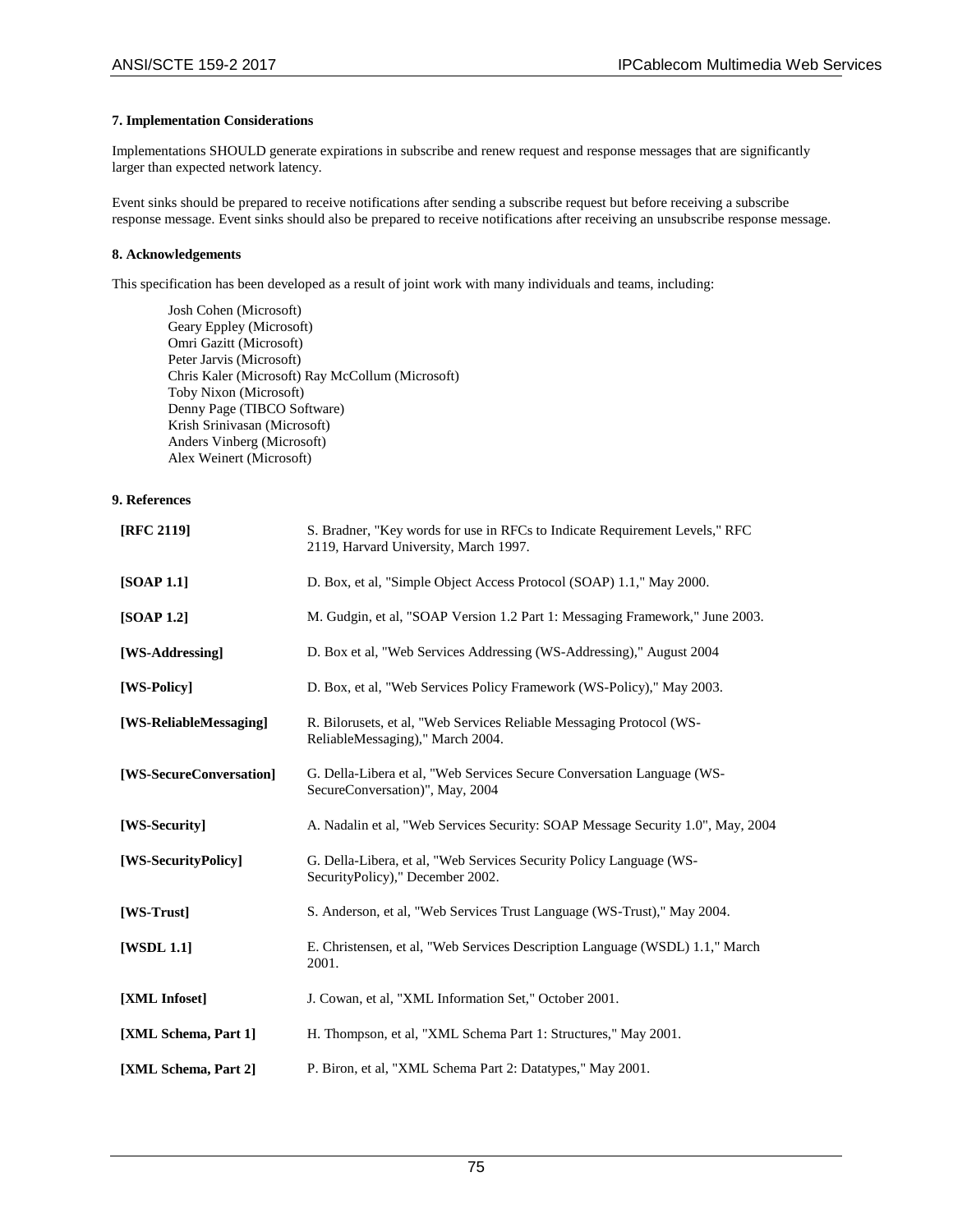**[XPath 1.0]** J. Clark, et al, "XML Path Language (XPath) Version 1.0," November 1999.

# **Appendix I – Service Metadata for Eventing**

In order to obtain the event-related metadata that describes a service, the mechanisms described in WS-MetadataExchange should be used. The GetMetadata operation defined there allows WSDL and policy information to be retrieved. The WSDL will contain annotations that identify a service as an event source and that identify those messages that describe notification messages. The policy will specify the delivery modes and filter types supported by the event source.

To indicate that notification and solicit-response operations within a WSDL 1.1 portType are events exposed by an event source, this specification defines an @wse:EventSource attribute to annotate the portType for the event source. The normative outline for the @wse:EventSource attribute is:

```
<wsd:definitions ...>
```

```
 <wsdl:import 
  namespace='http://schemas.xmlsoap.org/ws/2004/08/eventing' 
  location='http://schemas.xmlsoap.org/ws/2004/08/eventing.wsdl' />
```

```
[<wsdl:portType [wse:EventSource='xs:boolean']? > 
  [<wsdl:operation ...> 
  \lceil [<wsdl:input .../>] | 
    [<wsdl:output .../>] | 
    [<wsdl:input .../> <wsdl:output .../>] | 
    [<wsdl:output .../> <wsdl:input .../>] 
\Box </wsdl:operation>]+ 
  </wsdl:portType>]*
```

```
</wsdl:definitions>
```
The following describes additional, normative constraints on the outline listed above:

```
/wsdl:definitions/wsdl:portType/@wse:EventSource 
     If omitted, implied value is false.
```
/wsdl:definitions/wsdl:portType/@wse:EventSource='true'

Indicates the portType supports the Subscribe operation and indicates that notification and solicit-response operations of the portType are events exposed by a service with a port bound to this portType.

Other components of the outline above are not further constrained by this specification.

For example, here is the WSDL 1.1 for a hypothetical storm warning service that exposes a wind report event.

```
<wsdl:definitions 
   targetNamespace="http://www.example.org/oceanwatch" 
   xmlns:tns="http://www.example.org/oceanwatch" 
   xmlns:wse='http://schemas.xmlsoap.org/ws/2004/08/eventing' 
   xmlns:wsdl='http://schemas.xmlsoap.org/wsdl/' 
   xmlns:xs='http://www.w3.org/2001/XMLSchema' > 
<wsdl:import 
   namespace='http://schemas.xmlsoap.org/ws/2004/08/eventing' 
   location='http://schemas.xmlsoap.org/ws/2004/08/eventing.wsdl' /> 
<wsdl:types> 
  <xs:schema 
   targetNamespace="http://www.example.org/oceanwatch" 
   elementFormDefault="qualified" 
   blockDefault="#all" > 
   <xs:element name="WindReport" >
```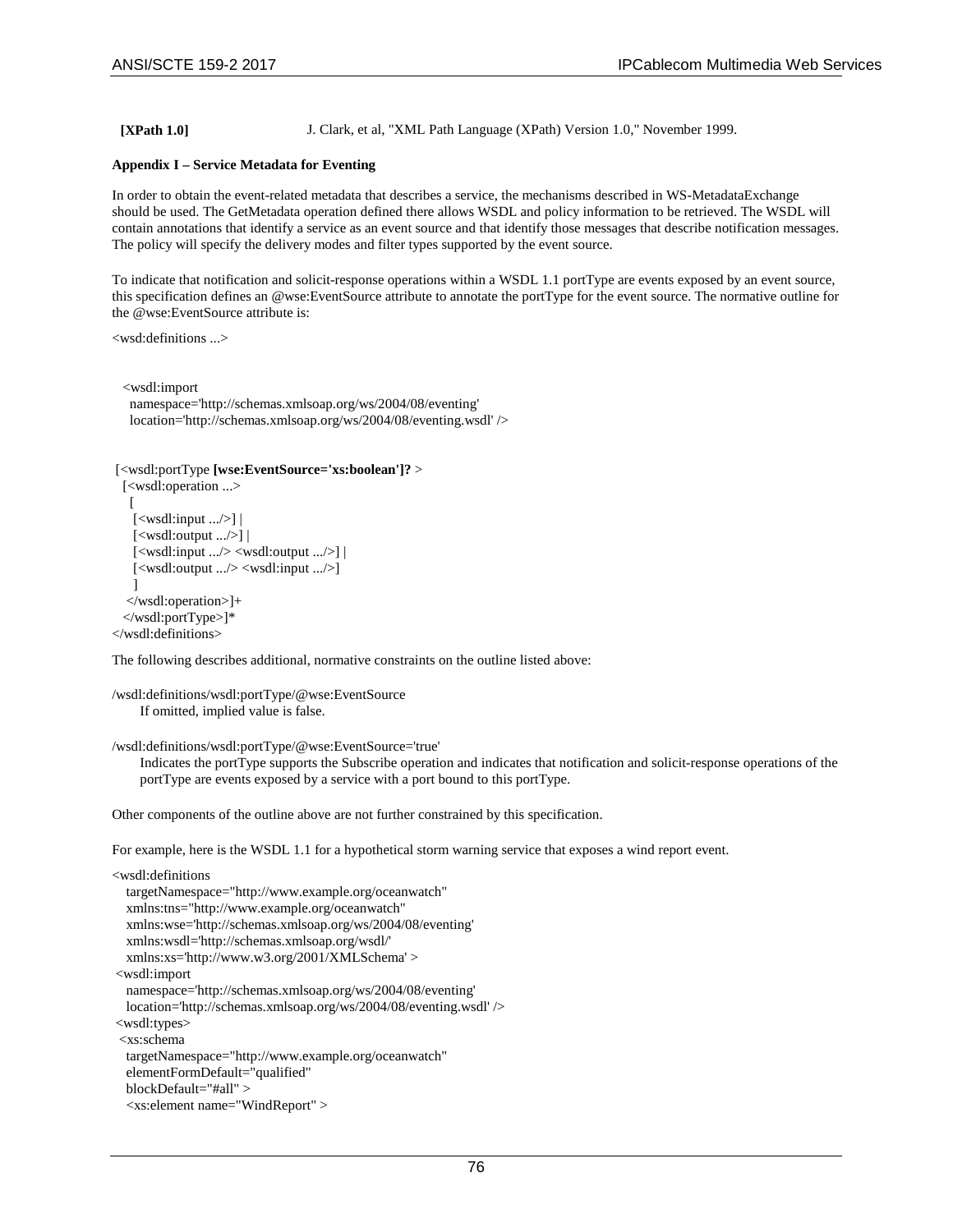```
 <xs:complexType> 
    <xs:sequence> 
    <xs:element name="Date" type="xs:string" /> 
    <xs:element name="Time" type="xs:string" /> 
    <xs:element name="Speed" type="xs:string" /> 
    <xs:element name="Location" type="xs:string" /> 
    <xs:element name="County" type="xs:string" /> 
    <xs:element name="State" type="xs:string" /> 
    <xs:element name="Lat" type="xs:string" /> 
    <xs:element name="Long" type="xs:string" /> 
    <xs:element name="Comments" type="xs:string" /> 
    </xs:sequence> 
   </xs:complexType> 
  </xs:element> 
  </xs:schema> 
</wsdl:types> 
<wsdl:message name='WindMsg' > 
  <wsdl:part name='body' element='tns:WindReport' /> 
</wsdl:message> 
<wsdl:portType name='Warnings' wse:EventSource='true' > 
  <wsdl:operation name='WindOp' > 
  <wsdl:output message='tns:WindMsg' /> 
  </wsdl:operation> 
</wsdl:portType> 
</wsdl:definitions>
```
As described here, to subscribe to events exposed by an event source, a subscribing endpoint sends a Subscribe message to the endpoint reference for the event source. If the Subscribe does not include a filter, the event sink should expect to receive events defined by notification operations within the portType and should expect to receive and respond to events defined by solicitresponse operations within the portType.

Editor's Note: We anticipate that this WSDL extension may change in subsequent versions of this specification.

## **Appendix II – XML Schema**

A normative copy of the XML Schema [XML Schema Part 1, Part 2] for this specification may be retrieved by resolving the XML namespace URI for this specification (listed in Section 2.2 XML Namespaces).

A non-normative copy of the XML schema is listed below for convenience.

<xs:schema

 targetNamespace="http://schemas.xmlsoap.org/ws/2004/08/eventing" xmlns:tns="http://schemas.xmlsoap.org/ws/2004/08/eventing" xmlns:wsa="http://schemas.xmlsoap.org/ws/2004/08/addressing" xmlns:xs="http://www.w3.org/2001/XMLSchema" elementFormDefault="qualified" blockDefault="#all">

```
<xs:import namespace="http://www.w3.org/XML/1998/namespace" 
 schemaLocation="http://www.w3.org/2001/xml.xsd" /> 
<xs:import namespace="http://schemas.xmlsoap.org/ws/2004/08/addressing" 
  schemaLocation="http://schemas.xmlsoap.org/ws/2004/08/addressing" />
```
<!-- Types and global elements --> <xs:complexType name="DeliveryType" mixed="true"> <xs:sequence> <xs:any namespace="##any" processContents="lax" minOccurs="0" maxOccurs="unbounded" /> </xs:sequence>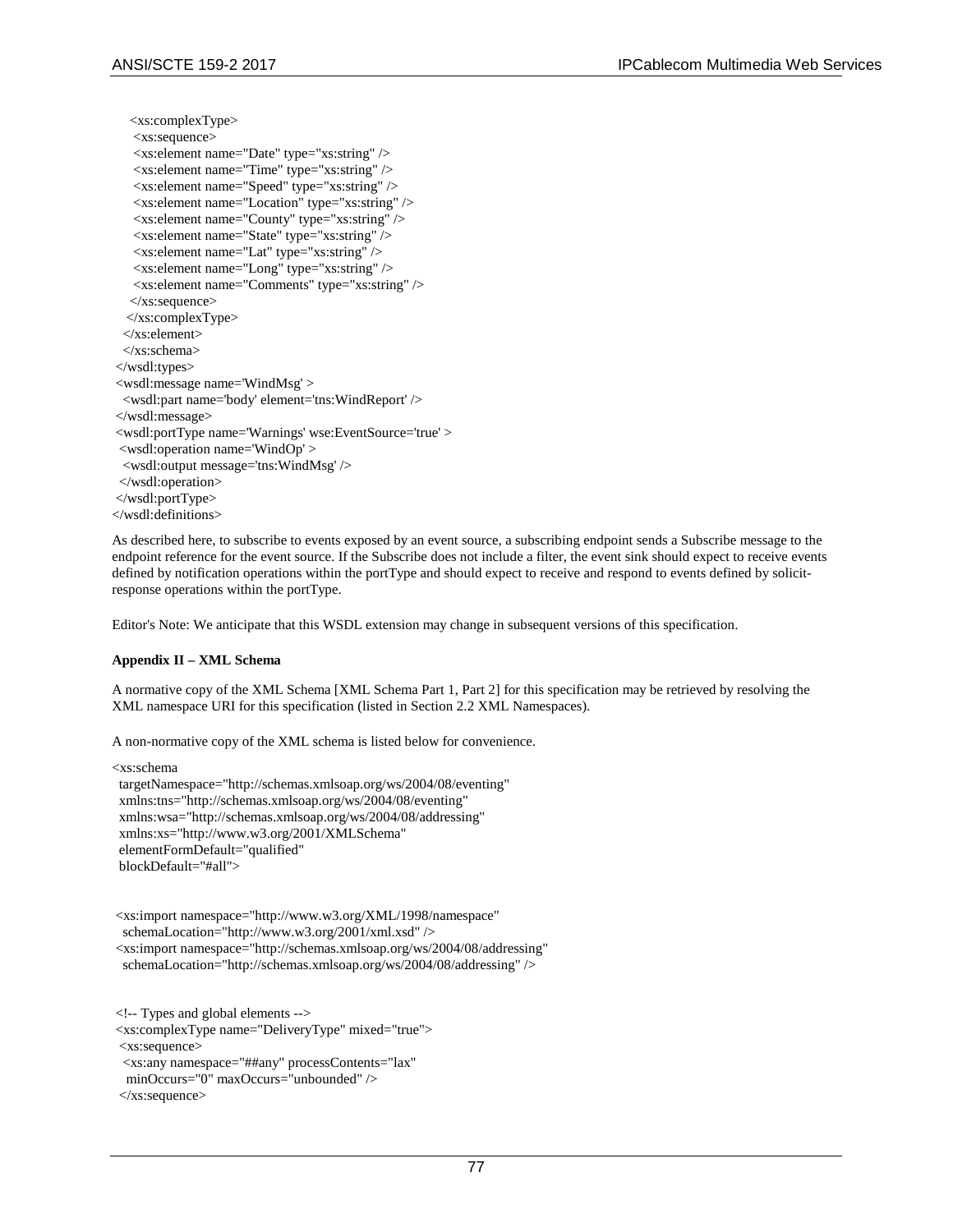```
 <xs:anyAttribute namespace="##other" processContents="lax" /> 
</xs:complexType> 
<xs:simpleType name="NonNegativeDurationType"> 
 <xs:restriction base="xs:duration"> 
 <xs:minInclusive value="P0Y0M0DT0H0M0S" /> 
 </xs:restriction> 
</xs:simpleType> 
<xs:simpleType name="ExpirationType"> 
 <xs:union memberTypes="xs:dateTime tns:NonNegativeDurationType" /> 
 </xs:simpleType> 
<xs:complexType name="FilterType" mixed="true"> 
 <xs:sequence> 
  <xs:any namespace="##other" processContents="lax" 
  minOccurs="0" maxOccurs="unbounded" /> 
  </xs:sequence> 
 <xs:attribute name="Dialect" type="xs:anyURI" use="optional" /> 
<xs:anyAttribute namespace="##other" processContents="lax" /> 
</xs:complexType>
```
<xs:attribute name="Mode" type="xs:anyURI" use="optional" />

```
<xs:complexType name="LanguageSpecificStringType"> 
  <xs:simpleContent> 
  <xs:extension base="xs:string"> 
   <xs:attribute ref="xml:lang" /> 
   <xs:anyAttribute namespace="##other" processContents="lax" /> 
  </xs:extension> 
 </xs:simpleContent>
```

```
</xs:complexType>
```

```
<xs:element name="NotifyTo" type="wsa:EndpointReferenceType" />
```

```
<!-- Subscribe request --> 
<xs:element name="Subscribe"> 
  <xs:complexType> 
   <xs:element name="EndTo" type="wsa:EndpointReferenceType" 
   minOccurs="0" /> 
   <xs:element name="Delivery" type="tns:DeliveryType" /> 
   <xs:element name="Expires" type="tns:ExpirationType" 
   minOccurs="0" /> 
   <xs:element name="Filter" type="tns:FilterType" minOccurs="0" /> 
   <xs:any namespace="##other" processContents="lax" 
   minOccurs="0" maxOccurs="unbounded" /> 
  </xs:sequence> 
  <xs:anyAttribute namespace="##other" processContents="lax" /> 
 </xs:complexType> 
</xs:element>
```
<xs:element name="Identifier" type="xs:anyURI" />

```
<!-- Subscribe response -->
```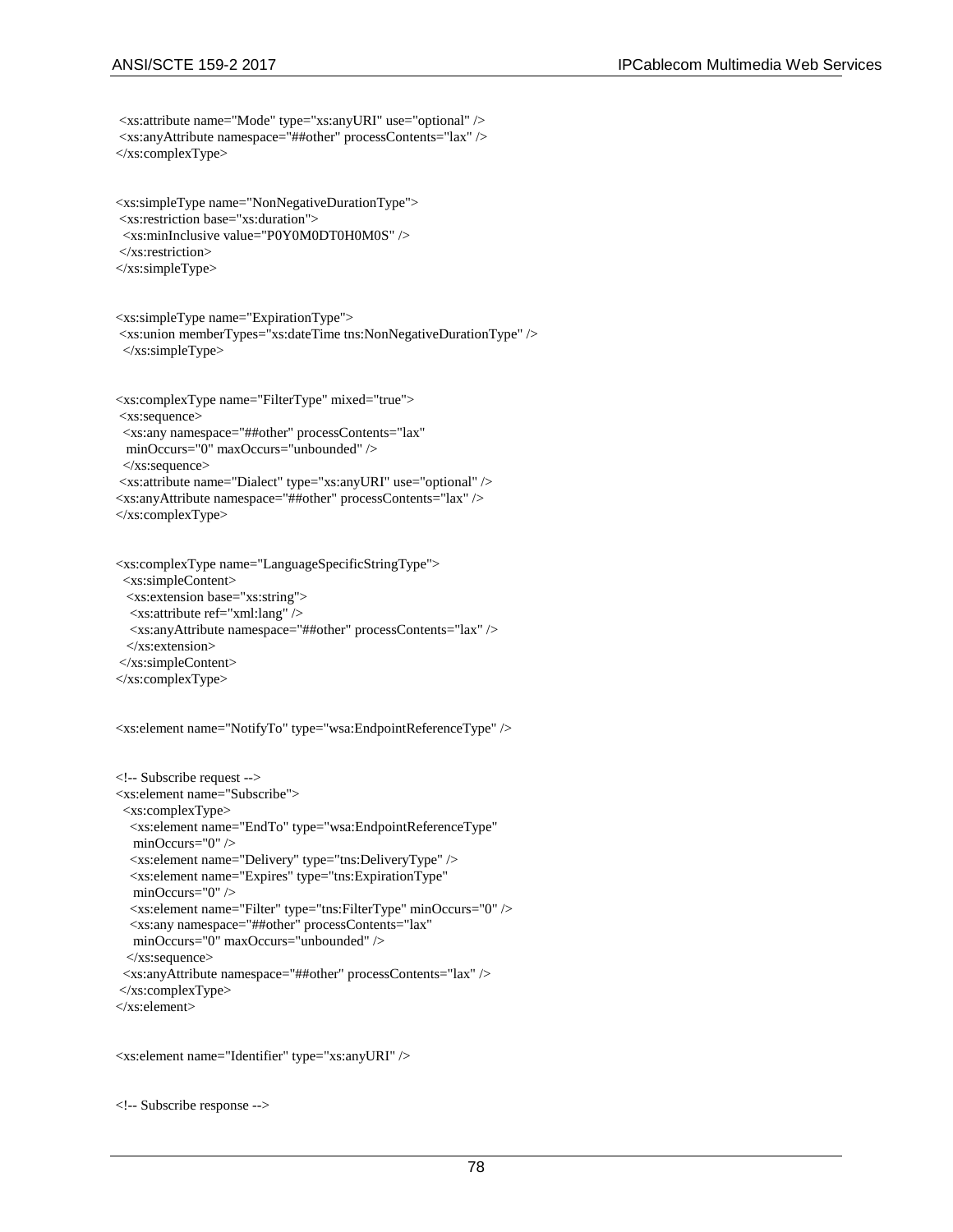<xs:element name="SubscribeResponse"> <xs:complexType> <xs:sequence> <xs:element name="SubscriptionManager" type="wsa:EndpointReferenceType" /> <xs:element name="Expires" type="tns:ExpirationType" /> <xs:any namespace="##other" processContents="lax" minOccurs="0" maxOccurs="unbounded" /> </xs:sequence> <xs:anyAttribute namespace="##other" processContents="lax" /> </xs:complexType> </xs:element> <!-- Used in a fault if there's an unsupported dialect --> <xs:element name="SupportedDialect" type="xs:anyURI" /> <!-- Used in a fault if there's an unsupported delivery mode --> <xs:element name="SupportedDeliveryMode" type="xs:anyURI" /> <!-- Renew request --> <xs:element name="Renew"> <xs:complexType> <xs:sequence> <xs:element name="Expires" type="tns:ExpirationType" minOccurs="0" /> <xs:any namespace="##other" processContents="lax" minOccurs="0" maxOccurs="unbounded" /> </xs:sequence> <xs:anyAttribute namespace="##other" processContents="lax" /> </xs:complexType> </xs:element> <!-- Renew response --> <xs:element name="RenewResponse"> <xs:complexType> <xs:sequence> <xs:element name="Expires" type="tns:ExpirationType" minOccurs="0" /> <xs:any namespace="##other" processContents="lax" minOccurs="0" maxOccurs="unbounded" /> </xs:sequence> <xs:anyAttribute namespace="##other" processContents="lax" /> </xs:complexType> </xs:element> <!-- GetStatus request --> <xs:element name="GetStatus"> <xs:complexType> <xs:sequence> <xs:any namespace="##other" processContents="lax" minOccurs="0" maxOccurs="unbounded" /> </xs:sequence> <xs:anyAttribute namespace="##other" processContents="lax" /> </xs:complexType> </xs:element>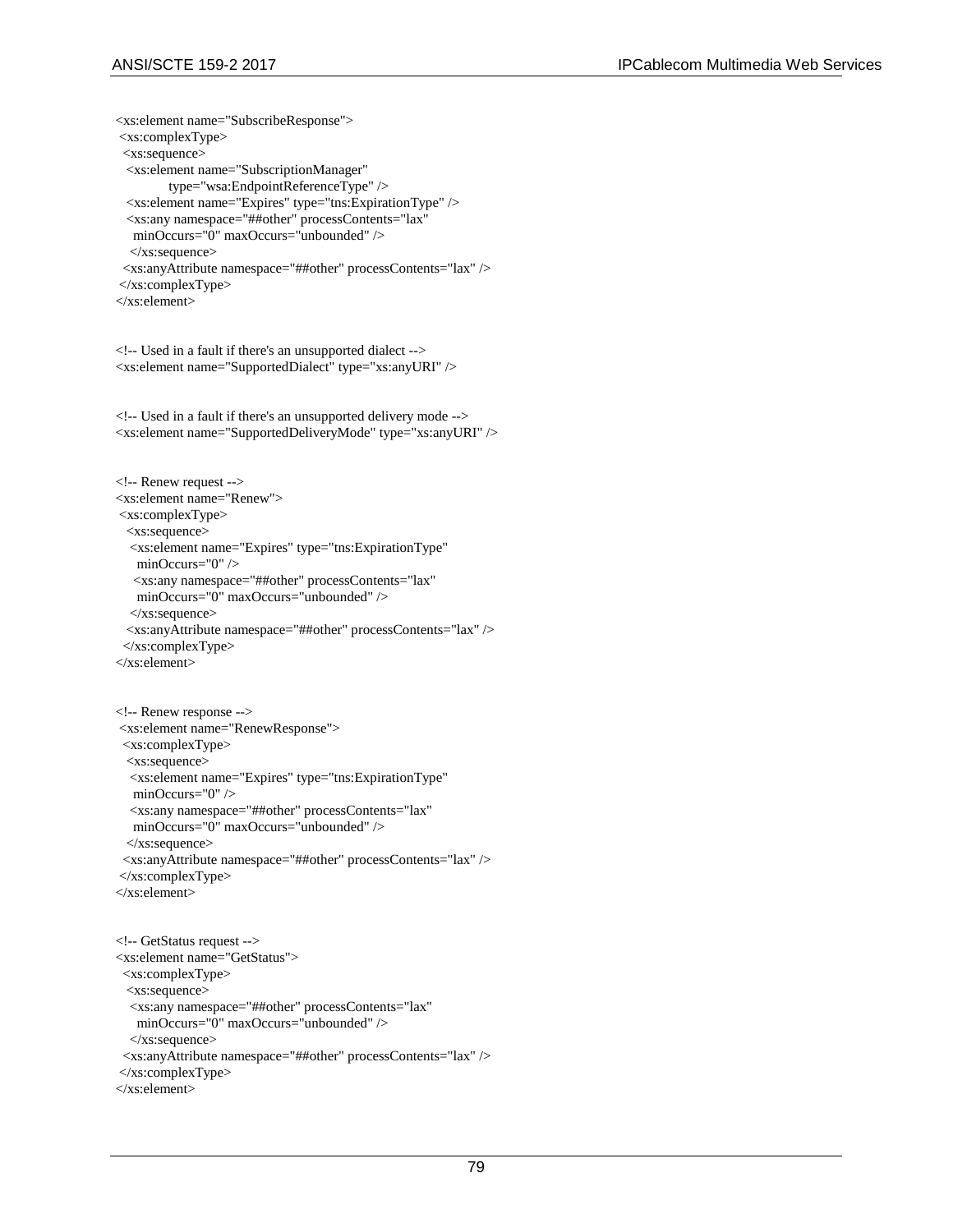<!-- GetStatus response --> <xs:element name="GetStatusResponse"> <xs:complexType> <xs:sequence> <xs:element name="Expires" type="tns:ExpirationType" minOccurs="0" /> <xs:any namespace="##other" processContents="lax" minOccurs="0" maxOccurs="unbounded" /> </xs:sequence> <xs:anyAttribute namespace="##other" processContents="lax" /> </xs:complexType> </xs:element>

```
<!-- Unsubscribe request --> 
<xs:element name="Unsubscribe"> 
  <xs:complexType> 
  <xs:sequence> 
   <xs:any namespace="##other" processContents="lax" 
   minOccurs="0" maxOccurs="unbounded" /> 
  </xs:sequence> 
  <xs:anyAttribute namespace="##other" processContents="lax" /> 
 </xs:complexType> 
</xs:element>
```
 $\langle$ !-- count(/s:Envelope/s:Body/\*) = 0 for Unsubscribe response -->

```
<!-- SubscriptionEnd message --> 
<xs:element name="SubscriptionEnd"> 
 <xs:complexType> 
  <xs:sequence> 
  <xs:element name="SubscriptionManager" 
         type="wsa:EndpointReferenceType" /> 
  <xs:element name="Status" 
   type="tns:OpenSubscriptionEndCodeType" /> 
   <xs:element name="Reason" type="tns:LanguageSpecificStringType" 
     minOccurs="0" maxOccurs="unbounded" /> 
   <xs:any namespace="##other" processContents="lax" 
     minOccurs="0" maxOccurs="unbounded" /> 
  </xs:sequence> 
  <xs:anyAttribute namespace="##other" processContents="lax" /> 
 </xs:complexType> 
</xs:element>
```

```
<xs:simpleType name="SubscriptionEndCodeType"> 
 <xs:restriction base="xs:anyURI"> 
  <xs:enumeration value= 
"http://schemas.xmlsoap.org/ws/2004/08/eventing/DeliveryFailure" /> 
  <xs:enumeration value= 
"http://schemas.xmlsoap.org/ws/2004/08/eventing/SourceShuttingDown" /> 
  <xs:enumeration value= 
"http://schemas.xmlsoap.org/ws/2004/08/eventing/SourceCancelling" /> 
  </xs:restriction> 
</xs:simpleType>
```
<xs:simpleType name="OpenSubscriptionEndCodeType">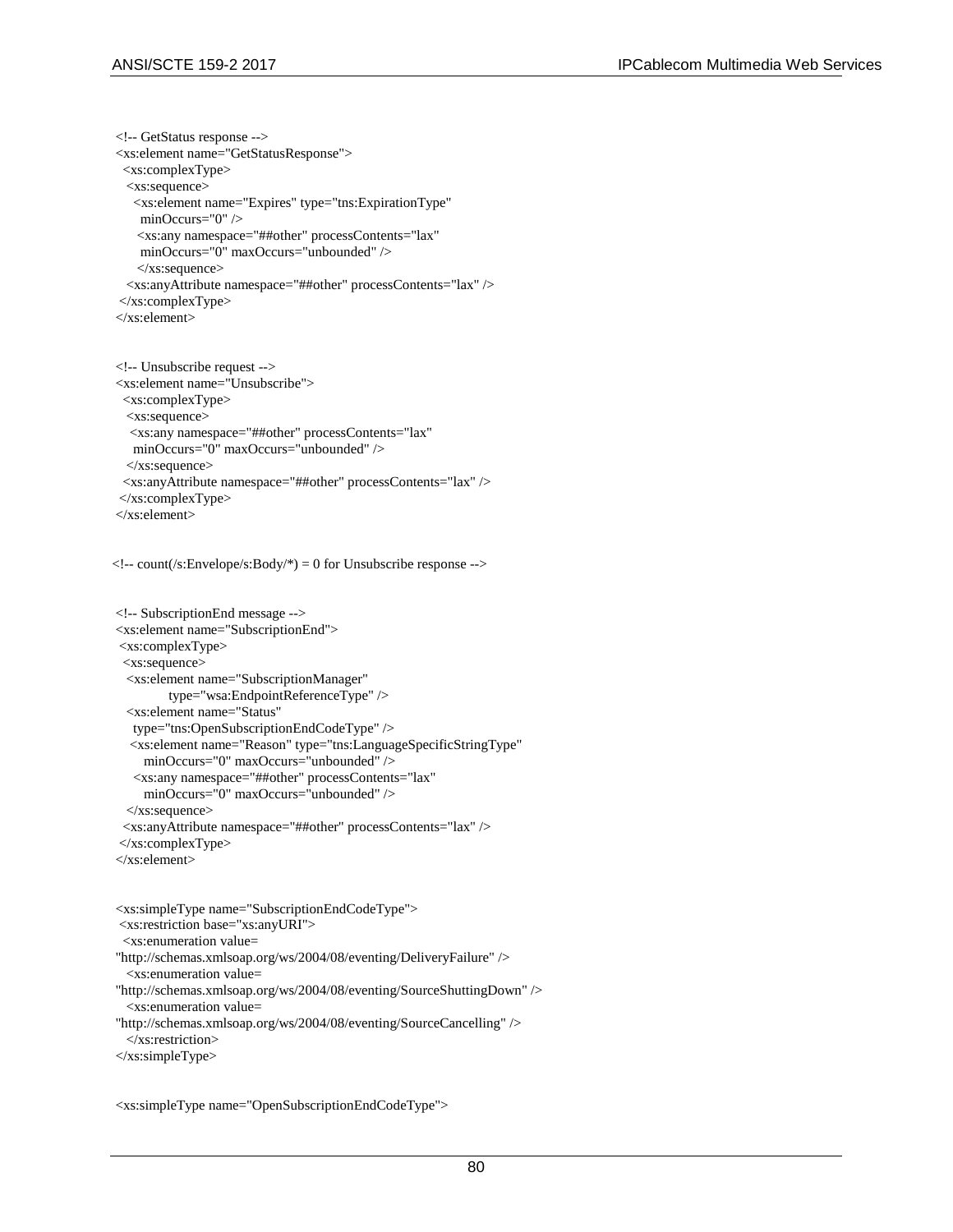<xs:union memberTypes="tns:SubscriptionEndCodeType xs:anyURI" /> </xs:simpleType>

 <xs:attribute name="EventSource" type="xs:boolean" /> </xs:schema>

### **Appendix III – WSDL**

A normative copy of the WSDL [WSDL 1.1] description can be retrieved from the following address:

http://schemas.xmlsoap.org/ws/2004/08/eventing/eventing.wsdl

A non-normative copy of the WSDL description is listed below for convenience.

<wsdl:definitions

 targetNamespace='http://schemas.xmlsoap.org/ws/2004/08/eventing' xmlns:wse='http://schemas.xmlsoap.org/ws/2004/08/eventing' xmlns:wsdl='http://schemas.xmlsoap.org/wsdl/' xmlns:xs='http://www.w3.org/2001/XMLSchema' >

<wsdl:types>

<xs:schema

targetNamespace='http://schemas.xmlsoap.org/ws/2004/08/eventing'>

<xs:include schemaLocation='eventing.xsd' />

</xs:schema>

</wsdl:types>

```
<wsdl:message name='SubscribeMsg' > 
 <wsdl:part name='body' element='wse:Subscribe' /> 
</wsdl:message>
```
<wsdl:message name='SubscribeResponseMsg' >

<wsdl:part name='body' element='wse:SubscribeResponse' />

</wsdl:message>

<wsdl:message name='RenewMsg' > <wsdl:part name='body' element='wse:Renew' /> </wsdl:message> <wsdl:message name='RenewResponseMsg' >

 <wsdl:part name='body' element='wse:RenewResponse' /> </wsdl:message>

<wsdl:message name='GetStatusMsg' > <wsdl:part name='body' element='wse:GetStatus' /> </wsdl:message> <wsdl:message name='GetStatusResponseMsg' > <wsdl:part name='body' element='wse:GetStatusResponse' /> </wsdl:message>

<wsdl:message name='UnsubscribeMsg' > <wsdl:part name='body' element='wse:Unsubscribe' /> </wsdl:message> <wsdl:message name='UnsubscribeResponseMsg' />

<wsdl:message name='SubscriptionEnd' > <wsdl:part name='body' element='wse:SubscriptionEnd' /> </wsdl:message>